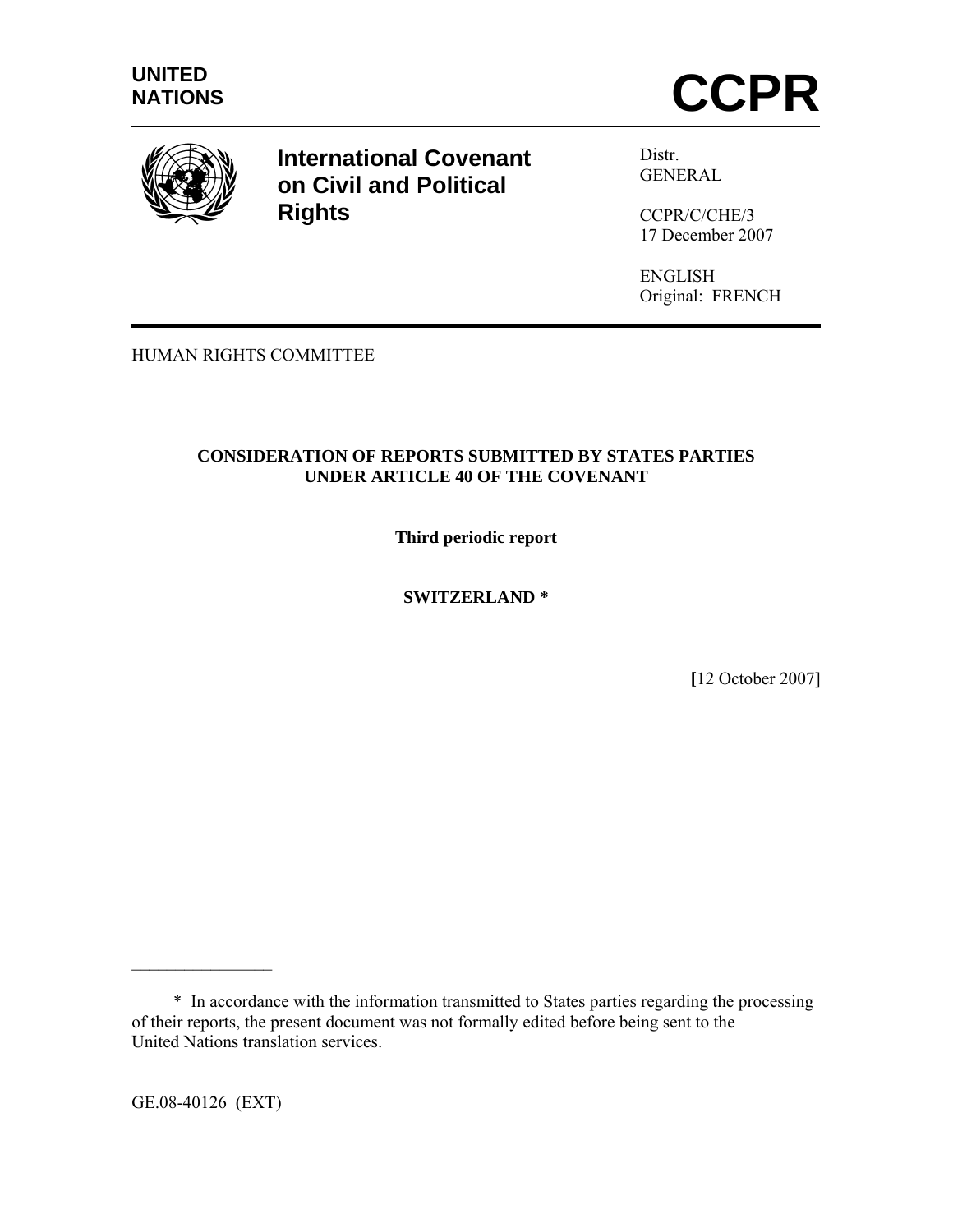# **CONTENTS**

|                |                      |                                                                                            | $\overline{7}$ |
|----------------|----------------------|--------------------------------------------------------------------------------------------|----------------|
| Ι.             |                      |                                                                                            | $\tau$         |
| II.            |                      |                                                                                            | 7              |
| Ш.             |                      |                                                                                            | $8\,$          |
| IV.            |                      |                                                                                            | 9              |
| V.             |                      |                                                                                            | 9              |
| VI.            |                      |                                                                                            | 10             |
| VII.           |                      |                                                                                            | 13             |
|                | $\mathbf{1}_{\cdot}$ |                                                                                            | 13             |
|                | $\overline{2}$ .     |                                                                                            | 13             |
|                | 3 <sub>1</sub>       |                                                                                            | 14             |
|                | $\overline{4}$ .     |                                                                                            | 15             |
| VIII.          |                      |                                                                                            | 17             |
| $\mathbf{1}$ . |                      | Part II. Consideration article by article of the realization of the rights embodied in the | 17<br>17       |
| 2.             |                      | Article 2 (Non-discrimination in the exercise of the rights embodied in the                |                |
|                |                      |                                                                                            | 17             |
|                | 2.1                  |                                                                                            | 17             |
|                | 2.2                  |                                                                                            | 18             |
|                | 2.3                  | Prohibition of discrimination against persons with disabilities                            | 18             |
|                | 2.4                  |                                                                                            | 19             |
|                |                      | 2.4.1                                                                                      | 19             |
|                |                      | 2.4.2                                                                                      | 21             |
|                |                      | Projects to combat racism and promote human rights<br>2.4.3                                | 21             |
|                |                      | 2.4.4                                                                                      | 22             |
|                |                      | Special Service against extremism in the army<br>2.4.5                                     | 22             |
|                |                      | 2.4.6                                                                                      | 23             |
|                |                      | 2.4.7                                                                                      | 25             |
|                | 2.5                  |                                                                                            | 26             |
|                | 2.6                  | Limitation of the principle of equality by reason of nationality                           | 28             |
|                | 2.7                  | Limitation of the principle of equality by reason of language, opinion or                  | 30             |
| 3.             |                      |                                                                                            | 30             |
|                | 3.1                  |                                                                                            | 31             |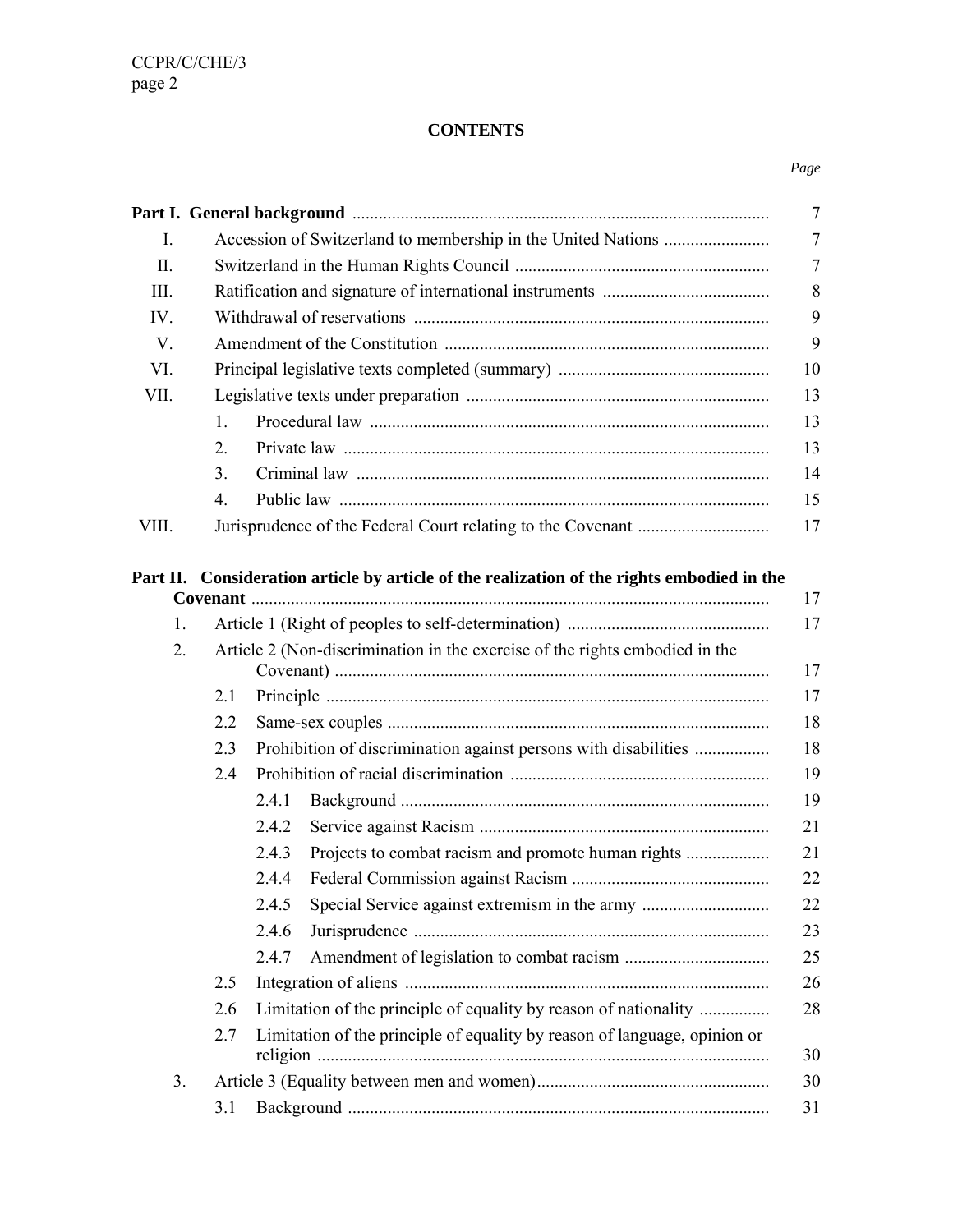#### *Page*

|    | 3.2                                                                         | Quotas for women in politics, training and employment                      |  |
|----|-----------------------------------------------------------------------------|----------------------------------------------------------------------------|--|
|    | 3.3                                                                         |                                                                            |  |
|    | 3.4                                                                         |                                                                            |  |
|    | 3.5                                                                         |                                                                            |  |
| 4. |                                                                             | Article 4 (Derogation from established rights in states of emergency)      |  |
| 5. | Article 5 (Prohibition of abuse of law; application of most favourable law) |                                                                            |  |
| 6  |                                                                             |                                                                            |  |
|    | 6.1                                                                         |                                                                            |  |
|    | 6.2                                                                         |                                                                            |  |
|    | 6.3                                                                         |                                                                            |  |
|    | 6.4                                                                         |                                                                            |  |
| 7. |                                                                             |                                                                            |  |
|    | 7.1                                                                         |                                                                            |  |
|    | 7.2                                                                         | Fourth periodic report of Switzerland to the Committee against Torture     |  |
|    | 7.3                                                                         |                                                                            |  |
|    | 7.4                                                                         | Third and fourth visits to Switzerland of the Committee for the            |  |
|    | 7.5                                                                         |                                                                            |  |
|    | 7.6                                                                         |                                                                            |  |
|    | 7.7                                                                         |                                                                            |  |
|    | 7.8                                                                         |                                                                            |  |
|    | 7.9                                                                         | Principle of non-refoulement in cases of international judicial assistance |  |
|    | 7.10                                                                        |                                                                            |  |
| 8. |                                                                             |                                                                            |  |
|    | 8.1                                                                         |                                                                            |  |
|    | 8.2                                                                         |                                                                            |  |
|    | 8.3                                                                         |                                                                            |  |
|    | 8.4                                                                         | Federal Act on the transplantation of organs, tissues and cells            |  |
|    | 8.5                                                                         |                                                                            |  |
| 9. |                                                                             |                                                                            |  |
|    | 9.1                                                                         |                                                                            |  |
|    | 9.2                                                                         | European Committee for the Prevention of Torture and United Nations        |  |
|    | 9.3                                                                         |                                                                            |  |
|    | 9.4                                                                         |                                                                            |  |
|    | 9.5                                                                         |                                                                            |  |
|    | 9.6                                                                         |                                                                            |  |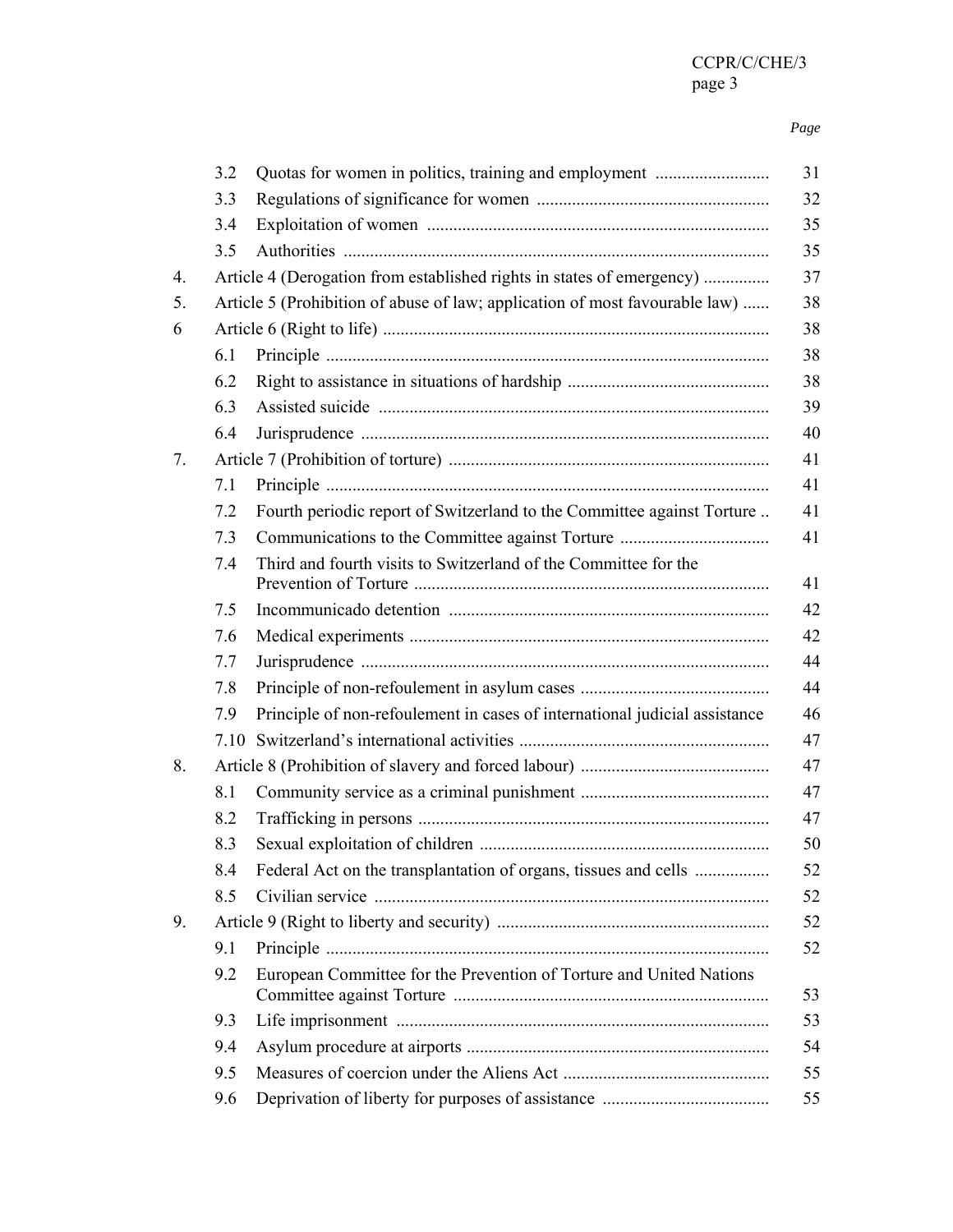### *Page*

|     | 9.7                                                                 |
|-----|---------------------------------------------------------------------|
|     | 9.8                                                                 |
|     | Secret prisons of the Central Intelligence Agency in Europe<br>9.9  |
|     |                                                                     |
| 10. | Article 10 (Humane treatment of persons deprived of their liberty)  |
|     |                                                                     |
|     |                                                                     |
| 11. |                                                                     |
| 12. | Article 12 (Liberty of movement and freedom of choice of residence) |
| 13. |                                                                     |
|     |                                                                     |
|     |                                                                     |
| 14. |                                                                     |
|     |                                                                     |
|     |                                                                     |
|     |                                                                     |
|     |                                                                     |
| 15. |                                                                     |
| 16. |                                                                     |
| 17. |                                                                     |
|     |                                                                     |
|     |                                                                     |
|     |                                                                     |
|     |                                                                     |
|     |                                                                     |
|     |                                                                     |
| 18. |                                                                     |
|     |                                                                     |
|     |                                                                     |
|     |                                                                     |
|     |                                                                     |
| 19. |                                                                     |
|     |                                                                     |
|     |                                                                     |
|     |                                                                     |
| 20. |                                                                     |
| 21. |                                                                     |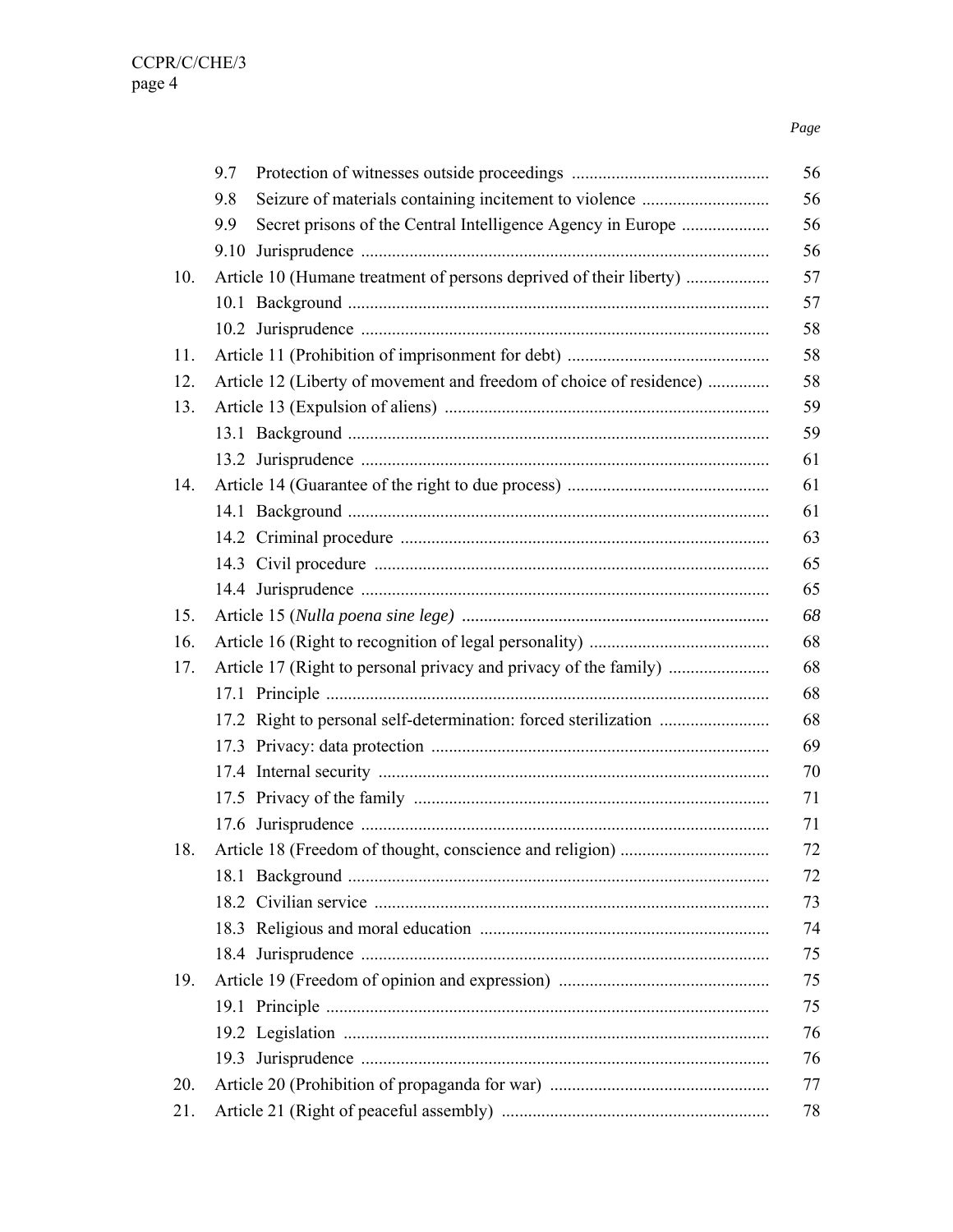#### Page

| 22. |                                                                       | 78 |
|-----|-----------------------------------------------------------------------|----|
|     |                                                                       | 78 |
|     |                                                                       | 79 |
|     |                                                                       | 80 |
| 23  |                                                                       | 80 |
|     |                                                                       | 80 |
|     |                                                                       | 80 |
|     |                                                                       | 81 |
| 24. |                                                                       | 81 |
|     |                                                                       | 81 |
|     |                                                                       | 82 |
|     |                                                                       | 83 |
|     |                                                                       | 83 |
|     |                                                                       | 83 |
| 25. |                                                                       | 84 |
|     |                                                                       | 84 |
|     |                                                                       | 84 |
|     |                                                                       | 84 |
|     |                                                                       | 85 |
|     |                                                                       | 85 |
|     |                                                                       | 85 |
|     |                                                                       | 86 |
|     |                                                                       | 86 |
| 26. |                                                                       | 87 |
|     |                                                                       | 87 |
|     |                                                                       | 88 |
| 27. | Article 27 (Rights of minorities).                                    | 89 |
|     | 27.1 Framework Convention of the Council of Europe for the Protection | 89 |
|     |                                                                       | 89 |
|     |                                                                       | 92 |
|     |                                                                       | 92 |
|     |                                                                       | 93 |
|     |                                                                       | 93 |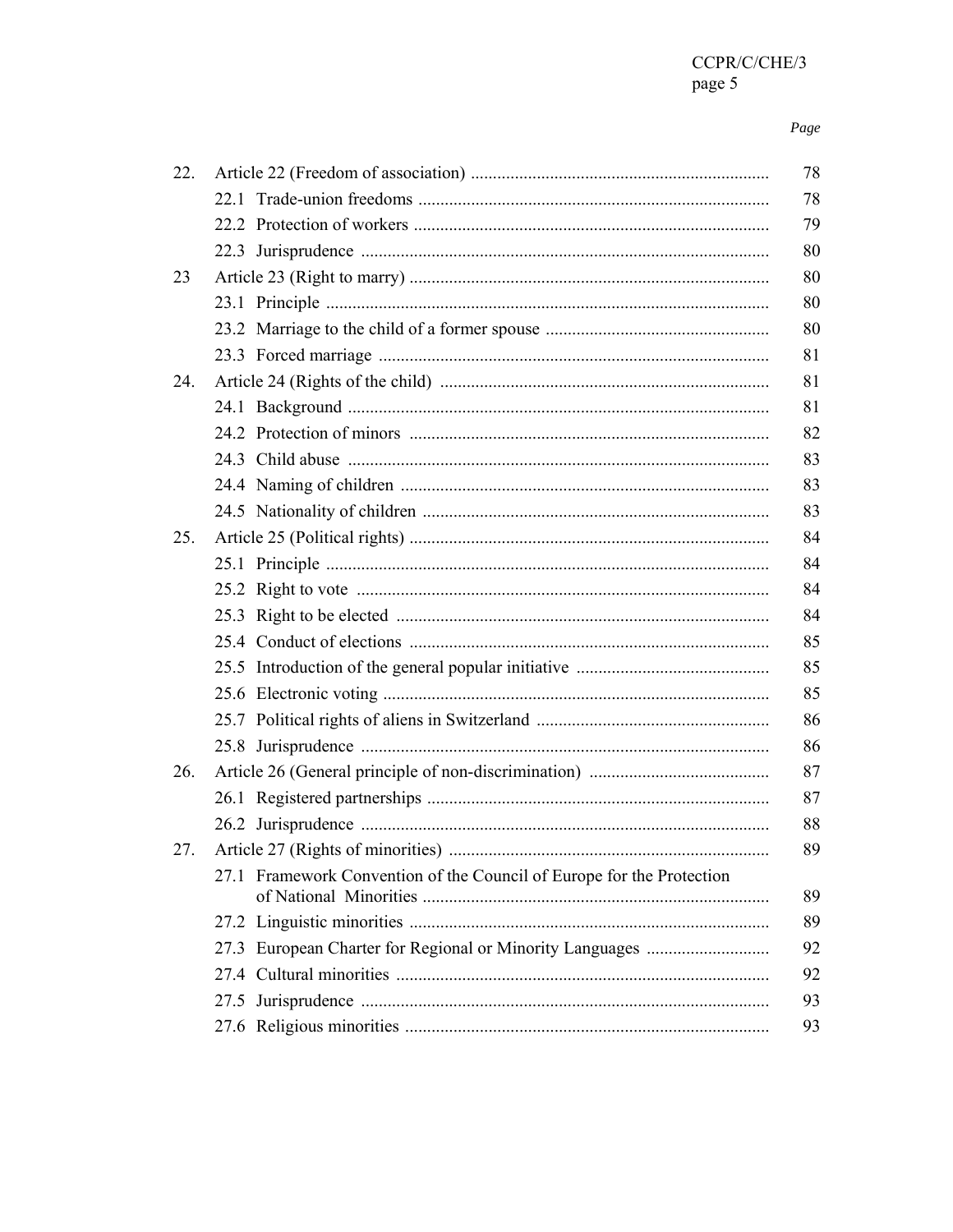| $I_{\cdot}$ | Reservations to the Covenant and accession to the Optional Protocol    |                                                                   |  |
|-------------|------------------------------------------------------------------------|-------------------------------------------------------------------|--|
|             | $1_{-}$                                                                | Reservations withdrawn during the period under review             |  |
|             | 2.                                                                     |                                                                   |  |
|             | 3.                                                                     |                                                                   |  |
| П.          | Compliance with obligations under the Covenant by all the cantonal and |                                                                   |  |
| Ш.          |                                                                        |                                                                   |  |
| IV.         |                                                                        |                                                                   |  |
|             | 1.                                                                     |                                                                   |  |
|             | 2.                                                                     | Service against Racism and Federal Commission against Racism      |  |
|             | 3 <sub>1</sub>                                                         |                                                                   |  |
|             | $\overline{4}$ .                                                       |                                                                   |  |
| V.          |                                                                        |                                                                   |  |
|             | 1.                                                                     |                                                                   |  |
|             | 2.                                                                     | Elimination of pay differentials in the Federal Administration    |  |
|             | 3 <sub>1</sub>                                                         |                                                                   |  |
|             | 4.                                                                     | Access to decision-making posts in the public and private sectors |  |
| VI.         |                                                                        |                                                                   |  |
| VII.        |                                                                        |                                                                   |  |
|             | $\mathbf{1}$                                                           |                                                                   |  |
|             | 2.                                                                     |                                                                   |  |
| VIII.       |                                                                        |                                                                   |  |
| IX.         |                                                                        |                                                                   |  |
| $X_{\cdot}$ |                                                                        |                                                                   |  |
| XI.         |                                                                        |                                                                   |  |
|             | 1.                                                                     |                                                                   |  |
|             | 2.                                                                     |                                                                   |  |
|             | 3.                                                                     |                                                                   |  |
| XII.        |                                                                        |                                                                   |  |
| XIII.       | Implementation of the Committee's recommendations contained in         |                                                                   |  |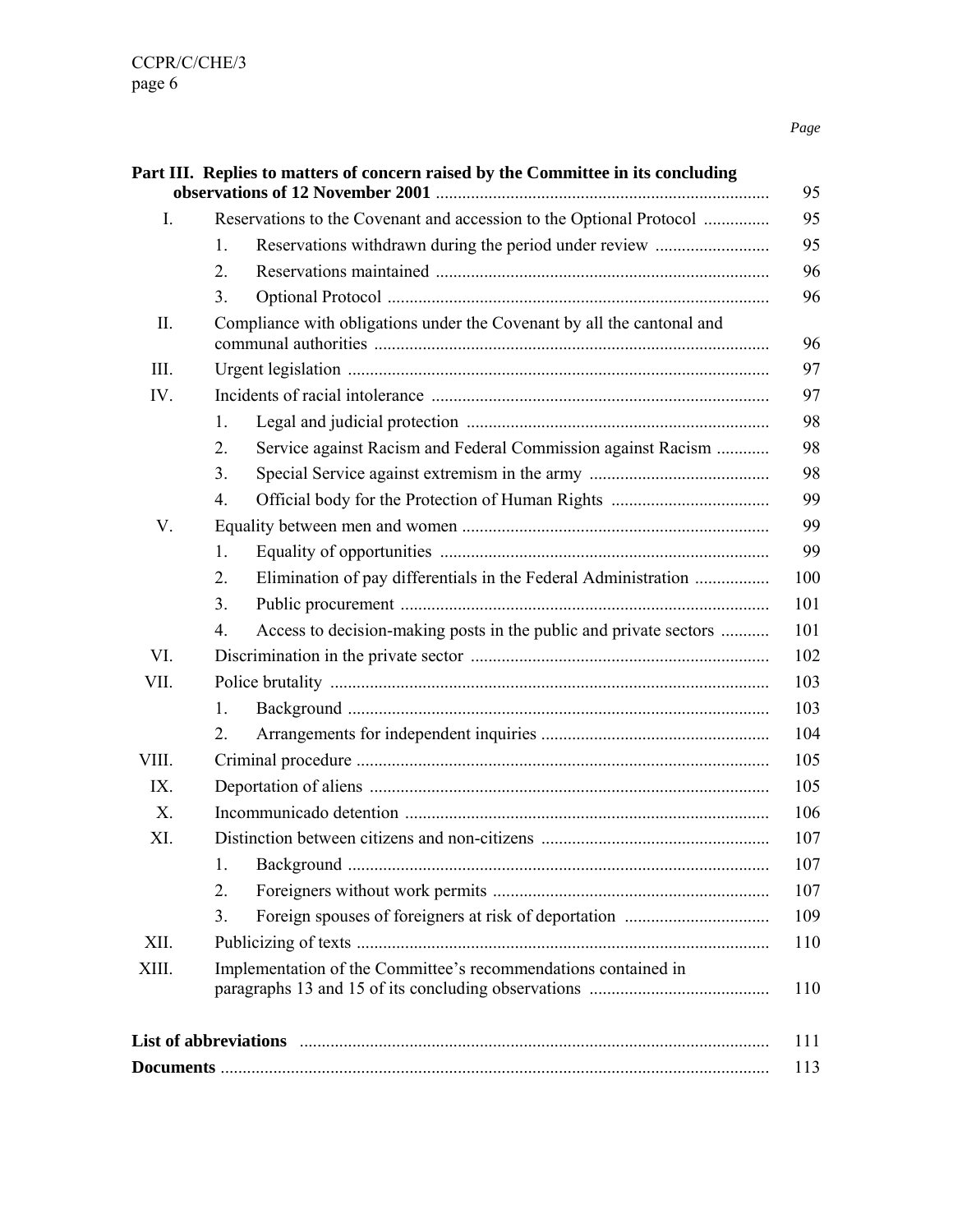### **PART I**

#### **GENERAL BACKGROUND**

#### I. ACCESSION OF SWITZERLAND TO MEMBERSHIP IN THE UNITED NATIONS

1. On 3 March 2003, following an intensive democratic debate, both the people (by a majority of 54.6%) and a majority of the cantons (11 cantons and two semi-cantons against nine cantons and four semi-cantons) approved the popular initiative "On the accession of Switzerland to membership in the United Nations".<sup>1</sup>

2. On 10 September 2002 Switzerland became a member of the United Nations. This move was among the Federal Council's priorities for the 1999-2003 Legislature.**<sup>2</sup>**

II. SWITZERLAND IN THE HUMAN RIGHTS COUNCIL

3. Switzerland was elected to the Human Rights Council on 9 May 2006 by 140 votes out of 191 and took an active and constructive part in the work which led to the adoption of General Assembly resolution 60/251. Under this resolution:

- (a) Switzerland undertakes to cooperate fully with the Human Rights Council in order to make it a strong, effective and fair organ of the United Nations for the promotion and protection of human rights, in particular by making a firm commitment to work for the realization of civil, political, economic, social and cultural rights, including the right to development, and by treating all these rights on an equal footing;
- (b) Switzerland also reaffirms its support for the Office of the United Nations High Commissioner for Human Rights and the other relevant United Nations funds, programmes and agencies, in particular by contributing to the ongoing efforts to reform the treaty body system and by evaluating the usefulness of an expanded common core document supplemented by specific reports to be submitted to each treaty body;
- (c) Switzerland further undertakes to promote human rights at the international level by assisting States to fulfil their human rights obligations by means of human rights dialogues, exchanges of experts, technical cooperation, and advice;
- (d) Lastly, Switzerland recognizes its duty to promote human rights at the national level. In particular by:
	- Studying the possibility of withdrawing its reservations to the International Covenant on Civil and Political Rights and the Convention on the Rights of the Child;

**<sup>1</sup>** Pursuant to article 140, paragraph 1 (b), of the Federal Constitution, membership of collective security organizations and supranational communities must be submitted to a vote of the people and the cantons.

**<sup>2</sup>** FF 2000 2168.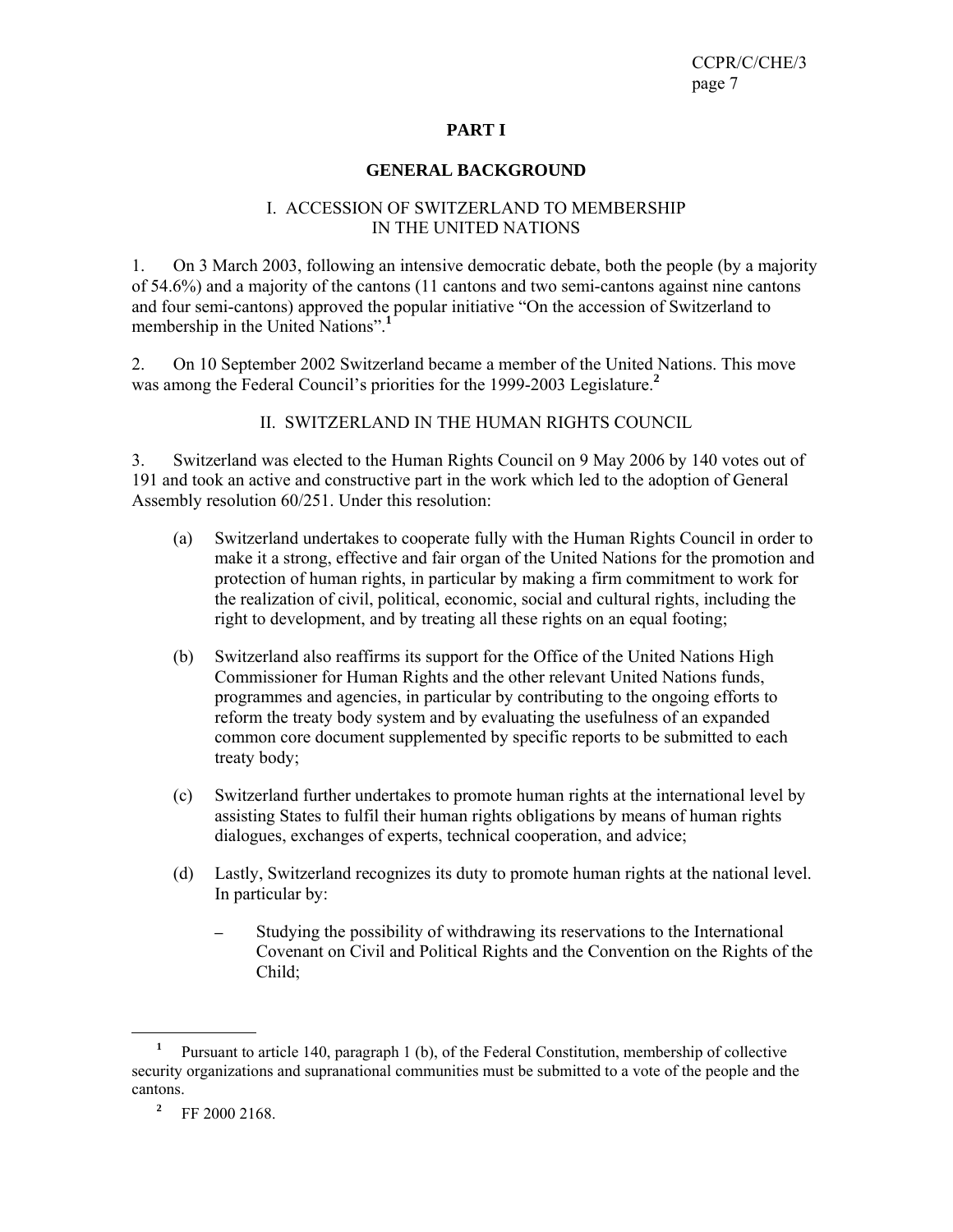- Ratifying the Optional Protocol to the Convention on the Rights of the Child on the sale of children, child prostitution and child pornography (see para. 4 below);
- Considering the ratification of the Optional Protocol to the United nations Convention against Torture, which it signed in June 2004 (see para. 4);
- Ratifying the Optional Protocol to the Convention on the Elimination of All Forms of Discrimination against Women;
- ─ Ratifying in the near future the third Additional Protocol to the four Geneva Conventions;
- ─ Cooperating fully with the treaty bodies by submitting reports in accordance with the established time-frames and by reacting promptly and in all good faith to the conclusions and recommendations of those bodies.

## III. RATIFICATION AND SIGNATURE OF INTERNATIONAL INSTRUMENTS

4. Since the submission of its second periodic report (CCPR/C/CH/98/2), dated 30 September 2001, Switzerland has ratified or signed, *without reservation*, the following human rights instruments:

- The Rome Statute of the International Criminal Court of 17 July 1998; ratified by Switzerland on 12 October 2001<sup>3</sup> (see para. 16);
- ─ The Optional Protocol to the Convention of the Rights of the Child on the involvement of children in armed conflict of 25 May 2000; ratified on 26 June 2002 and entered into force for Switzerland on 26 July 2002;**4**
- The Optional Protocol to the Convention against Torture and Other Cruel, Inhuman or Degrading Treatment or Punishment of 18 December 2002; signed on 25 June 2004 (see paras 20 and 147);
- The Optional Protocol to the Convention on the Rights of the Child on the sale of children, child prostitution and child pornography of 25 May 2000; ratified on 19 September 2006 and entered into force for Switzerland on 19 October 2006**<sup>5</sup>** (see paras. 17, 150 and 168);
- The Convention against Transnational Organized Crime, signed on 12 December 2000, its Additional Protocol on the prevention, suppression and punishment of trafficking in persons, in particular women and children, and its Additional Protocol against illicit trafficking in migrants by air, land and sea; ratified on 27 October 2006 and entered into force for Switzerland on 28 November 2006**<sup>6</sup>** (see para. 150);
- ─ The Convention against Corruption, signed on 10 December 2003.

**<sup>3</sup>** RS 0.312.1.

**<sup>4</sup>** RS 0.107.1.

**<sup>5</sup>** RS 0.107.2.

**<sup>6</sup>** RS 0.311.54 and 0.311,541.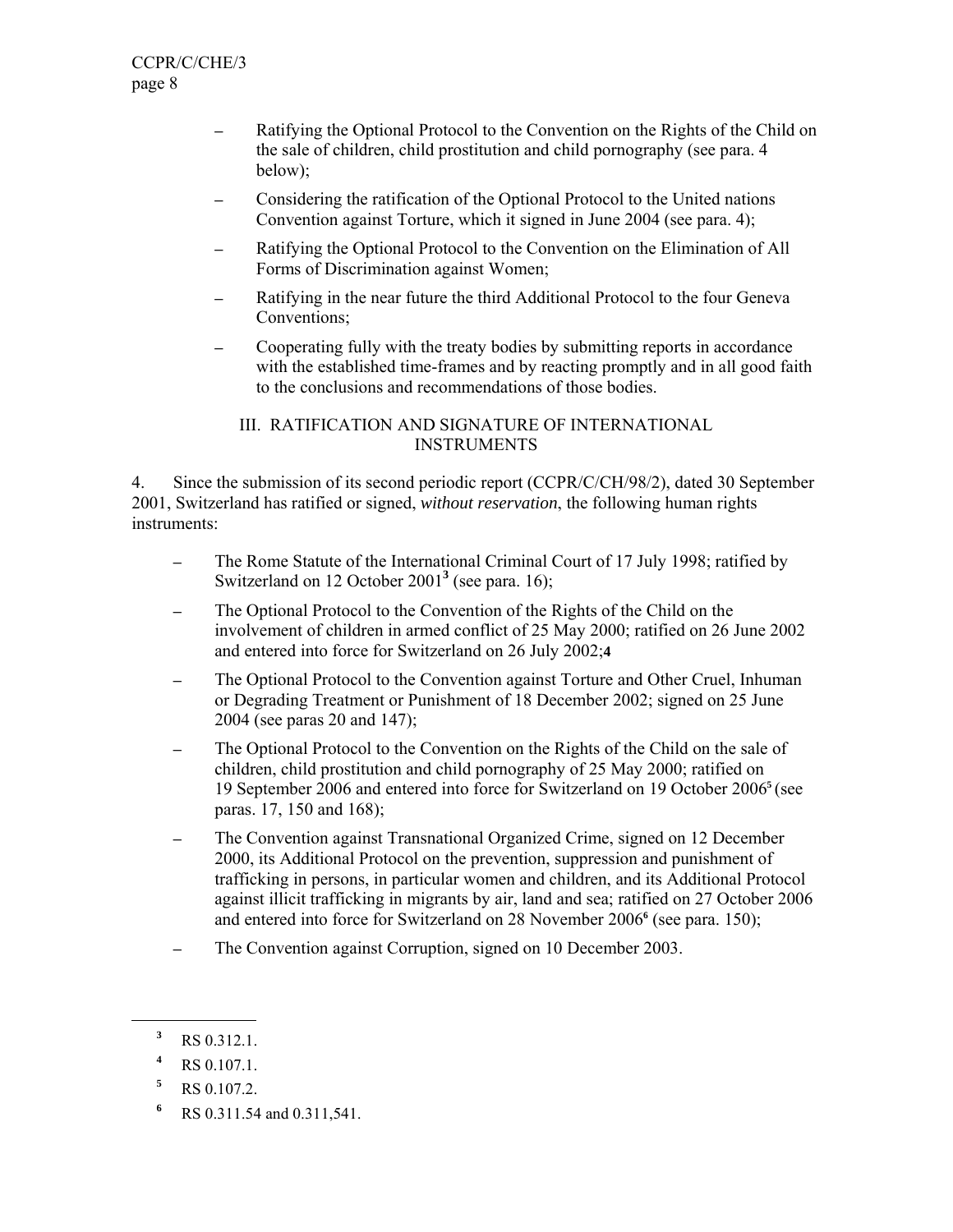5. In addition, attention should be drawn to the signature, ratification and/or entry into force of the following regional human rights instruments:

- Protocols Nos. 1 and 2 to the European Convention for the Prevention of Torture and Inhuman or Degrading Treatment (ETS 151 and 152); entered into force on 1 March 2002;**<sup>7</sup>**
- The Additional Protocol to the Convention on the Transfer of Sentenced Persons of 18 December 1997; entered into force for Switzerland on 1 October 2004;**<sup>8</sup>**
- Protocol No. 13 to the Convention for the Protection of Human Rights and Fundamental Freedoms concerning the abolition of the death penalty in all circumstances (ETS 187); entered into force for Switzerland on 1 July 2003;**<sup>9</sup>**
- Protocol No. 14 to the Convention for the Protection of Human Rights and Fundamental Freedoms amending the control system for the Convention; ratified on 25 April 2006 (not yet entered into force);
- The Convention on Cybercrime (ETS 185); signed on 23 November 2001 (see para. 169);
- The Additional Protocol to the Convention on Cybercrime concerning the criminalization of acts of a racist or xenophobic nature committed through computer systems (ETS 189); signed on 9 October 2003;
- The Additional Protocol to the Convention on Human Rights and Biomedicine on transplantation of organs and tissues of human origin (ETS 186); signed on 11 July 2002.

## IV. WITHDRAWAL OF RESERVATIONS

6. Switzerland notified the Secretary-General of the United Nations on 9 January 2004 that it had withdrawn its reservation to article 14, paragraphs 3 (d) and (f) (free assistance of a legal counsel and an interpreter). The withdrawal was effected on 12 January 2004.

7. By a decision of 4 April 2004, notified to the Secretary-General of the United Nations on 1 May 2007, the Federal Council decided to withdraw the reservations to article 10, paragraph 2 (b), article 14, paragraph 1, and article 14, paragraph 5. The withdrawal was effected on 1 May 2007. It will be discussed in Part III of the present report (see paras. 344 *et seq.*).

## V. AMENDMENT OF THE CONSTITUTION

8. As indicated in paragraph 7 of the second periodic report, the amendment of the Constitution embraces three projects: the updating of the Federal Constitution (entered into force on 1 January 2000); the amendment of citizens' rights; and the reform of the justice system.

9. The *amendment of citizens' rights* led to the conduct on 1 August 2003 of an expanded referendum on international treaties (art. 141, para. 1 (d), and art. 141*a* of the Constitution). The international treaties which are not subject to denunciation and which provide for membership of

**<sup>7</sup>** RO 2003 2581 and 2584.

**<sup>8</sup>** RS 0.343.1.

**<sup>9</sup>** RS 0.101,093.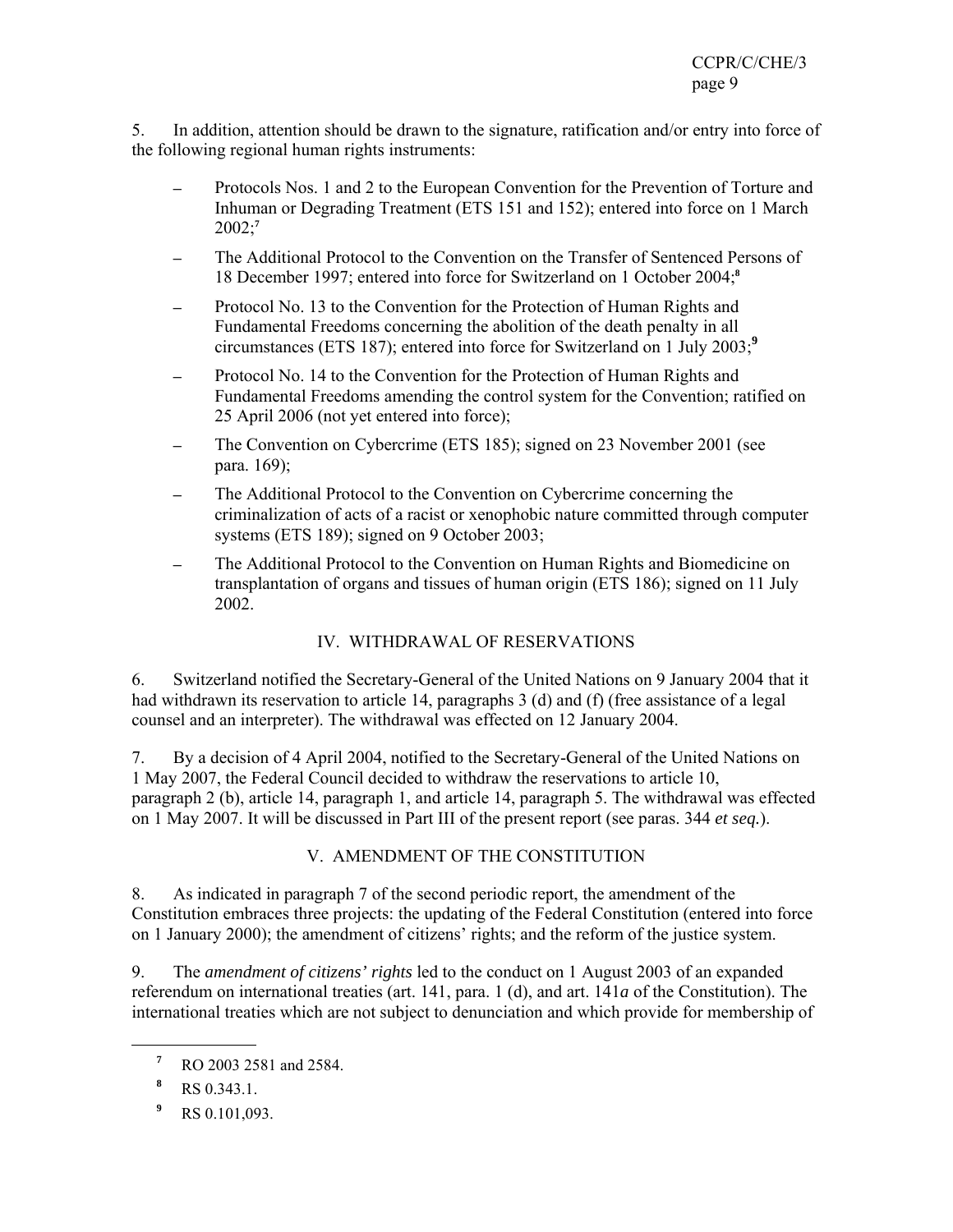an international organization or contain important provisions establishing legal rules or whose implementation requires the adoption of federal laws are henceforth subject to referendum. On 31 May 2006 the Federal Council approved, for submission to Parliament, a message concerning the introduction of a general popular initiative;**<sup>10</sup>** however, the two Chambers refused to take up the legislative work necessary for the introduction of the general popular initiative (art. 139, para. (a) of the Constitution) to enable 100,000 citizens entitled to vote to request the adoption, amendment or repeal of provisions of the Constitution or legislation.

10. The *reform of the justice system* is designed to safeguard the operational capacity of the Federal Court, improve legal protection, and lay the foundations for the unification of Switzerland's criminal procedure (see paras. 12 and 213 *et seq.*). The following legislation has entered into force:

- ─ On 1 April 2003: the constitutional bases necessary for the unification of criminal procedure (art. 123 of the Constitution) and the creation of the Federal Criminal Court (art. 191*a*, para. 1);
- On 1 September 2005: the constitutional basis for the creation of the Federal Administrative Court (art. 191*a*, para. 2);
- ─ On 1 January 2007: inter alia, the guarantee of access to a judge (arts. 29*a* and 191*b*), the guarantee of the independence of the Judiciary (art.  $191c$ ), the constitutional basis for the unification of civil procedure (art. 122), and legislation reinforcing the independence of the Federal Court (arts. 188-191).

## VI. PRINCIPAL LEGISLATIVE PROJECTS COMPLETED (SUMMARY)

11. Switzerland has adopted the following principal pieces of legislation since the submission of the second periodic report:

- ─ *Amendment of the Federal Act establishing measures for the maintenance of internal security* (incitement to violence and violence at sporting events; LMSI I) of 24 March 2006; entered into force on 1 January 2007 (see paras. 189 and 251);**<sup>11</sup>**
- ─ *Amendment of the Federal Act on acquisition and loss of Swiss nationality*, (Nationality Act (LN) of 29 September 1952; entered into force on 1 January 2006**<sup>12</sup>** (see paras 66 and 290);
- Federal Aliens Act (LEtr) of 16 December 2005; scheduled to enter into force on 1 January 2008 (see paras. 64 *et seq.*, 159 and 207 *et seq.*);**<sup>13</sup>**
- ─ *Amendment of several provisions of the Federal Asylum Act* (LAsi) of 26 June 1998;**<sup>14</sup>** entered into force on 1 April 2004 as part of the Federal Act of 19 December 2003 on the budget reduction programme 2003**<sup>15</sup>** (see para. 136);

- **<sup>12</sup>** RS 141; RO 2005 5233.
- **<sup>13</sup>** FF 2002 3404 *et seq.*
- **<sup>14</sup>** RS 142.31.
- **<sup>15</sup>** RO 2004 1647; FF 2003 5091.

**<sup>10</sup>** FF 2006 5001 *et seq.* 

**<sup>11</sup>** RO 2006 3703.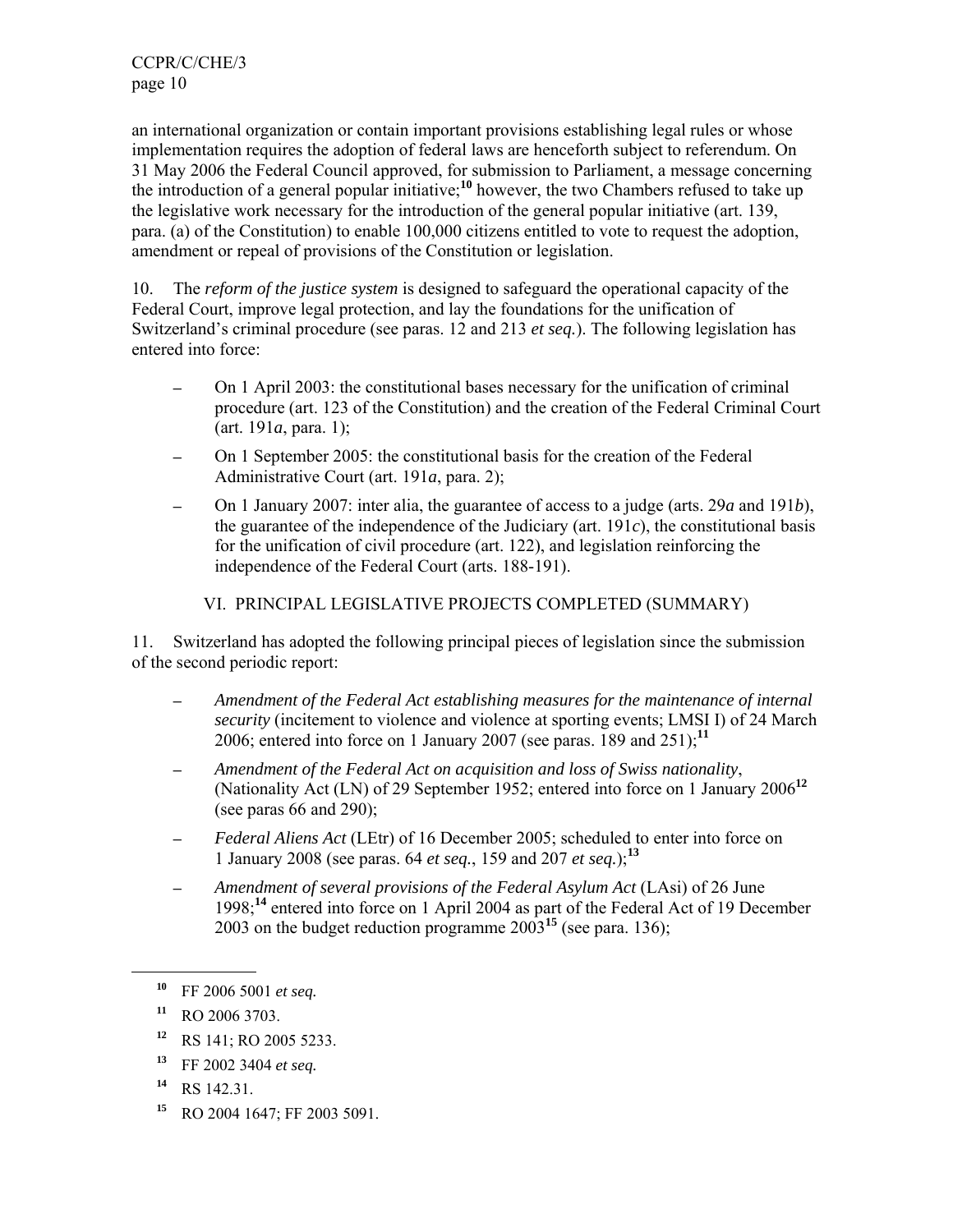- ─ *Partial amendment of 16 December 2005 of the Federal Asylum Act* (LAsi) of 26 June 1998;**<sup>16</sup>** entered into force partially on 1 January 2007 (see paras. 113, 135, 138 *et seq.,* 184 and 414);**<sup>17</sup>**
- Amendment of the Aliens Integration Order (OIE) of 13 September 2000; entered into force on 1 February 2006 (see para. 58);**<sup>18</sup>**
- ─ *Federal Act on elimination of inequalities affecting persons with disabilities* (LHand) of 13 December 2002; entered into force on 1 January 2004 (see para. 32);**<sup>19</sup>**
- ─ *Federal Act on the principle of transparency in the administration* (Ltrans) of 17 December 2004; entered into force on 1 July 2006 (see paras 250 and 274);**<sup>20</sup>**
- ─ *Federal Act on employees of the Confederation* (LPers) of 24 March 2000; entered into force on 1 January 2001 (see para  $282$ );<sup>21</sup>
- ─ *Federal Act on the Federal Court* (LTF) of 17 June 2005; entered into force on 1 January 2007 (see para. 213);**<sup>22</sup>**
- ─ *Federal Act on the Federal Administrative Court* (LTAF) of 17 June 2005; entered into force on 1 January 2007 (see para. 213); $^{23}$
- ─ *Federal Act on the Federal Criminal Court* (LTPF) of 4 October 2004; entered into force on 1 April 2004 (see para 214);**<sup>24</sup>**
- ─ *Amendment of the Swiss Civil Code of 10 December 1907*: **25**
	- *Article 28b*; entry into force scheduled for 1 July 2007 (see para. 93);
	- *Article 114; entered into force on 1 June 2004 (see para. 288);*
- ─ *Federal Act on the conditions and procedure regulating sterilization of persons* (Sterilization Act) of 17 December 2004; entered into force on 1 July 2005 (see paras 243 *et seq.*);**<sup>26</sup>**
- ─ *Federal Act on registered partnerships between persons of the same sex* (Partnerships Act) of 18 June 2004; entered into force on 1 January 2006 (see paras. 28, 288 and 314 *et seq.);***<sup>27</sup>**

- **<sup>17</sup>** RO 2006 4745; FF 2002 6359.
- **<sup>18</sup>** RS 142.205.
- **<sup>19</sup>** RS 151.3.
- **<sup>20</sup>** RS 152.3.
- **<sup>21</sup>** RS 172.220.1.
- **<sup>22</sup>** RS 173.110.
- **<sup>23</sup>** RS 173.32.
- **<sup>24</sup>** RS 173.71.
- **<sup>25</sup>** RS 210.
- **<sup>26</sup>** RS 211.111.1.
- **<sup>27</sup>** RS 211.231.

**<sup>16</sup>** RS 142.31.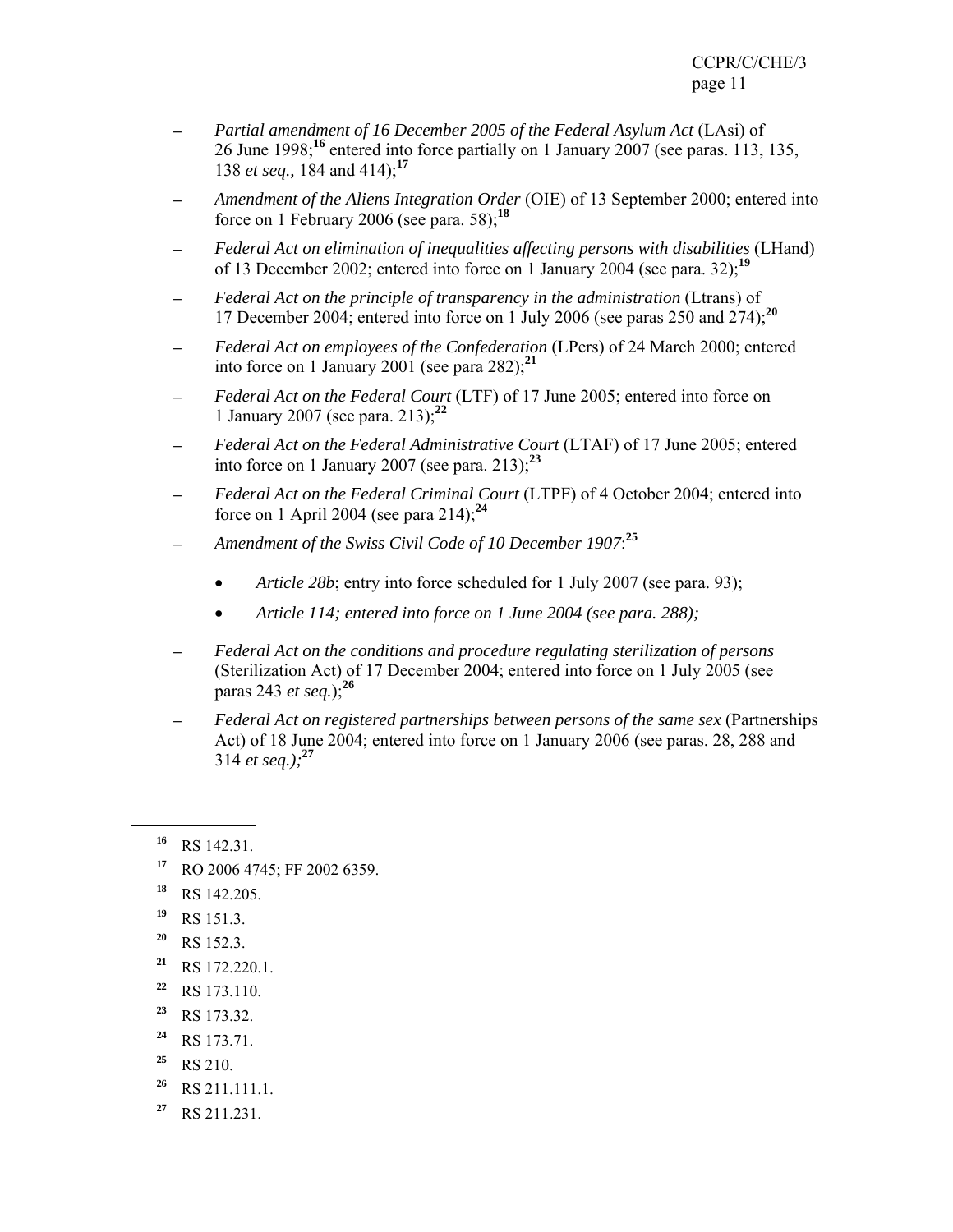- ─ *Partial amendment of the Federal Data Protection Act* (LPD) of 19 June 1992;**<sup>28</sup>** entry into force scheduled for 2007 (see paras. 245 *et seq.);***<sup>29</sup>**
- ─ *Amendment of the Swiss Criminal Code of 21 December 1937*: **30**
	- *General part (revised) of the Criminal Code; entered into force on 1 January 2007 (see paras. 148 and 164);31*
	- *Articles 123, 189 and 190; entered into force on 1 April 2004 (see para. 95);*
	- *Article 182; entered into force on 1 December 2006 (see paras. 151 and 168);*
	- *Article 197; entered into force on 1 April 2002 (see para. 165);*
	- *Article 386; entered into force on 1 January 2006 (see para. 54);*
- ─ *Federal Act on the criminal status of minors* (DPMin) of 20 June 2003; entered into force on 1 January 2007 (see para. 295);**<sup>32</sup>**
- ─ *Partial amendment of the Federal Act on assistance to victims of crime* (LAVI) of 4 October 1991; entered into force on 1 October 2002 (see paras. 19 and 297);**<sup>33</sup>**
- ─ *Federal Secret Investigations Act* (LFIS) of 20 June 2003; entered into force on 1 January 2005 (see paras. 222 and 224);**<sup>34</sup>**
- ─ *Federal Protection of Animals Act* (LPA) of 9 March 1978; entry into force scheduled for late 2007 (see para. 343);**<sup>35</sup>**
- ─ *Federal Act on monitoring of correspondence by post and telecommunications* (LSCPT) of 6 October 2000; entered into force on 1 January 2002 (see paras. 223 *et seq.);***<sup>36</sup>**
- ─ *Federal Act on the transplantation of organs, tissues and cells* (Transplantation Act) of 8 October 2004; entered into force on 1 July 2007 (see para. 174);**<sup>37</sup>**
- ─ *Federal Act on measures to combat illegal employment* (LTN) of 17 June 2005; entry into force scheduled for 1 January 2008 (see para. 318);**<sup>38</sup>**
- Amendment of the Federal Civilian Service Act (LSC) of 6 October 1995; entered into force on 1 January 2004 (see paras. 263 *et seq.);***<sup>39</sup>**

- **<sup>29</sup>** FF 2006 3421.
- **<sup>30</sup>** RS 311.0.
- **<sup>31</sup>** RS 311.1.
- **<sup>32</sup>** RS 311.1.
- **<sup>33</sup>** RS 312.5.
- **<sup>34</sup>** RS 312.8.
- **<sup>35</sup>** RS 455.
- **<sup>36</sup>** RS 780.1.
- **<sup>37</sup>** FF 2004 5115; henceforth RS 810.21.
- **<sup>38</sup>** RO 2007 359.
- **<sup>39</sup>** RS 824.0

**<sup>28</sup>** RS 235.1.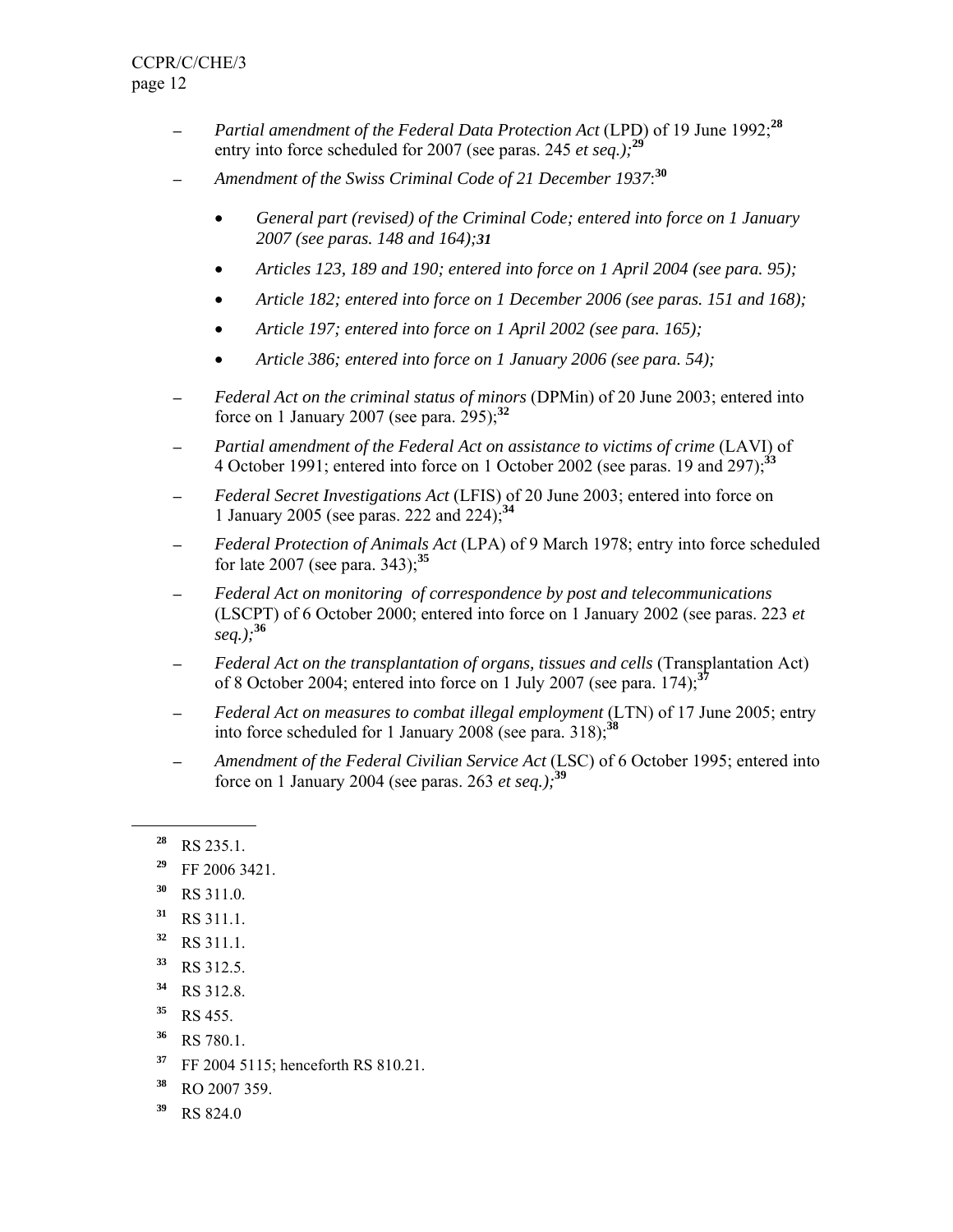- ─ *Amendment of the Federal Act on allowances for loss of income for reasons of service or maternity* (Loss of Income Act (LAPG)) of 25 September 1952; entered into force on 1 July 2005 (see para. 89);**<sup>40</sup>**
- ─ *Federal Family Allowances Act* (LAFam) of 24 March 2006; entry into force scheduled for 1 January 2009 (see para. 293);<sup>41</sup>

# VII. LEGISLATIVE TEXTS UNDER PREPARATION

## **1. Procedural law**

12. On 12 December 2005 the Federal Council transmitted to Parliament a message on the *unification of criminal procedure law<sup>42</sup>* (see paras. 178 and 216 et seq*.*). This measure consists of two draft texts: the Swiss Code of Criminal Procedure and the Federal Act on Juvenile Criminal Procedure (PPMin). Both these texts are essentially the same as the preliminary drafts transmitted by the Federal Council for consultation in June 2001. The Code provides for the adoption of a single model of criminal procedure ("Public Prosecutor" model), a uniform definition of the material competence of the criminal courts, and a unification of the appeals system. It includes a number of new elements, at present not found or found in only a few of the cantonal procedural codes. They provide inter alia for the establishment of a principle of extended opportunity, the possibility of agreements between the perpetrator of the offence and the victim and between the defendant and the public prosecutor, the reinforcement of the rights of defence, expansion of certain victims' rights, expansion of the scope of witness-protection measures in the context of criminal proceedings, and a new measure of coercion: the monitoring of banking relationships. Parliament began to consider the Federal Council's draft texts early in 2006, and they should have been adopted towards the end of 2007. Entry into force is scheduled for 2009 for the Confederation and 2010 for the cantons, following the adoption of the various acts establishing the new unified criminal procedure.

13. The unification of *civil procedure* is another integral part of the reform of the justice system (see para. 225). It is intended to simplify access to justice and thus facilitate the dispensation of everyday justice, contribute to the transparency and predictability of the rules, and make it possible to produce unified jurisprudence. An important place is accorded to the prior or extrajudicial settlement of disputes. The draft text also proposes a simplified procedure for minor lawsuits and social-law cases (rent, employment, consumer protection). The chief characteristics of the new procedure are a simplified format, oral proceedings, and a more active role for the courts. The Federal Council approved the message**<sup>43</sup>** concerning this project in June 2006. Parliament began its deliberations in January 2007 and should adopt the draft text towards the end of 2008. Entry into force is not foreseen before 2010.

## **2. Private law**

14. On 28 June 2006 the Federal Council adopted a message concerning the *comprehensive revision of guardianship law<sup>44</sup>* (see para. 187). This revision is designed to safeguard and enhance

- **<sup>43</sup>** FF 2006 6841 *et seq.*
- **<sup>44</sup>** FF 2006 6635 *et seq.*

**<sup>40</sup>** RS 834.1.

**<sup>41</sup>** FF 2006 3389.

**<sup>42</sup>** FF 2006 1057 *et seq.*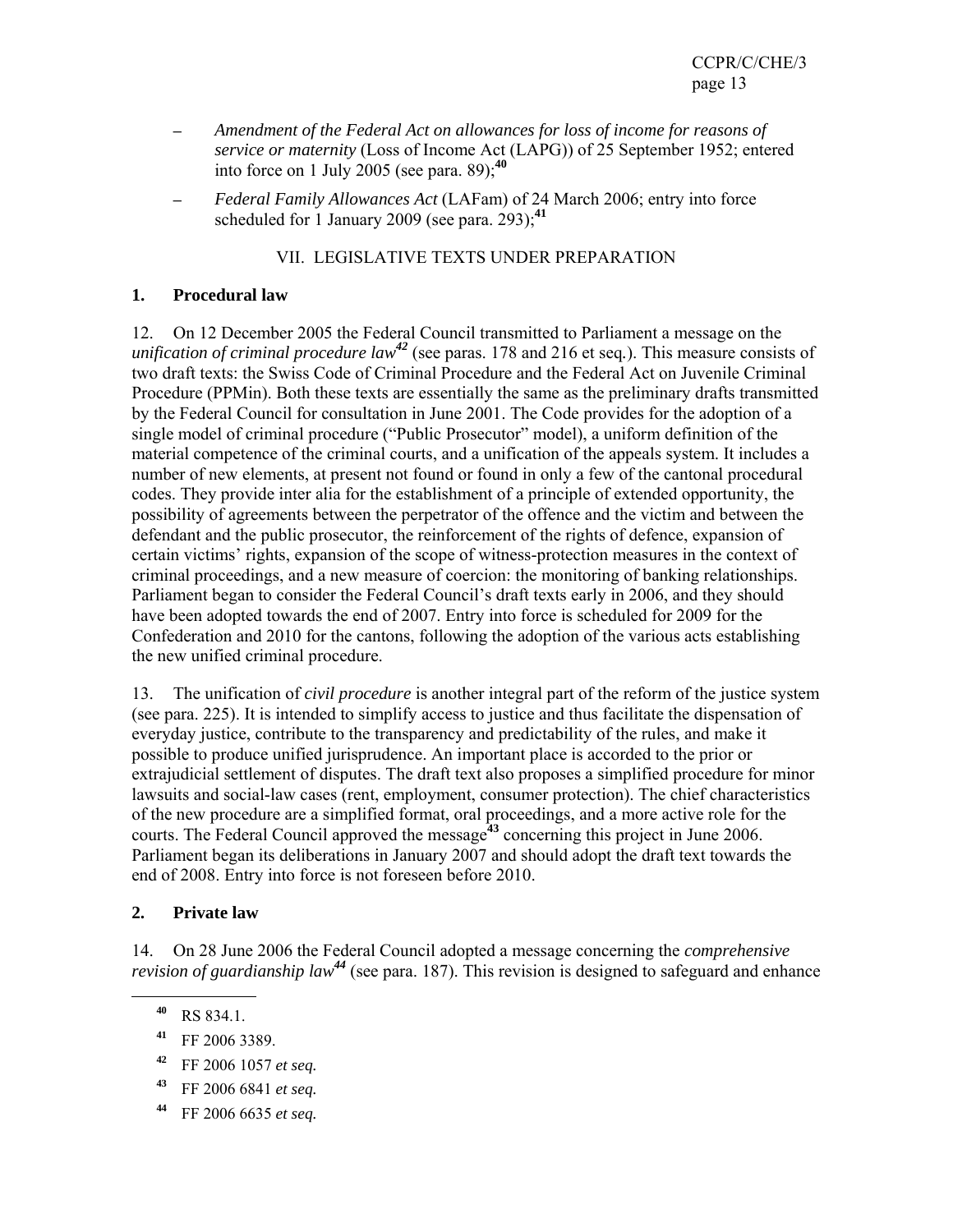CCPR/C/CHE/3 page 14

the right of incompetent persons needing assistance in order to be independent, providing the necessary support while avoiding any social stigmatization of their situation. The present guardianship measures do not take sufficient account of the principle of proportionality. The standardized measures will therefore be replaced by a single concept - guardianship. Guardianship comes into play when a person is no longer capable of protecting his interests owing to mental deficiency, a psychiatric disorder, or some other state of incompetence and when the support furnished by his relatives or by public or private services is no longer sufficient. Accordingly, in future the authority will not order a standard measure but one adapted to the specific case, so as to limit State assistance to what is strictly necessary. In addition, the new legislation establishes better protection for persons incapable of judgment living in homes or other medical-social establishments. The assistance to be furnished to such persons must be set out in a written contract in order to ensure a degree of transparency in the benefits provided. The new legislation also stipulates the conditions under which support measures may be authorized. The cantons must keep the above-mentioned establishments under supervision. The amendment of the provisions on the protection of adults also strengthens the legal protection of persons placed in institutions for purposes of assistance. Amongst other things it limits the power of doctors to order placement and includes important procedural rules in the legislation. It places the authority under an obligation to conduct periodic checks to determine whether the conditions for maintaining a measure are still met and whether the institution is still the appropriate one. Under the new legislation the organization of guardianship will be uniform and clear: all decisions relating to the protection of children and adults will be the responsibility of one and the same interdisciplinary authority; the cantons will be free to choose between an administrative and a judicial body. Parliamentary discussion began in the autumn of 2006.

15. On 28 February 2006 the Federal Council adopted a message on the application of the *conventions on the international abduction of children* and on the approval and implementation of the *Hague conventions on the protection of children and adults*. **<sup>45</sup>** Switzerland intends to continue to apply the Hague Convention on the Civil Aspects of the International Abduction of Children, which makes a significant contribution to the effectiveness of the fight against such abduction. The problem lies in the often excessive length of the procedures, which must be shortened and simplified. To this end the plan is that requests for the return of abducted children shall henceforth be handled in each canton by a single agency - the Supreme Court. Decisions ordering return must also address the modalities of enforcement and must be enforceable at law throughout Switzerland. In addition, the authorities will have to give greater emphasis to efforts to secure an amicable settlement of disputes between parents. Children will have to be given a greater say during the proceedings and have their interests represented therein by a lawyer. Lastly, the court will have to verify the situation in which children find themselves following their return. If, for example, a child cannot be entrusted to the parent who has remained in the State of origin and would have to be placed in a foster family, the return may not reasonably be requested.

#### **3. Criminal law**

16. On 17 August 2005 the Federal Council transmitted for public consultation the additional criminal-law measures required for the application of the Rome Statute of the International Criminal Court**<sup>46</sup>** (see para. 4 above). This preliminary draft text provides for the inclusion in the

**<sup>45</sup>** FF 2007 2433.

**<sup>46</sup>** FF 2005 4895.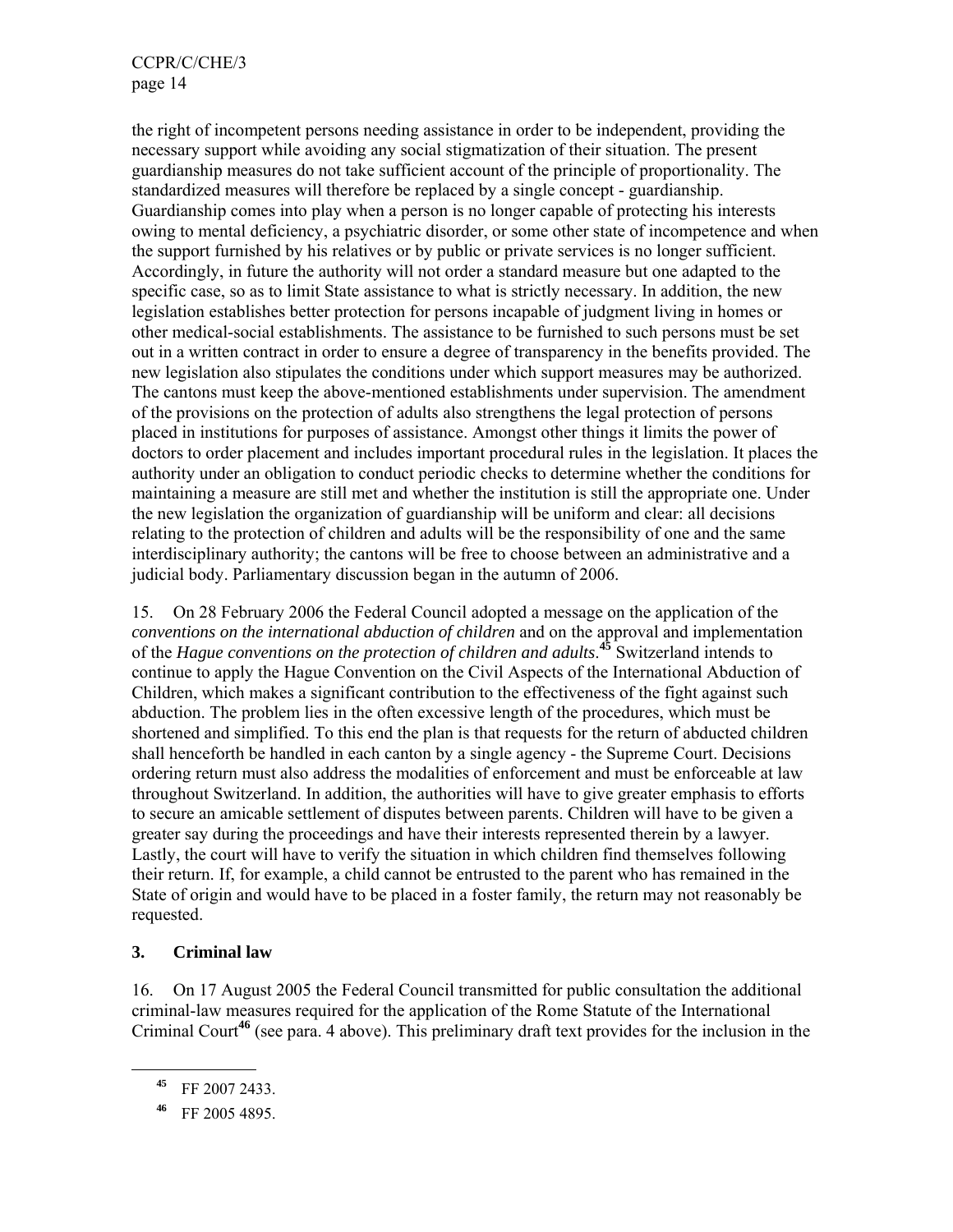Criminal Code of the notions of crime against humanity and war crimes. It also re-organizes jurisdictions with respect to criminal prosecution. The civil criminal-prosecution authorities of the Confederation will be responsible in principle for procedures connected with genocide, crimes against humanity and war crimes. The military justice system will come into play only in the case of acts committed by a member of the Swiss army or against a member of the Swiss army or when Switzerland is at war. The consultation procedure now having been completed, the Federal Council will transmit a message to Parliament in the course of 2007.

17. During the ratification of the *Optional Protocol to the Convention on the Rights of the Child on the sale of children, child prostitution and child pornography* it proved necessary to extend the sphere of application of the criminal legislation concerning trafficking in human beings. The Optional Protocol entered into force for Switzerland on 19 October 2006 (see para. 4). The new article 182 of the Swiss Criminal Code entered into force on 1 December 2006.

18. On 8 February 2004 the people and the cantons approved the popular initiative "*Life imprisonment for sex offenders and violent offenders judged to be very dangerous and not susceptible of rehabilitation* (art. 123*a* of the Constitution). This provision of the Constitution is already in force and provides for the imprisonment of dangerous criminals *sine die* until they no longer constitute a danger to the community. It has still to be established in a legal instrument (see paras. 181 *et seq.*)

## **4. Public law**

19. The *Federal Act on assistance to victims of crime* (LAVI)**<sup>47</sup>** is currently being revised. This Act entered into force in 1993, and its main principles have proved their worth (advice, financial assistance, and protection of victims' rights in criminal proceedings). The comprehensive revision of the Act is designed to fill certain gaps and to improve its structure. The chief substantive changes include the extension from two to five years of the time limit for submission of a request for compensation and moral support. The text establishes special regulations for minors who are victims of serious offences, including offences against sexual integrity, for it allows minors to submit requests up to their 25th birthday. It also makes a clearer distinction between compensation payments and the longer-term assistance provided by counseling centres. Longer-term assistance will be furnished until the victim's state of health has stabilized and the other consequences of the offence have been, as far as possible, eliminated or mitigated by compensation. Compensation will cover medical costs and care until the victim's state of health has stabilized, as well as loss of income, loss of support, and funeral expenses. Victims of crime will continue to receive moral support. The text abolishes any right to compensation or moral support when the offence is committed abroad, but victims and their relatives domiciled in Switzerland will be entitled, as in the past, to the services of counseling centres (see paras. 96 and 157).

20. On 25 June 2004 Switzerland signed the *Optional Protocol to the Convention against Torture and Other Cruel, Inhuman or Degrading Treatment or Punishment* (see para. 4). The Federal Council has since, on 8 December 2006, adopted for submission to the Federal Assembly a message concerning the ratification and application of this Protocol.**<sup>48</sup>**

**<sup>47</sup>** RS 312.5.

**<sup>48</sup>** FF 2007 261. The Parliamentary deliberations began in April 2007.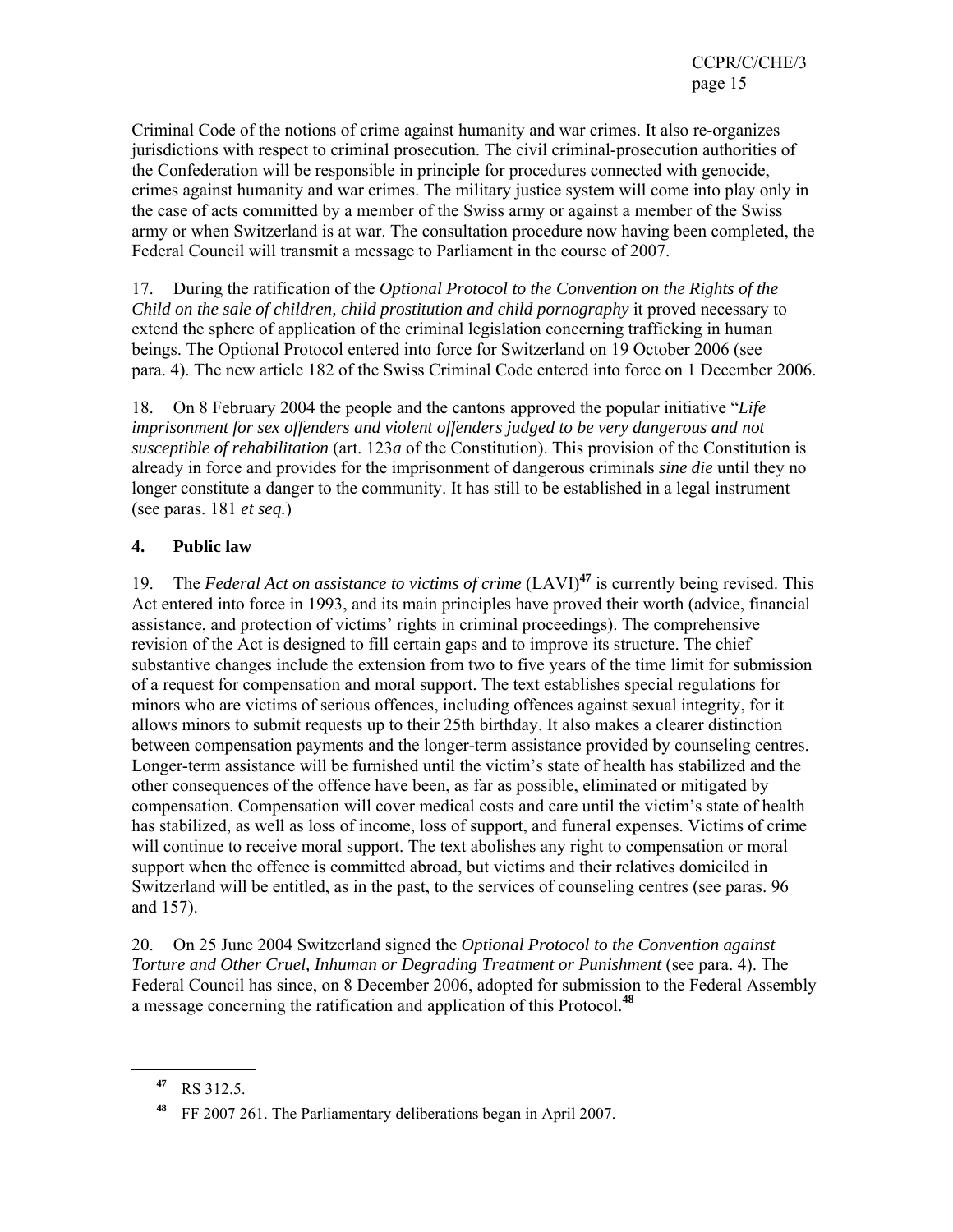21. On 18 January 2006 the Federal Council submitted to the Chambers a *federal bill on the use of coercion and police measures in spheres within the jurisdiction of the Confederation* (LusC).**<sup>49</sup>** This draft text is designed to regulate uniformly the use of force by the police in areas falling within the purview of the Confederation, in particular in connection with the forced repatriation of aliens, and to ensure compliance with the principle of proportionality by authorities having to use police measures. Any recourse to physical force, auxiliary measures or weapons must be appropriate to the circumstances and entail the least possible damage to the physical integrity of the persons concerned. This legislation would prohibit the use of incapacitating devices (electroshock equipment) and of auxiliary measures which may constrict the breathing passages or cause major damage to the health of the persons in question. Medicaments may be applied or administered only for medical purposes. They may not be used at the site of police action in order to calm or anaesthetize a person. And the legislation obliges the authorities to assign to tasks which may involve the use of force by the police only officers specifically trained for such duties. If the text is accepted by the Chambers, the act could come into force in January 2008.

22. As a result of a Parliamentary initiative, a *draft amendment to the Federal Act on the acquisition and loss of Swiss nationality***<sup>50</sup>** was prepared by the Political Institutions Committee of the Council of States.**<sup>51</sup>** Following approval of the Federal Council,**<sup>52</sup>** the draft text was accepted by the Council of States in December 2005. It is currently being examined by the Political Institutions Committee of the National Council. It confirms the principle of cantonal competence to appoint the decision-making bodies and determine the naturalization procedure. According to this text, a popular vote remains a possibility in all its forms (ballot, show of hands, or secret ballot at a communal assembly), but only when the application for naturalization is the subject of a request for rejection and provided that the decision-making body can state sufficient grounds in accordance with the law. The draft amendment also provides remedies against cantonal or communal decisions on ordinary naturalization (see also para. 71).

23. A debate has been going on for some time as to whether it is still possible to meet the information requirements for evaluating a situation and taking useful decisions as well as for detecting hidden dangers in good time. The current *amendment of the Federal Act on measures for the maintenance of internal security* (LMSI II) should take account of the development of the threats affecting Western Europe. It seeks to extend the quest for information by the intelligence services in a targeted manner in order to bring it up to European standards in this matter. The use of the new measures will be strictly controlled. The Federal Council was to approve a message for Parliament before the end of 2007.

24. The salient points of the ongoing amendments of legislation will be discussed under the relevant articles of the Covenant.

**<sup>49</sup>** FF 2006 2429.

**<sup>50</sup>** RS 141.0.

**<sup>51</sup>** FF 2005 6495.

**<sup>52</sup>** FF 2005 6655.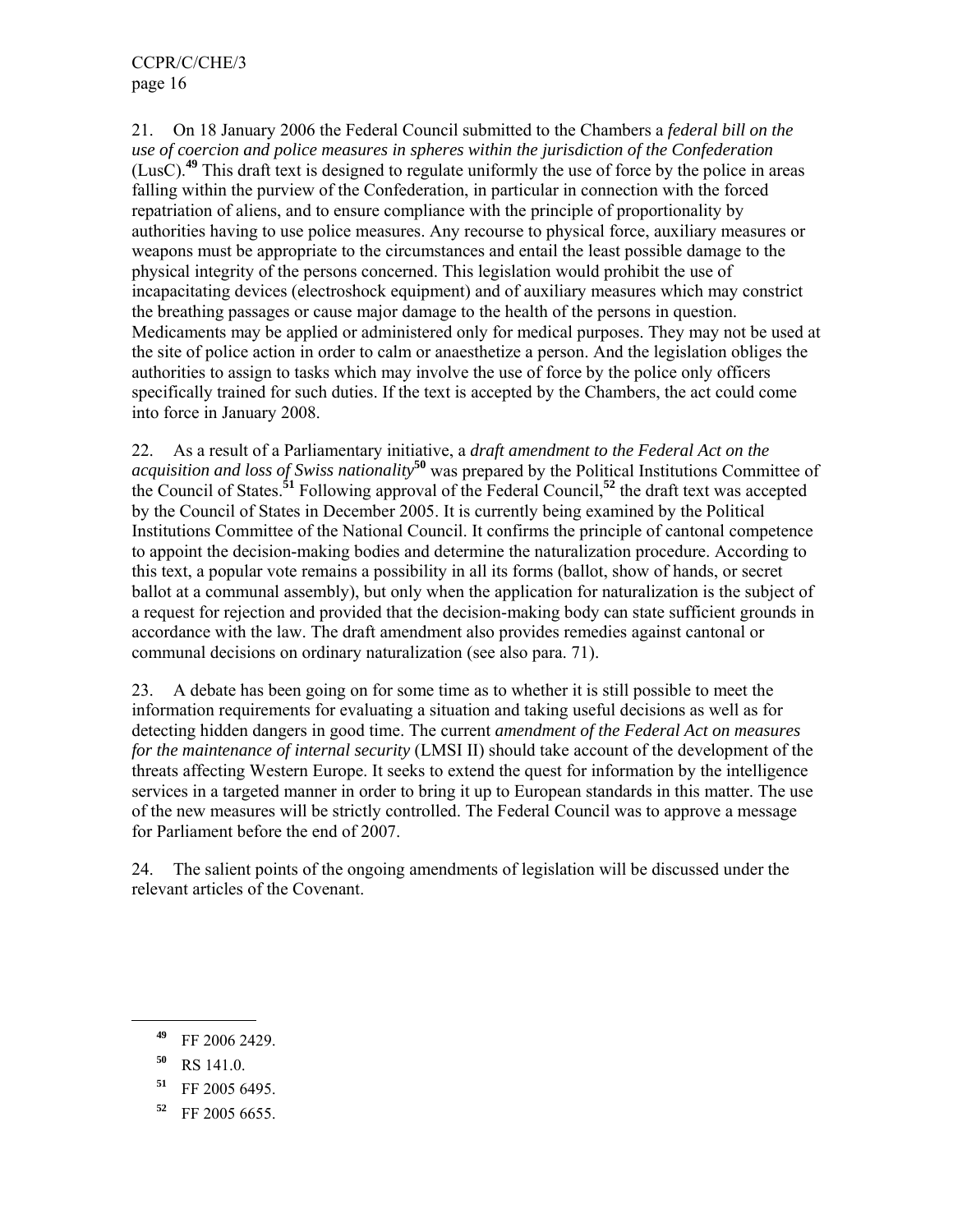### VIII. JURISPRUDENCE OF THE FEDERAL COURT RELATING TO THE COVENANT

25. During the period under review the Federal Court handed down a number of decisions on the rights and guarantees protected by the Covenant (13 published and 92 unpublished decisions). It will be seen not only that the number of decisions is very large but also that the Covenant is of increasing importance in the practice of the Federal Court. The most important decisions will be cited in connection with the articles of the Covenant to which they relate.

## **PART II**

#### **CONSIDERATION ARTICLE BY ARTICLE OF THE REALIZATION OF THE RIGHTS EMBODIED IN THE COVENANT**

### **1. ARTICLE 1 (Right of peoples to self-determination)**

26. It must be pointed out in connection with article 1, paragraph 2, that economic freedom is now mentioned expressly in article 27 of the Federal Constitution:

"*Article 27. Economic freedom*

- 1. Economic freedom is guaranteed.
- 2. It includes inter alia the free choice of occupation and free access to a gainful private economic activity and its free exercise."

The other information given by Switzerland in its second periodic report still stands.

## **2. ARTICLE 2 (Non-discrimination in the exercise of the rights embodied in the Covenant)**

## **2.1 Principle**

27. The principle of equality of treatment and the prohibition of discrimination are now expressly stated in article 8 of the Federal Constitution:

 *"Article 8. Equality* 

- 1. All human beings are equal before the law.
- 2. No one shall suffer discrimination, in particular by reason of his origins, race, sex, age, language, social situation, lifestyle or religious, ideological or political beliefs or by reason of a physical, mental or psychological deficiency.
- 3. Men and women are equal before the law. The law shall provide for *de jure* and de facto equality, in particular in matters of the family, training and employment. Men and women are entitled to equal remuneration for work of equal value.
- 4. The law shall establish measures to eliminate inequalities affecting persons with disabilities."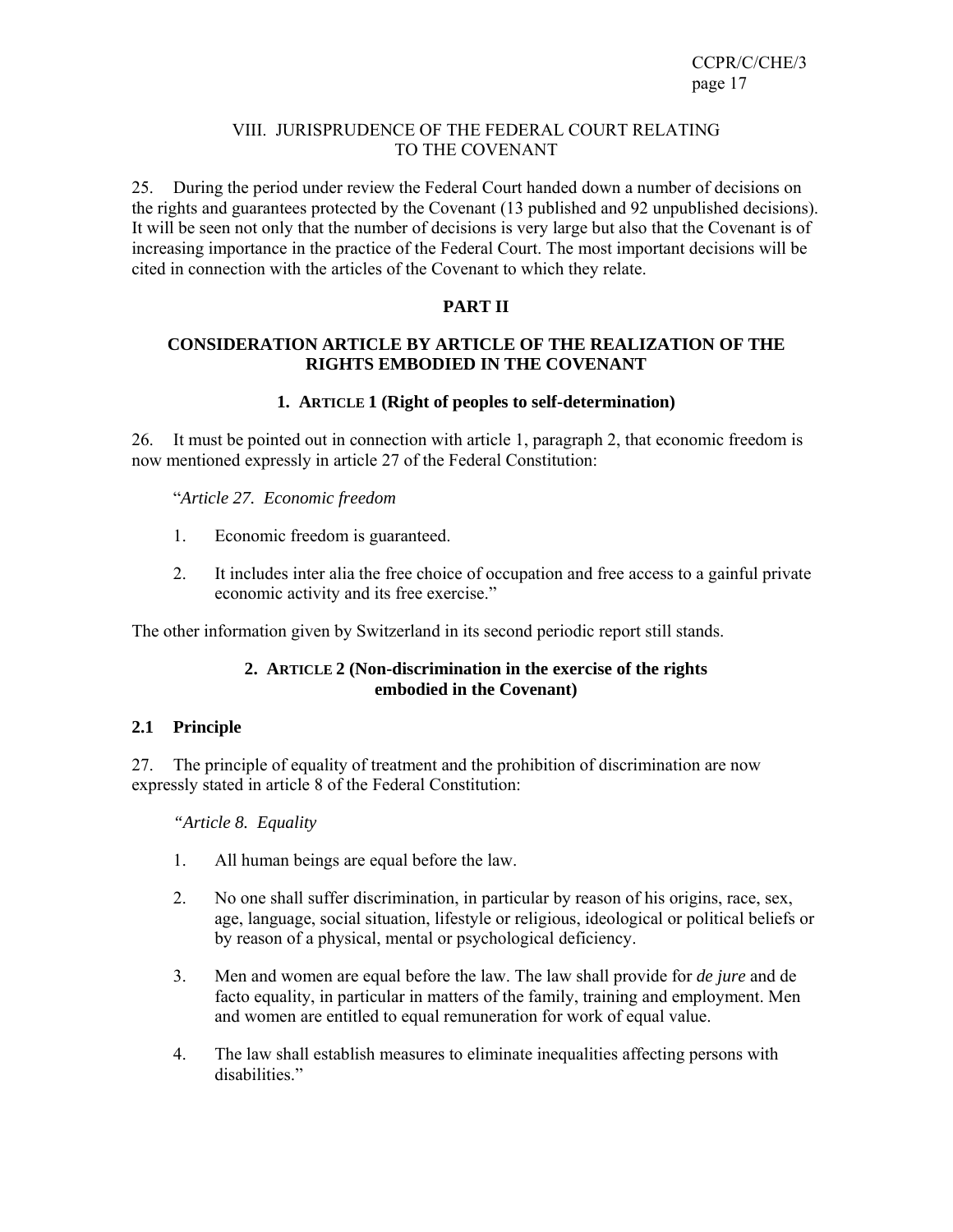## **2.2 Same-sex couples**

28. The *Federal Act on registered partnerships between persons of the same sex* (LPart; see para. 11) allows two persons of the same sex to have their partnership regi*ste*red at a civil registry office and thus to invest it with legal status. The registration of a partnership creates a shared life entailing rights and duties. Where taxes, inheritance, social security and occupational insurance are concerned, for example, the registered partners have the same status as married couples. However, the new legislation does not allow two women or two men to adopt a child together or to resort to medically assisted procreation.

### **2.3 Prohibition of discrimination against persons with disabilities**

29. In Switzerland some 700,000 persons, or almost 10 per cent of the population, have a disability. All of them are likely to be affected by inequalities in various areas of life.

30. The legislation on the equality of persons with disabilities includes a series of prescriptions for eliminating these inequalities. It is the fruit of the conviction that a disability cannot be reduced to a problem of an individual's health, for the social context has an impact as well. The aim of the equality legislation is precisely to modify the contextual disabling circumstances.

31. The Federal Constitution prohibits any discrimination based on a physical, mental or psychological deficiency (art. 8.2). It also requires the Legislature to take steps to eliminate inequalities affecting persons with disabilities (art. 8.4).

32. The *Federal Act on the elimination of inequalities affecting disabled persons* (Disabled Persons Act (LHand) (see para. 11)**<sup>53</sup>** is designed to prevent, reduce and eliminate inequalities affecting persons with disabilities. The Legislature intends to eliminate the obstacles to access to buildings and facilities, to allowances, training and further training, and to public transport.**<sup>54</sup>** In addition, the independence and integration of disabled persons is to be encouraged.

33. The Federal Office for Equality for Persons with Disabilities (BFEH) was established early in 2004 to contribute to the attainment of theses goals. The mandate of BFEH, which is attached to the Federal Department of the Interior, is to:

- Discharge federal responsibilities relating to equality for persons with disabilities;
- Promote equality between disabled and non-disabled persons in public spaces;
- ─ Commit itself to a policy capable of eliminating *de jure* and de facto inequalities.

The work of BFEH consists chiefly of the provision of information and advice, implementation and support of programmes and campaigns for the integration of disabled persons, and conduct or commissioning of scientific studies. Other tasks in this area are the responsibility of specific units of the Federal Administration. For example, arrangements to ensure disabled persons' access to public transport are a matter for the Federal Transport Office. BFEH coordinates the activities of

**<sup>53</sup>** RS 151.3.

**<sup>54</sup>** The application of the Act is regulated by two orders: Order of 19 November 2003 on the elimination of inequalities affecting persons with disabilities (Disabled Persons (Equality) Order (OHand; RS 151.31); and Order of 12 November 2003 on arrangements to guarantee access for persons with disabilities to public transport (OTHand; RS 151.34).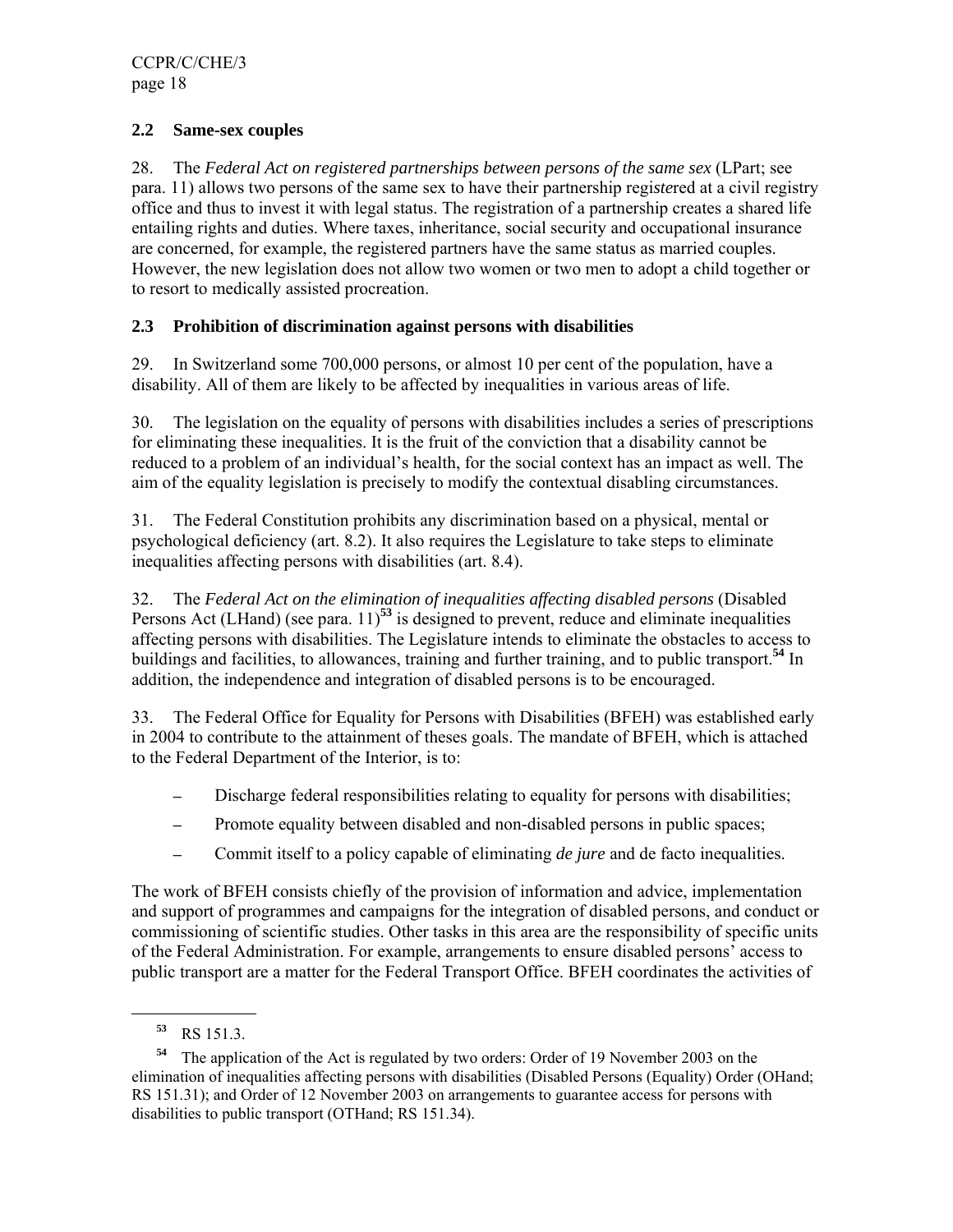the other federal administrative units and collaborates closely with organizations providing assistance to persons with disabilities.

## **2.4 Prohibition of racial discrimination**

## **2.4.1 Background**

34. On 4 and 5 March 2002 Switzerland submitted its second and third periodic reports on the application of the International Convention on the Elimination of All Forms of Racial Discrimination to the United Nations Committee on the Elimination of Racial Discrimination (CERD).**<sup>55</sup>** In the autumn of 2006 it transmitted as one single document three periodic reports: the fourth (due on 29 December 2003), the fifth (due on 29 December 2005) and the sixth. In June 2003 it recognized the individual-communications procedure under article 14 of the Convention.

35. The Swiss Government regards its commitment to combat racism, anti-Semitism and xenophobia as a permanent task. It has made this clear in many replies to Parliamentary questions and in opinions on motions tabled on this subject. The efforts to combat racism were intensified still further during the period under review. Apart from the consistent and committed work done by various State and other bodies, much of the credit is due to two institutions created by the Confederation for this purpose: the Service against Racism (SLR) (see paras. 39 *et seq*),*.* which is part of the Federal Administration; and the Federal Commission against Racism (CFR) (see paras. 44 *et seq.*),*.* an independent agency. The work of these institutions has made a substantial contribution to preventing racism, anti-Semitism, xenophobia and rightist extremism.

36. The criminal prohibition of racial discrimination has been in force since 1 January 1995 (see the second periodic report, paras. 19 *et seq.*). Article 261*bis* of the Criminal Code reads:

*"Article 261* bis *Racial discrimination* 

Anyone who:

 $\overline{a}$ 

Publicly incites hatred or discrimination against a person or group of persons on account of their racial, ethnic or religious affiliation,

Publicly propagates an ideology aimed at systematically debasing or denigrating members of a particular race, ethnic group or religion,

With the same aim, organises or encourages propaganda activities or takes part in them,

By means of utterances, writings, images, gestures or acts or in any other way, debases or discriminates against, in a manner that violates human dignity, a person or group of persons on account of their race, ethnic origin or religion or, for the same reason, denies, grossly minimises or attempts to justify genocide or other crimes against humanity,

Refuses to provide a public service to a person or group of persons on account of their racial, ethnic or religious affiliation,

Shall be liable to imprisonment or a fine."

**<sup>55</sup>** See CERD/C/351/Add.2 and the summary records of the Committee's 1495th and 1496th meetings, held on 4 and 5 March 2002 (CERD/C/SR.1495 and 1496).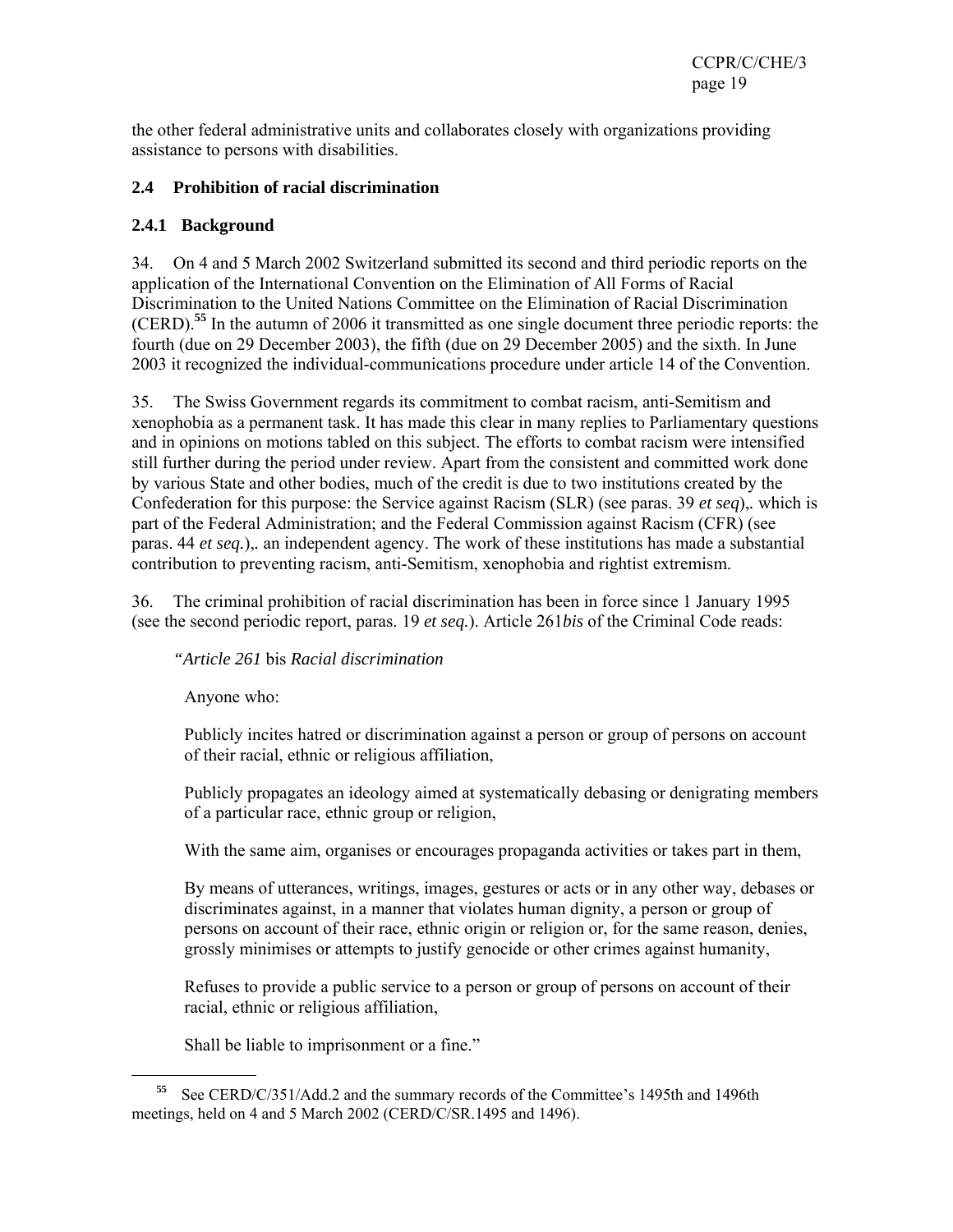37. In its replies to Parliamentary interventions calling for the repeal of this criminal provision against racism the Federal Council has reaffirmed that the law must punish anyone who, in public, incites hatred of or discrimination against other persons by reason of their racial, ethnic or religious affiliation, humiliates them in a manner detrimental to human dignity, or denies them a public service, as well as anyone who preaches a racist ideology. It has also reaffirmed that the freedom of expression is not absolute and that it may run up against limits, especially when the protection of the dignity or honor of another person is at stake. There is no question of abrogating article 262*bis* of the Criminal Code (or the corresponding article 171c of the Military Criminal Code), not least because this legislation is a concrete expression of Switzerland's efforts to fulfil its obligations under the International Convention on the Elimination of All Forms Racial Discrimination.<sup>56</sup> At this very moment an internal working group of the Federal Administration is studying the extension of the criminal legislation to the use of symbols calling for racial discrimination and the introduction of a more precise formulation of the offence referred to in the second part of the fourth paragraph of article 261*bis* of the Criminal Code (denial of genocide).

38. Switzerland takes an active part in the fight against discrimination and intolerance at the international level as well. In addition to the activities mentioned in its periodic reports to CERD (see para. 34), some of which are still continuing today, it has been the initiator of the following initiatives, inter alia:

- In the context of the Organization for Security and Cooperation in Europe (OSCE), in 2002 Switzerland, in conjunction with Kirgyzstan, introduced the initiative leading to Decision 6 of the Oporto Council of Ministers on tolerance and non-discrimination, which made the fight against all forms of intolerance, anti-Semitism, racism and xenophobia one of the priorities of the Organization. In 2003 and 2004, in the wake of that decision, a Swiss delegation made up of eminent experts delivered widely noted statements on anti-Semitism at top-level gatherings;
- In 2003 and 2004 Switzerland proposed in the Commission on Human Rights and in the Working Group on Minorities of the Subcommission on the Promotion and Protection of Human Rights the introduction of a special procedure to encourage States to implement the Declaration on the Rights of Persons belonging to Minorities, adopted by the United Nations in 1992. Switzerland considers that such a special procedure would complement the international arrangements to prevent genocide announced by the Secretary-General of the United Nations in the spring of 2004;
- ─ In its capacity of "*national specialized agency*" the Federal Commission against Racism (CFR) is in regular contact with representatives of the European Commission against Racism and Intolerance (ECRI) and the Council of Europe, with the Office of the United Nations High Commissioner for Human Rights, and with the *International Coordinating Committee of National Institutions (ICC) for the promotion and protection of human rights*. Members of the Office of the President and the secretariat of CFR have also taken part in a number of international conferences on human rights and the battle against racism: for example, the second OSCE conference on tolerance and combating racism, xenophobia and discrimination, the follow-up meetings of the United Nations World Conference against Racism, and the ECRI round table on national agencies to combat racism.**<sup>57</sup>**

**<sup>56</sup>** Reply of the Federal Council to the *Hess Bernhard* motion of 8 October 2005 "To abrogate the criminal provision against racism" (05.3013).

See the CFR annual report for 2004.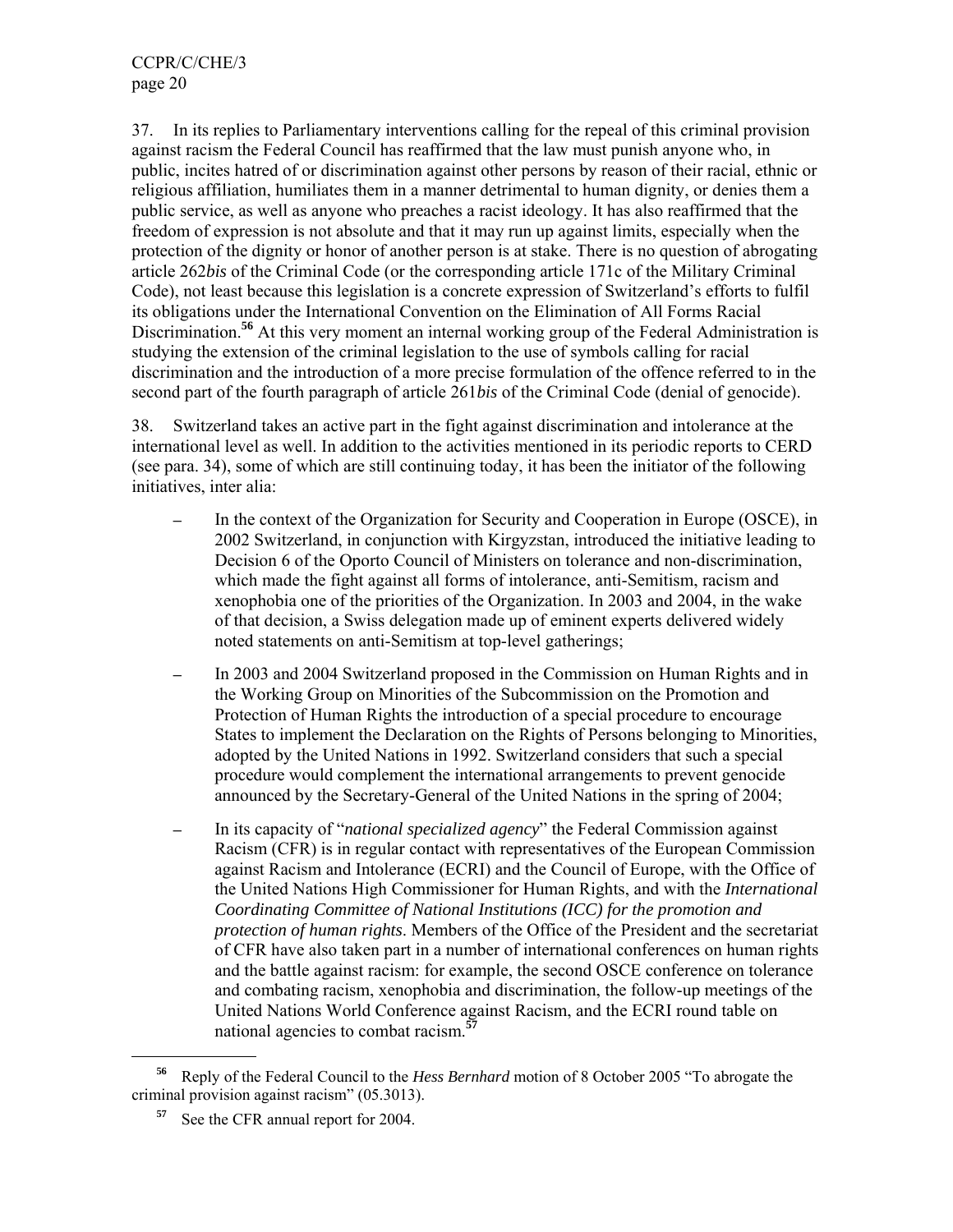CCPR/C/CHE/3 page 21

### **2.4.2 Service against Racism (SLR)**

39. As an expression of its intention to act on the outcome documents of the World Conference against Racism, the Swiss Government created in the Federal Administration the Service against Racism (SLR), by a decision of the Federal Council dated 21 February 2001. The task of this new body is to coordinate and establish country-wide the measures adopted by the Federal Administration to combat racism and extremism. SLR is the Confederation's chief spokesperson in its relations with the cantons and communes and third parties on racism issues. It promotes cooperation and exchanges of views with non-governmental organizations (NGOs) and research institutes working in this field, as well as with international specialized agencies (of the Council of Europe, the United Nations, and the European Union). It makes its specific knowledge available to other authorities and institutions and supports the concrete efforts to combat racism, xenophobia and rightist extremism through appropriate measures of assistance.

40. In collaboration with the Federal Department for Foreign Affairs (DFAE) SLR has undertaken to publish in three languages the second and third periodic reports submitted by Switzerland to CERD. In conjunction with CFR it has also published the final documents of the World Conference against Racism, held in Durban in 2001.

41. Unlike CFR, the Service has no mandate to mediate in cases of conflict. However, its Internet site does give a list of addresses of advice units and centres offering their assistance to victims of acts of racial discrimination. In accordance with its mandate SLR supports the training and further training of the personnel of services offering advice to victims of such acts.

### **2.4.3 Projects to combat racism and promote human rights**

42. From 2001 to 2005 SLR was in charge of managing the Fund for Projects to Combat Racism and Promote Human Rights, which had 15 million francs to support training, awarenessraising and prevention projects and the services providing assistance to victims and advice for dispute settlement.**<sup>58</sup>** The purpose of the Fund was to help to secure recognition of the fight against racism and xenophobia as a painful undertaking - of course - but one which must be tackled and managed in Switzerland's everyday life. The Fund was intended to attend to as many sections of society as possible and to support the most varied, the most innovative and the most experimental types of project. The thematic targeting of the invitations to tender**<sup>59</sup>** made it possible to tackle concrete problems in various areas of society. The organizations and institutions working in each of these areas were thus able to understand the needs and possibilities of the fight against racism.

43. Since 2006 the Confederation has allocated an annual amount of 1.1 million francs to SLR to carry on its own work and to support the projects of other bodies. The aim is to encourage prevention and awareness-raising activities which will have a lasting impact in the long term. Through its targeted activities SLR will continue to contribute to education, professionalism and networking in the fight against racism. The fact that this topic is now taken into account in the programmes of other services of the Confederation, especially those concerned with integration,

**<sup>58</sup>** *www.edi.admin.ch/frb/.* 

**<sup>59</sup>** 2001: Adult education; 2003: Youth; 2003: Implementation of the decisions of the World Conference against Racism; 2004: World of work; 2005: Long-term measures to promote human rights and non-discrimination in everyday life.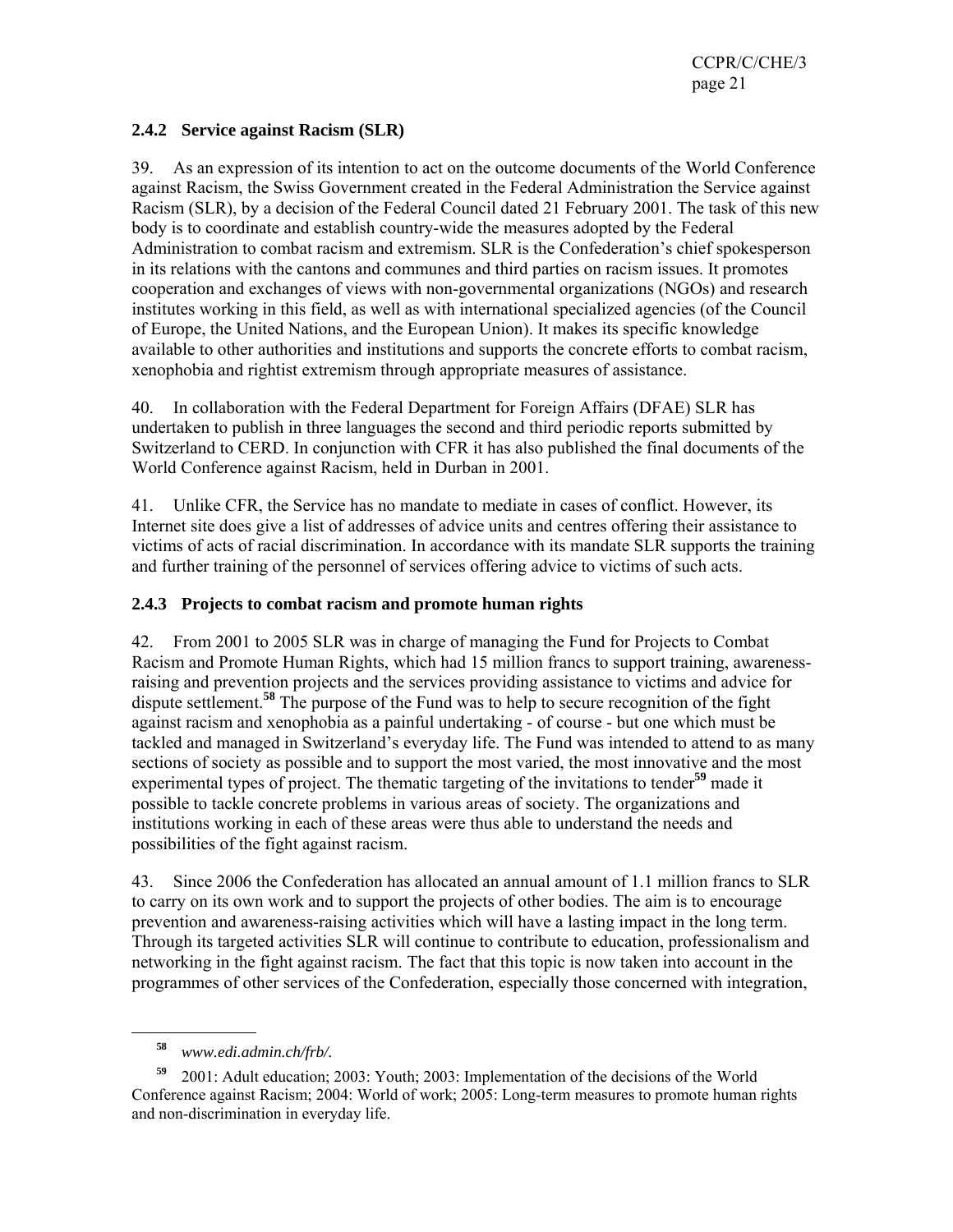CCPR/C/CHE/3 page 22

youth, health, education and research, will both contribute a substantial amount of added value and also cause the topic of racism to be seen in a new and multidisciplinary light.

## **2.4.4 Federal Commission against Racism (CFR)**

44. CFR celebrated its tenth anniversary in 2005. The following discussion focuses on the main themes and topical projects of those years and on other the projects carried out by CFR during this period in fulfillment of its mandate

45. Having expended considerable effort over the past 10 years on tackling racism from the ideological and symbolical standpoints CFR now plans to give increased attention to achieving equality of treatment in actual practice. Where employment and housing are concerned, for example, it intends to work for an explicit prohibition of discrimination between individuals. It will also support the efforts to strength the instruments of the criminal law, in particular with a view to banning racist organizations and symbols.

46. CFR uses the press-release tool to make its views known on political developments whenever it detects or fears discrimination.<sup>60</sup> It states its views in the context of consultation procedures concerning matters falling within its mandate. For example, CFR has taken a position in the course of such procedures on the Federal Mediation Office Act, on the Aliens Integration Order, and on comprehensive amendment of the Federal Act on assistance to victims of crime. In addition to its biannual bulletin *Tangram,* CFR has published reports on specific subjects, such as for instance the studies "Blacks in Switzerland" (2004) and "Relations with the Moslem community in Switzerland" (2006). Its Internet site**<sup>61</sup>** and the information to be found there are becoming increasingly important.

47. In exercise of its mediation function CFR advises persons who consider themselves victims of acts of racial discrimination and enterprises and advisory services which are having to deal with racism issues. At least one dispute is reported to the Commission every day. CFR is also the agency to which anyone may turn who wishes to submit a communication to CERD under article 14 of the International Convention and is seeking advice on the procedure to follow, the effectiveness of this move, and the chances of success.

## **2.4.5 Special Service against extremism the army**

48. Following the press reporting of incidents involving the extreme right in foreign armed forces, this issue has become very topical in the Swiss army as well. The then head of the Federal Department of Defence, Public Safety and Sports (DDPS) ordered the chief of the Army General Staff to conduct an inquiry into rightist extremism in the Swiss army. In his report of 16 December 1998 he concluded that political extremism in the army did not represent a serious problem and that there was certainly no "army brand" of extremism. The deputy chief of the General Staff responsible for the Army Personnel Group was then put in charge of the overall coordination of this matter. In his report of 15 February 2001 to the head of DDPS he proposed a total of eight measures, including the creation of a central reception and coordination unit for matters connected with extremism. The Special Service started operations under the General Staff on 23 May 2002. It was re-attached to SLR for administrative purposes on 15 August 2005 in

**<sup>60</sup>** For example, there have been press releases concerning the desecration of graves in the Jewish cemetery of Vevey-Montreux and the arson attack on the Lugano synagogue.

**<sup>61</sup>** *www.edi.admin.ch/ekr/index/html.*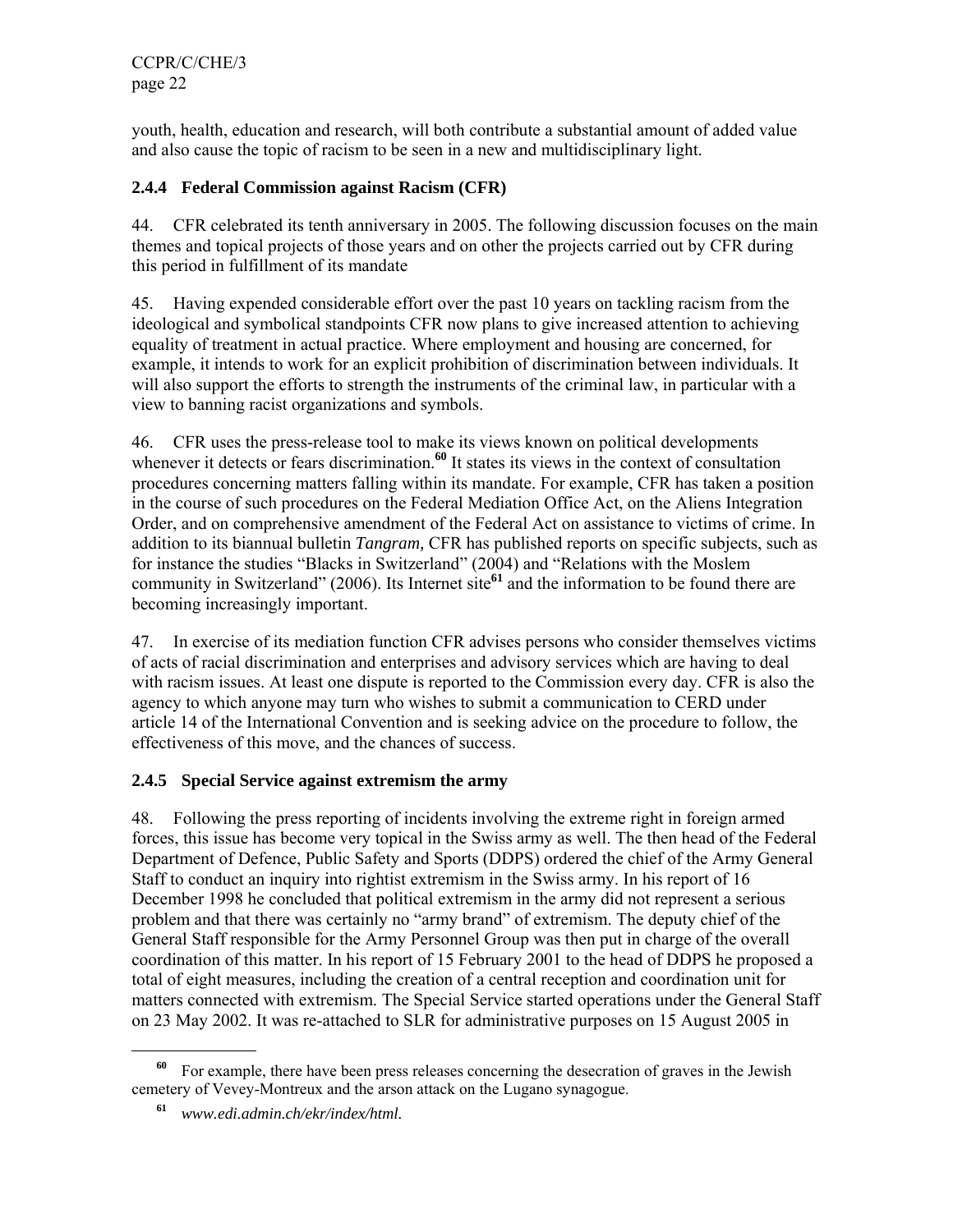order to optimize synergy and efficiency. This Service was created for three purposes: to establish a central reception and coordination unit within DDPS for matters connected with extremism; to acquire knowledge of the subject of extremism; and to plan suitable measures for the army.

# **2.4.6 Jurisprudence**

49. On 13 December 2005 CFR published on its public Internet site a compilation of jurisprudence from 1995 to the end of 2003 concerning article 261*bis* of the Criminal Code.**<sup>62</sup>** This compilation contains a completely anonymous summary of every decision handed down by a judicial authority during that period. This enables interested persons to research specific cases and to obtain an overview, thanks to the statistical data, of the state of the jurisprudence on article 261*bis*. The plan is for this data bank to be regularly updated.

50. According to the figures in the data bank, 241 reports were submitted to the judicial authorities between 1995 and 2003. In 118 cases the judicial authorities decided not to proceed, while criminal investigations were opened in 123 cases. More than 80 per cent of these cases resulted in conviction by a court. By way of example, five of the cases resulting in conviction are described below. Each of them relates to a different provision of the criminal legislation on racism:

- ─ Article 261*bis*, paragraph 1: the inscription "Let's bow our backs to the Star of David, the Gessler's hat of our times!" was found to be an incitement to racial hatred and discrimination within the meaning of paragraph 1; the judges concluded in fact that "Gessler's hat" constituted a symbol of oppression and subjugation and that Jews were thus being accused of wanting to subject other peoples or religious communities. Since it is in the order of things for oppressors to be hated, the court decided that this language constituted a call for hatred and scorn and even for the annihilation of Jews, similar to the call which William Tell had issued against Gessler.**<sup>63</sup>** The Zurich cantonal court imposed a fine of 25,000 francs on the accused;**<sup>64</sup>**
- ─ Article 261*bis*, paragraph 2: in 1999 the inscription in a visitors' book of the sentences "Do business with a Jew and, I tell you, you'll get swindling and trickery. Read Adolf Hitler's *Mein Kampf*: what was true 50 years ago is still true today" was found in 2002 by the competent criminal prosecution authority of the canton of Zurich to be propagation of an ideology intended to humiliate or denigrate Jews systematically. A fine of 600 francs was imposed on the perpetrator;**<sup>65</sup>**
- ─ Article 261bis, paragraph 4, first part: during a quarrel the accused foreman called the injured party "Serbian pig", "arsehole" and "bastard", adding: "It's war - I'll have your hide!". The competent criminal prosecution authority of the canton of Bâle-Campagne considered that such expressions as "Serbian pig" fell within the scope of

**<sup>62</sup>** *www.ekr-cfr.ch/ekr/db/start/index/html.*

**<sup>63</sup>** Decision 2002-10 in the CFR data bank.

**<sup>64</sup>** The Federal Court rejected the application for annulment lodged against this decision (Decision No. 6S.614/2001 of 18 March 2002).

**<sup>65</sup>** Decision 2002-22 in the CFR data bank.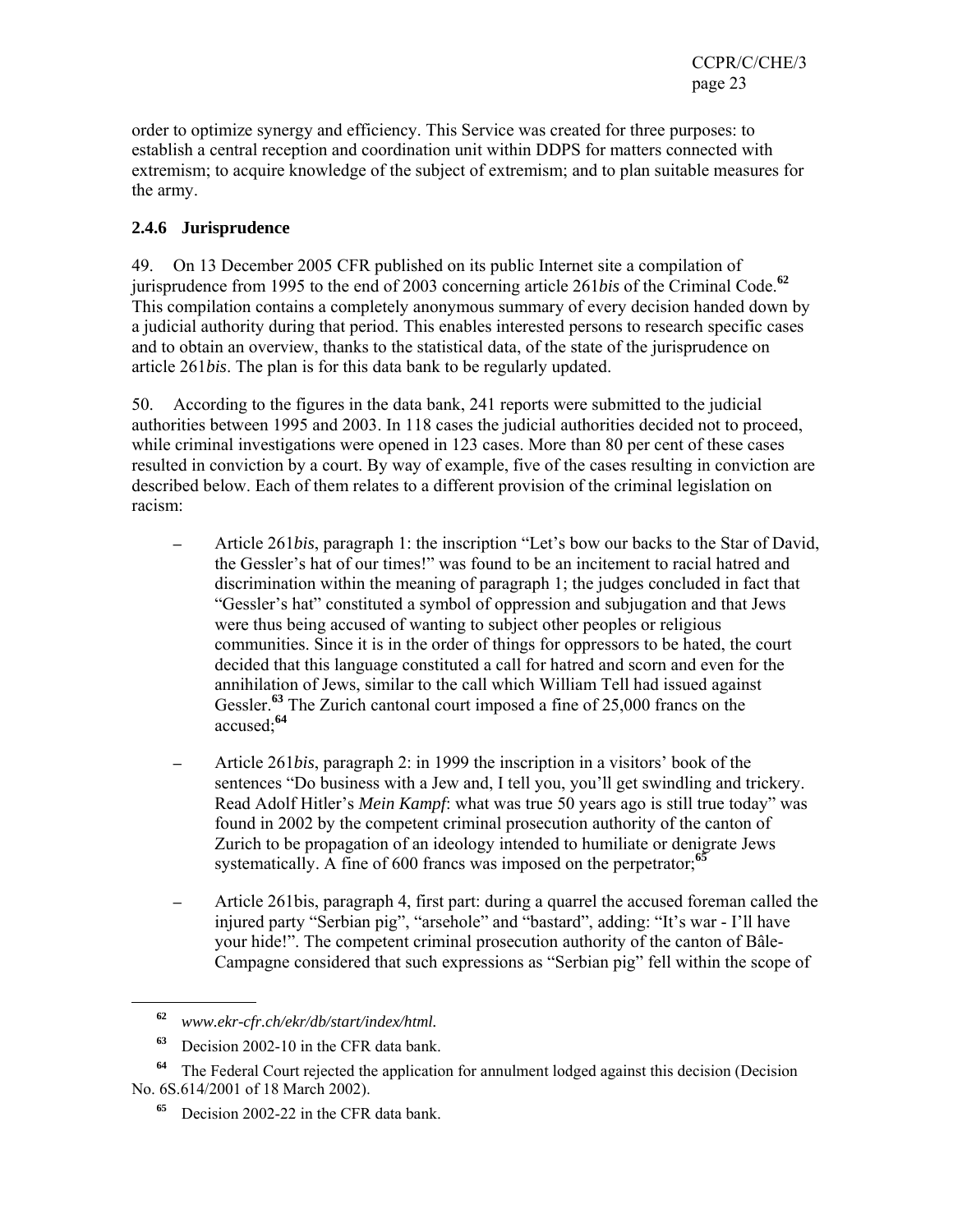the Criminal Code because they were intended to humiliate and discriminate against a person by impairing his human dignity. The accused was sentenced in 2002 to a fine of 500 francs for racial discrimination and attempted use of threats and insults;**<sup>66</sup>**

- ─ Article 261*bis*, paragraph 4, second part: in a decision in 2000**<sup>67</sup>** the Federal Court found that the fact of disputing the use by the National Socialist regime of gas or gas chambers in order to exterminate human beings constituted in itself a gross minimalization of the holocaust. It stated that one of its grounds for reaching this conclusion was "because the systematic extermination of Jewish prisoners in the gas chambers (a unique event in human history) marked the National Socialist regime out from other totalitarian regimes which had used terror and because, for that very reason, the fact of denying the existence of the gas chambers was used by certain groups to attack the Jews." The Federal Court thus confirmed the decision handed down in 1998 in first instance by a cantonal court in the canton of Aargau, under which the author of a revisionist work had been sentenced to 15 months' imprisonment and a fine of 8,000 francs;**<sup>68</sup>**
- Article 261*bis*, paragraph 5: in a decision in 2000<sup>69</sup> the Supreme Court of the canton of Zurich imposed a fine of 600 francs on the owner of a shop who had refused to serve a coloured customer and had shown him the door with the words "I don't want people from your country." The court held that the refusal of a public service, be it the performance of a service or the sale of goods, infringed the criminal law on racism (art 261*bis*, para. 5). The leniency of the punishment was justified by the fact that the offence was not a very serious one.

51. In a decision in 2003**<sup>70</sup>** concerning the denial of the Armenian genocide the Federal Court clarified the jurisprudence of article 261*bis*, paragraph 4, second part, of the Criminal Code by explaining that the offence in question constituted an offence against the public order. Individual legal rights were therefore protected only indirectly. Accordingly, individual victims could not appear as parties under the Act (LAVI) in a criminal action against the perpetrator, for the injury caused by this specific act could be only indirect, quite apart from the fact that the (mere) act of denying, grossly minimizing or justifying an instance of genocide within the meaning of paragraph 4 did not constitute an act of racial discrimination within the strict meaning of the term. While it was true that the act in question could also affect individuals, the injury suffered, even though it might be serious, remained indirect. A physical person was not therefore entitled to take part in an action as an injured party. It was accordingly for the competent cantonal criminal prosecution authority to decide whether it wished to institute proceedings; in order words, whether its suspicions were sufficiently well grounded to allow it to assume that the objective and subjective elements of the offence obtained.**<sup>71</sup>** By a decision of 9 March 2007 the Lausanne district court sentenced Dogu Perincek, a Turkish politician, to a suspended 90-day

- **<sup>66</sup>** Decision 2002-23 in the CFR date bank.
- **<sup>67</sup>** Decision of 22 March 2000: No. 6S.719/1999.
- **<sup>68</sup>** Decision 2000-11 in the CFR data bank.
- **<sup>69</sup>** Decision 2001-19 in the CFR data bank.
- **<sup>70</sup>** ATF 129 IV 95 *et seq.*

l

**<sup>71</sup>** In the summer of 2005 the Winterthür public prosecutor opened an investigation of the President of the National Turkish Workers' Party for violation of article 261*bis*, para. 4.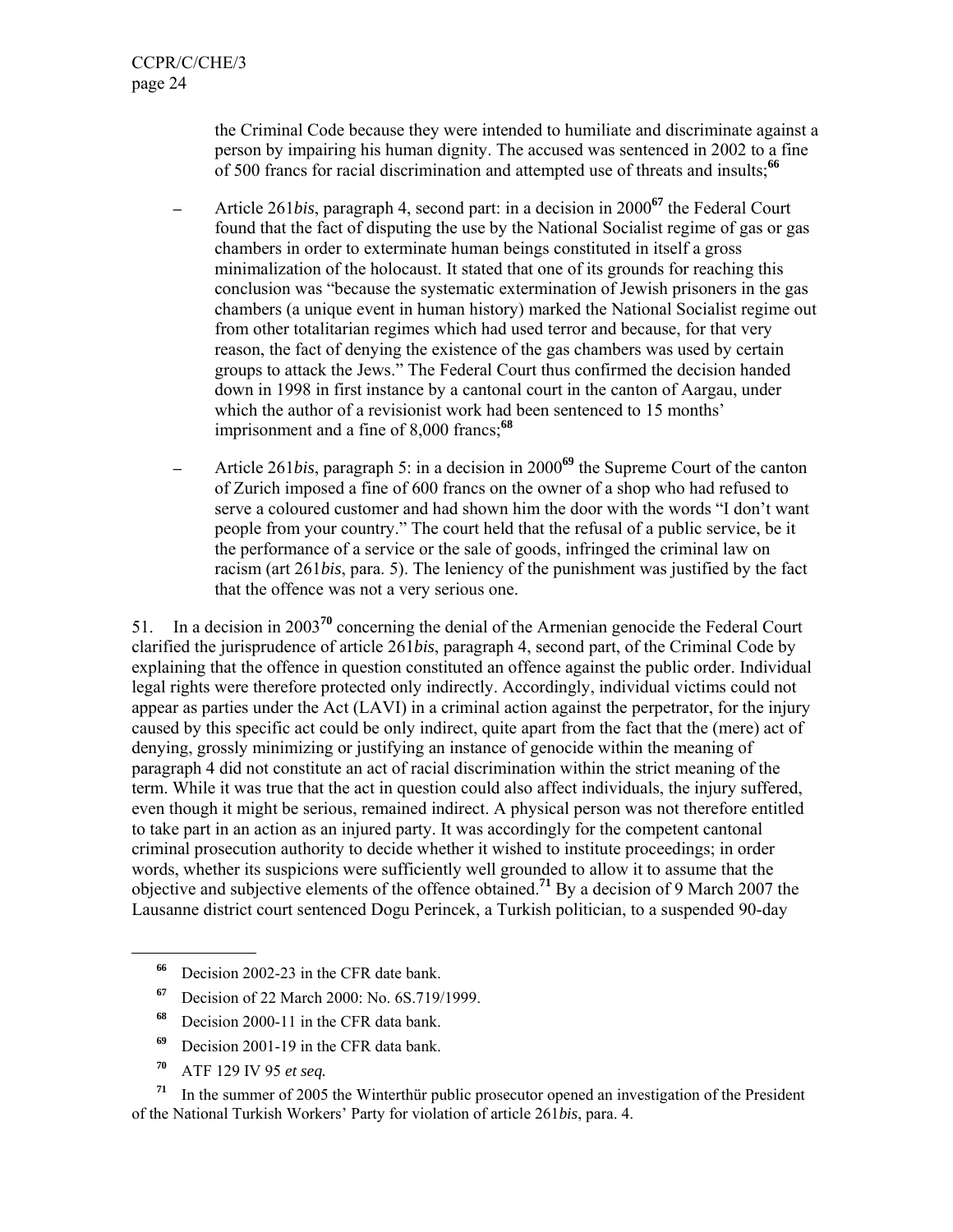daily fine of 100 francs and a fine of 3,000 francs for violation of the anti-racism legislation. He was also ordered to pay the legal costs and pay to the Swiss-Armenian Association (ASA) a token amount of 1,000 francs. The courts had found him guilty of repeated denials of the Armenian genocide.

52. Pursuant to article 261*bis* of the Criminal Code, racist language and behaviour are criminal offences only if exhibited in public. In a decision of 2004**<sup>72</sup>** the Federal Court clarified the meaning of "in public". Up till then it had held that an act should be deemed public if it took place in a large group of persons who were not connected to each other by personal relationships. Owing to the restrictive nature of this definition it was possible to organize in Switzerland concerts for skinheads or events ventilating extreme-right ideas. It was sufficient to simulate a private group by controlling admission and not publicizing the venue of the meeting. Since making its jurisprudence clear the Federal Court holds that racist language or behaviour has been exhibited in public within the meaning of article 261*bis* and are therefore criminal offences as soon as they are no longer restricted solely to a very small private group. For example, meetings are no longer deemed private even if admission is controlled and the persons admitted are handpicked. In the case of offences of racial discrimination under article 171*c* of the Military Criminal Code, the military courts have likewise given the same clarification of their jurisprudence as the Federal Court: racist acts committed in a military context are deemed in principle to have been committed in public. The fact, for example, that such an act is committed inside a barracks, or that only members of the army witness it, is not sufficient automatically to exclude its public naturet.

53. In a decision of 2005**<sup>73</sup>** handed down under article 10 of the European Convention on Human Rights and article 19 of the International Covenant the Federal Court acknowledged the need to treat as humiliation or discrimination within the meaning of article 261*bis*, para 4, any behaviour denying the members of a population group, by reason of their race, ethnic origin or religion, an equal value as human beings or equal treatment in terms of human rights. However, the right to freedom of expression prevents any facile conclusion as to such humiliation or discrimination in the context of a political debate. The Federal Court thus argued that to make an unflattering remark about a small section of the population is not sufficient to satisfy the requirements for the offence as long as the author of the remark makes it in the broader context of an objective criticism based on facts.

## **2.4.7 Amendment of legislation to combat racism**

54. Article 386 of the Criminal Code, which came into force on 1 January 2006 (see para. 11), reads:

## *"Article 386. Preventive measures*

- 1. The Confederation may introduce information and education measures and other measures designed to avoid violations and prevent crime.
- 2. It may support projects aimed at the goal of the provision contained in paragraph 1 above.

**<sup>72</sup>** ATF 130 IV 111 *et seq.*

**<sup>73</sup>** ATF 131 IV 23 *et seq.*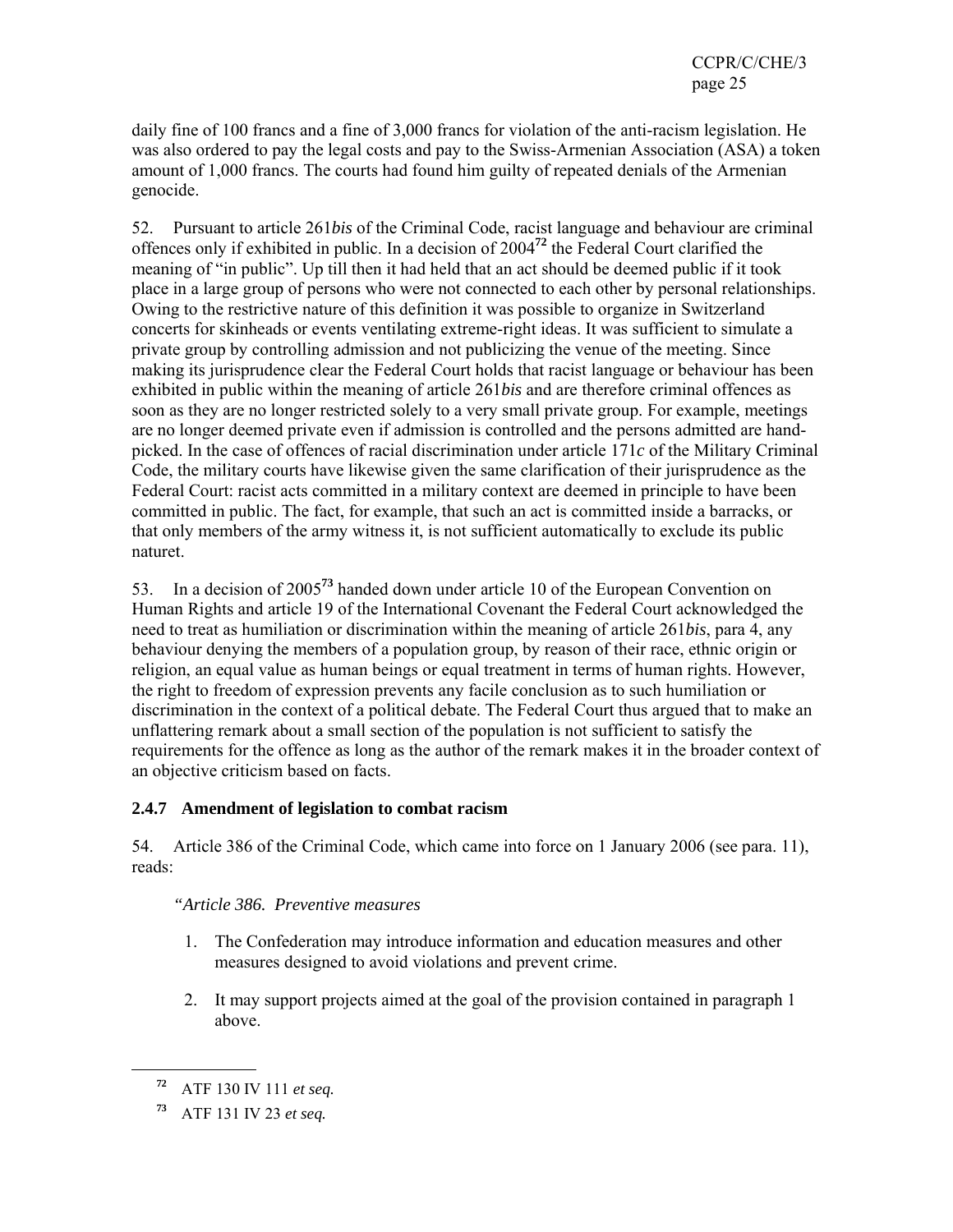- 3. It may make commitments to organizations carrying out the measures mentioned in paragraph 1 and support or create such organizations.
- 4. The Federal Council shall determine the content, objectives and modalities of preventive measures."

The Federal Council has expressly linked the application of this provision to support of projects to combat racism.

55. The amendment of the Federal Act on assistance to victims of crime, which also applies under certain circumstances to victims of racist attacks, is described in paragraph 19.

56. The Coordination Service to Combat Internet Crime (SCOCI) is attached to the Federal Police Office, having been set up in 2003 under an administrative arrangement between the Confederation and the cantons. SCOCI now enables the Confederation and the cantons to coordinate the measures which they take to combat Internet crime. It acts as a central contact point for persons wishing to report suspicious Internet sites and itself searches the Internet to track down criminal abuses (see paras. 170 *et seq.* below).

## **2.5 Integration of aliens**

57. Improvement of the integration of aliens living in Switzerland is one of the main challenges which policy-makers and society have a duty to take up. From the standpoint of Switzerland's integration policy, integration should not be regarded as a one-way process, for it implies both the willingness of aliens to integrate themselves and the readiness of the Swiss to accept them.

58. On of the amendments to the *Aliens Integration Order* (OIE) (see para. 11) expressly emphasizes how important it is to for aliens to assume their share of the responsibility. They are requested both to respect the legal order and the principles of democracy and to make a contribution to their own integration. This contribution entails amongst other things learning one of the national languages and a readiness to participate in economic life and acquire training.**<sup>74</sup>** The authorities may require persons from another State who are responsible for providing religious training or courses in the language and culture of their country of origin to attend language and integration courses before entering Switzerland. The cantons are required to nominate an office responsible for answering questions about integration.**<sup>75</sup>** The Federal Office for Migration (ODM) coordinates the measures on integration of aliens of the various federal services, in particular in the fields of unemployment insurance, vocational training and health, as well as ensuring exchanges of information and experience with the cantons.<sup>76</sup>

59. Henceforth the competent cantonal services for integration matters will be authorized to accept requests for funding of integration projects. They will then transmit them to the Federal Aliens Commission (CFE) together with a recommendation. The migration authorities will now be obliged in addition to notify immigrants of offers of on-the-job vocational and careers training.

60. CFE is a driving force for the integration of aliens. It supports through its activities the Confederation's programme for the promotion of integration and studies questions of the peaceful

**<sup>74</sup>** OIE, art.3*a*.

**<sup>75</sup>** ODM press release: "Improving the integration of aliens", 7 September 2005.

**<sup>76</sup>** OIE, art. 14*a*.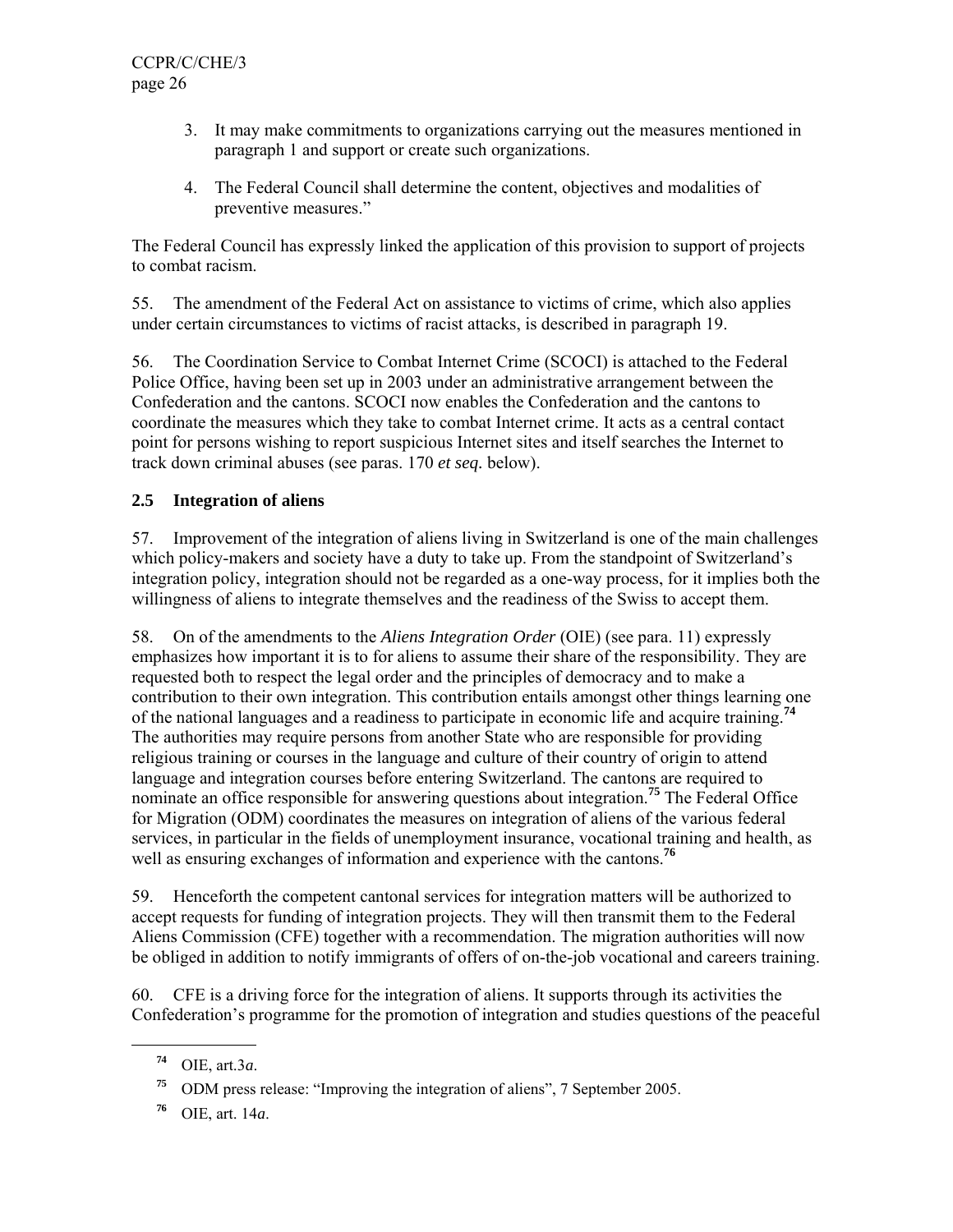coexistence of the Swiss and foreign populations. It works in particular to promote integration and establish equality of opportunities.

61. CFE conducts in-depth studies of integration topics, issues recommendations, supports selected research projects, gives its opinion on questions of migration and integration, in the context of the consultation arrangements, and endeavours to support and promote networking among the agencies of the State and civil society working in the field of integration. CFE also publishes the biannual magazine *terra cognita*, which covers various migration and integration issues, and disseminates the findings of research work in the series *Documents sur la politique d'intégration*. By creating the Swiss Integration Prize, awarded for the first time in 2005, CFE has equipped itself with a means of rewarding the best integration initiatives and projects.

62. Every year CFE selects the topics which it intends to study in depth as part of its political activity. In 2003 it considered the question of integration in the world of work. In 2004, when the topic was housing, it investigated housing, housing policy, and land development. In 2005 it conducted a detailed study of the openness of institutions with the aim of encouraging public authorities and organizations of civil society to adjust their services and institutions to a social reality in which migration is a prominent feature.

63. According to a study carried out in the autumn of 2004,**<sup>77</sup>** some 90,000 persons were living in Switzerland without papers**<sup>78</sup>** (see also paras. 410 *et seq.*). The "*Sans papiers*" working group, chaired by a member of CFE, was created by a CFE initiative with the support of the group calling for "A round table on persons without papers". This independent expert body is examining the files on persons without legal residence to see whether there is any need to recommend regulatory measures to the competent cantonal authorities. It also has regular exchanges with the competent services of the Confederation and the cantons and is studying the possibility of strengthened collaboration.

64. Integration is also the chief theme of the new *Federal Aliens Act* (LEtr); see para. 11). It is designed to foster peaceful coexi*ste*nce based on respect for the values set out in the Constitution and for the principles of tolerance.**<sup>79</sup>** The provisions on integration were considerably expanded as part of the amendment of the old Act. The draft text of the new Act covers the objectives now set out in the Aliens Integration Order, together with the tasks of ODM, CFE and the cantonal and communal authorities, attacks on aliens and the need to take account of the degree of integration when deciding on authorization of resident status. In order to encourage the integration of children taking advantage of the family reunification regulations, the Aliens Act states that reunification must take place within five years, or one year for children aged 12 to 18. This measure helps to ensure that children are integrated as soon as possible in Switzerland's education system. Other conditions already in force, such as cohabitation in a common dwelling, economic independence of the family, and suitable housing, remain applicable. The Act also facilitates the job-mobility of workers from foreign States. In addition, the Confederation and the

**<sup>77</sup>** Gfs.bern, *"Recherche en politique, communication et société, Sans papiers en Suisse: c'est le marché de l'emploi qui est déterminant, non pas la politique d'asile* (Final report on the mandate of the Federal Office for Migration; final version dated 6 April 2005).

**<sup>78</sup>** Before the publication of this study the estimates of the number of persons living in Switzerland without papers ranged between 50,000 and 300,000. Apart from giving these figures, the study corrects the false idea which some people had of this phenomenon: the presence of these undocumented persons is due not so much to the asylum policy as to the situation in the jobs market.

**<sup>79</sup>** Message of 8 March 2002 concerning the Aliens Act (FF 2002 3516).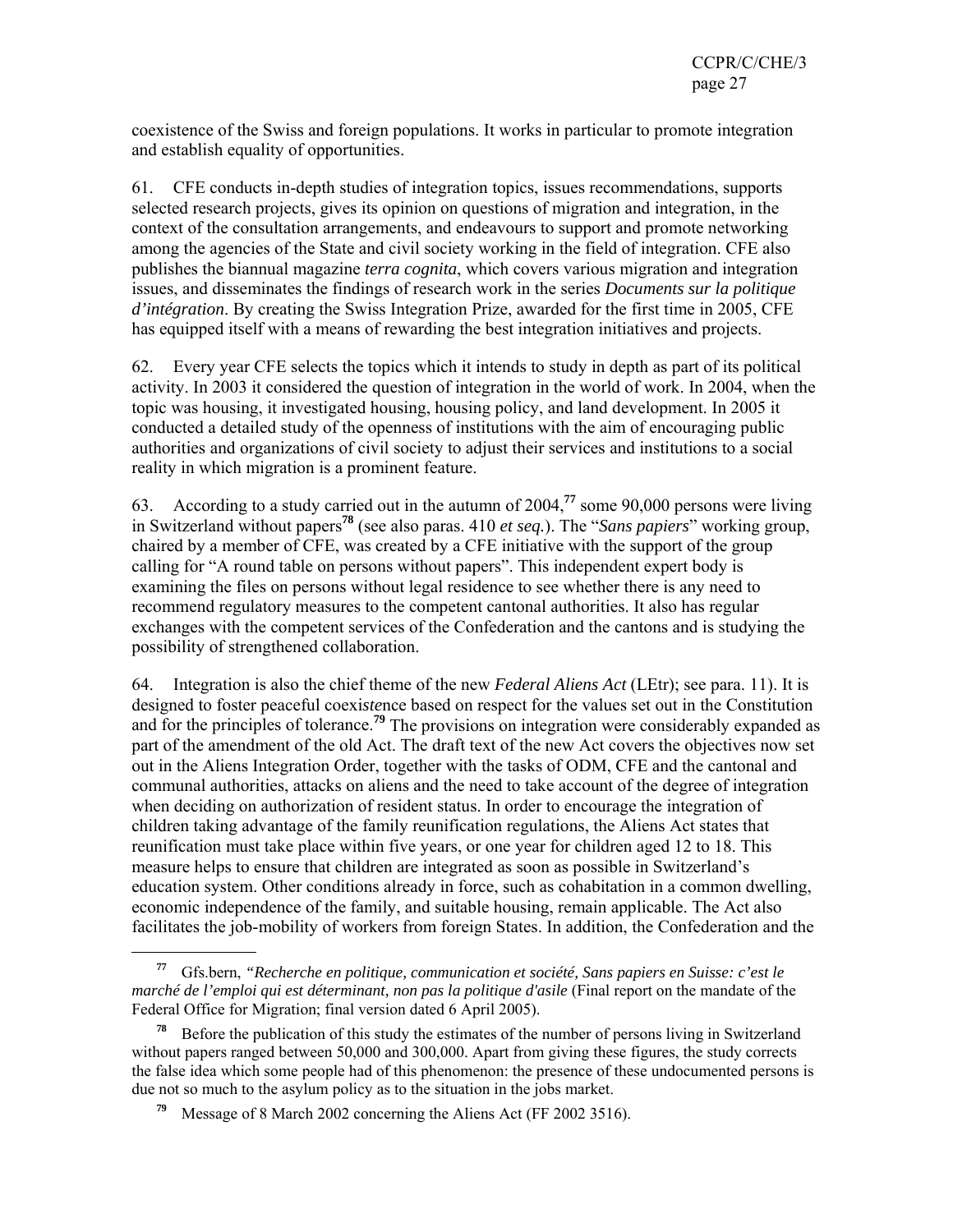cantons and communes have a duty of information. On the one hand they must inform aliens about their rights and obligations and about living and working conditions in Switzerland, and on the other hand inform the Swiss population about the special situation of these aliens. Reliable and objective information is an essential precondition if people from different countries are to live together peacefully on a basis of mutual acceptance.**<sup>80</sup>**

65. Since most of the persons admitted on a temporary basis usually remain in Switzerland for several years or even permanently, their status has been improved with regard to access to the jobs market**<sup>81</sup>** and the possibility of benefiting under the integration measures.**<sup>82</sup>** In addition the Act provides for family reunification for this group of persons three years after the award of temporary admission.**<sup>83</sup>** These integration measures are intended to help persons admitted on a temporary basis to secure economic and social acceptance. If their social participation in society is maintained in this way, it is easier for them eventually to return to their countries of origin.**<sup>84</sup>** The revised version of the OIE also includes measures to encourage integration in that the degree of integration is taken into account in decisions (sometimes taken early) on the granting of permanent residence or on return or expulsion. As part of its coordination function ODM, in conjunction with the competent cantonal migration offices, has formulated criteria on the legal concept of "successful integration" to serve as a guide for the authorities responsible for assessing that situation.**<sup>85</sup>**

### **2.6 Limitation of the principle of equality by reason of nationality**

66. On 26 September 2004 the Swiss people gave its opinion on the question of facilitated naturalization of young aliens. The amendment to the Constitution and the corresponding draft legislation provided that the right of naturalization should be accorded to young persons of the second generation provided that they satisfied the material conditions. It was also provided that the third generation should obtain Swiss nationality by birth. The proposal met with a clear rejection in the vote. Despite that setback, two essential elements of the envisaged *amendment to the Nationality Act* remain (see para. 11). First, from 1 January 2006 the authorities may charge only the costs of the procedure for naturalization at the cantonal or communal level. Second, children born after 1 January 2006 to a Swiss father who is not married to the mother acquire Swiss nationality by establishing their filial kinship with the father.<sup>86</sup> An alien child born before 1 January 2006 to a Swiss father who is acknowledged by the father before reaching the age of majority may submit an application for facilitated naturalization before his 22nd birthday. After that age he may still submit an application provided that he has close links with Switzerland.

**<sup>83</sup>** LEtr, art. 85, para. 7.

- **<sup>84</sup>** Message of 4 September 2002 concerning the amendment of the Asylum Act (FF 2002 6370).
- **<sup>85</sup>** Circular of 1 February 2006 concerning the partial amendment of the OIE, with a list of the criteria. *www.weisungen.bfm.admin.ch/rechtsgrundlagen/rechtsquellen/weitere/index\_f.asp#inte.*
- **<sup>86</sup>** Before 1 January 2006 an alien child of an unmarried Swiss father who has been acknowledged by the father could submit an application for facilitated naturalization under certain conditions.

**<sup>80</sup>** Message of 8 March 2002 concerning the Aliens Act (FF 2002 3558).

**<sup>81</sup>** Amendment of the Aliens Limitation Order (OLE), which entered into force on 1 February 2006 (art.7, para. 3).

**<sup>82</sup>** OIE, art. 2, para. 1 (b).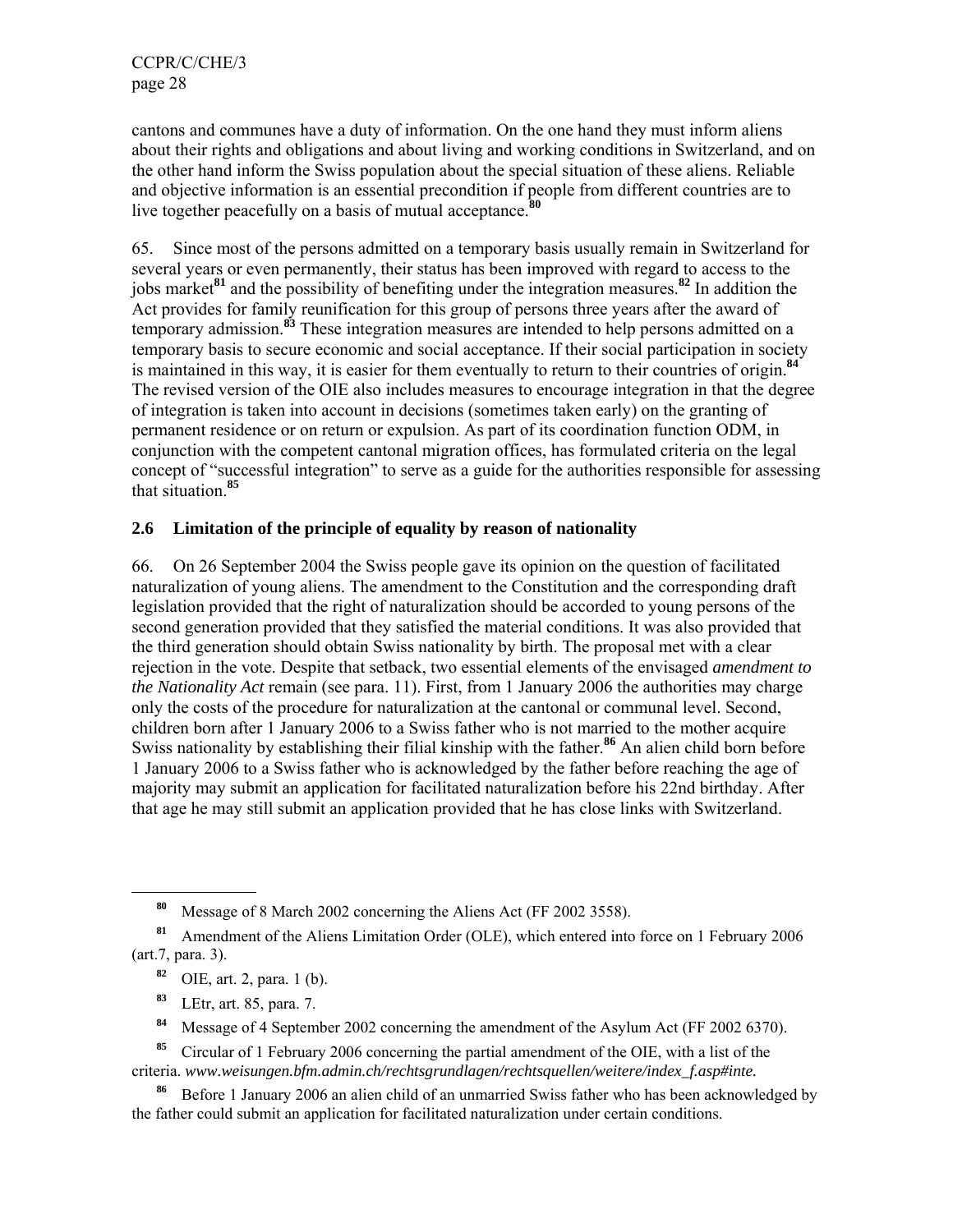67. Switzerland recognizes no right to naturalization (see the second periodic report, para 215). However, the right of appeal and the authorities' obligation to justify any refusal make it possible for applicants to contest discriminatory or arbitrary decisions or decisions lacking due grounds.

68. The Federal Court has ruled in several decisions on the constitutionality of accepting or rejecting applications for naturalization through the ballot box. It is clear from Decision ATF 129 I 232 that the popular initiative "For a democratic naturalization procedure" is illegal and therefore invalid. In fact, the conduct of a popular ballot on applications for naturalization may be an infringement of the right to a hearing and the prohibition of discrimination, for there is no obligation to justify the result. In Decision ATF 129 I 217 the Federal Court gave its opinion on a large number of applications for naturalization rejected in March 2000 by the voters of the commune of Emmen. The vote had led to the rejection of all the applications submitted by nationals of the former Yugoslavia. The Court found that the applicants from the former Yugoslavia had been disadvantaged by reason of their origin and it invited the cantonal and communal authorities to replace the unconstitutional procedure of a secret ballot on such applications by a procedure in compliance with the Constitution.

69. In decision ATF 131 I 18 the Court explained that when a communal assembly confirms a proposal for rejection by the communal council it endorses, generally speaking, the council's arguments in justification. Accordingly, the arguments in justification of the communal assembly derive from the arguments of the communal council. The Court went on to emphasize that two spouses who submit individual applications for naturalization are in principle entitled to have their applications considered separately and, in the event of rejection, to receive separate statements of the grounds. Furthermore, in Decision ATF 132 I 196 the Court found insufficiently justified the rejection of an application by a communal assembly, against the opinion of the communal council, on the ground that the personal criticisms leveled against the candidate did not contain any arguments of general application for denying naturalization.

70. The cantons whose communes decide on naturalization by vote have aligned themselves with the jurisprudence of the Federal Court by introducing various types of measure, including the adoption or amendment of legislation, or by submitting recommendations to the communes.

71. The *draft amendment to the Federal Act on the acquisition and loss of Swiss nationality* (LN) (see para. 22) confirms the principle of the competence of the cantons to appoint the decision-making bodies and determine the naturalization procedure. The popular vote remains a possibility in all its forms ( ballot, show of hands, or secret ballot at a communal assembly), but only when a request for rejection has been entered against an application for naturalization and provided that the body which takes the decision to reject can bring forward grounds which are sufficient and in conformity with the law. This means in practice that naturalization by vote is authorized by the method of optional referendum: as appropriate, a request for rejection, supported by the necessary number of signatures and due argument in justification, will be sent out to voters at the same time as the voting papers. However, applications for naturalization may not be submitted to a mandatory referendum, for this might result in rejection of the application without the grounds being expressly stated. The draft amendment also stipulates that the cantons are required to ensure protection of an applicant's privacy by publishing only such information as is necessary for determining whether he satisfies the naturalization requirements and by taking due account of the walk of life of the recipients of the information. It further requires the cantons to provide for the possibility of appeal to a court which rules in the final instance on cantonal and communal decisions on ordinary naturalization. After exhaustion of the cantonal remedies an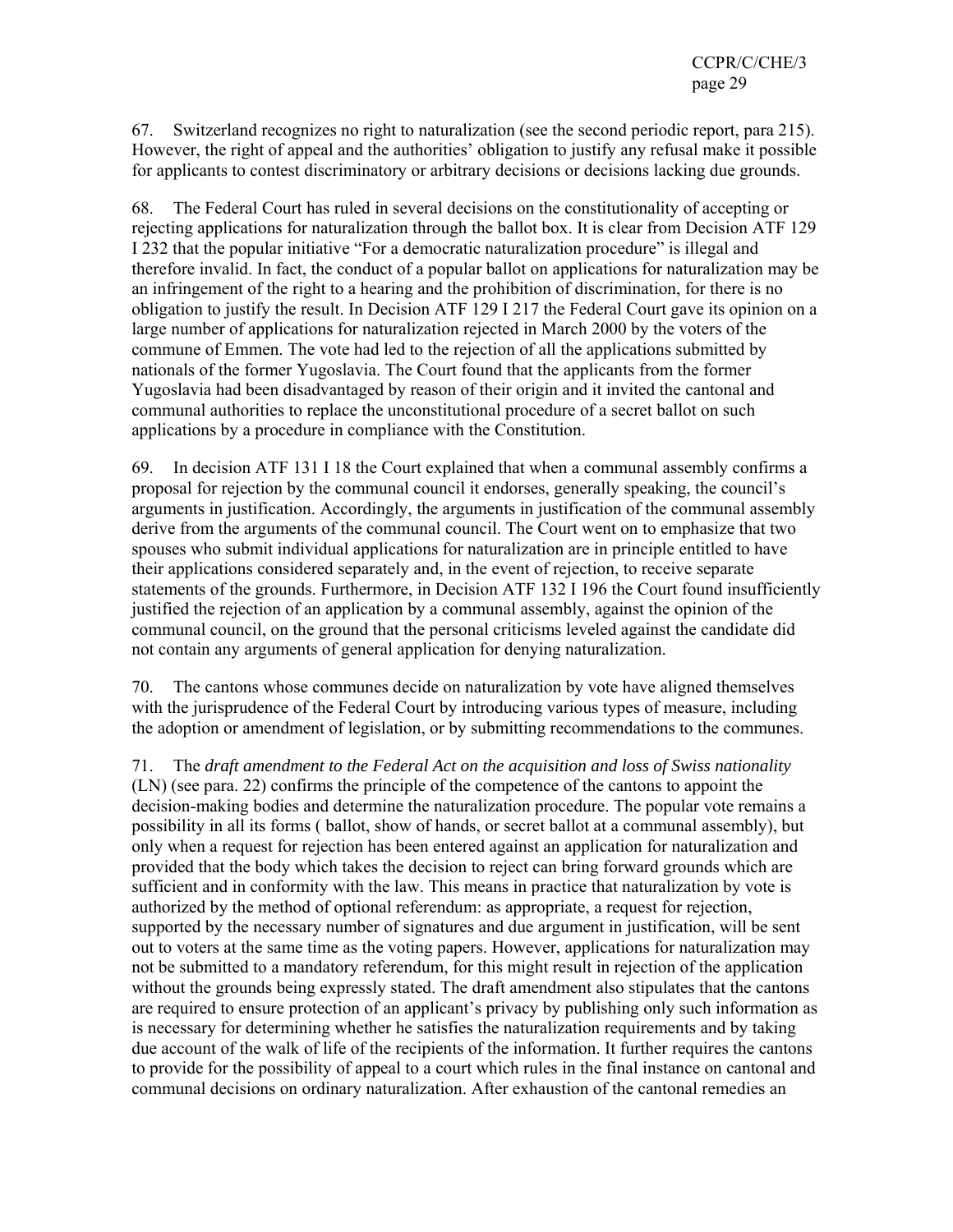appeal may be lodged with the Federal Court under the Federal Court Act (LTF)**<sup>87</sup>** by recourse to the subsidiary constitutional right of appeal;**<sup>88</sup>** only a complaint of violation of constitutional rights may be raised in such an appeal.**<sup>89</sup>**

72. This amendment might serve as a counter-proposal to the popular initiative of the Democratic Union of the Centre "For democratic naturalization", which was entered on 18 November 2005 and was concluded on 9 January 2006. The purpose of this initiative is to invest the cantons with full competence to determine the body which grants the right in question. Starting from the premise that naturalization is a strictly political act and not an individual concrete act of an administrative nature, it excludes all possibility of appeal at the cantonal level. In its message to the Federal Chambers dated 25 October 2006 the Federal Council proposed submitting this initiative to the people and the cantons with a recommendation for rejection.<sup>90</sup>

73. Three cantons also put down cantonal initiatives on this subject between November 2003 and November 2004. Noting that the purpose was largely the same as that of the initiative referred to in the preceding paragraph, the Council of States decided to proceed with the initiative of the canton of Schwyz. This initiative provides that it should be possible to obtain naturalization only by judicial means, that the sovereignty of the cantons with respect to procedure should be guaranteed, and that such procedure should be fair and conducted in such a way as to respect the personal dignity and rights of applicants. Consideration of the initiatives of the cantons of Lucerne and Aargau was suspended pending examination of the draft amendment to the Nationality Act.

## **2.7 Limitation of the principle of equality by reason of language, opinion or religion**

74. This matter is discussed in the sections relating to articles 18, 19 and 27 of the Covenant.

## **3. ARTICLE 3 (Equality between men and women)**

## **3.1 Background**

75. Equality between men and women is addressed expressly in article 8, paragraphs 1-3 of the Federal Constitution:

 *"Article 8. Equality* 

- 1. All human beings are equal before the law.
- 2. Nobody shall suffer discrimination, in particular by reason of his origins, race, sex, age, language, social situation, lifestyle, religious, ideological or political beliefs or by reason of a physical, mental or psychological deficiency.
- 3. Men and women are equal before the law. The law shall provide for *de jure* and de facto equality, in particular in matters of the family, training and employment. Men and women are entitled to equal remuneration for work of equal value."

**<sup>87</sup>** RS 173.110.

**<sup>88</sup>** LTF, art. 113.

**<sup>89</sup>** LTF, art. 116.

**<sup>90</sup>** FF 2006 8481.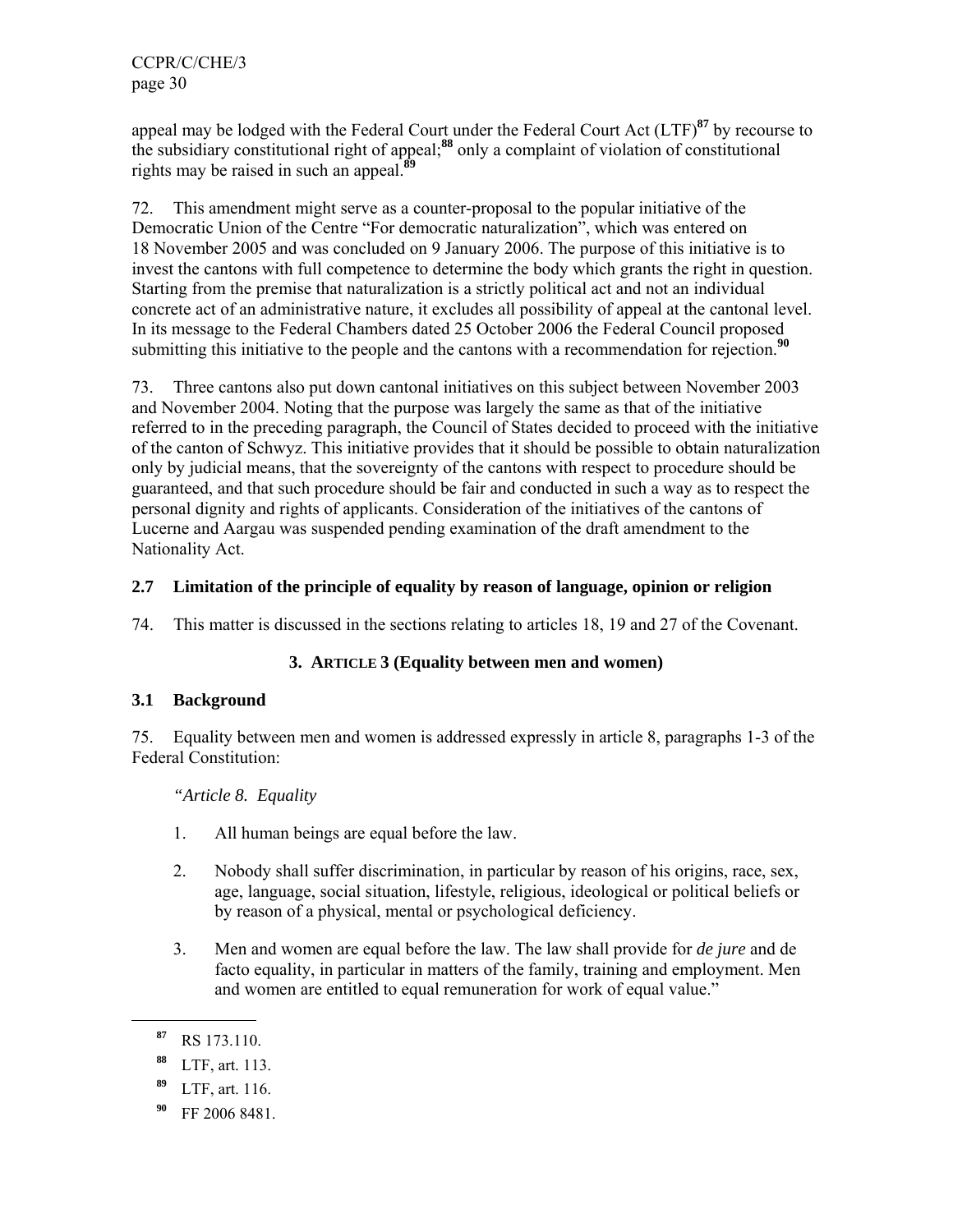76. An analysis of the degree of implementation of the equality measures adopted by the Federal Council appears in Switzerland's third periodic report on the application of the International Convention on the Elimination of All Forms of Discrimination against Women. The first and second periodic reports**<sup>91</sup>** were presented in January 2003 to the Committee on the Elimination of Discrimination against Women (CEDAW) in New York. In its concluding observations the Committee congratulated Switzerland on the progress made and offered some recommendations to improve still further the application of the Convention.**<sup>92</sup>** At the Beijing+10 Conference (New York, 2005) Switzerland completed in full the questionnaire on the implementation of the Beijing Platform for Action (1995), thus demonstrating that it had been fully implemented within 10 years as far as equality between men and women was concerned.**<sup>93</sup>**

77. At the end of 2002 the Federal Council approved for submission to Parliament a report describing in detail the implementation of the national plan of action by the federal authorities.**<sup>94</sup>** It shows that most of the measures addressed to the federal authorities have been put into effect, sometimes very extensively, in such areas as training and the economy. But it is clear that the concept of gender mainstreaming, which the plan of action made its chief priority, is not yet sufficiently familiar and that its application is very variable.

## **3.2 Quotas for women in politics, training and employment**

78. The second sentence of article 3, paragraph 2, of the Federal Constitution requires the Legislature to provide for *de jure* and de facto equality, in particular in matters of the family, training and employment. According to the jurisprudence of the Federal Court, the positive measures introduced by the Legislature to make equality a reality are admissible. The proposals for *fixed quotas* in politics have not obtained majority approval so far, at either the cantonal or the federal level. However, flexible quotas giving precedence to candidates' skills and according priority to the under-represented sex are already being applied, in particular in the areas of training and employment.

79. In a 1997 decision**<sup>95</sup>** the Federal Court found that fixed quotas designed to secure equal representation of women in the Legislature, the Executive and the Judiciary regardless of their qualifications constitute a disproportionate attack on the prohibition of discrimination between the sexes and are thus inadmissible. It pointed out that the establishment of political quotas is in contradiction with the principles of universal, free and equal suffrage. It is admissible only if the restrictions form an integral part of the election system, which is not the case for gender-based quotas. In another important decision dating from 1999**<sup>96</sup>** the Court found that flexible quotas are constitutional. The quota in question provided a guarantee of at least one third of the seats for the under-represented sex, but this quota was not intended to be achieved immediately and thus it did not automatically exclude consideration of the professional qualifications and skills of the candidates standing for election. The Federal Court allowed the possibility of limiting, in elections based on proportional representation, the principle of the equal weighting of votes and

**<sup>91</sup>** *www.equality-office.ch/f2/dokumente/cedaw.pdf.*

**<sup>92</sup>** *www.equality-office.ch/f2/dokumente/CEDAW%20franz%20.pdf.*

**<sup>93</sup>** See *www.un.org/womenwatch/daw/Review/english/responses.htm.*

**<sup>94</sup>** This report can be downloaded from *www.equality-office.ch/f/publikationsliETS.htm.*

**<sup>95</sup>** ATF 1231 152 *et seq.*

**<sup>96</sup>** ATF 1251 121 *et seq.*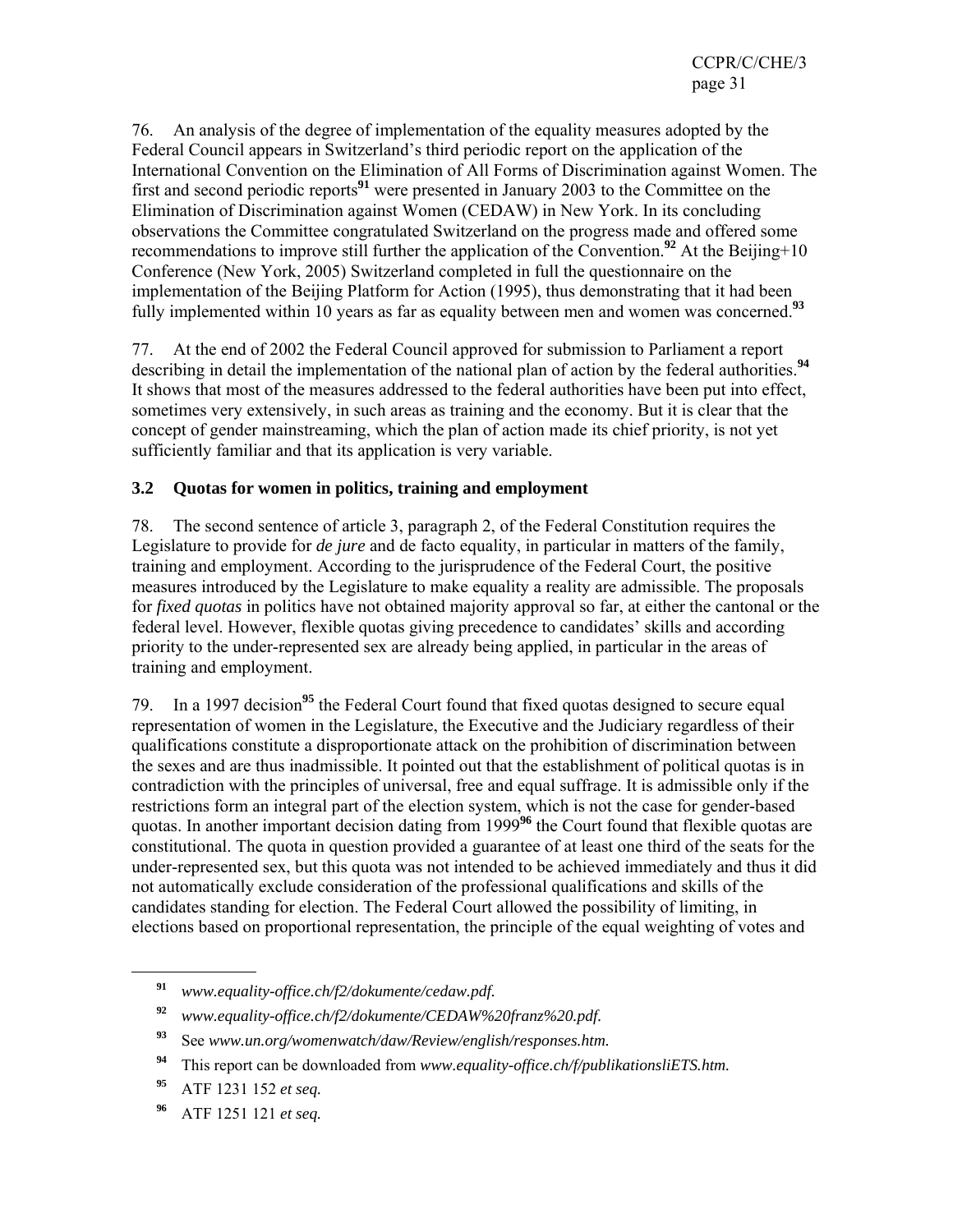the value of each vote in the count, even for reasons which have to do with the election system in only the broad sense (for example to protect regional or linguistic minorities). This may occur only on condition that the principle of proportionality is respected and that an overriding public interest so requires. Furthermore, the importance of the political rights at stake dictates that such restrictions should be allowed only with the greatest reluctance. If they are allowed, the award of seats in the form of quotas in popular ballots would constitute a prohibited limitation of the right to vote, for voting must be free and equal.

80. However, the Federal Court declared that gender-based quotas are admissible in the case of authorities not elected directly by the people, since they do not then jeopardize the freedoms of choice and vote and in this case the rules are sufficiently flexible to be deemed proportional in view of the established under-representation of women in the cantonal authorities. It also found admissible in principle electoral quotas (nomination quotas) which produce a balance between the sexes in candidate lists.

81. The latest decision of the Federal Court, handed down in 2005,**<sup>97</sup>** concerns a quota system applied to labour relations, in this case the award of relief posts in the University of Fribourg. According to its consistent jurisprudence in justifying restrictions of constitutional rights (here the right of a male candidate to enjoy equal treatment with female candidates) the Court holds that quotas based on the gender criterion are admissible as measures for the advancement of women, since they have a sufficient legal foundation and comply with the principle of proportionality. In concrete terms, they must be capable of attaining their declared objective, i.e. to make the principle of equality a reality (suitability or aptness rule), to constitute the most effective means of attaining that objective bearing in mind the situation of the men whose fundamental rights are affected (necessity rule), and to constitute a reasonable means of attaining the objective bearing in mind the interests at stake (proportionality in the narrow sense). Here again, fixed quotas for women seem "*difficult to admit, in view of the seriousness of the attack which they represent on the absolute prohibition of discrimination on the ground of gender*". The Federal Court explained in this case that the automatic exclusion of male candidates was inadmissible in the absence of a formal law justifying such impairment of the rights of male candidates. It also cast doubt on the appropriateness and necessity of the fixed quota established by the University of Fribourg to promote equality, noting that it was in terms of proportionality that such a system was most at fault.

82. Since August 2002 two women have again been members of the seven-member Swiss Federal Government. The proportion of women has reached 25 per cent in the National Council and 23.9 per cent in the Council of States.

## **3.3 Regulations of significance for women**

83. The *Federal Act on equality between women and men* (Equality Act (LEg))**<sup>98</sup>** is designed to promote actual equality between women and men in employment.

84. Pursuant to a Parliamentary motion the Federal Council commissioned, for the period January 2004 to spring 2005, a detailed evaluation of the effectiveness of the Equality Act. As part of this evaluation all the decisions handed down on equality by the competent courts were collected, systematically examined and evaluated. This exhaustive exercise produced 269 usable

**<sup>97</sup>** ATF 131 II 361 *et seq.*

**<sup>98</sup>** RS 151.1.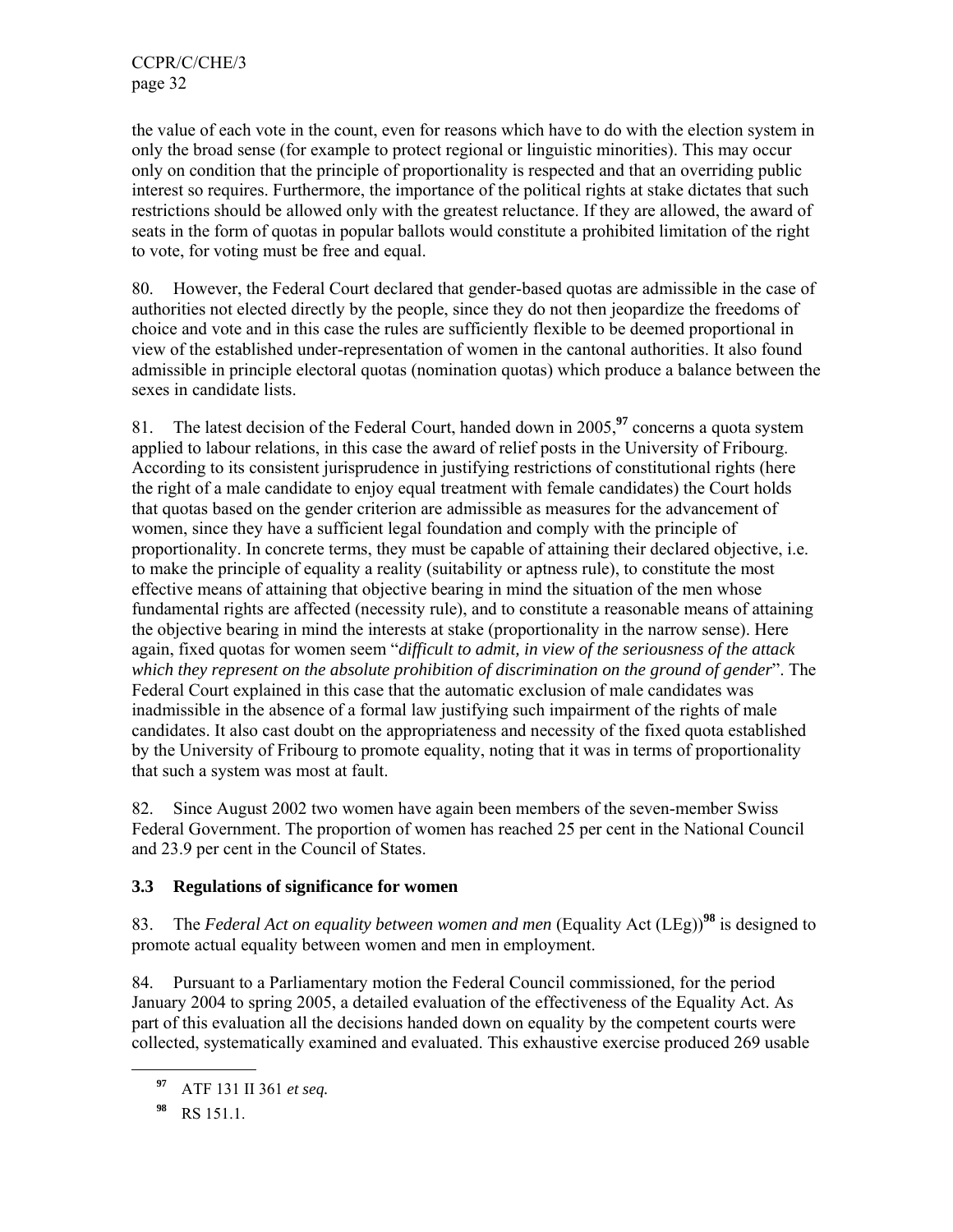decisions. Most of them (57%) addressed questions of unequal remuneration. Next came cases of sexual harassment (21%), followed by arbitrary dismissals (19%).

85. All the cases submitted to the cantonal conciliation offices (355 in all) were also examined. Most of them were cases of wage discrimination (37%), followed by sexual harassment (26%).

86. The Federal Council presented the results of this evaluation and gave its opinion in a report dated 15 February 2006.**<sup>99</sup>** It concluded that the Equality Act had undeniably had positive effects since its entry into force 10 years earlier. It provides persons affected by discrimination with tools for asserting their rights. Nevertheless, the Act alone is insufficient to achieve equality in labour relations. This will require changes in the framework conditions at various levels and active discharge by enterprises of their responsibilities in this area.

87. On the basis of this report the Federal Council issued mandates to the Federal Bureau on Equality between Women and Men (BFEG) and the Federal Justice Office.**<sup>100</sup>** The emphasis is on targeted information and awareness-raising. Recommendations are made on ways of obtaining expert assessments on equality of remuneration in an effort to rationalize the judicial procedures. And the conciliation offices must be empowered to request the presentation of evidence. It will also be necessary to consider incentives for enterprises and the establishment of an investigatory authority. In the case of the public employment markets the Federal Council plans to devise a procedure for ensuring compliance with the legal requirements on equal remuneration. However, it is opposed to any extension of the protection against dismissal, for it would not solve the problem of fear of losing one's job.

88. Article 116, paragraph 3, of the Federal Constitution provides for *maternity insurance*:

*"Article 116. Family allowances and maternity insurance* 

- 1. In the discharge of its duties the Confederation shall take into consideration the needs of the family. It may support measures designed to protect the family
- 2. It may introduce legislation on family allowances and operate a federal compensation fund for family allowances.
- 3. It shall introduce maternity insurance. It may also impose an obligation to contribute on persons who cannot benefit from maternity insurance.
- 4. It may declare compulsory affiliation to a family-compensation or maternityinsurance fund on a general basis or for certain categories of person and make its benefits dependent on a fair contribution by the cantons."

89. As a result of the amendment of the F*ederal Act on compensation for loss of income by reason of service or maternity* (see para. 11), all women in Switzerland engaging in a gainful activity are entitled, for 14 weeks (98 days) following the birth of a child, to an allowance equal to 80 per cent of their former remuneration up to a maximum of 172 francs a day. Farm women and women working in an enterprise owned by their husband also receive an allowance for loss of income, provided that they have their own income. The federal regulations represent a

**<sup>99</sup>** FF 2006 3061 *et seq.*

**<sup>100</sup>** FF 2006 3098.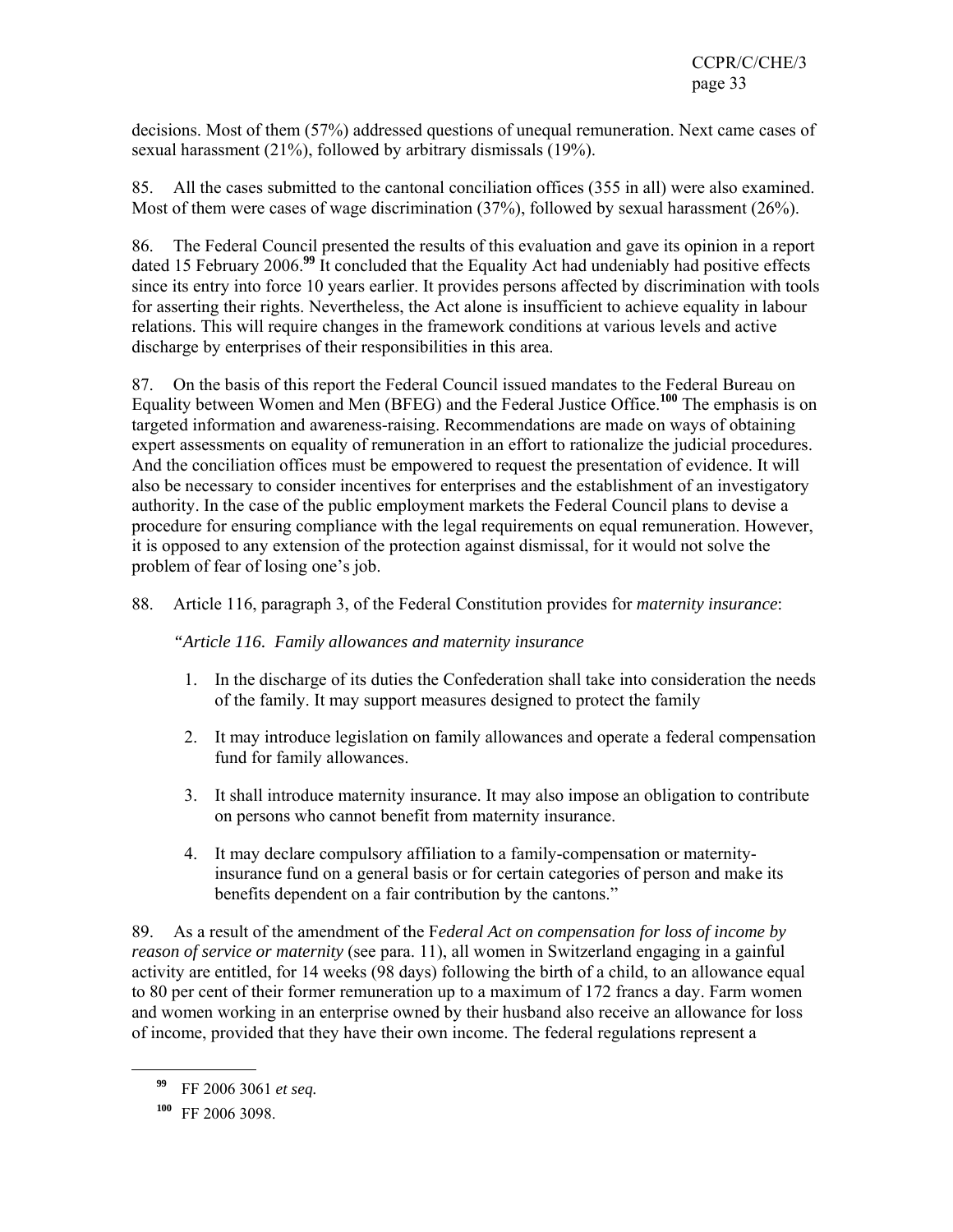l

minimum standard. More favourable provisions (higher allowances, longer periods of payment) may still be provided under individual labour contracts or collective labour agreements or under other provisions of public law, for example cantonal maternity insurance. The public authorities, which are often more generous, have maintained the acquired rights. The additional benefits offered by employers in the private sector have generally been maintained.

90. According to a comparative study made in 2004 by the Organization for Cooperation and Development in Europe (OCDE) on the subject of reconciliation of work and family life,**<sup>101</sup>** action is needed with regard to places in public day-care centres in order to improve access to such facilities and increase the (full-time) participation of women in the world of work.

91. A system of financial assistance has been introduced at the federal level. This is an eightyear promotional programme designed to encourage the creation of more places for children and thus allow their parents to reconcile family life with work or training more efficiently. Parliament allocated a credit of 320 million francs for the duration of the programme (see para. 293).

92. Since 2001 almost all the cantons have enacted measures on *protection of victims of domestic violence* or are preparing to do so. Police legislation has accordingly been supplemented, codes of criminal procedure have been adapted, and specific laws on victim protection have been enacted. The commonest measures include the immediate expulsion of the person committing the violence and the prohibition of return to the home, sometimes with the imposition of compulsory counseling as well. Some cantons have also provided for prohibition of contact with the victim and, in specific cases, for prolonged surveillance. The cantonal measures on the short-term protection of victims constitute a necessary complement to the federal amendment of the provisions on protection of the individual in the Civil Code; the new provisions are designed to ensure more extensive protection (see para. 93 below).

93. The protection of the person under the Civil Code has been clarified to the effect that a victim of violence, threats or stalking is entitled to request the judge to prohibit the perpetrator from approaching the victim, frequenting certain places or making contact with the victim. The new article 28*b* reads:

## *"Article 28* b. *Violence, threats and stalking*

- 1. In cases of violence, threats or stalking the plaintiff may request the judge to prohibit the perpetrator from inter alia:
	- 1. Approaching the victim or entering a specified area around the victim's home;
	- 2. Frequenting certain places, in particular streets, squares or districts;
	- 3. Making contact with the victim, including by telephone, in writing, or by electronic means, or to disturb the victim in other ways.
- 2. Furthermore, if the plaintiff lives in the same dwelling as the perpetrator, the victim may request the judge to have the perpetrator expelled for a specified period. This period may be extended once on justified grounds.

**<sup>101</sup>** "*Bébés et employeurs - comment réconcilier travail et vie de famille (vol. 3), Nouvelle-Zélande, Portugal et Suisse*", Editions OCDE.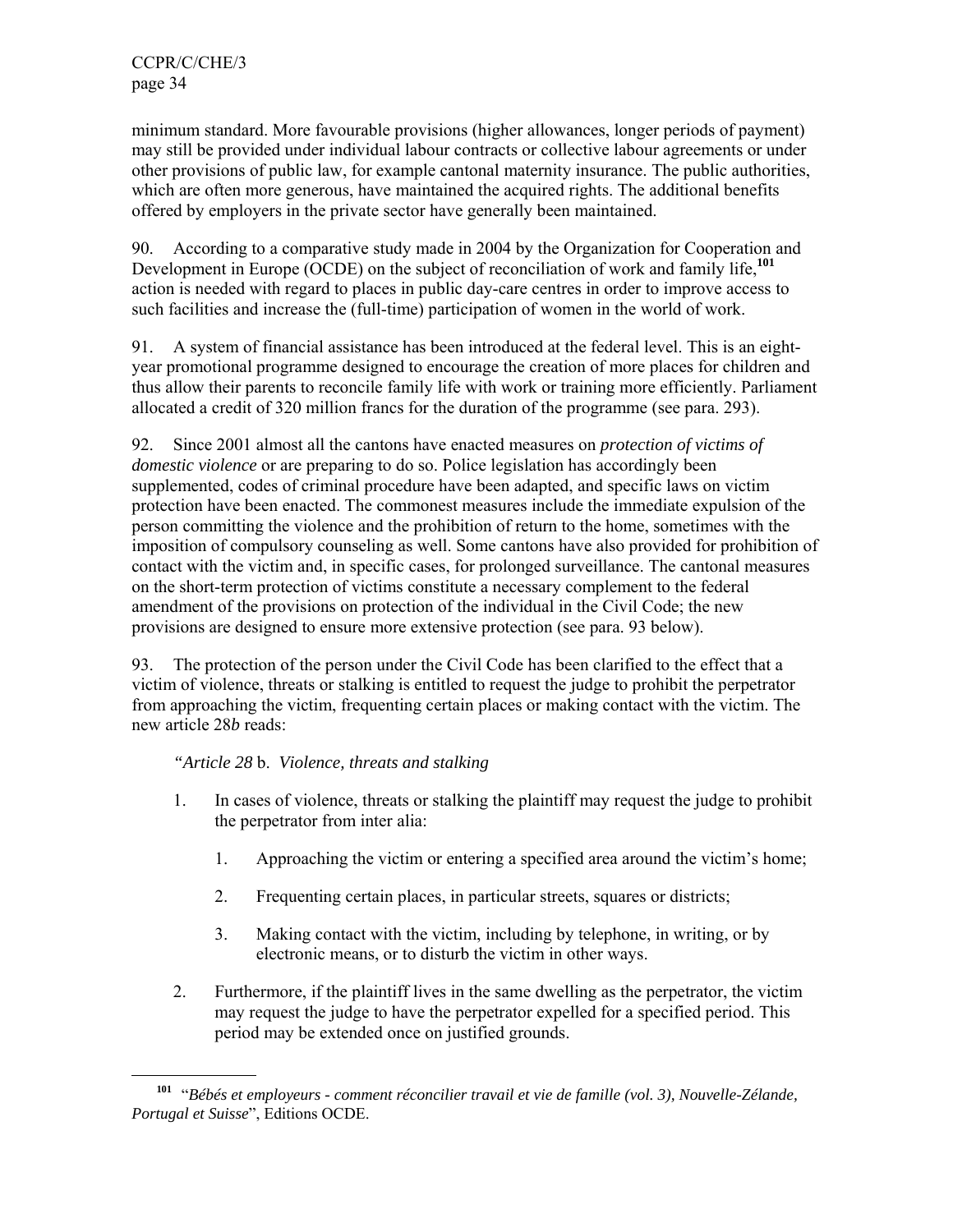- 3. The judge may, provided that such a decision seems fair in the circumstances:
	- 1. Require the plaintiff to pay to the perpetrator appropriate compensation for exclusive use of the dwelling;
	- 2. With the consent of the lessor, accord to the plaintiff alone the rights and obligations deriving from the lease.
- 4. The cantons shall designate a service to order immediate expulsion from a common dwelling in the event of a crisis and shall determine the procedure for so doing."

94. These measures are not limited to victims of domestic violence but also provide protection for victims of stalking. Furthermore, if the perpetrator shares the victim's dwelling, the judge may order the perpetrator's expulsion for a specified period. The cantons must designate a service which can intervene in crisis situations. As mentioned earlier, most of the cantons have already done so.

95. Since 1 April 2004 ordinary bodily harm, sexual coercion or rape committed against a spouse or partner are no longer prosecuted only following a complaint but automatically and are thus regarded as formal offences (arts. 123, 189 and 190 of the Criminal Code; see para 11).**<sup>102</sup>**

96. Persons who have suffered, as the result of an offence, direct injury to their physical, mental or sexual integrity may receive the benefits and assistance provided under the *Federal Act on assistance to victims of crime* (see para. 19), regardless of whether the perpetrator has been identified or whether the action in question constitutes an offence. The Act has three components: counseling, protection of the victim and the victim's rights during criminal proceedings, and compensation and moral support. The cantons must establish counseling centres to offer victims medical, psychological, social, material and legal assistance. The services provided by these centres are free of charge. The authorities must protect a victim's person at all stages of criminal proceedings: in cases of attacks on sexual integrity a confrontation may be ordered only if the right of the defendant to a hearing is an imperative requirement; at the victim's request, such a confrontation must take place behind closed doors. In addition, any victim of an offence committed in Switzerland is entitled to compensation and moral support from the State if such victim satisfies the conditions fixed by law.

## **3.4 Exploitation of women**

97. See paragraph 149 *et seq.*

## **3.5 Authorities**

l

98. In recent years the Federal Bureau on Equality between Women and Men (BFEG) has been giving priority to the following subjects: equality in law; equality of opportunities in employment; equality of remuneration; international collaboration; and combating violence against women. BFEG also advises authorities, enterprises, organizations and individuals and constitutes a resource centre for equality in the Federal Administration. In addition to issuing publications for a specialized public it conducts regular events and maintains a documentation centre for informing and raising the awareness of a much broader audience. It also supports

**<sup>102</sup>** RO 2004 1403 *et seq.*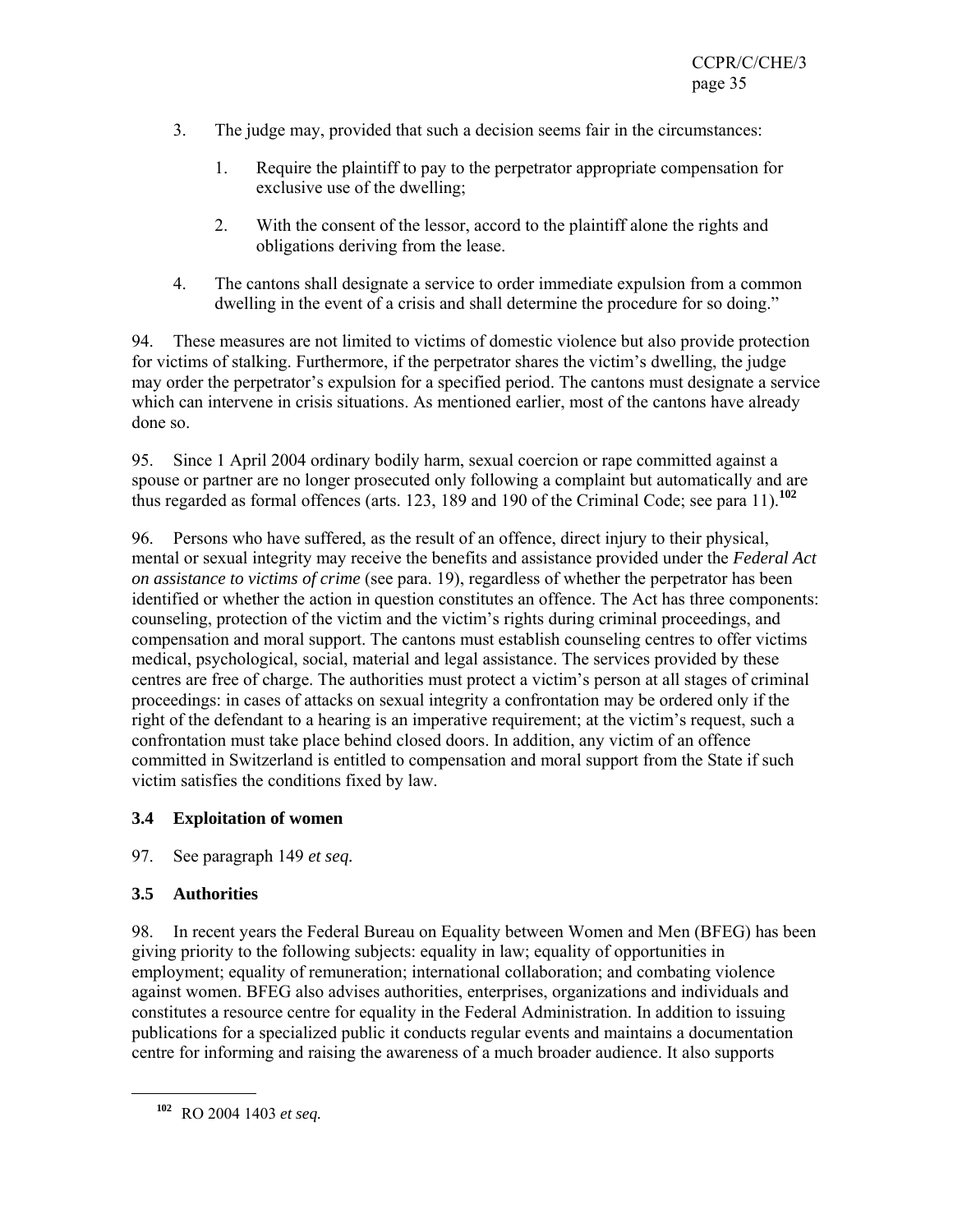projects and advisory services which contribute to the cause of equality between women and men.

99. The Federal Commission on Women's Issues (CFQF) has a mandate to advise the Federal Council on equality matters. It is regularly called upon to give an opinion on issues of the day and it participates in the consultation procedures on draft federal legislation in this area. It prepares background material and recommendations on equality matters and carries out public relations work.

100. Today various units of the Federal Administration have personnel or even entire services specializing in questions of equality, being mostly responsible for promoting equality of opportunities in personnel management. According to the latest evaluation report of the Federal Personnel Office (OFPER), almost 60 per cent of the personnel officers questioned confirmed that their office did not have the specific objective, over the preceding four years, of increasing the proportion of women occupying managerial positions to meet a fixed percentage target. Only a quarter of the offices accorded the under-represented sex the priority stipulated in the instructions in force. Fifty-seven per cent of managements have made the achievement of equality of opportunities between men and women a major cross-cutting task in their organization. But only 34 per cent of the offices have adopted an appropriate list of measures and barely one half of them have set themselves specific annual goals to promote equality of opportunities. Similarly, only one half of the male and female officials responsible for equality of opportunities have the necessary financial resources and powers or a concrete mandate. And the personal contribution to the promotion of equality of opportunities is mentioned only rarely in statements of the objectives of the managerial hierarchy and is therefore rarely evaluated. In 86 per cent of the offices this never happens or happens only in isolated instances.

101. Most of the cantons and some of the cities have established equality services responsible amongst other things for questions of training, work and the jobs market, the reconciliation of work and family life, violence against women, and the integration of migrant women. The equality services of the Confederation, the cantons and the communes meet in the Swiss Conference of Equality Officers. This Conference, which today has 24 members, supports, coordinates, designs and carries out activities of national and regional scope.

102. Measures have been introduced in recent years in many areas of life with a view to improving equality, combating discrimination and securing the advancement of women. The array of tools used includes the legal reforms mentioned earlier (amendment of legislation on domestic violence, interruption of pregnancy, compensation for loss of earnings owing to maternity), equality programmes as such, combining various activities in a single targeted policy (vocational training, personnel policies of the Federal Administration, etc.), funding of equality projects of State or private institutions (for example, financial assistance from the Confederation under the Equality Act, financial incentives for the creation of public day-care places for children (see para. 91)), and even systematic public relations work to combat stereotypes (the BFEG *Fairplay-at-home* and *Fairplay-at-work* campaigns, for example).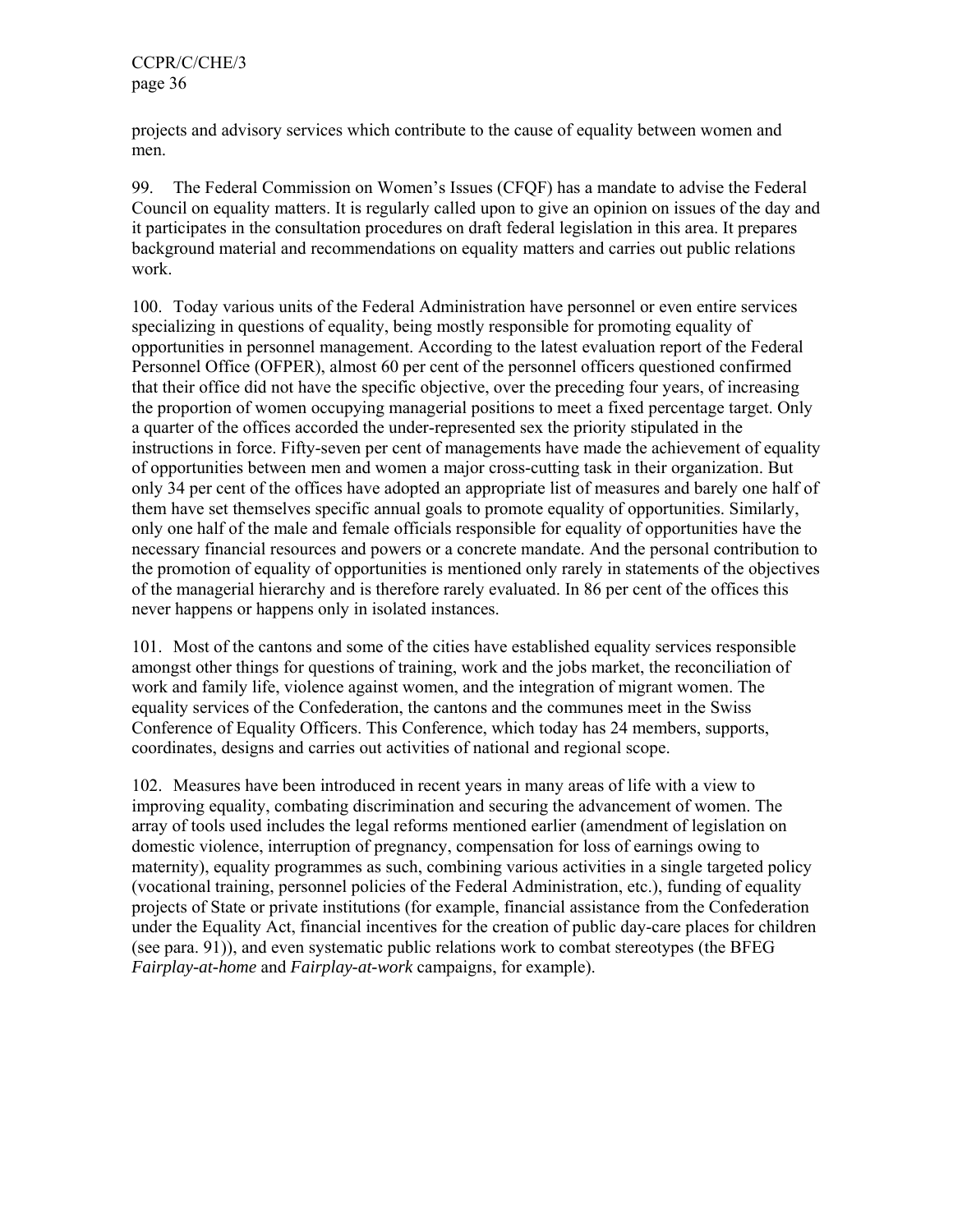#### **4. ARTICLE 4 (Derogation from established rights in states of emergency)**

103. The Federal Constitution contains several provisions authorizing the adoption of emergency measures in certain circumstances:

- Article 165 provides for an accelerated legislative procedure for the adoption of emergency legislation (*droit de nécessité*);**<sup>103</sup>**
- Articles 173, 184 and 185 authorize measures to be adopted under the Constitution in emergency situations.**<sup>104</sup>** Such measures must respect the rights accorded by the Federal Constitution.

104. However, the Federal Constitution does not contain any express provisions on extraconstitutional emergency legislation, which would apply in major crises (for example war, largescale natural disasters, etc.) preventing institutions from functioning normally. The abovementioned provisions of the Constitution do indeed apply in emergencies but they do not authorize derogation from the Constitution.

105. It is permissible for emergency measures to be declared when the very existence of the State is threatened and the constitutional procedures (including the ones described above) are no longer capable of removing the danger. The doctrine recognizes in very broad terms that, in such cases, the highest political organs of the State have both the power and the duty to take the necessary action, for the existence of the State cannot be sacrificed in such circumstances to respect for the Constitution. Given such a situation jeopardizing the existence of individuals and the State, the doctrine holds that the competent authorities are invested with the power to take all necessary action to safeguard the country's existence or independence. This power is invested primarily in the Federal Assembly. When the Federal Assembly declares emergency legislation the peoples' rights (consultation in a referendum) are suspended. This power is invested secondly in the Federal Council. It is also possible for Parliament to delegate its powers to the Federal Council. Such delegation of powers has occurred twice in the country's history, at the time of the World Wars of 1914-1918 and 1939-1945.

106. An emergency act, as described in paragraph 105, must comply with the following guiding principles:

- Its adoption presupposes a genuine state of emergency which can be expressed juridically in terms of the principle of proportionality; it follows inter alia that any measures not demanded by the state of emergency must be adopted in accordance with the ordinary constitutional procedure;
- The exercise of powers in connection with emergency legislation must be subject to the political control of the Federal Assembly, which must be able to rule periodically on the maintenance of the decisions taken. This was certainly the procedure followed

**<sup>103</sup>** RO 2000 2991. For example, the Emergency Act of 15 December 2000 introducing new emergency measures relating to the business stamp duty was adopted under this procedure. These "emergency procedures" concern only acts of general scope and not specific decisions in particular cases.

**<sup>104</sup>** For example, the Order of the Federal Council of 7 November 2001 banning the "Al-Qaida" group (RS 122).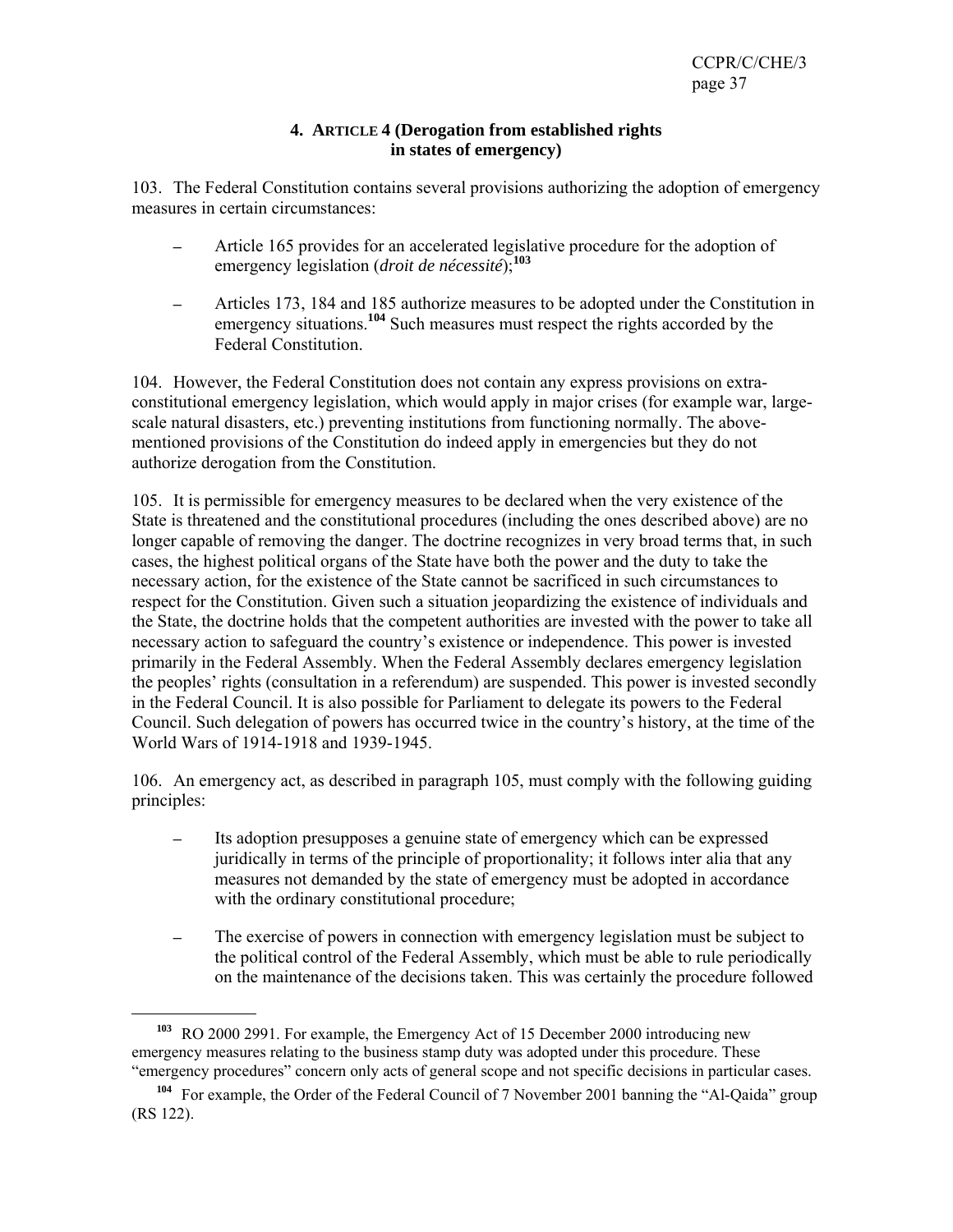> during the two World Wars. This power would have to be yielded up only when even a part of Parliament could not meet for this purpose.

107. On 16 June 2003 the Federal Council repealed 23 acts adopted as emergency legislation; these acts had lost their purpose: many of them dated back to the period 1950-1985 and they had mostly been adopted on a temporary basis or simply submitted to the Federal Council for information in view of the emergencies occurring at the time.

108. The essential content of the rights referred to in article 4, paragraph 2, of the Covenant (and indeed of the ones set out in article 15, paragraph 2, of the European Convention for the Protection of Human Rights and Fundamental Freedoms (ECHR)) are not under any kind of threat in Switzerland, even when an exceptional danger threatens the existence of the nation. The declaration of emergency legislation (see para. 104) would respect those rights in all cases. None of the acts repealed on 16 June 2003 (see para. 107) infringed article 4, paragraph 2, of the Covenant.

109. With regard to the right to life in particular (art. 6 of the Covenant), it may be stressed that the Swiss Legislature has completely abolished the death penalty, which was still in effect in the Military Criminal Code for serious crimes committed in time of war. By ratifying the second Optional Protocol to the Covenant Switzerland entered into an international commitment not to reintroduce the death penalty (see also para. 5 above on ECHR Protocol No. 13).

#### **5. ARTICLE 5 (Prohibition of abuse of law; application of most favourable law)**

110. The information given in paragraph 80 of the second periodic report is still current.

### **6. ARTICLE 6 (Right to life)**

### **6.1 Principle**

111. The right to life and the prohibition of the death penalty are now stated expressly in article 10, paragraph 1, of the Federal Constitution:

"All human beings have the right to life. The death penalty is prohibited."

### **6.2 Right to assistance in situations of hardship**

112. The right to life referred to in paragraph 81 of the second periodic report is now the subject of an express provision in article 12 of the Federal Constitution:

### *"Article 12. Right to assistance in situations of hardship*

Anyone who is in a situation of hardship and unable to support himself has the right to be aided and supported and to receive the essential means of living a life of human dignity."

113. Since 1 April 2004 persons subject to a decision of non-consideration [see para. 135 below] which has become *res judicata* are no longer entitled to any assistance benefits except for emergency aid (see para. 114). The partial amendment of the Asylum Act adopted on 16 December 2005 (see para, 11) envisages extending this measure to all negative decisions on the merits in asylum cases.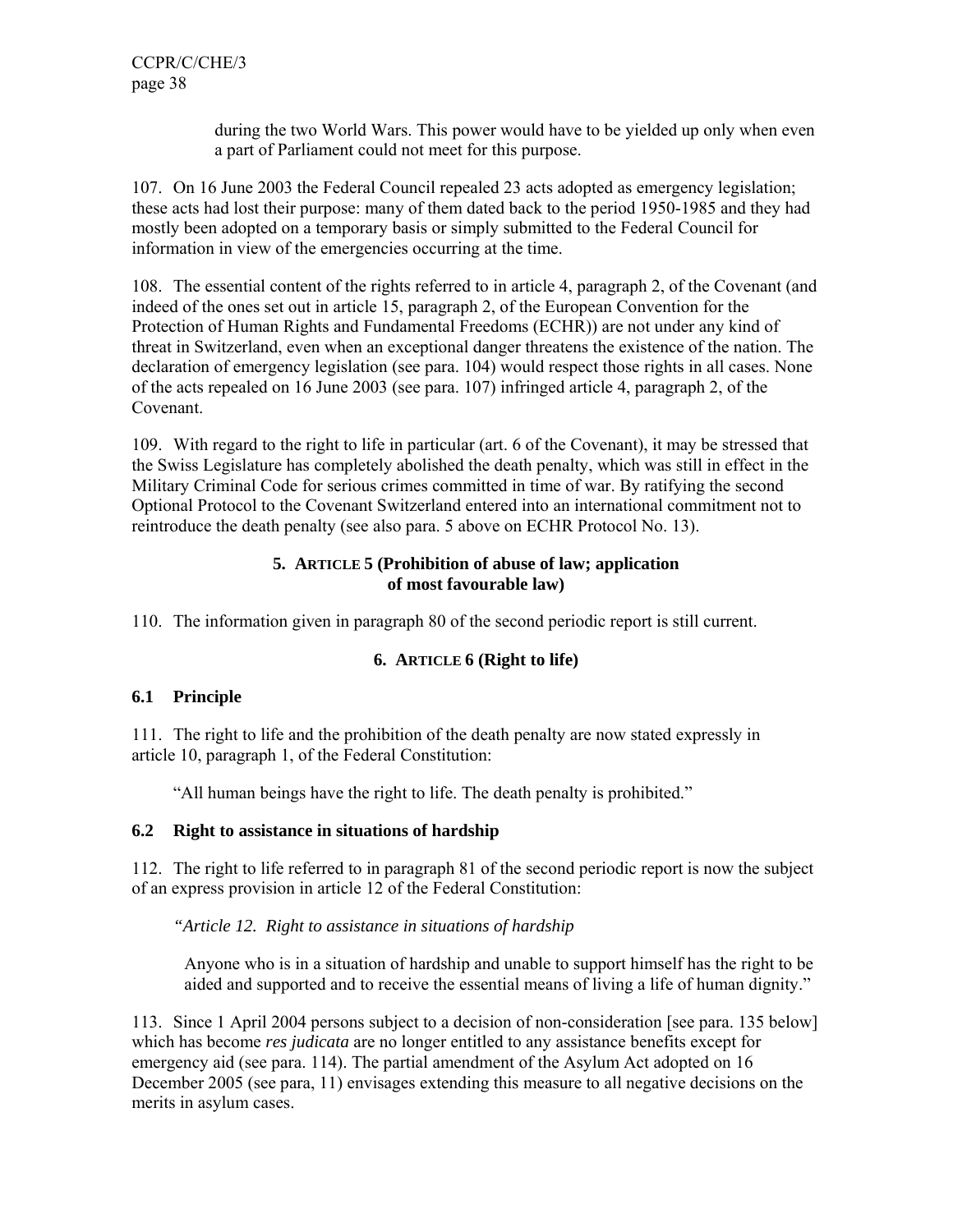114. In March 2005 the Federal Court conducted a detailed examination of article 12 of the Federal Constitution.**<sup>105</sup>** The purpose of this exercise was to establish whether it was consistent with the Constitution to deny a minimum of emergency aid to asylum-seekers subject to a decision of non-consideration who fail to discharge their duty to collaborate in their return home. The Federal Court concluded that emergency aid includes all essential means in a situation of hardship, in the sense of aid intended to help people through a difficult period, such as food, clothing, accommodation and basic medical care. The Constitution guarantees what is essential to a life of human dignity and protects people from the shameful fate of having to beg. Furthermore, the right to emergency aid is closely linked to the protection of human dignity within the meaning of article 7 of the Constitution and belongs, as a human right, to any physical person when in need, regardless of that person's nationality or his status in the eyes of the aliens police. Accordingly, persons present in Switzerland illegally may also benefit under article 12 of the Constitution. Thus the minimum aid essential to living a life of human dignity may never be denied, and moreover the denial of emergency aid should never be used as a means of coercion to achieve the purposes of the aliens legislation.

115. The cantons are free to decide on the manner in which they provide the essential means of a life of human dignity. The Conference of Cantonal Directors of Social Affairs has issued recommendations on this subject in order to ensure that benefits are furnished in accordance with uniform criteria throughout Switzerland.**<sup>106</sup>**

### **6.3 Assisted suicide**

116. Assisted suicide is not punishable in Switzerland provided that the person providing the assistance is not acting from a selfish motive. Such is the *a contrario* interpretation of article 115 of the Criminal Code:

#### *"Article 115. Incitement to suicide and assisted suicide*

Any person who, acting from a selfish motive, incites another person to commit suicide or provides such person with assistance with a view to suicide shall be sentenced, if the suicide is consummated or attempted, to deprivation of liberty for a maximum period of five years or to a monetary fine."

117. This liberal provision has fostered the birth of many assisted-suicide organizations. In May 2006 the Federal Council took note of the Administration report "Assisted dying and palliative medicine: should the Confederation legislate?".**<sup>107</sup>**

118. This report states the following conclusions:

Passive euthanasia (rejection of life-sustaining measures or interruption of such measures) and indirect active euthanasia (administration of substances to relieve suffering but having the secondary effect of shortening the life-span) are not expressly regulated by the Criminal Code. The absolute prohibition of homicide stipulated in the Criminal Code ensures a clear delimitation between a criminal act on

**<sup>105</sup>** ATF 1311 166 *et seq.*

**<sup>106</sup>** *www.sodk-cdas-cdos.ch*.

**<sup>107</sup>** *www.ejpd.admin.ch/etc/medialib/data/gesellschaft/gesetxgebung/sterbehilfe.Par.0017. File.tmp/20060531\_ber-sterbehilfe-f.pdf.*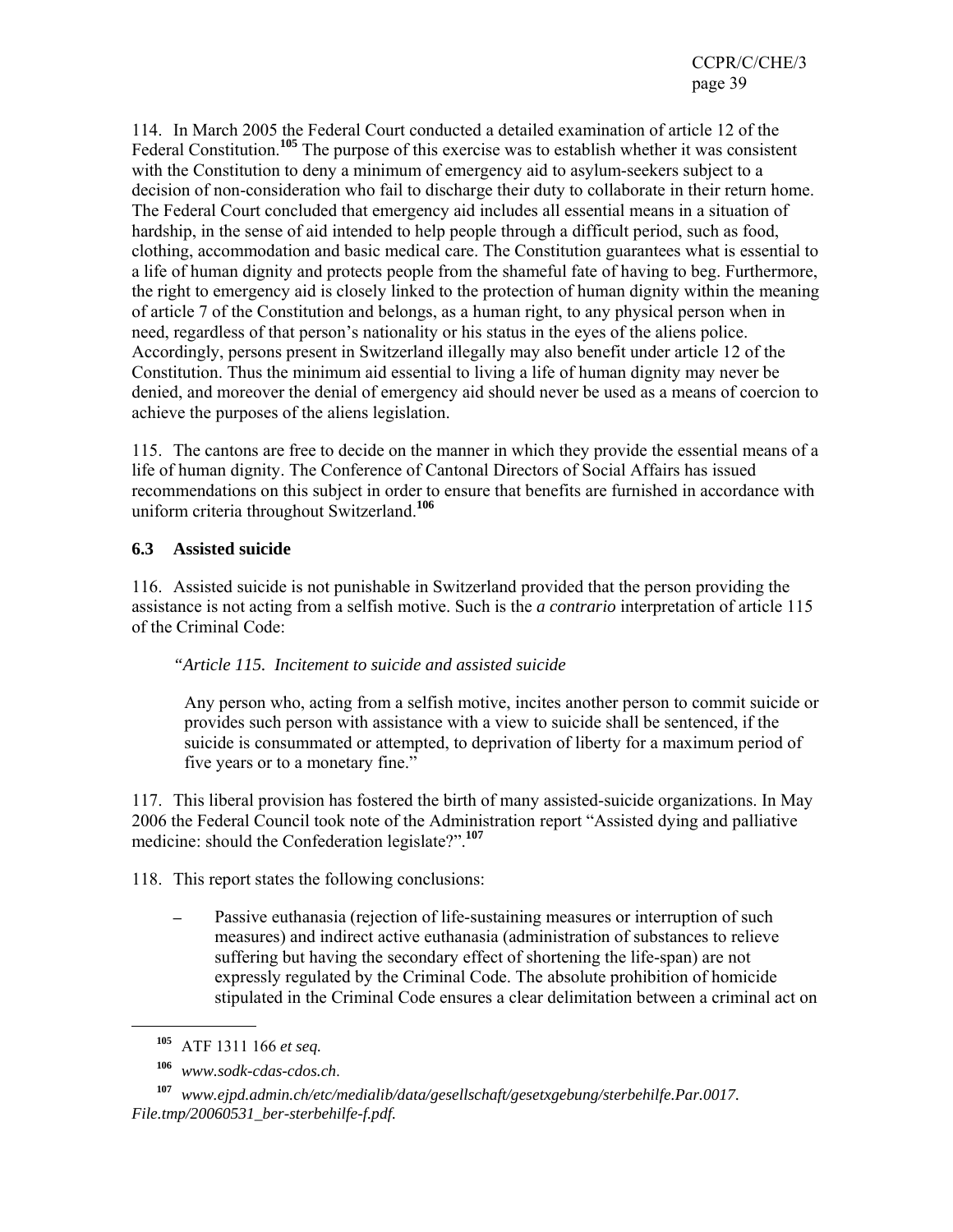the one hand and non-criminal conduct on the other which is easily understood by medical practitioners and by the criminal prosecution authorities.

The Legislature might well spell out, in the Criminal Code or in some other piece of legislation, the circumstances in which these two forms of euthanasia are not subject to punishment. But a legal regulation of general scope might not exactly embrace all the sensitive issues which may come up in each individual case. It would therefore be of no practical use. However, codes of ethics - in particular the guidelines of the Swiss Academy of Medical Sciences - constitute a more appropriate instrument for the detailed regulation of the very many complicated situations of this kind.

119. The Federal Council thus recommended to Parliament that it should not undertake a revision of the relevant provisions of the Criminal Code. Palliative medicine and palliative care (encompassing all forms of support offered to persons suffering from an incurable progressive illness) help to reduce the numbers of persons wishing to resort to assisted suicide or active euthanasia by enabling them not only to live out the last stage of their existence but also to die, in dignity. It is essentially a matter for the cantons to increase the availability of palliative care and to improve the supply of information and advice for persons suffering from an incurable illness and for their relatives.

### **6.4 Jurisprudence**

120. It was the arrest of a drug addict by two Tessino police officers which led to the decision of the European Court of Human Rights of 7 February 2006 in the *Scavuzzo-Hager and others v. Switzerland* case. The person in question lost consciousness in the course of the police action and died three days later in hospital. The two police officers who made the arrest conducted the criminal investigation of this suspicious death themselves and thus they were never questioned by a criminal prosecution authority. The criminal proceedings instituted against them were subsequently dropped. Furthermore, the exact circumstances of the arrest were not established sufficiently clearly, and the criminal prosecution authorities did not examine the question of whether the police officers ought to have realized that the arrested man was in a vulnerable condition. In this decision the European Court found that the circumstances of the death had not been investigated effectively and that this constituted, from the procedural standpoint, a violation of article 2 of the Convention (right to life). It must be pointed out here that the Federal Court handed down a similar decision on 6 October 2005<sup>108</sup> (see para. 134).

**<sup>108</sup>** ATF 131 I 455.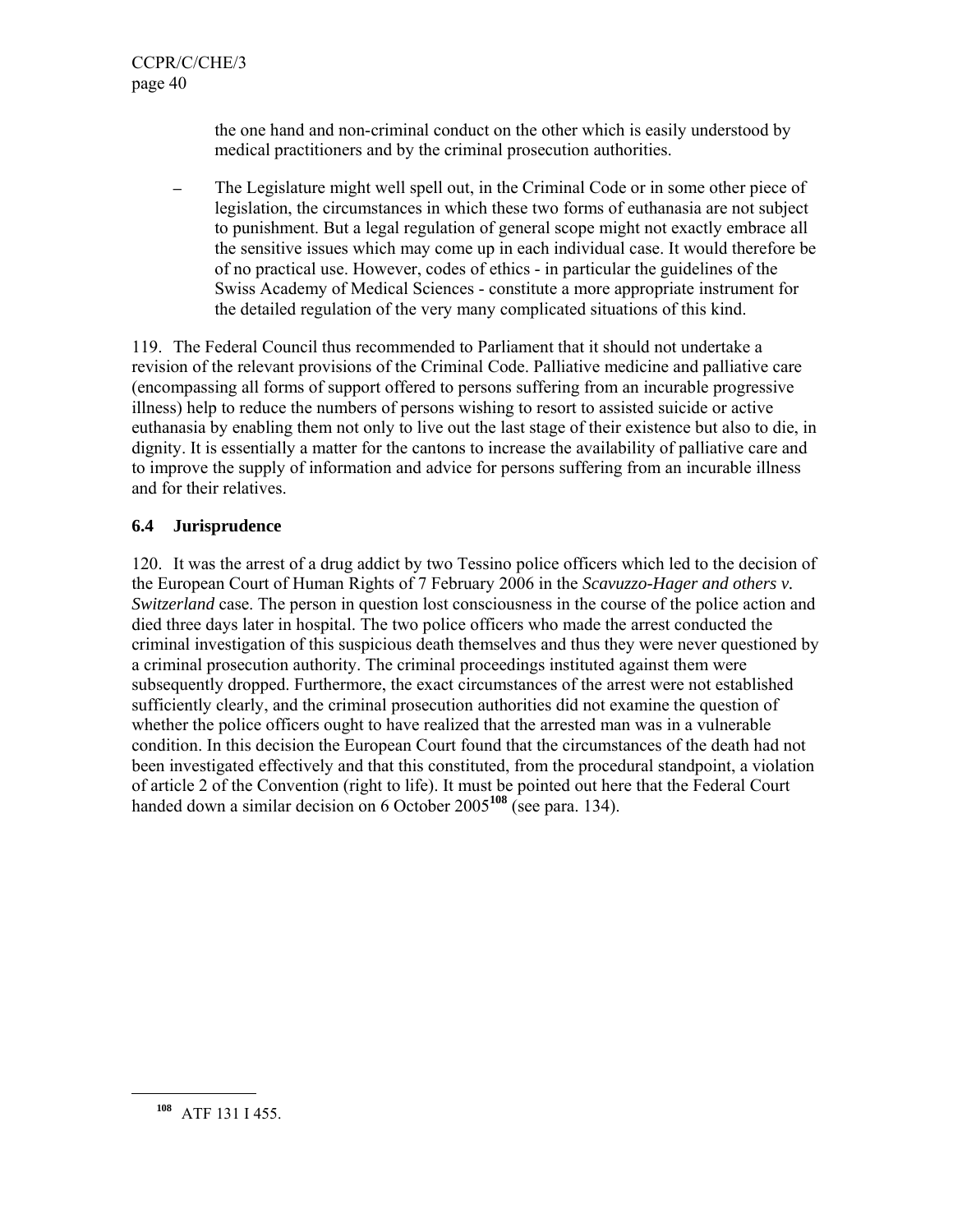# **7. ARTICLE 7 (Prohibition of torture)**

# **7.1 Principle**

121. The prohibition of torture is now stated expressly in article 10, paragraph 3, of the Federal Constitution:

"Torture and all other cruel, inhuman or degrading treatment or punishment are prohibited."

#### **7.2 Fourth periodic report of Switzerland to the Committee against Torture**

122. On 6 and 9 May 2005 the United Nations Committee against Torture (CAT) considered Switzerland's fourth periodic report.<sup>109</sup> In its concluding observations<sup>110</sup> it welcomed inter alia the new draft unified federal code of criminal procedure, the prohibition of incommunicado detention (*mise au secret*) and the formulation of guidelines relating to forcible deportations by air, as well as the signing of the Optional Protocol to the Convention and the ratification of the Rome Statute on 12 October 2001.

#### **7.3 Communications to the Committee against Torture**

123. In March 2007 CAT considered 60 communications containing complaints against Switzerland. Seven of them were declared inadmissible, 15 were struck off the list, and six are still pending. In five of the 32 cases in which it ruled on the substance CAT found that the enforcement of the decisions to deport the complainants violated article 3 of the Convention.

#### **7.4 Third and fourth visits of the Committee for the Prevention of Torture to Switzerland**

124. The European Committee for the Prevention of Torture and Inhuman or Degrading Treatment or Punishment (CPT) made its third periodic visit to Switzerland from 5 to 15 February 2001. Over the 10 days the delegation visited reformatories, prisons, police stations, a psychiatric clinic, a frontier post, and a pre-deportation holding centre in the cantons of Basle, Berne, Fribourg, St. Gallen, Thurgau and Zurich. It also looked at the procedures followed and the means of coercion used during alien-deportation operations. It stated that during its visit it had not found any indication of the use of torture. During this visit it noted that the recommendations made as a result of its preceding visit had led to the introduction throughout the country on 1 January 2001 of a new system ("Train Street") for transporting detainees. As it had done in 1996 CPT produced for the Federal Council a report dealing essentially with the situations found in the establishments which it had visited.

125. The Committee visited Switzerland for the fourth time from 20 to 24 October 2003 in order to visit the section of the prison at Zurich's Kloten Airport holding persons pending deportation (Prison No. 2) and the transit area of the Airport. At the end of the visit the delegation informed representatives of the Confederation and of the canton of Zurich that it had found no indication of the use of torture or other serious maltreatment. In the report which it submitted to the Federal Council in March 2004 CPT stated in detail its views on the situations in Prison No. 2 and in the transit area of Zurich International Airport and addressed a number of recommendations, comments and requests for information to the Swiss authorities.

**<sup>109</sup>** CAT/C/55/Add.9.

**<sup>110</sup>** CAT/C/CR/34/CHE.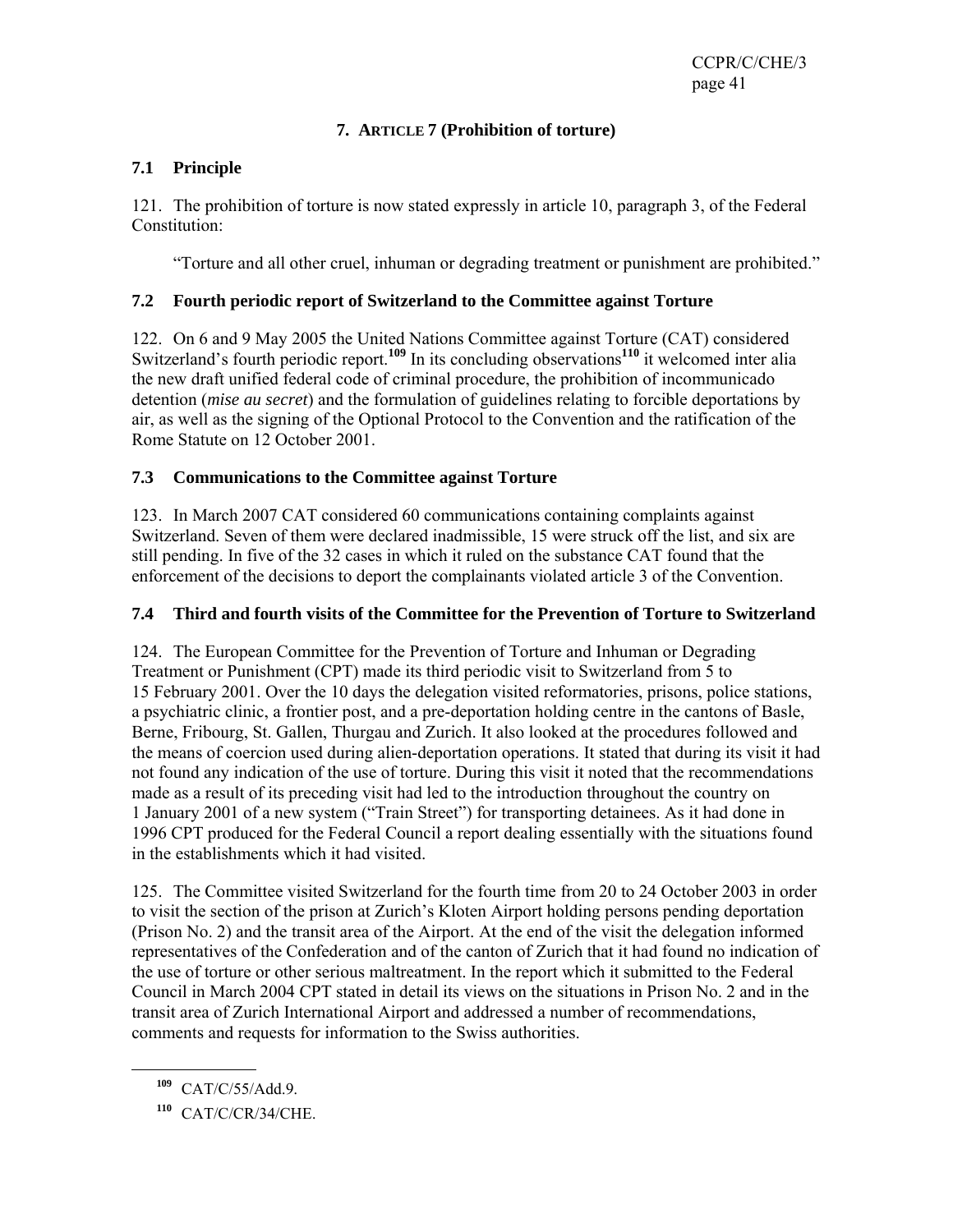126. In its reports of 27 February 2002 and 27 October 2004 the Federal Council described the steps taken in implementation of the CPT recommendations and also transmitted to CPT the replies to its comments and requests for information.**<sup>111</sup>**

#### **7.5 Incommunicado detention**

127. Developments with regard to incommunicado detention are described in Part III of the present report (Replies to the matters of concern raised by the Committee in its concluding observations of 12 November 2001).

### **7.6 Medical experiments**

128. The current legislation on medical research on human beings has gaps. The Confederation needs to be invested with increased powers in the field of health in order to regulate such research. To this end, in January 2006 the Federal Council tabled for consultation the following constitutional provision:

### *"Article 118* a*. Research on human beings*

- 1. The Confederation shall introduce legislation on medical research on human beings. In so doing it shall ensure the protection of human dignity and the human person, while taking due account of the freedom to conduct research.
- 2. It shall respect the following principles:
	- (a) Research may be conducted on a human being only when:
		- 1. Informed consent has been given or the law allows exceptions to such consent;
		- 2. An independent expert opinion has established that the protection of the person concerned is assured.
	- (b) Research may be conducted on persons incapable of judgment only when the most stringent requirements for their protection are met. In particular, the risks for and the coercion of such persons must be kept to the minimum possible when the research does not offer an expectation of improvement of their health.
	- (c) No one may be forced to participate in a research project. This rule is waived in the case of research projects involving persons incapable of judgement which offer an expectation of improvement of their health.
	- (d) The human body and parts of the human body may not be either given up or acquired for research purposes in exchange for payment.
- 3. In the performance of its functions the Confederation shall ensure enhancement of the quality and transparency of research on human beings."

**<sup>111</sup>** The CPT report and the reports of the Federal Council are published on the web site of the Federal Justice Office: *www.bj.admin.ch/etc/medialib/data/staat\_buerger/menschenrechte.Par.0032.File.tmp/bercpt-besuch03.pdf*.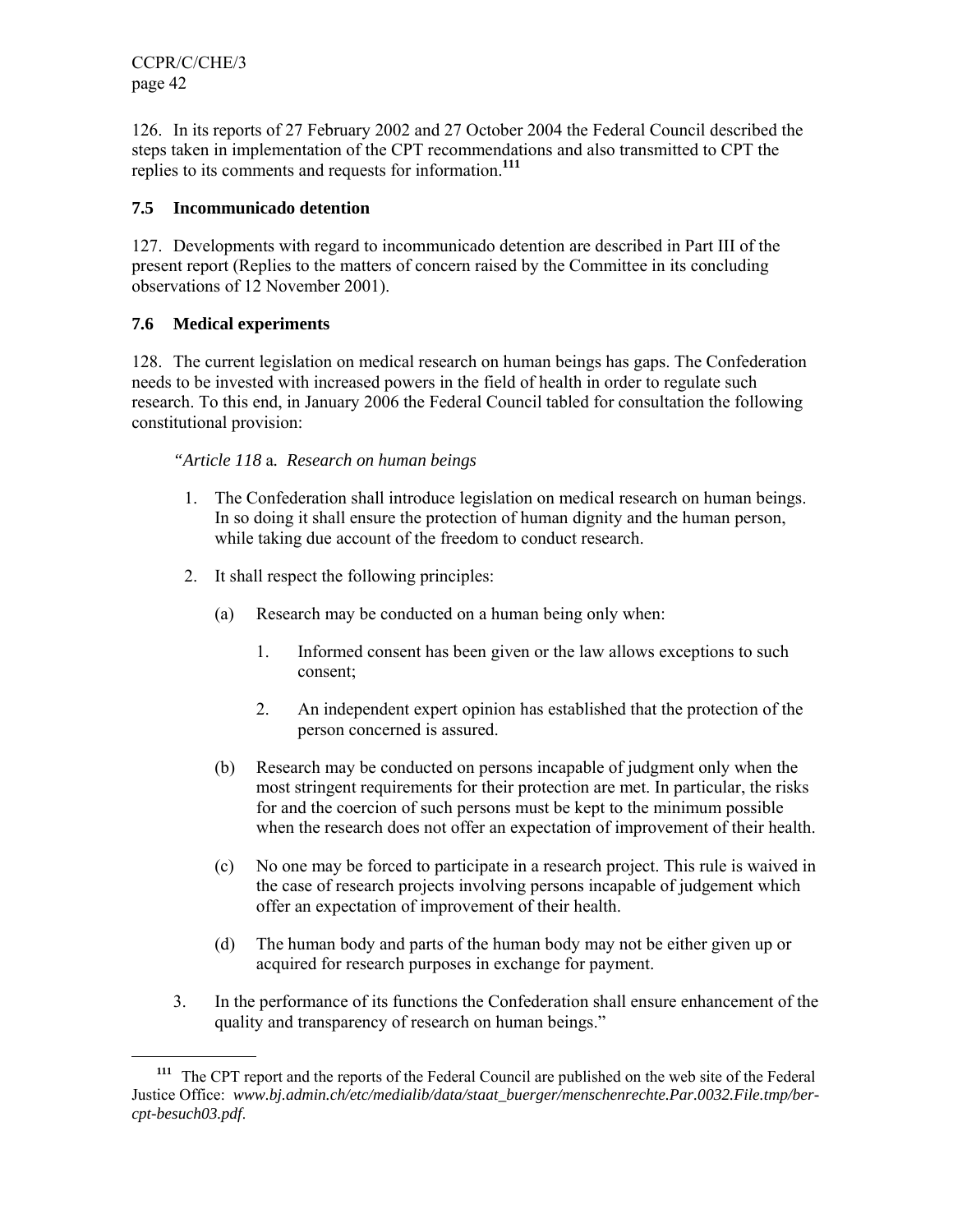129. The chief purpose of this draft provision is to protect human dignity and the human person during research work. It is founded on a broad acceptance of "experiments on human beings". This notion encompasses not only experiments on persons but also research using biological material of human origin, personal data, corpses, and even human embryos and foetuses. The draft text gives practical effect to the provisions of the Constitution set out above. Research using living or dead human beings or biological material of human origin or personal data is permissible only if informed consent is given. Research involving extremely vulnerable persons (persons incapable of judgment, persons capable of judgment who are under age or in guardianship, persons in emergency situations, persons deprived of liberty, pregnant women) is permissible only if the same results cannot be obtained without their participation. Finally, the supply or acquisition of parts of the human body or corpses for research purposes in return for payment is prohibited.

130. This draft article of the Constitution is consistent both with the European Convention on Human Rights and with the United Nations Covenant.**<sup>112</sup>** Paragraph 2 (c) regulates the admissibility of forced experiments. Some participants in the consultation exercise were unhappy with the possibility of conducting experiments on persons incapable of judgment, against their wishes, even if some direct benefit for their health may be expected. As a result the Federal Council decided on 29 January 2007, while taking note of the consultation report, to reexamine the wording of the prohibition of the conduct of research against the wishes of the person concerned and to bring it into line with the Council of Europe's Convention on Human Rights and Biomedicine.**<sup>113</sup>** With one exception the draft article satisfied the requirements of that Convention. In its articles 16 and 17 the Convention makes experiments on human beings subject to a set of conditions, some of them very specific. The draft article reproduces those conditions which are fundamental, such as the informed consent of the persons concerned and the independent scrutiny of research projects, and extends their scope to research involving human beings in the broader sense (para. 2 (a)). In paragraph 2 (b) it also makes research involving persons incapable of judgment subject to additional requirements and sets out the principal condition: that the risks for and the coercion of the person concerned must be kept to the minimum possible when a direct benefit for their health cannot be expected from the research project. On the other hand, the determination of the modalities of research involving human beings, such as the requirement of a balanced risk/benefit ratio, is left to the Legislature. By analogy with article 21 of the European Convention, paragraph 2 (d) prohibits the sale of human bodies or parts thereof. According to article 17, paragraph 1, of the Convention, research involving persons incapable of giving their consent (paras (c) and (d): in Swiss law persons incapable of judgment) is permissible, amongst other conditions, only if the person concerned does not object.

131. It must be pointed out with respect to the medical experiments discussed in paragraph 96 of the initial report that at their 627th meeting the representatives of the Ministers of the Council of Europe adopted Recommendation No. R (98) 7 concerning the ethical and organizational aspects of health care in prisons. This Recommendation will be applied in Switzerland.

**<sup>112</sup>** See the commentary on the draft article of the Constitution concerning experiments on human beings, p. 28.

**<sup>113</sup>** Convention for the Protection of Human Rights and Dignity of the Human Being with regard to the Application of Biology and Medicine (European Convention on Human Rights and Biomedicine; ETS 164.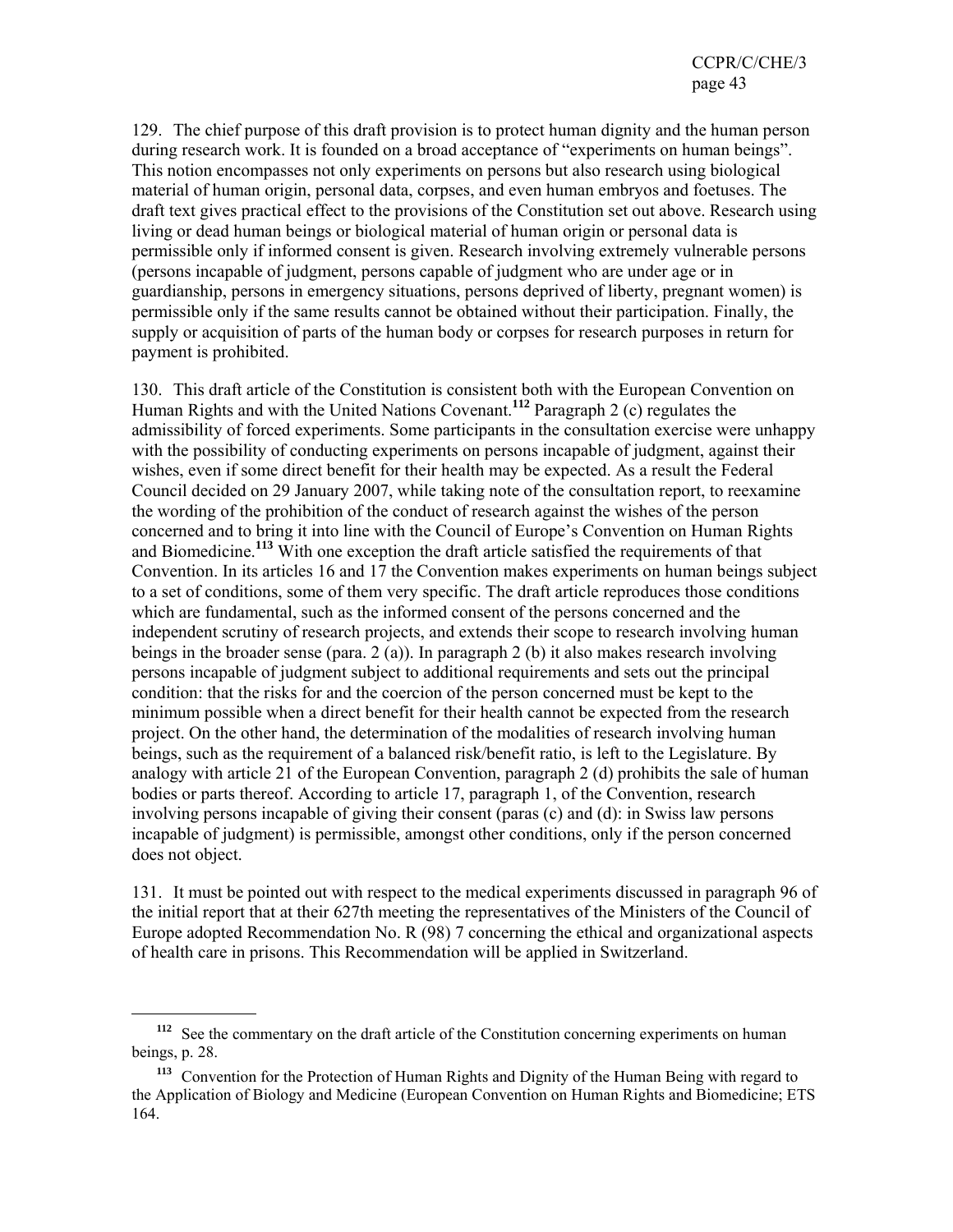132. Switzerland supported the adoption at the fifty-ninth session of the United Nations General Assembly of the Declaration on Human Cloning, which calls upon Member States to prohibit all forms of human cloning inasmuch as they are incompatible with human dignity and the protection of human life.**<sup>114</sup>**

133. Parliament is currently examining the Convention of the Council of Europe on Human Rights and Biomedicine with a view to its ratification by Switzerland.

# **7.7 Jurisprudence**

134. In a decision of 6 October 2005**<sup>115</sup>** the Federal Council ruled that anyone who claims with justification to have been treated in a degrading manner by a police officer is entitled to an effective and detailed official inquiry. Refusal to initiate such an inquiry constitutes a violation of the prohibition of torture.

### **7.8 Principle of non-refoulement in asylum cases**

135. The *Federal Asylum Act of 26 June 1998* (LAsi), which entered into force on 1 October 1999, contains several provisions designed to combat abuses in asylum cases (see para. 11). The Act introduced a new ground of "non-consideration" (*non-entrée en matière*), which obtains when an applicant fails to produce identity papers within a time limit of 48 hours.<sup>116</sup> The scope of this provision is limited to manifest cases of abuse. It has in fact been given a restrictive interpretation both by the Federal Office for Migration (ODM) and by the former Swiss Asylum Appeals Commission (CRA), now the Federal Administrative Court (TAF). The appeals authority had held that the notion of "persecution" should be understood not only to mean "serious harm" but also to encompass all the other obstacles to the enforcement of a deportation order: that such enforcement is unlawful, unreasonable, or simply impossible. However, since 2003 the appeals authority has restricted its interpretation of "persecution" and decided that it encompasses the obstacles to enforcement of a deportation order, provided that it is a question of harm arising from a human being, to the exclusion of the other obstacles to enforcement.**<sup>117</sup>** Furthermore, CRA has held that the level of proof required by the competent authorities should not be too high. If the indications of persecution are not *prima facie* devoid of credibility, the question of refugee status should be examined as to the merits.**<sup>118</sup>** The provision on interim protection described in the second periodic report (para. 93) has also entered into force, but it has not proved necessary to apply it in practice.

136. Since 1 April 2004 (amendment of the Act; see para. 11) the time limit for appeal against a decision of non-consideration is again five working days, and the remedy of appeal has generally had a suspensive effect. This offers the best safeguard of the rights of asylum-seekers who become subject to a decision of non-consideration and a deportation order.

137. The *asylum statistics* show a clear decline in the number of asylum-seekers in recent years, with a minor exception for 2006. In 2006, 10,537 persons applied for asylum in Switzerland, or

- **<sup>117</sup>** JICRA 1999 No. 18.
- **<sup>118</sup>** JICRA 1999 No. 17

**<sup>114</sup>** A/RES/59/280.

**<sup>115</sup>** ATF 131 I 455 *et seq.*

**<sup>116</sup>** LAsi, art. 32, para. 2 (a).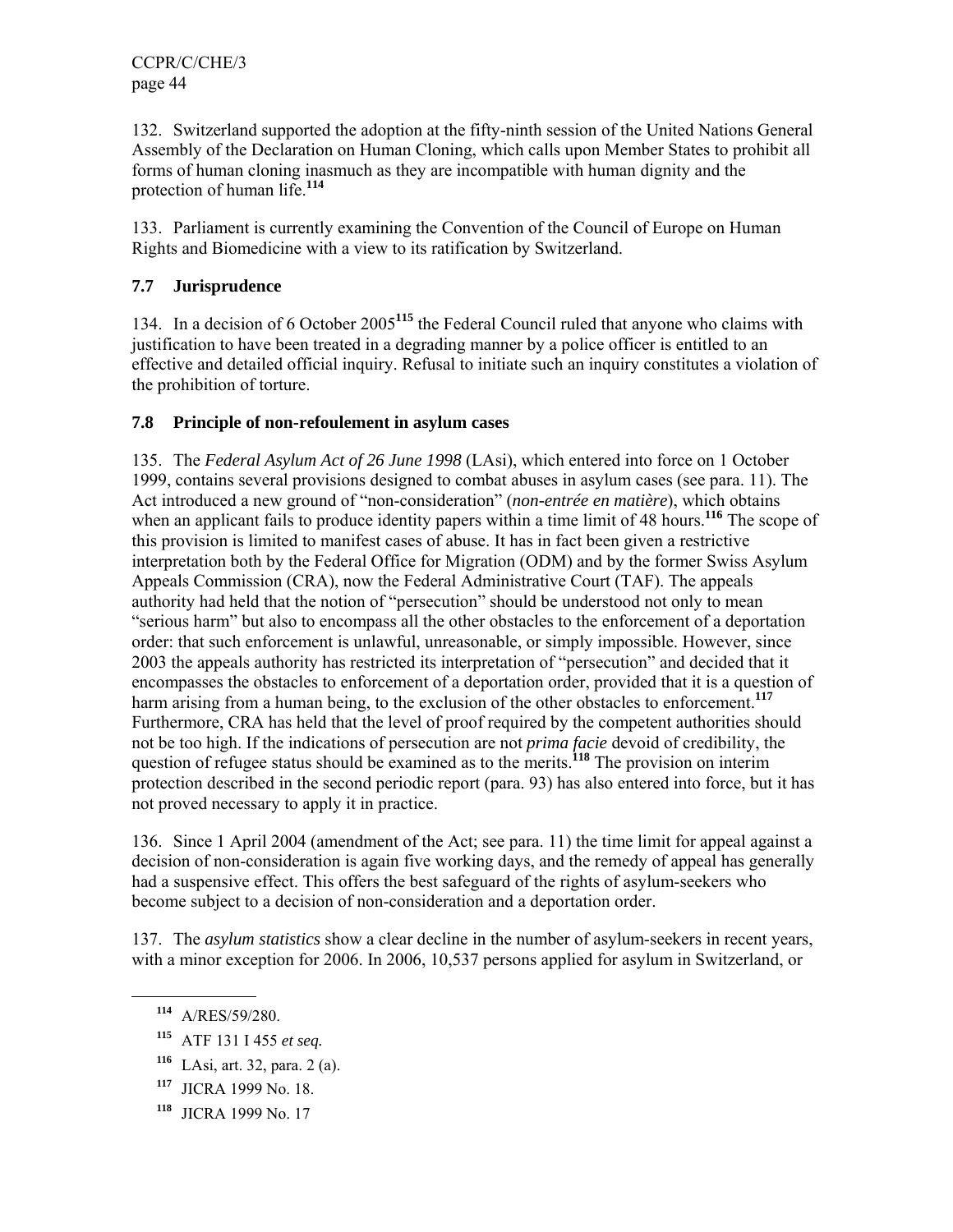4.7 per cent more than in 2005. In 2005, 10,062 persons applied for asylum, or 29.4 per cent fewer than in 2004 (14,248 applications). In 2003, there were 21,037 applications, or 21 per cent fewer than in 2002. Between January and December 2006, 11,171 applications were considered in first instance (12,695 in 2005). It may be pointed out that 1,857 persons obtained asylum in Switzerland in 2006 (1,497 in 2005; 1,555 in 2004). In 2006, there were 1,834 decisions of nonconsideration (2,530 in 2005; 5,193 in 2004). The proportion of applications granted was 19.5 per cent in 2006. This figure was 6.7 per cent in 2003, 9.9 per cent in 2004, and 13.6 per cent in 2005. Despite the slight increase in applications in 2006 these figures show that the asylum policy is headed in the right direction and that persons suffering actual persecution do obtain protection in Switzerland.

138. The *partial amendment of the Asylum Act* (see para. 11) introduced a new formulation of the ground of non-consideration for failing to produce identity papers.**<sup>119</sup>** The production of documents such as birth certificates or driving licences is no longer sufficient for a decision by ODM on the merits of the application, for these documents do not authorize a person to return to his country and they are moreover easily forged. Nevertheless, if an applicant can present a plausible case to the effect that for excusable reasons he has been unable to produce a travel document or an identity document to the authorities within 48 hours, ODM is obliged to proceed to consider the application. The same applies if refugee status is established at the end of the hearing or if a need arises for further investigation to establish refugee status or identify an obstacle to enforcement of a deportation order. It must be pointed out that every decision of nonconsideration must be preceded by a detailed examination of all the documents in the file and that all such decisions must be accompanied by an explanation of the grounds.

139. The partial amendment of the Asylum Act also provides that all remedies shall have in principle a suspensive effect, thereby preventing the enforcement of a deportation order during appeal proceedings. This provides applicants with a further guarantee of respect for the principle of non-refoulement.

140. The cantons now have the possibility of granting a residence permit on humanitarian grounds to (former) asylum-seekers after five years' residence. The granting of residence permits on humanitarian grounds to persons admitted on a temporary basis is subject to a detailed review after five years.**<sup>120</sup>**

141. The legislation now in force guarantees protection for all persons having refugee status. In addition, following any decision on an asylum application (on the merits or of nonconsideration), ODM takes a decision on deportation. A decision to deport is not lawful if it infringes Switzerland's international commitments. Here the specific reference is to article 7 of the Covenant, article 3 of the European Convention on Human Rights, and article 10, paragraph 3, of the Constitution (prohibition of torture). For example, a person without refugee status who is at risk of inhuman punishment or treatment will be admitted to Switzerland provisionally and will not have to return to the country of origin or departure. This is also the case if deportation is not reasonable because the person would be under a real threat in his own country. This applies in particular to sick persons who cannot be treated in their own country or persons who would be confronted with a situation of widespread violence if they returned home.

**<sup>119</sup>** This provision entered into force on 1 January 2007.

**<sup>120</sup>** This regulation has been in force since 1 January 2007 (see LAsi, art. 14).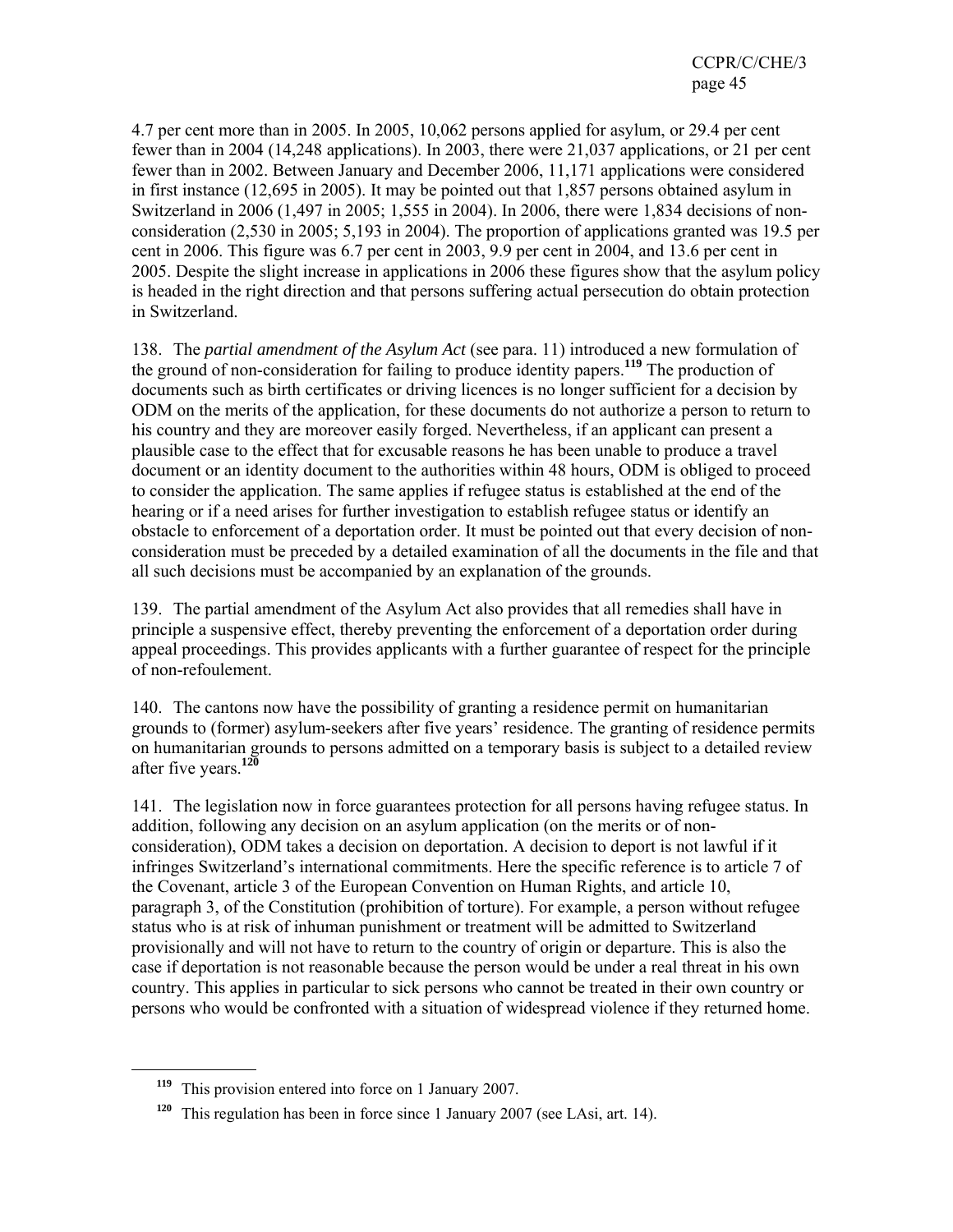142. The partial amendment also improves the status of persons admitted on a temporary basis, who will now have easy access to the jobs market and the possibility of family reunification after three years.

143. Unaccompanied minors will now also be assisted by a person whom they trust in the airport procedure and throughout all the stages of the decision procedure.**<sup>121</sup>**

144. In an important decision of 8 June 2006**<sup>122</sup>** the former Swiss Asylum Appeals Commission (CRA) revised its jurisprudence on the relevance of non-State persecution for the granting of refugee status and decided to adopt the theory of protection. According to the practice followed up to that time by the Swiss asylum authorities, persecution was a decisive factor for the granting of refugee status if it emanated from the State or if, pursuant to the theory of imputability, the State could at least be held indirectly responsible for the persecution. In the case in question the Somalian asylum-seeker had been taken prisoner by a private clan militia, which had put him to forced labour and inflicted injuries by their ill-treatment. CRA concluded that the interpretation given to the Geneva Convention relating to the Status of Refugees led clearly to adoption of the theory of protection. The central question which that theory posed was whether the person under threat could find protection against persecution in his country of origin. The Commission was guided in its deliberations by the purpose of the Convention and by the fact that the other States parties now followed a practice consistent with the theory of protection. It admitted the appeal and ordered ODM to grant asylum to the applicant, who had already been admitted provisionally. This revision of the jurisprudence will have its consequences, in particular for refugees from countries incapable of providing protection or from failed States. According to the practice followed up to that time, such persons should already have been admitted provisionally, for it was impossible to enforce their deportment, so that this revision has an effect only on their legal status in Switzerland.

145. In another important decision, handed down on 9 October 2006,**<sup>123</sup>** CRA reviewed the phenomenon of marital abduction in Ethiopia. It concluded that under certain conditions the women in question satisfied the requirements for award of refugee status. It stressed in its decision that victims of marital abduction and rape did not obtain from the Ethiopian State the protection which could usually be expected by male victims of private violence. CRA regarded this gender-based discrimination as persecution providing grounds for assertion of the right of asylum. The case in question concerned a young Ethiopian woman who, at the age of 16, had been abducted, ill-treated and raped by a senior officer whom she refused to marry. CRA admitted the appeal and ordered the lower instance to grant the applicant asylum in Switzerland.

### **7.9 Principle of non-refoulement in cases of international judicial assistance**

146. In an extradition decision handed down in 2003**<sup>124</sup>** the Federal Court confirmed its jurisprudence in this matter: "The minimum standards of protection of individual rights deriving from the ECHR or the International Covenant on Civil and Political Rights of 16 December 1966 (UN Covenant II; RS 0.103.2) are part of the international system of public law. These rights include protection against torture and cruel, inhuman or degrading treatment (ECHR, art. 3 and

**<sup>121</sup>** This measure will come into effect on 1 January 2008.

**<sup>122</sup>** In the *A.I.I., Somalia* case; JICRA 2006/18.

**<sup>123</sup>** In the *W.H., Ethiopia* case; JICRA, 2006/32.

**<sup>124</sup>** ATF 129 II 100, 104.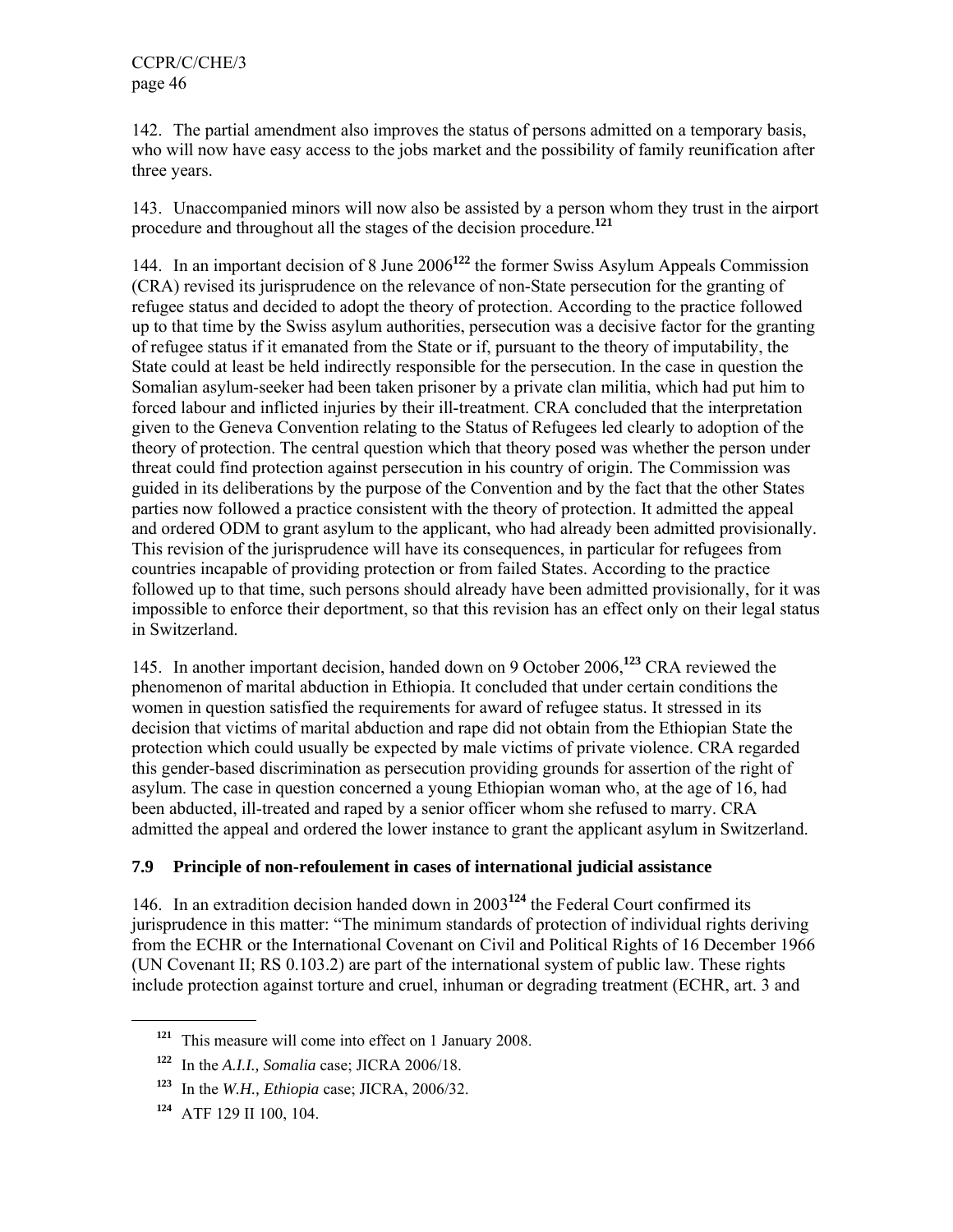UN Covenant II, art. 7; see also art. 3 of the Convention against Torture and Other Cruel, Inhuman or Degrading Treatment or Punishment of 10 December 1984 [RS O.105]), under which extradition is prohibited if the person concerned is at risk of torture, and the European Convention for the Prevention of Torture and Cruel, Inhuman or Degrading Punishment or Treatment of 26 November 1987 [RS 0.106]."

### **7.10 Switzerland's international activities**

147. The work on the ratification and application of the *Optional Protocol to the United Nations Convention against Torture and Other Cruel, Inhuman or Degrading Treatment or Punishment* is mentioned in paragraphs 4 and 20.

### **8. ARTICLE 8 (Prohibition of slavery and forced labour)**

#### **8.1 Community service as a criminal punishment**

148. Article 37 of the new general part of the Criminal Code authorizes the courts to order, instead of a sentence of deprivation of liberty of at least six months or a 180-days daily fine, a period of community service up to a maximum of 720 hours. This may not be done without the perpetrator's consent. This public service must be performed for the benefit of social institutions, works of public utility, or persons in need. It is unpaid.

#### **8.2 Trafficking in persons**

149. Switzerland is a country of destination for trafficking in persons, and to a lesser extent a country of transit as well. As this is a criminal activity, the exact number of victims is unknown and is difficult to estimate. On the basis of international estimates and an estimate of the number of illegal prostitutes, the Federal Police Office thought in 2002 that 1,500 to 3,000 persons were victims of such trafficking in Switzerland. No more recent estimates are available. The victims of prostitution networks, mostly women, come mainly from East and South-East Europe, the Baltic countries, Brazil and Thailand. In recent years between 20 and 50 cases of trafficking in persons have been reported every year in Switzerland, together with more than twice that number of cases of incitement to prostitution (art. 195 of the Criminal Code). In 2005 there were 11 convictions for trafficking in persons and 12 for incitement to prostitution. This marks an increase over previous years, when the number of convictions for trafficking ranged between two and seven. Everything points to the conclusion that in this area the true crime rate is high.

150. To combat trafficking in persons is one of the Federal Council's declared aims. It has committed itself to stepping up the international fight against the sale of persons and trafficking in persons. In this spirit Switzerland ratified in 2006 the two Additional Protocols to the United Nations Convention against Transnational Organized Crime, one concerning suppression of trafficking in persons, the other on trafficking in migrants, and the Optional Protocol to the Convention on the Rights of the Child on the sale of children, child prostitution and child pornography (see para. 4).

151. In connection with the ratification of the Optional Protocol on the sale of children, child prostitution and child pornography, the old article 196 of the Criminal Code was replaced by a new article 182. This amendment, which entered into force on 1 December 2006, extends the scope of the crime of trafficking in persons, which up to that time had applied only to trafficking for purposes of sexual exploitation, exploitation of labour, or removal of organs. The new provision reads: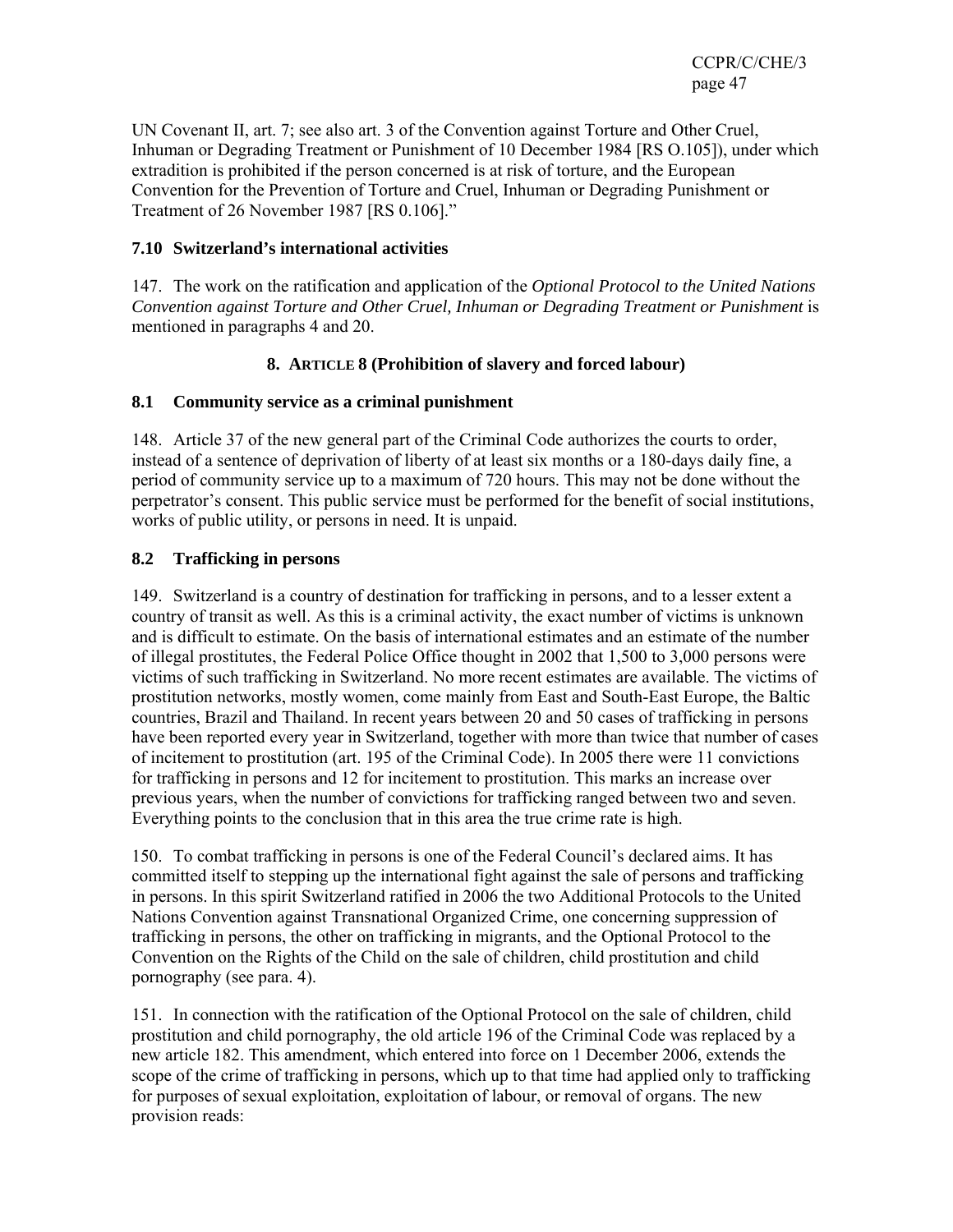### *"Article 182. Trafficking in persons*

- 1. Anyone who, as supplier, intermediary or receiver, engages in trafficking in a human being for purposes of sexual exploitation or exploitation of labour or in order to remove an organ shall be liable to a sentence of deprivation of liberty or a monetary fine. Recruitment of a person for such purposes shall be deemed trafficking.
- 2. If the victim is a minor or if the perpetrator is a professional trafficker in persons, the penalty shall be deprivation of liberty for at least one year.
- 3. A monetary penalty shall be imposed on the perpetrator in all cases.
- 4. Anyone committing this offence abroad shall also be liable to punishment. Article 6 *bis* shall also apply."

152. The Coordination Service to Combat Trafficking in Persons and Trafficking in Migrants (SCOTT), attached to the Federal Police Office, was set up in 2003. All the federal and cantonal authorities engaged in combating and preventing trafficking in persons or migrants have links to SCOTT, which coordinates the work of prevention, criminal prosecution and victim protection. SCOTT is responsible in particular for the implementation of the recommendations made in the interdepartmental report "Trafficking in persons in Switzerland"**<sup>125</sup>** and in the two Additional Protocols to the United Nations Convention against Transnational Organized Crime, which deal with trafficking in persons and trafficking in migrants. Where these matters are concerned, SCOTT is both a clearing house for information, coordination and analysis for the Confederation and the cantons and a contact and coordination point for international cooperation. Its purpose is to improve the measures of prevention, criminal prosecution and victim protection.

153. A new police unit entitled "Paedophilia, Trafficking in Persons and Trafficking in Migrants" was created in 2004. It supports the cantonal police forces in inter-cantonal and international investigations.

154. A number of cantons, including Zurich, Berne, Solothurn, St. Gallen and Lucerne, have established round tables to ensure close cooperation between the criminal prosecution authorities, migration services, and counseling centres providing assistance to victims.

155. Since January 2005 the Swiss office of the International Organization for Migration (IOM) in Berne has been offering cantonal authorities and public and private counseling centres assistance tailored to the needs of victims of trafficking in persons. This assistance includes support for voluntary return to the country of origin and enrolment of victims in rehabilitation and local vocational integration programmes. IOM is also active in the areas of awareness-raising and training.

156. With more particular reference to the exploitation of women, the canton of Neuchâtel adopted on 29 June 2005 a Prostitution and Pornography Act. This Act is designed to accord everyone the freedom of decision over their own body. It seeks to ensure that persons working as prostitutes - for the most part women - do not suffer any restrictions on their freedom of action

**<sup>125</sup>** This report is published on the web site of the Federal Justice Office: *www.ejpd.admin.ch/etc/medialib/data/kriminalitaet/gesetzgebung/menschenhandel.Par.0008.File.tmp/ber -menschenhandel-f.pdf*.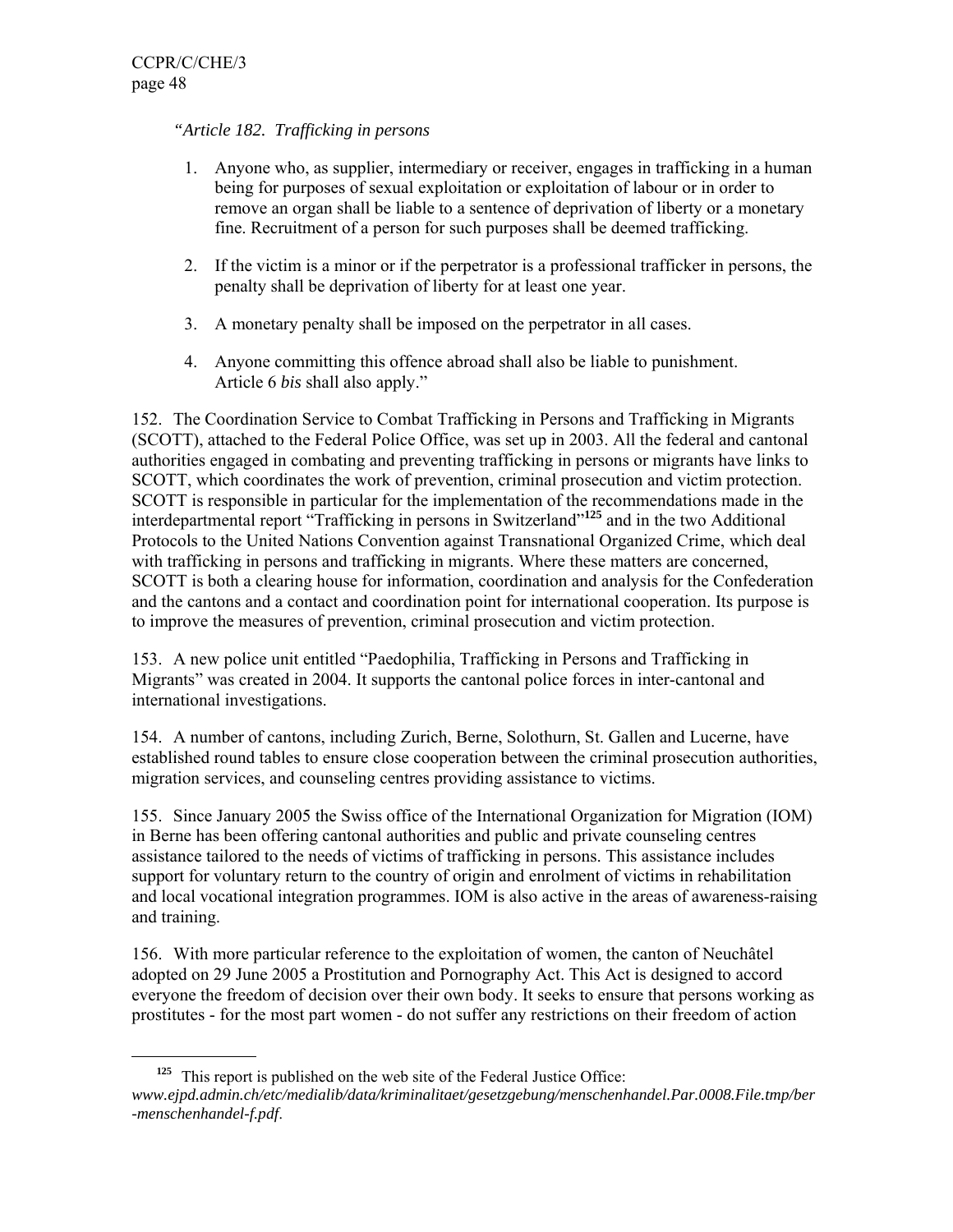and are not subjected to threats, violence or coercion, and that nobody should exploit situations of hardship or dependence to persuade them to engage in sexual acts.

157. Under the Federal Act on assistance to victims of crime (see para. 19), any person having suffered in Switzerland, as a result of an offence, a direct attack on his or her physical, sexual or mental integrity is entitled to counseling and assistance, regardless of nationality or residence status. Victims coming forward as witnesses also enjoy the procedural rights provided for victims and witnesses. In principle, victims of trafficking in persons may seek assistance from public or private counseling centres.

158. Residence status is also a decisive factor in the protection accorded to victims. The aliens legislation**<sup>126</sup>** authorizes the issuance of a residence permit in a personal case of extreme gravity or by virtue of considerations of general policy. If necessary, this possibility will be offered to victims of trafficking in persons during a "cooling off" period, then in appropriate cases for the duration of the criminal proceedings. Here is however no right to this option. A survey of the cantons showed that in 2006 victims obtained residence permit in 45 cases of trafficking in persons (46 cases in 2005). In 39 of these cases (30 in 2005) the authorities waived the issuance of deportation orders. The practice was clarified in an ODM circular dated 25 August 2004.

159. The new Aliens Act (see para. 11) will repeal the regulations currently in force, probably on 1 January 2008. Article 30, paragraph 1 (e), of the new Act provides expressly for the possibility of waiving the general conditions governing admission for victims of trafficking in persons. Their residence status will now be regulated by legal procedures.

160. The provision of assistance for return home is also possible. The federal authorities have also issued new guidelines to restrict the immigration of cabaret dancers and give them better protection.<sup>127</sup> As before, these guidelines apply to artistes who perform in cabaret stage shows and whose time in Switzerland is limited to a maximum of eight months per calendar year (short stay). They supplement earlier guidelines on matters of procedure and cover the following points, amongst others:

- Restriction of the maximum number of dancers;
- Limited validity of visas;
- Checks on validity of the application;
- Conditions for employment;
- Regular monitoring of compliance with requirements for lawful employment and the protection of employees.

**<sup>126</sup>** Art. 13, para. (f), and art. 36 of the Aliens Limitation Order (OLE, RS 823.21).

**<sup>127</sup>** Annex 4/8c to the LSEE Guidelines:

*www.auslaender.ch/rechtsgrundlagen/weisungen\_gruen/anhaenge48c\_f.asp*.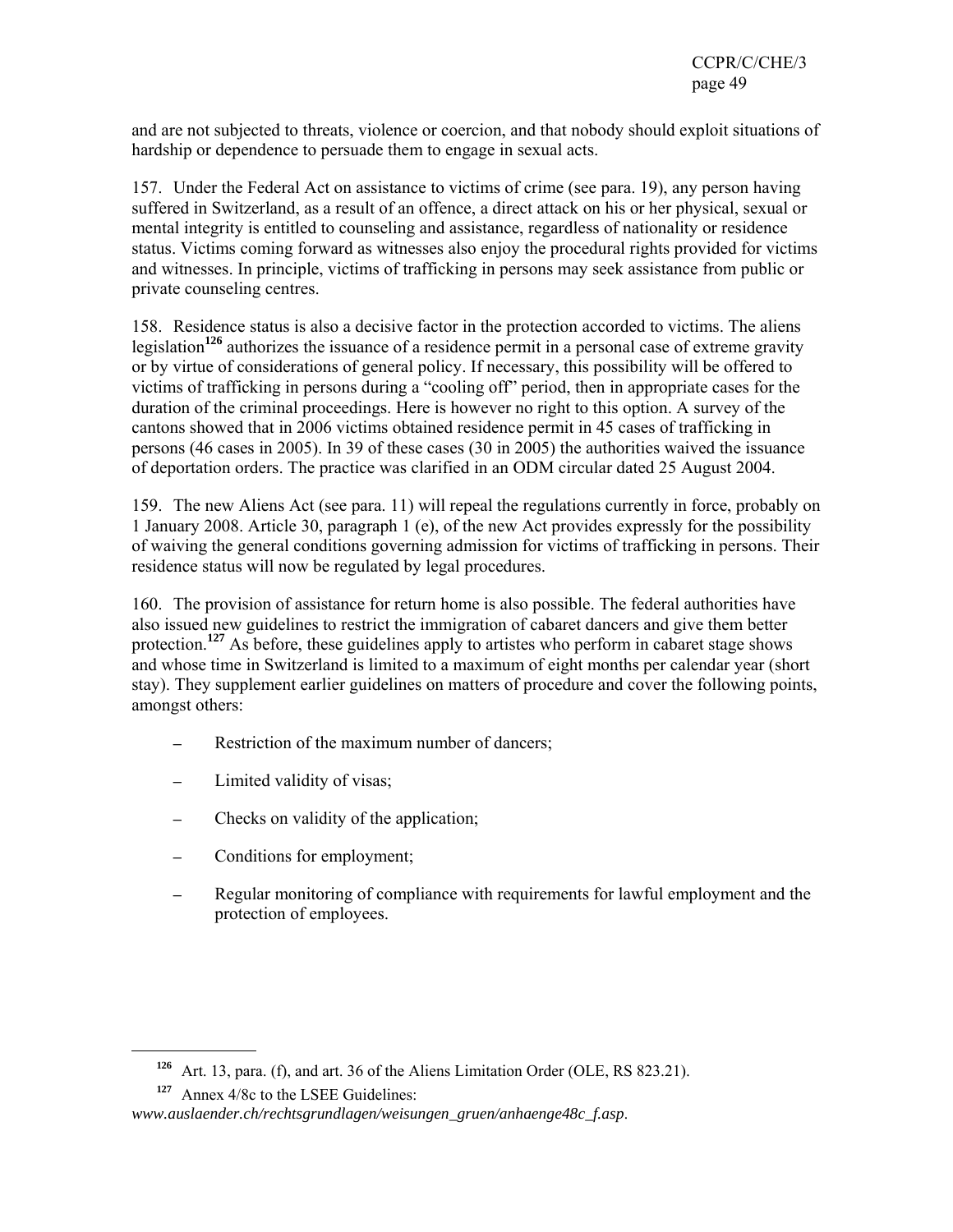On 2 February 2006 the Federal Office for Migration (ODM) issued new guidelines to protect cabaret dancers.**<sup>128</sup>** These guidelines introduce inter alia:

- An obligation to pay dancers' wages into an account bearing their name, which they alone control;
- An obligation for employers to insure dancers from the moment they take up the job for medical, pharmaceutical and hospital expenses;
- ─ A prohibition of demands for services not provided for in the contract;
- ─ Reinforcement of the monitoring of the regulations already in force.

161. There is a standard work contract drawn up with the Swiss Association of Concert Cafés, Cabarets, Dancehalls and Discothèques (ASCO);**<sup>129</sup>** it entered into force on 1 March 1998, replacing the 1993 contract. It is intended to provide better protection for cabaret artistes and, in this respect, includes improvements in social security, the most important of which is the introduction of a daily allowance in the event of illness. The probation period has been abolished; cabaret owners are bound for the full term of the employment contract and cannot dismiss a dancer without justification. For the first time the standard contract prohibits employers from requiring the dancer to incite customers to consume alcohol. Subsequent changes include the insertion in the contract, from 1 January 2004, of provisions on working hours and night work. And on taking up their jobs dancers must undergo a medical examination to determine whether they are fit for night work. This examination must be repeated every two years.

162. It should also be pointed out that the Federal Office on Equality between Men and Women has produced general information sheets which Swiss consulates are asked to distribute to cabaret dancers along with their visa or assurance of a residence permit. These sheets have been translated into the languages of the main countries of origin and inform dancers of their rights and obligations and the services to which they may apply in case of need. Dancers are required to read the information sheet at the consulate. If they are making their first application for a visa of this kind, they must be given information, in the course of a brief interview, about what to expect in their work, as well as information about their rights and obligations. Lastly, a large majority of the cantonal authorities also give dancers a detailed information sheet indicating the cantonal regulations in force and the public services and specialized associations to which they may turn.

163. The Directorate for Development Aid and Cooperation (DDC) and Political Division IV of the Federal Department of Foreign Affairs (DFAE) provide operational support for a number of projects carried out abroad. Switzerland also plays an active role in international organizations working to combat trafficking in persons, including the United Nations, the Organization for Security and Cooperation in Europe, and the Council of Europe.

### **8.3 Sexual exploitation of children**

164. Article 5 of the new general part of the Criminal Code (see para. 11) now recognizes the competence of the Swiss authorities to prosecute and try sexual offences committed against

**<sup>128</sup>** ODM Directives LSEE/cabaret dancers dated 2 February 2006:

*ww.fedpol.admin.ch/etc/medialib/data/kriminalitaet/menschenhandel.Par.0015.File.tmp/taenz\_0601\_f.pdf.*

**<sup>129</sup>** See initial report, para. 110.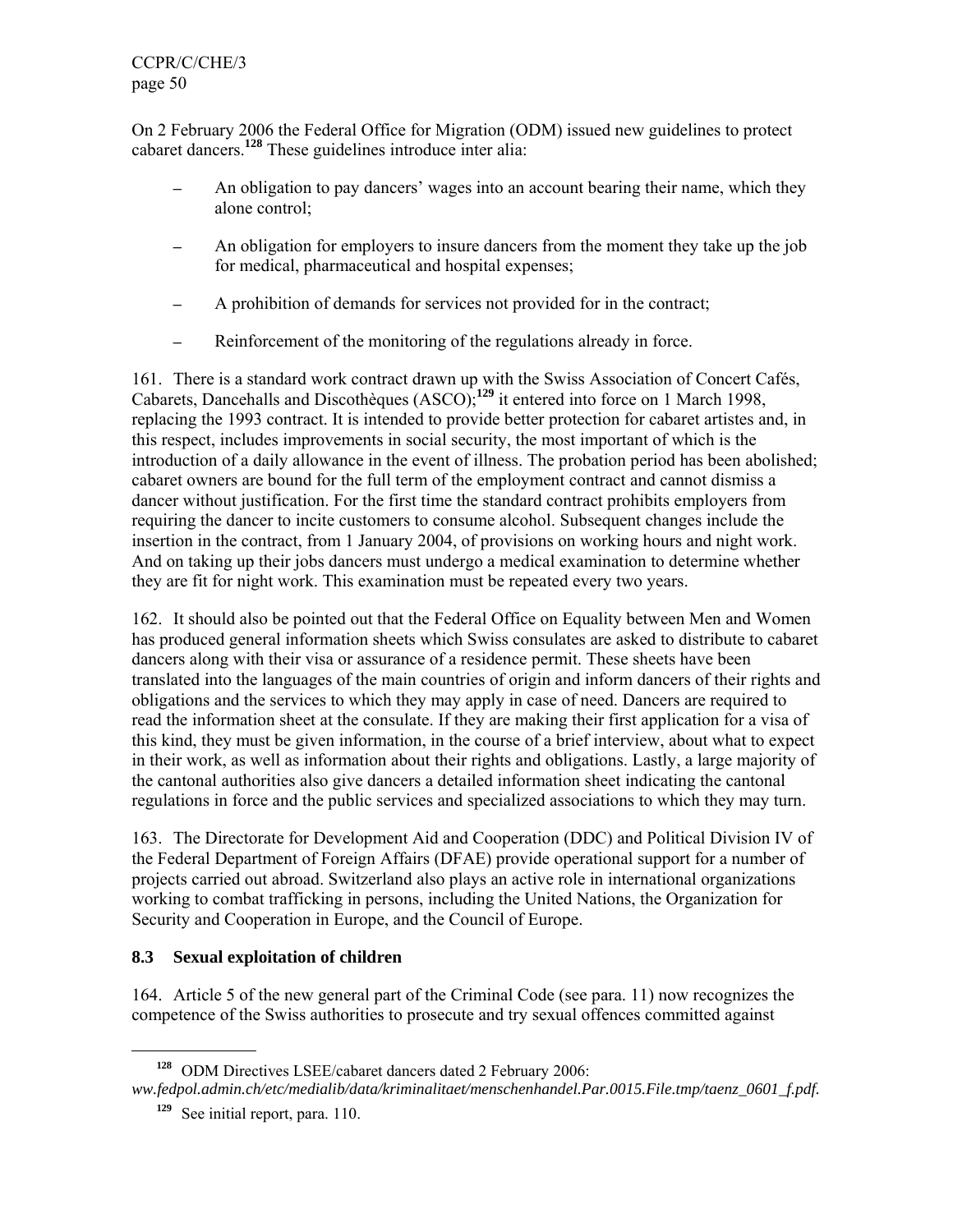minors abroad by any person present in Switzerland who has not been extradited. Thus, the requirement of double criminalization has been abandoned and Switzerland's almost universal jurisdiction has been recognized.

165. Since 1 April 2002 (amendment of art. 197 of the Criminal Code; see para. 11) the acquisition or reception, by electronic or other means, or the possession of pornographic material portraying children or animals or acts of violence has carried a sentence of up to one year's imprisonment or a fine.

166. Since 1 October 2002 the statute of limitation on sexual acts committed against children and dependent minors and the acts on the exhaustive list of crimes against under-sixteens (murder, sexual coercion, abduction and kidnapping, etc.) runs in all cases until the victim's 25th birthday.**<sup>130</sup>**

167. On 1 March 2006 the "Marche Blanche" association tabled a popular initiative requesting the insertion in the Constitution of a provision to the effect that punishable acts of a sexual or pornographic nature committed against a child below the age of puberty are not subject to a statute of limitation. The Federal Council concluded that this initiative was not likely to improve the prevention of paedophilia offences and decided to submit to Parliament an indirect counterinitiative. To this end, on 28 February 2007 it tabled for consultation new provisions according children aged under 16 years who fall victim to serious sexual offences or serious offences against their life or physical integrity a longer period for reflection than is at present available before lodging a criminal complaint. The statute of limitation for such offences would begin to run from the day on which the victim reaches the age of majority. A victim will thus be able to lodge a criminal complaint up to the age of 33.

168. As already mentioned in paragraph 4, on 19 September 2006 Switzerland ratified the Optional Protocol to the Convention on the Rights of the Child on the sale of children, child prostitution and child pornography. The consequent new article 182 of the Criminal Code entered into force on 1 December 2006 (para, 11).

169. Switzerland also participated actively in the Council of Europe in the work of the committee of experts on crime in cyberspace. The Council of Europe's Convention on Cybercrime**<sup>131</sup>** is the first international instrument on criminal offences committed via the Internet and other information technology networks. Its principal objective is to pursue a common criminal policy to protect society against cybercrime, in particular by adopting appropriate domestic legislation and strengthening international cooperation. Switzerland signed this instrument on 23 November 2001 (see para. 5).

170. The national Coordination Service to Combat Internet Crime (SCOCI), the central contact point for persons wishing to report suspicious Internet sites, was created on 1 January 2003 following several serious cases of sexual abuse of children, child pornography and paedophilia, many of which originated on the Internet or owed their widespread dissemination to the Internet. SCOCI makes a preliminary examination of all communications about suspicion - including those made anonymously - of offences committed via the Internet, saves the suspect data files and transmits them to the competent criminal prosecution authorities in Switzerland and abroad,

**<sup>130</sup>** Art. 97 of the Criminal Code.

**<sup>131</sup>** ETS 185.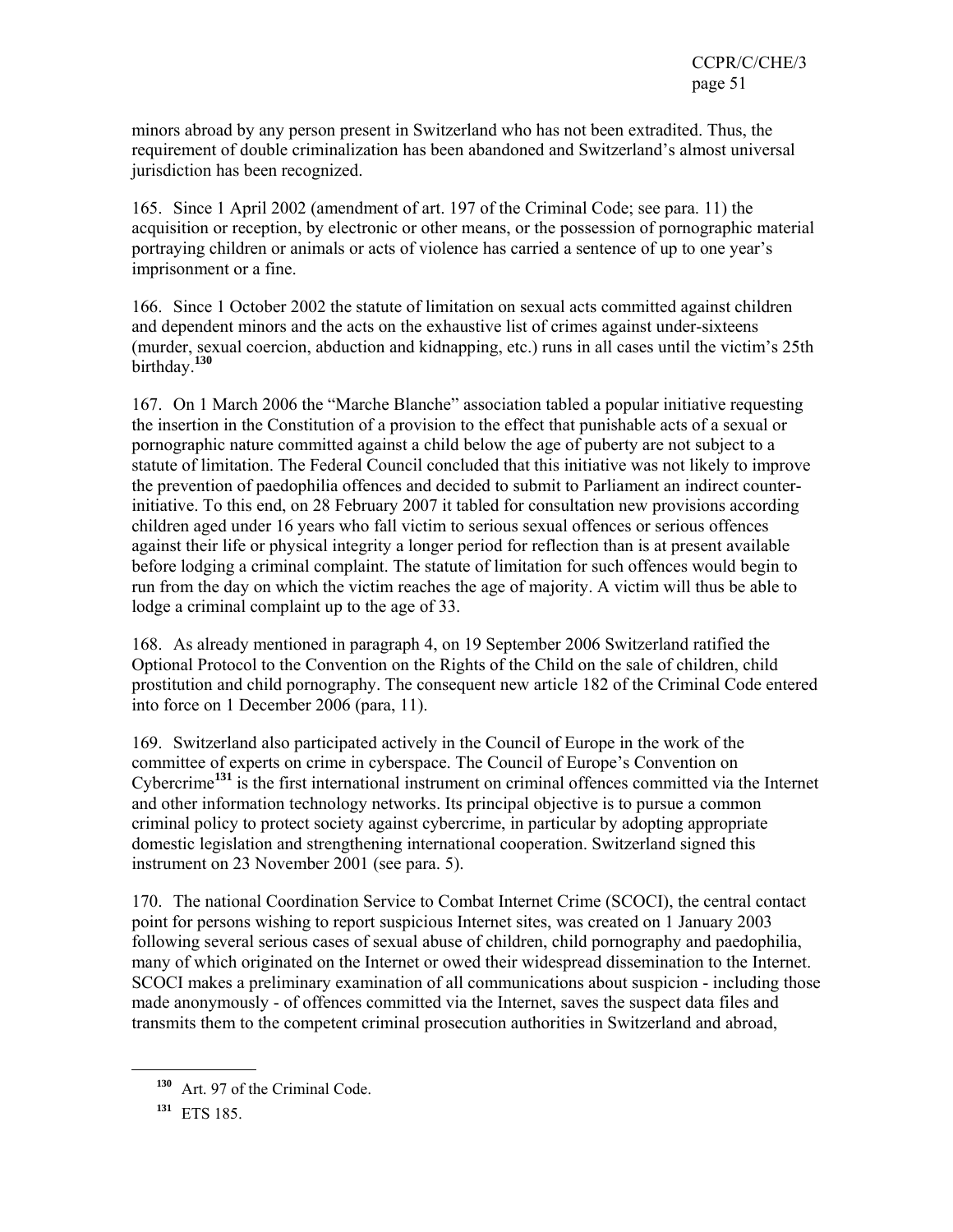together with a brief legal assessment of the situation. SCOCI is also responsible for searching for illicit material on the Internet.

171. Opening messages (now almost 7,500 a year) are processed as they appear, with the aid of powerful software. Since 2003 between 50 and 80 cases have been transmitted every month to the criminal prosecution authorities. Most of these cases (almost 90%) have led to criminal investigations, during which prohibited material has usually come to light, and many cases have resulted in the conviction of suspects.

172. SCOCI finds a positive response in the media. There have been a number of specialized articles and public presentations which highlight its work. The reinforcement of existing contacts and the establishment of networking with specialized higher education institutions, police services, economic circles, non-governmental organizations, etc., is of increasing importance.

173. On 9 June 2006 the Council of States adopted a motion calling on the Federal Council to expand article 197, paragraph 3*bis*, of the Criminal Code in order to make the mere consumption of child pornography a criminal offence. The National Council has not yet dealt with this matter, which means that the motion has not yet been finally transmitted.

# **8.4 Federal Act on the transplantation of organs, tissues and cells**

174. The *Federal Act on the transplantation of organs, tissues and cells* (Transplantation Act; see para. 11)**<sup>132</sup>** regulates the prohibition of the sale of organs, the donation of organs free of charge, the definition of death, the requirements for consent to the removal of organs, tissues or cells from dead bodies, the criteria and procedure for their use, the conditions governing donations by living persons, xenotransplantation, and the transplantation of tissues and embryonic and foetal cells of human origin. The entry into force of the Transplantation Act and the regulations for its implementation was scheduled for 1 July 2007.

### **8.5 Civilian service**

175. Matters connected with conscientious objection and civilian service are discussed in detail under article 18 (see paras. 262 *et seq*.).

# **9. ARTICLE 9 (Right to liberty and security)**

### **9.1 Principle**

 $\overline{a}$ 

176. The right to personal liberty is now expressly guaranteed by article 10, paragraph 2, of the Federal Constitution:

"All human beings have the right to personal liberty, including physical and mental integrity and liberty of movement."

177. Article 131 of the Federal Constitution contains the following provisions on deprivation of liberty:

"1. No one may be deprived of his liberty except in the cases specified by law and in the forms which the law prescribes.

**<sup>132</sup>** FF 2004 5115; RS 810.21.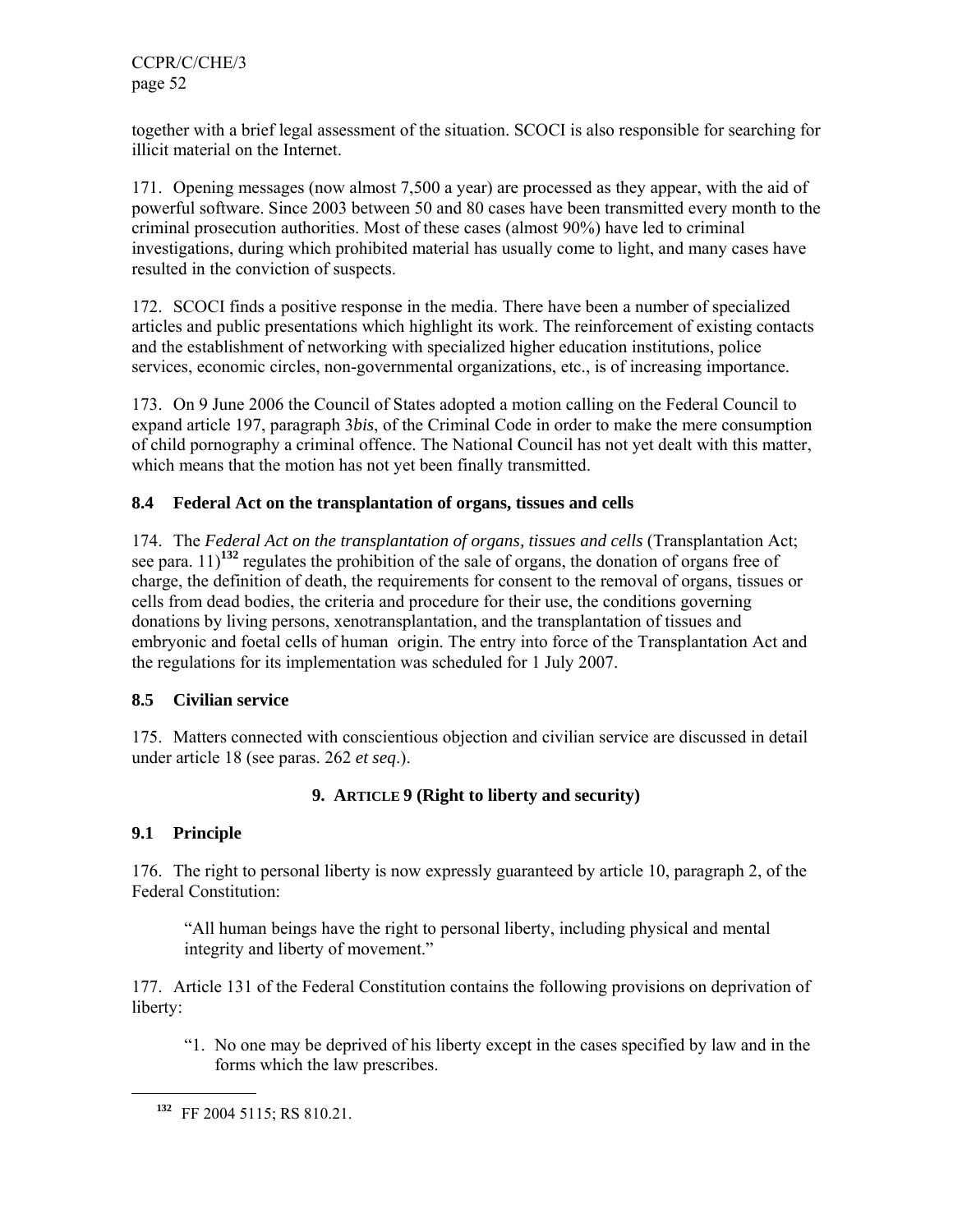- 2. Anyone who is deprived of his liberty has the right to be informed immediately, in a language which he understands, of the reasons for such action and of his rights. Such a person must be allowed to assert his rights. He has the right inter alia to notify his relatives.
- 3. Anyone who is held in custody has the right to be brought immediately before a judge, who shall order the continuation of such custody or release. Such a person has the right to be tried within a reasonable time.
- 4. Anyone who is deprived of his liberty without a court so ordering has the right to bring his case before a court at any time."

### **9.2 European Committee for the Prevention of Torture (CPT) and United Nations Committee against Torture (CAT)**

178. Both CPT and CAT have been recommending for some time that Switzerland should authorize detainees to communicate immediately with a defence counsel. The draft code of criminal procedure (P-CPP, para. 12) may provide a response to this recommendation: it authorizes a defence counsel to be present during all interrogations, including interrogations by the police, and to put questions, regardless of the detainee's situation. He must also be allowed to talk freely with his client before an interrogation or while it is suspended (P-CPP, art. 156; see paras. 217 *et seq.*)*.*

179. The draft code also regulates matters connected with deprivation of liberty, such as the conditions for use of handcuffs (art. 211) and home visits (art. 212). It provides that, in the event of arrest or preventive detention, the relatives must be notified immediately, together with the employer and the foreign consular office if the person concerned so wishes (art. 213). As an exception, information is not given if such action undermines the purpose of the examination proceedings or if the person concerned expressly states his opposition.

180. With regard to arrest procedures, article 218 provides that an arrested person may be held in custody for a maximum of 24 hours. At the end of that period the arrested person must be brought before a public prosecutor, who must bring him before a court competent to order detention measures, which will also be competent to order and/or extend pretrial detention (art. 224).

### **9.3 Life imprisonment**

181. As mentioned in paragraph 11, article 123*a* of the Federal Constitution has been in force since 8 February 2004:

- "1. If a sex offender or a violent offender is deemed extremely dangerous and incorrigible in the expert assessments called for in the sentence, he shall be imprisoned for life on the ground of the high risk of re-offending. Early release or parole are excluded.
- 2. Fresh expert assessments shall be made only if new scientific knowledge establishes that the offender can be rehabilitated and that he would then no longer constitute a danger to the community. The authority which decides to allow release in the light of such assessments shall be responsible if the person concerned re-offends.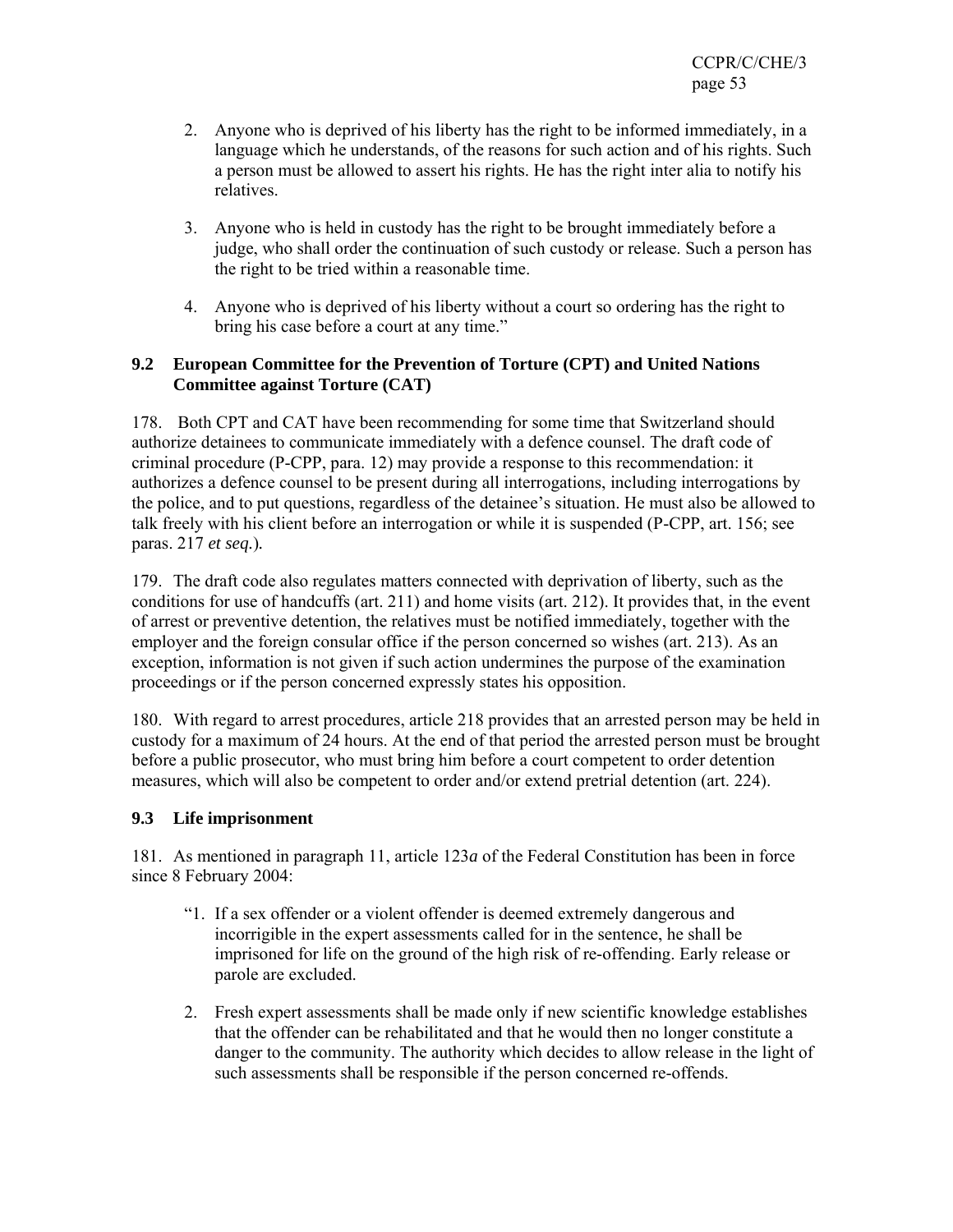3. All expert assessments of an offender shall be conducted by at least two experts, who shall take into consideration all the relevant factors."

182. Since this new provision of the Constitution is open to interpretation on many points, the Federal Council has drafted provisions on its application, which are currently before Parliament. The proposed additions to the general part of the Criminal Code regulate the circumstances under which a judge may order life imprisonment. They clarify, with the aid of a list of offences, which convicted persons should be regarded as extremely dangerous or incorrigible sex offenders or violent offenders. The draft legislation also indicates how to decide, in a specific case, whether the continuation of life imprisonment is still justified. The procedure adopted excludes automatic reconsideration, in accordance with the requirements approved in the popular initiative, while still respecting the principles of the European Convention on Human Rights. The cantonal enforcement authority, of its own accord or at the request of the person concerned, calls for a special federal committee to examine the sentence of life imprisonment. This committee, which the Federal Council must set up, considers whether there is any new scientific knowledge which might make treatment of the offender a possibility. If such treatment demonstrates that the danger which he represents can be decisively reduced, a competent judge will lift the sentence of life imprisonment and order it to be commuted to treatment in an institution. If the offender no longer constitutes a danger by reason of old age or serious illness or for some other reason, the judge may order his release on parole even without prior treatment.

### **9.4 Asylum procedure at airports**

183. Regulations similar to the ones described in paragraphs 112 and 114 of the second periodic report now appear in articles 22 and 108 of the Asylum Act which entered into force on 1 October 1999:

#### *"Article 22. Procedure at airports*

- 1. Persons submitting a request for asylum at a Swiss airport shall be temporarily refused entry into Switzerland when it is not immediately possible to determine whether the conditions for obtaining an entry permit under article 21 have been satisfied
- 2. When notifying such temporary refusal to asylum-seekers the Office shall allocate them a place to stay at the airport for the probable duration of the procedure up to a maximum of 15 days; it shall provide them with suitable accommodation.
- 3. The temporary refusal and the allocation of a place to stay at the airport must be notified to the asylum-seeker within 48 hours of the submission of the request; the available legal remedies must be notified to him at the same time. Applicants have the right to a prior hearing and must have the possibility of representation.

### *Article 108. Examination of decisions to refuse entry into Switzerland and to assign the airport as a place of stay*

1. Asylum-seekers may appeal against a decision temporarily to refuse entry them into Switzerland and to assign the airport as a place to stay (art. 22, paras. 1 and 2) up to the moment when deportation is notified and in accordance with article 23, paragraphs 1 and 2.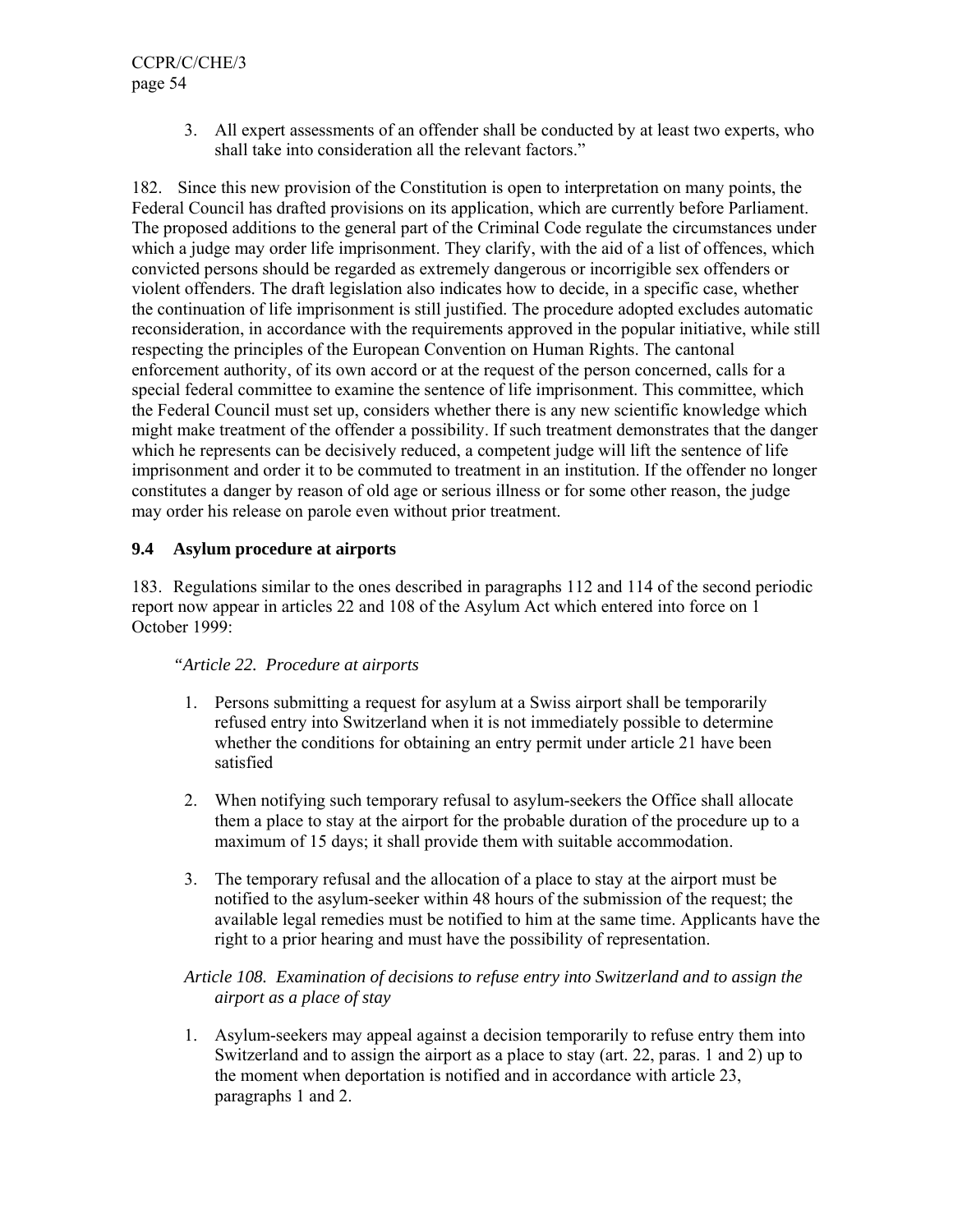2. The Appeals Commission shall rule on such appeals, as a general rule on the basis of the file, within 48 hours."

184. The partial amendment of the Asylum Act, adopted by Parliament in December 2005 (para. 11), provides for a new airport procedure. The period of assigned stay at the airport must not exceed 60 hours (art. 22, para. 5). Decisions in asylum cases - on the merits or of nonconsideration - must however be notified within 20 days (art. 23).

185. On 11 April 2002 the Conference of Directors of Cantonal Departments of Justice and Police adopted a directive on forced repatriation by air.**<sup>133</sup>**

### **9.5 Measures of coercion under the Asylum Act**

186. New provisions on measures of coercion were adopted in the new Asylum Act (para. 11).**<sup>134</sup>** They are designed inter alia to encourage persons required to leave Switzerland to cooperate in their departure: extension of the maximum period of detention pending deportation from nine to 18 months, and introduction of detention for a maximum period of 18 months for refusal to cooperate. This measure applies in addition to detention with a view to deportation when deportation is possible and legal and may reasonably be required but the person concerned refuses to leave. Such detention may not exceed a maximum duration of 24 months in all (12 months for children aged 15 to 18 years). A further innovation is the introduction of a holding period of a maximum of three days for purposes of establishing identity (for example, to take a person to a consular office to obtain the necessary papers). The measures of allocation of a place to stay and prohibition of visiting specified places may now be ordered in the event of failure to comply with a departure time limit. Provision is made for the judicial monitoring of the legality and appropriateness of such detention.**<sup>135</sup>**

### **9.6 Deprivation of liberty for purposes of assistance**

187. In 2006 the Federal Council adopted a message concerning amendment of the Swiss Civil Code (protection of adults, rights of the person, and right of affiliation; see para. 14). This amendment also addresses deprivation of liberty for purposes of assistance (art. 397 (a) to (f) of the Civil Code). Its purpose is to strengthen the legal protection of persons placed or held in an institution against their will because they represent a danger to themselves or to others. To this end, the amendment regulates the treatment of mental disorders without the consent of persons placed in institutions. It establishes the initial duration of such placement ordered by a doctor at a maximum of six weeks; in the existing Code this duration is unlimited. And it provides that the protection authority must conduct periodic examinations. The new article 439 authorizes appeal to a judge in cases of placement ordered by a doctor, continuation by the institution, rejection by the institution of an application for release, treatment of a mental disorder without the consent of the person concerned, and the imposition of measures restricting his liberty of movement.

**<sup>133</sup>** *www.ccdjp.ch*.

**<sup>134</sup>** Most of these measures were taken from the Federal Act on the permanent and temporary residence of aliens and entered into force on 1 January 2007.

**<sup>135</sup>** FF 2002 3604 *et seq.*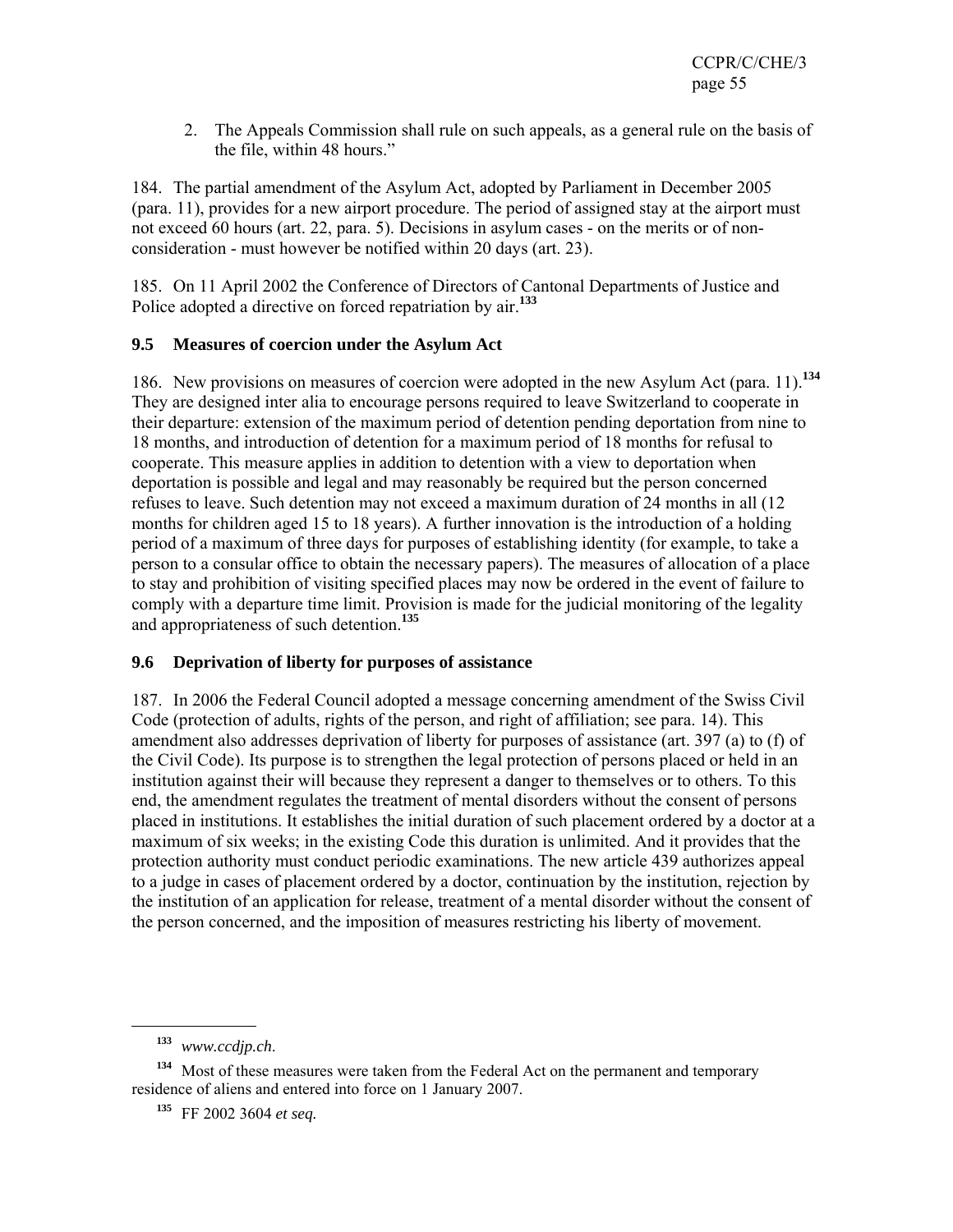### **9.7 Protection of witnesses outside proceedings**

188. Both the current juridical system and the future code of criminal procedure establish entitlement to protection, such as guaranteed anonymity of witnesses in judicial proceedings. However, the Federal Council decided that this protection is insufficient when the alleged perpetrator of the offence has links to serious criminals and knows the witness or when he could discover the witness's identity away from the place of the hearing. Accordingly, it commissioned the Federal Department of Justice and Police to prepare proposals for the incorporation in federal law of arrangements for witness-protection measures to be taken outside the court. The aim is to do everything possible to persuade threatened persons to testify. In this same connection the Federal Council is now considering accession by Switzerland to the Convention of the Council of Europe on Action against Trafficking in Human Beings.

#### **9.8 Seizure of materials containing incitement to violence**

189. The amendment of 24 March 2006 of the Federal Act on measures for the maintenance of internal security (incitement to violence and violence at sporting events (LMSI I)), which entered into force on 1 January 2007, authorizes the police and customs authorities to seize, irrespective of the quantity, nature and type, materials which could be used for propaganda purposes and the content of which constitutes concrete and serious incitement to the use of violence against persons or objects. They pass such materials on to the Federal Police Office, which decides as to seizure or confiscation.

#### **9.9 Secret prisons of the Central Intelligence Agency (CIA) in Europe**

190. At the end of November 2005, when the media were carrying reports on alleged secret CIA prisons in Europe, the Secretary-General of the Council of Europe used his powers under article 52 of the European Convention on Human Rights to invite member States to explain how their domestic law ensured the effective application of and compliance with the Convention. They were asked to indicate, amongst other things, how their domestic law ensured that acts committed in their jurisdiction by agents of another State were regulated and monitored, how it prevented unlawful deprivation of liberty, the speed with which, when necessary, an investigation could be started, what juridical means were available for that purpose, and whether victims were guaranteed compensation. As the Secretary-General's report of 28 February 2006 shows,**<sup>136</sup>** Switzerland furnished full and satisfactory information.

### **9.10 Jurisprudence**

191. During the period under review the European Court of Human Rights handed down two decisions on the rights to liberty and security. In both cases it found no violation of the European Convention: in *H.M. v. Switzerland* (decision of 26 February 2002) because the placement of the plaintiff in a medical-care home could not be deemed deprivation of liberty; and in *Minjat v. Switzerland* because the holding of the plaintiff in custody until the issuance of an order for continuation of the detention, accompanied by an explanation of grounds, could not be contested under domestic law and was not arbitrary either.

**<sup>136</sup>** SG/Inf (2006) 5 28 February 2006:

https://wcd.coe.int/ViewDoc.jsp?id=976707&BackColorInternet=9999CC&BackColorIntranet=FFBB55 &BackColorLogged=FFAC75*.*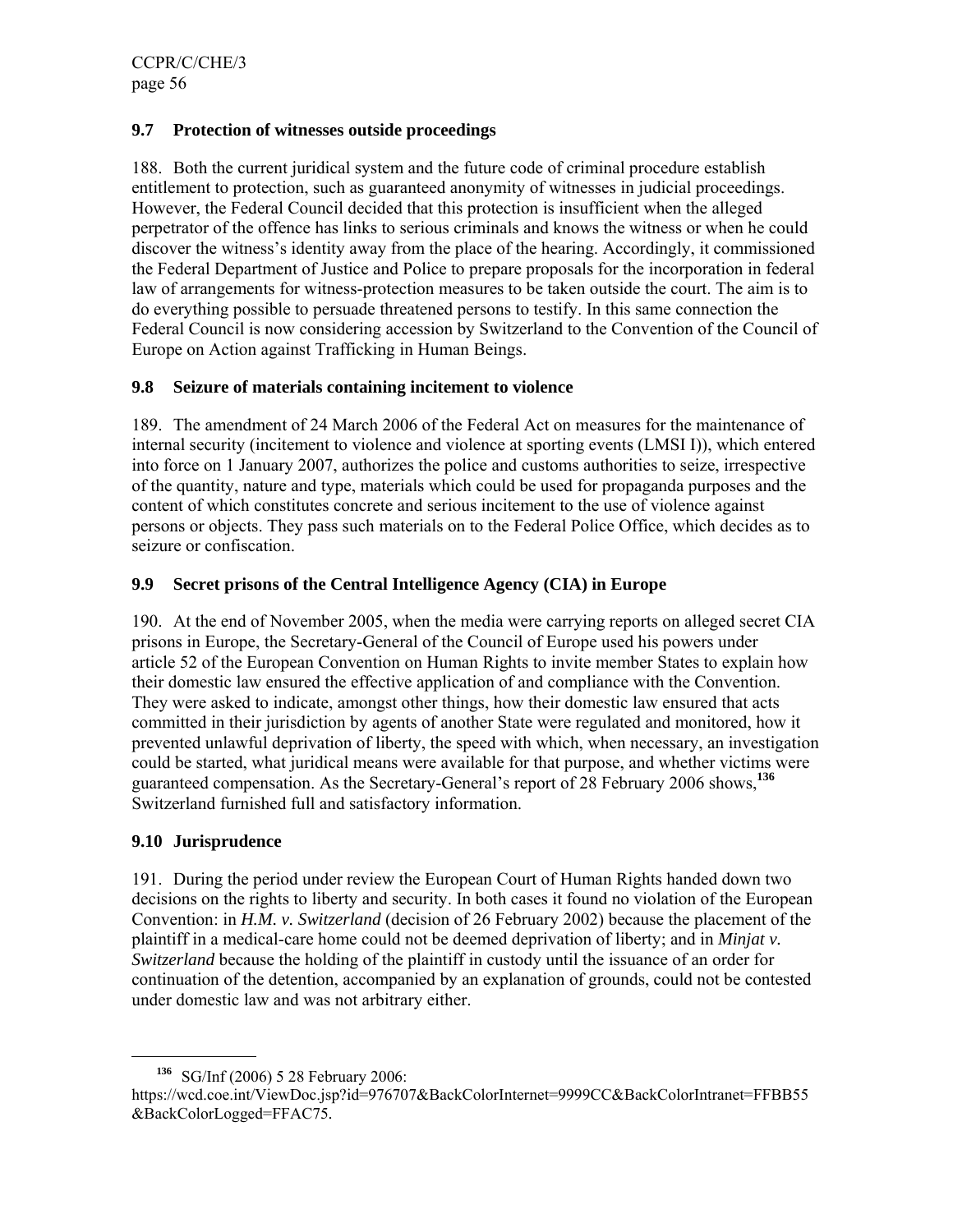192. In a decision of 2 November 2003 the Federal Court found a violation of the right of all detainees to be brought immediately before a judge. It ruled in this case that the prefect of Lucerne who had ordered the detention combined the functions of investigation and, in part, of prosecution and that he was required to comply with the directives of the public prosecutor or of the executive and administrative organs to which he was answerable.**<sup>137</sup>**

193. In a decision of 30 January 2004 the Federal Court confirmed its jurisprudence to the effect that the detention of an alien pending deportation may be ordered only if the deportation can be executed within the near future. If the State of origin does not accept the forced repatriation of its nationals, the deportation cannot be carried out within a foreseeable time-frame and therefore the detention breaches the principle of proportionality.**<sup>138</sup>**

194. The Federal Court ruled in a decision of 2 July 2001 that regulations not providing for monitoring by a judge of placement for purposes of assistance until after the review of the measure by an administrative authority is inconsistent with the guarantee of rapid and direct access to a court.**<sup>139</sup>**

#### **10. ARTICLE 10 (Humane treatment of persons deprived of their liberty)**

### **10.1 Background**

195. Article 234, paragraph 1, of the draft code of criminal procedure (see para. 12) sets out the general principle that the liberty of persons deprived of their liberty under a criminal procedure may be restricted only to the extent required by the purpose of the detention and by the establishment's need for order and security. This principle also applies to the conditions under which persons deprived of their liberty may communicate with third parties (paras. 2-4).

196. On 11 January 2006 the Committee of Ministers of the Council of Europe adopted a new *Recommendation on the European Prison R*ules;**<sup>140</sup>** these Rules, particularly Nos. 56 to 62 on "Discipline and sanctions", apply by analogy to disciplinary measures in the context of arrest and the enforcement of sentences in general.

197. The pilot project mentioned in paragraph 122 of the second periodic report on recidivism rates and therapeutic treatment of sex offenders and violent offenders and/or offenders suffering from mental disorders was extended to the end of April 2005. The final report on this project is now being drafted.

198. In 2006, acting on a specific mandate, the Federal Public Health Office (OFSP) made an evaluation of the options for prevention, medical investigation and treatment of infectious diseases and of actions taken in this area with regard to drug use. Another mandate called for an expert legal assessment of responsibilities in relation to transmissible diseases and related drug problems in situations of detention and the rights of detainees to health care. The OFSP mission is to determine whether and to what extent it is necessary, desirable and possible for the

**<sup>137</sup>** ATF 131 I 36.

**<sup>138</sup>** ATF 130 II 56.

**<sup>139</sup>** ATF 127 III 385.

**<sup>140</sup>** R(2006)2.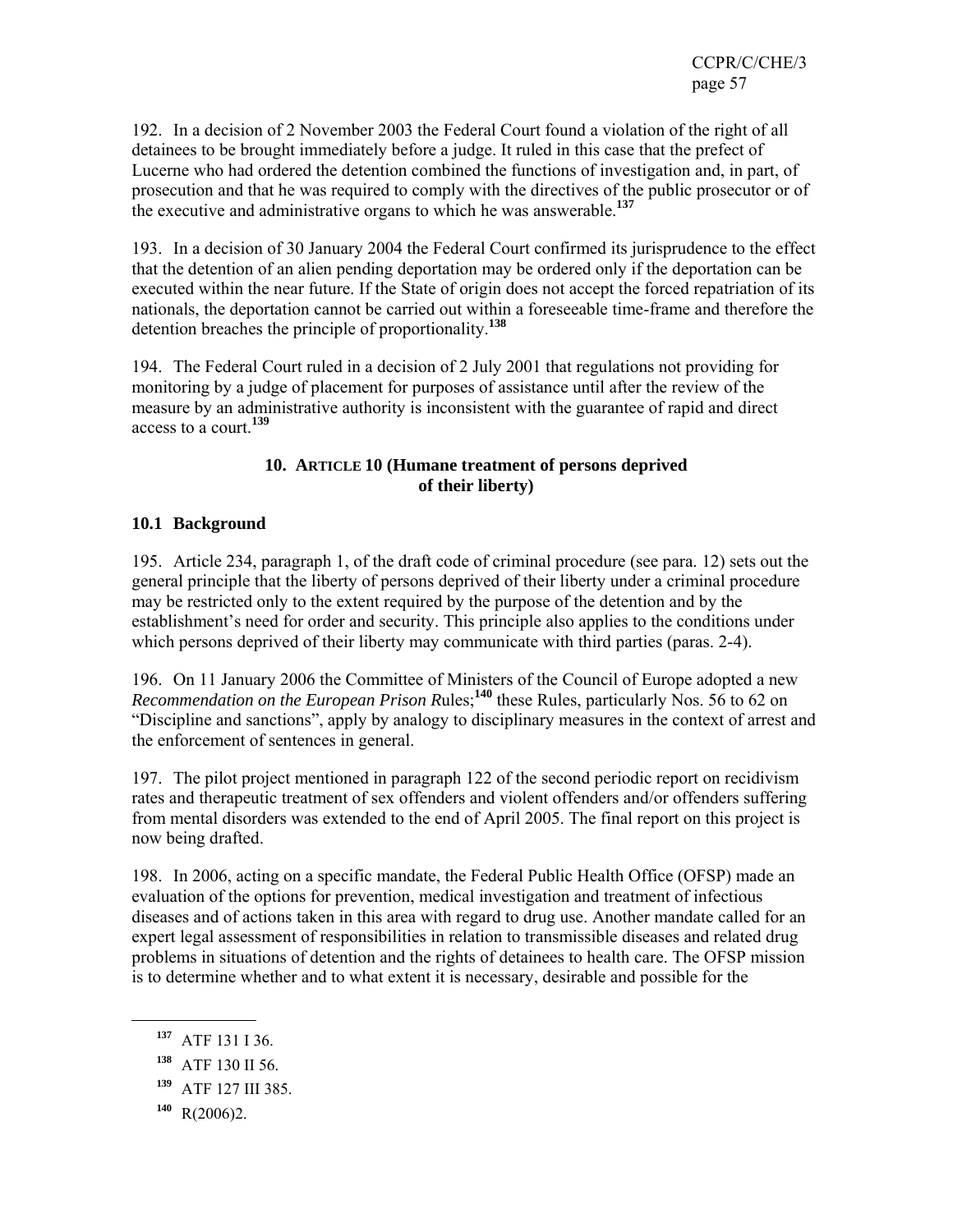Confederation to introduce measures to ensure the best possible treatment of transmissible diseases in a prison setting.

199. Since 2001 the Swiss Prison Personnel Training Centre has been running specific courses for the treatment of prisoners suffering from mental disorders. Each of these courses lasts seven weeks. This subject is also addressed in a special module in the basic training given to prison personnel.

#### **10.2 Jurisprudence**

200. In the case of a minor born in 1986, who had been convicted of robbery, theft and drugs offences, among other crimes, and committed to a closed institution on account of the danger which he represented to others, the Federal Court decided that even particularly difficult young offenders should not be kept in prison for long periods. It is of course possible to place minors temporarily in a reformatory while a suitable home is being found for them, but only in order to deal with a short-term emergency situation. Children should not be held for weeks and even less for months on end in a prison establishment simply because no suitable institution can be found for them. In the case in question it was hardly relevant that the child concerned declared himself in agreement with his treatment.**<sup>141</sup>**

### **11. ARTICLE 11 (Prohibition of imprisonment for debt)**

201. In a decision of 12 May 2004**<sup>142</sup>** the Federal Court voided a sentence which violated the prohibition of enforcement by committal. It referred in this decision to article 11 of the Covenant and affirmed that the prohibition of enforcement by committal was a principle of the Constitution which could also be linked to the principles of human dignity (art. 7 of the Constitution) and personal liberty (art. 10, para. 2).

202. In a fraud case in which the plaintiff had been kept in detention to prevent repetition of her offence the Federal Court dismissed the case of the plaintiff, who had argued that "to deem her indebtedness an indication of recidivism justifying the continuation of her detention was tantamount to restoring the imprisonment for debt prohibited by that article".**<sup>143</sup>**

#### **12. ARTICLE 12 (Right to liberty of movement and freedom to choose one's residence)**

203. Article 24 of the Federal Constitution accords the freedom to choose one's residence exclusively to Swiss citizens.

204. Pursuant to the new Aliens Act (LEtr; see para. 11), the holder of a residence permit (B permit) has the right to change his canton of residence provided that he is not unemployed and there is no reason for revoking his permit.

205. The *Agreement of 21 June 1999 between the Swiss Federation on the one hand and the European Community and its Member States on the other hand on the Free Movement of Persons*

**<sup>141</sup>** Decision 6A.20/2006 of 12 May 2006.

**<sup>142</sup>** ATF 130 I 169 *et seq.*

**<sup>143</sup>** ATF of 21 January 2005, 1P.750/2004..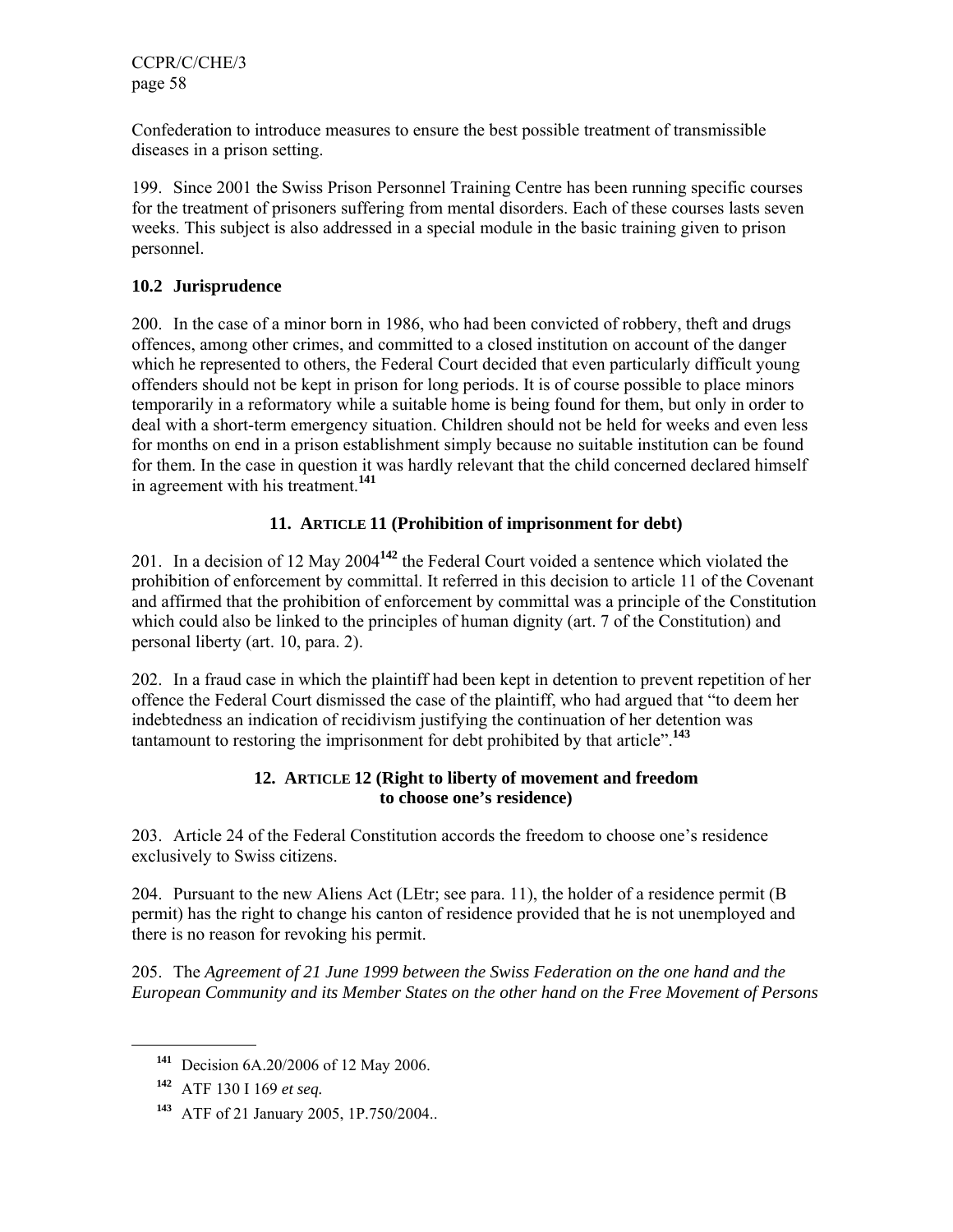(ALCP),**<sup>144</sup>** which entered into force on 1 June 2002, applies to the contracting parties. From 1 June 2007, 17 States (15 plus Cyprus and Malta) benefit from the freedom of movement provided for in the Agreement. The *Agreement of 21 June 2001 amending the Convention establishing the European Free Trade Association* (EFTA) sets out rules on the free movement of persons equivalent to the ALCP rules and applicable to nationals of the States members of EFTA: Iceland, Liechtenstein and Norway. The nationals covered by these Agreements, as employees for example, are entitled to obtain a residence permit valid for the whole of Swiss territory.

#### **13. ARTICLE 13 (Expulsion of aliens)**

#### **13.1 Background**

206. Paragraphs 132 and 133 of the second periodic report are still relevant.

207. The *Federal Aliens Act* (LEtr)**<sup>145</sup>** will revoke at the beginning of 2008 the Federal Act of 26 March 1931 on the permanent and temporary residence of aliens (LSEE; see para. 11). The new Act regulates inter alia the admission and residence of nationals of States not members of the European Union or EFTA (nationals of third States) whose status is not governed by the asylum legislation, regardless of whether they engage in a gainful activity. The Act posits a dual system of admission. While free movement between Switzerland and the States members of the European Union or EFTA has been in effect since 2002 (under transitional arrangements up to 2014), nationals of States not members of the European Union or EFTA are subject to restrictions. Only skilled workers and specialists are admitted to the labour market, and only to a limited extent. They may obtain a work permit provided that no worker with the required profile can be found in Switzerland or the European Union/EFTA and that the admission criteria are met. The new Aliens Act sets out for the first time the principles and objectives of the integration of aliens and establishes the necessary coordination arrangements. The situation of aliens staying in Switzerland legally and for the long term will be improved. Such aliens will be able to change their occupation or place of residence more easily, and the requirements for family reunification will be less stringent. Integration efforts will be encouraged, including through systems of incentives. Lastly, the new Act provides stiffer penalties to ensure compliance with the law. More effective measures of prevention will be introduced to combat crime and abuses in the areas covered by the Act. The penalties will be more severe, especially with regard to the activities of people-smugglers, illegal employment and marriages of convenience.

208. The Federal Aliens Commission (CFE) takes a positive view of the Act in principle, pointing to a number of improvements over the LSEE in force up to now:

- Easier movement (place of residence and work) for persons holding a temporary or permanent residence permit;
- Legal basis for the efforts to integrate aliens;
- Possibility of obtaining a permanent residence permit after five years' stay in Switzerland when integration has proved successful;

**<sup>144</sup>** RS 0.142.112.681.

**<sup>145</sup>** FF 2002 3604 *et seq*. On 24 September 2006 the Swiss people and all the cantons approved the new Aliens Act by 68 per cent of the votes cast.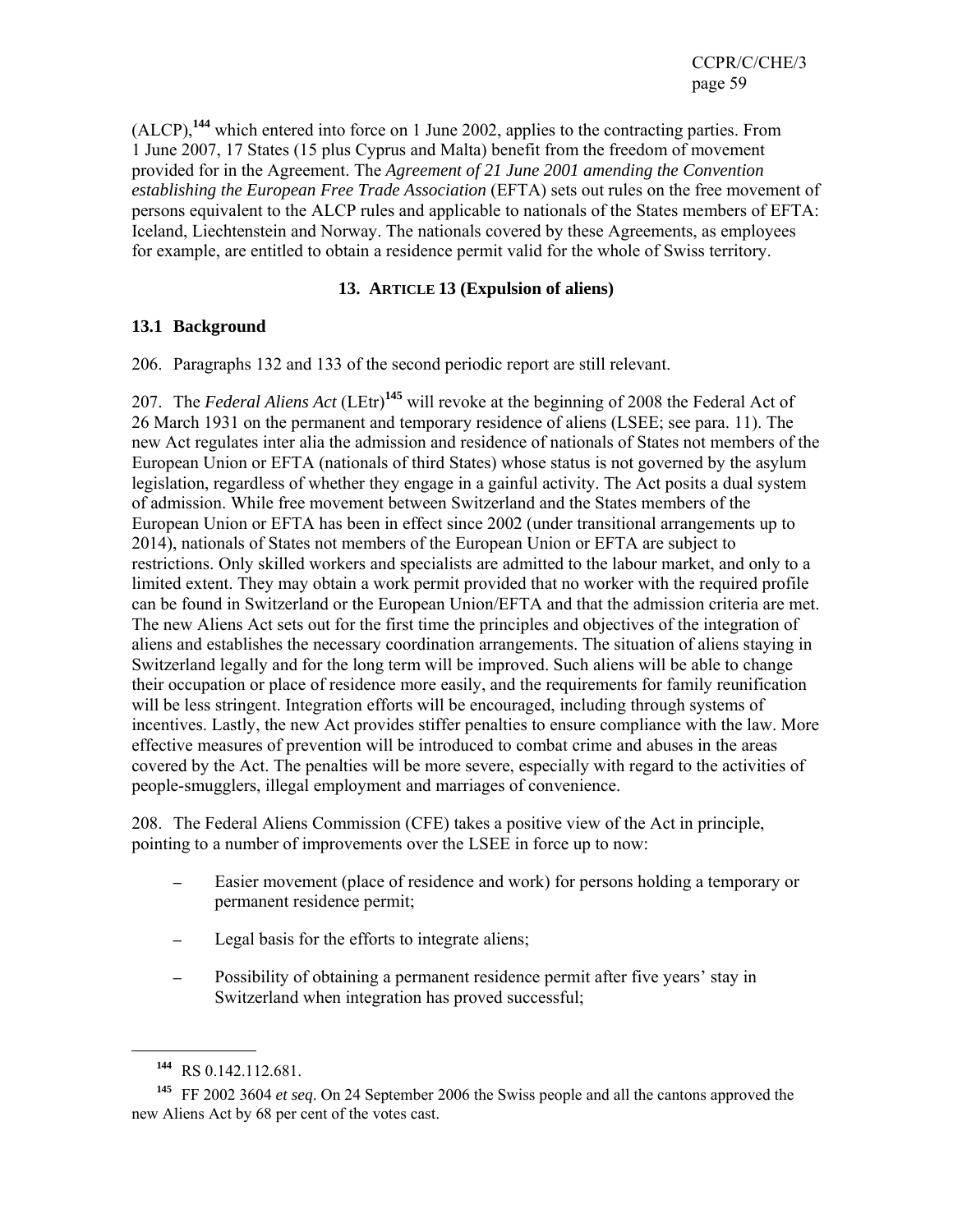- Possibility of family reunification for persons holding a short-term residence permit;
- ─ Improved possibilities of integration for persons admitted provisionally (gainful employment and family reunification after three years);
- ─ Improved protection of victims of domestic violence.

209. The problems relate chiefly, as CFE sees it, to differences between the provisions concerning nationals of European Union/EFTA States and those concerning nationals of third States:

- No unconditional right of family reunification for persons holding a temporary residence permit;
- Requirement of cohabitation for spouses;
- Family reunification for children only up to age 18 (the Agreement on the Free Movement of Persons allows such reunification up to age 21);
- Family reunification for children aged over 12 years only within a time limit of one year;
- ─ No compulsory regulations on undocumented persons;
- No issuance of residence permits regardless of civil status;
- No entitlement to a permanent residence permit after 10 years' stay in Switzerland;
- ─ Stronger measures of coercion, in particular an increase in the duration of detention.

210. Under article 121, paragraph 2, of the Act, which relates to article 185 of the Constitution, the Federal Council is entitled to expel from Swiss territory aliens who endanger Switzerland's internal or external security. The practice established under the old article 70 of the Constitution remains in effect. This measure is ordered by the Federal Council when there exists a danger to Switzerland's internal or external security, when the matter in question is of great political importance, or when reasons of internal or external policy justify the measure. This expulsion measure extinguishes all rights of residence. It may also be ordered against persons who have never lived in Switzerland or who are abroad at the time when the measure is ordered. There is no right of appeal against the decision of the Federal Council, and the procedural provisions may be applied restrictively for reasons of official secrecy. Expulsion for political reasons is an exceptional measure available to the Executive. Expulsion orders are enforced by the Federal Police Office.

211. The amended version of the Criminal Code (see para. 11) provides for the suppression of expulsion on criminal grounds. Furthermore, under the new Aliens Act only the federal authorities may order expulsion. Article 68 of the Act reads:

- "1. The Federal Police Office may expel an alien in order to safeguard Switzerland's internal or external security.
- 2. Such expulsion shall be subject to a reasonable time limit for departure.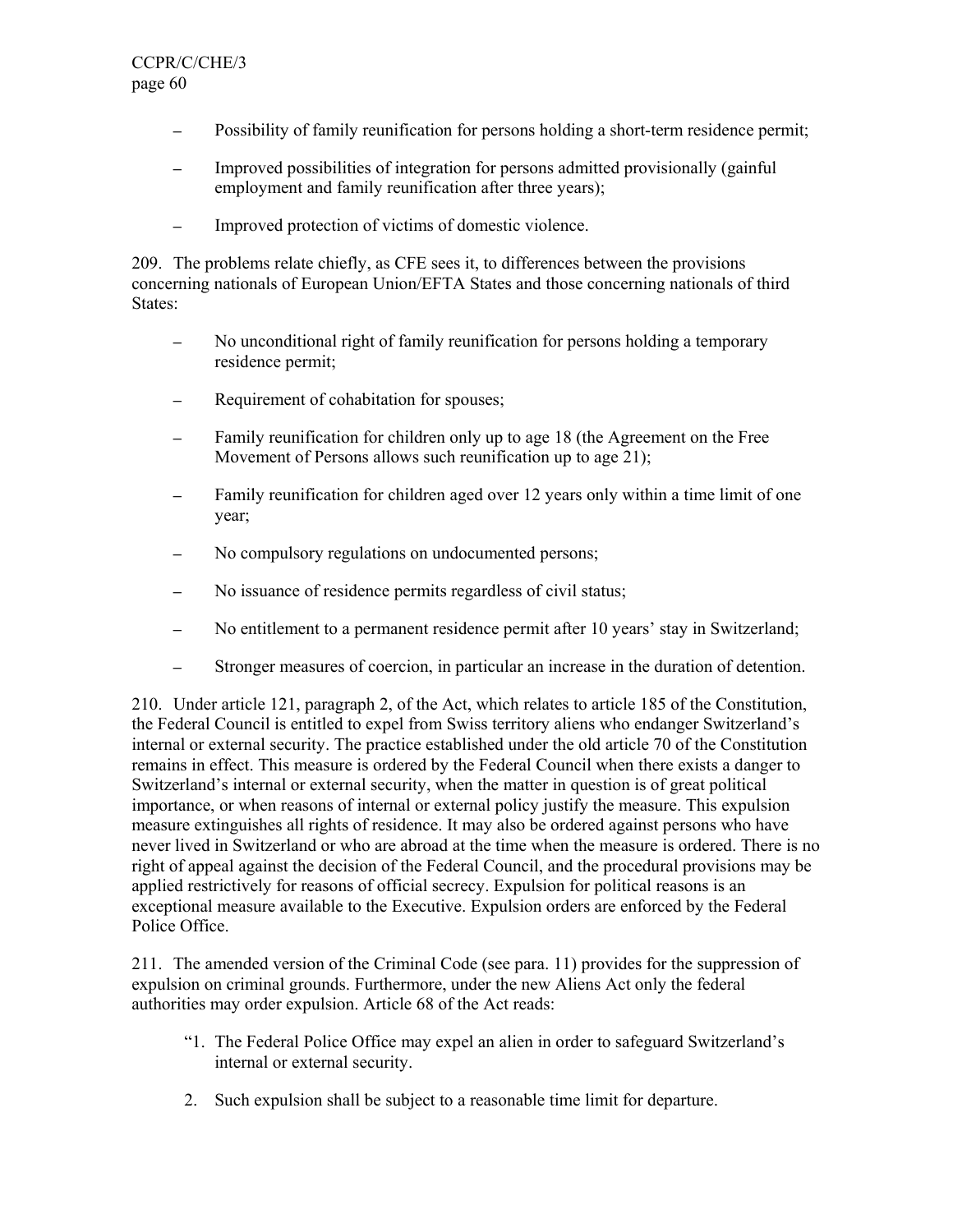- 3. It shall be accompanied by a prohibition of re-entry for a limited or unlimited period. The authority which took the decision may suspend such prohibition temporarily for sound reasons.
- 4. When an alien attempts to impair public security and order seriously or repeatedly, endangers them or represents a threat to internal or external security, the expulsion order shall be enforceable immediately."

#### **13.2 Jurisprudence**

212. In Decision ATF 129 II 193 *et seq.*, the Federal Court held that an order to prohibit entry made for reasons connected with the protection of the interests of the country (art. 184, para. 3, of the Constitution) against an alien living in Switzerland who has acted on behalf of organizations whose activities are of such a kind as to destabilize the situation in Kosovo and in neighbouring territories, and thus to compromise relations between Switzerland and third States, is consistent with article 8 of the European Convention on Human Rights. According to this decision of the Federal Council, even article 13 of the International Covenant, which provides guarantees applicable to expulsion procedures, does not constitute an impediment to political expulsions, which are generally ordered without a hearing and are not subject to appeal, since such orders are made for reasons of national security. The Court held further that the same arguments were valid in the case of a prohibition on entry ordered for comparable reasons.

### **14. ARTICLE 14 (Guarantee of the right to due process)**

#### **14.1 Background**

213. The *comprehensive reorganization of the Federal Judiciary* established in law an important component of the reform of the justice system approved by the people and the cantons on 12 March 2000 (see para. 12). The Federal Council transmitted a message on this subject to Parliament in February 2001. On 17 June 2005, after several years of deliberation, the Federal Chambers adopted the *Federal Act on the Federal Court* (LTF)**<sup>146</sup>** and the *Federal Act on the Federal Administrative Court* (LTAF),**<sup>147</sup>** which both entered into force on 1 January 2007. The comprehensive reorganization of the Federal Judiciary entails a complete recasting of the regulations governing the arrangements and procedures in the Federal Court and its lower instances and of the remedies of appeal to the Supreme Court. The aims of this exercise are to improve the functioning of the Federal Court by securing an effective and sustainable reduction in its current case-load, then to improve the jurisdictional protection in certain areas, and lastly to simply legal procedures and remedies.

214. The *Federal Act on the Federal Criminal Court* (LTPF)**<sup>148</sup>** was adopted on 4 October 2002. The new Federal Criminal Court began its work in Bellinzona on 1 April 2004. The Criminal Division hears in first instance criminal cases falling within the federal jurisdiction. The Complaints Division has competence to rule inter alia on measures of coercion and on complaints brought against acts or omissions of the Procurator-General of the Confederation or a federal examining magistrate in criminal cases falling within the federal jurisdiction.

**<sup>147</sup>** RS 173.32.

**<sup>148</sup>** RS 173.71.

**<sup>146</sup>** RS 173.110.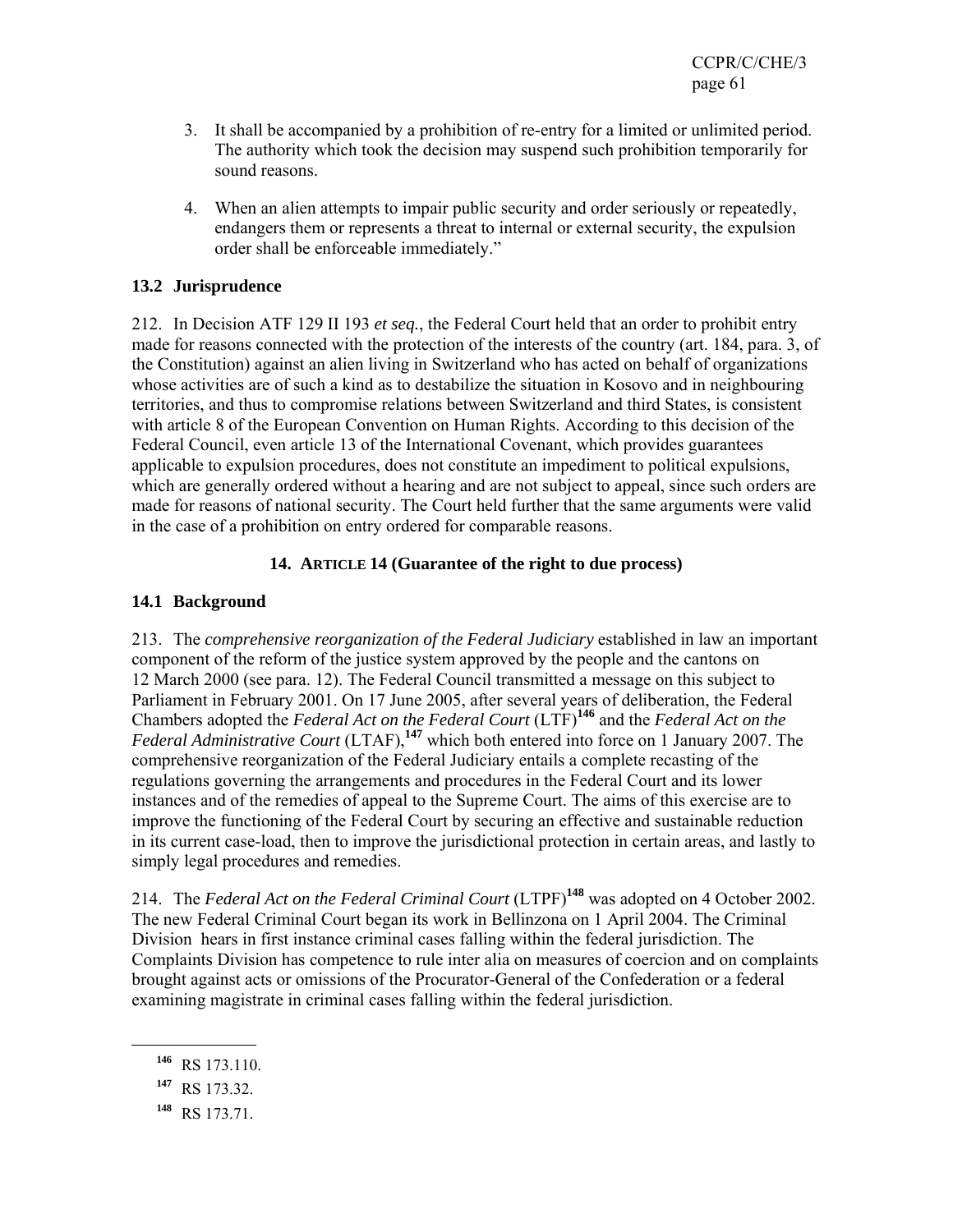215. The procedural guarantees, some of a general nature, others more specifically focused on criminal procedure, are set out in articles 29 to 32 of the Federal Constitution. The general guarantees include the right of parties to have their case heard within a reasonable time-frame (art. 29, para. 1), the right to a hearing (para. 2), the right of needy persons to free legal assistance (para. 3), the right of all persons to have their case heard by an independent and impartial court (art. 30, para. 1), and the public nature of judicial proceedings (para. 3). The more specifically criminal procedures are regulated by article 31 of the Constitution (which addresses the rights of suspects deprived of their of liberty or, more particularly, remanded in custody) and by article 32, which states the principle of presumption of innocence (para. 1) and accords to all accused persons the right to be informed in detail of the charges against them (para. 2).

#### *"Article 29. General procedural guarantees*

- 1. Everyone has the right, in judicial or administrative proceedings, to have his case treated fairly and to be heard within a reasonable time.
- 2. The parties have the right to a hearing.
- 3. Any one who has insufficient resources is entitled, unless his case appears to lack any prospect of success, to free legal aid. He is also entitled to the free assistance of a defence counsel to the extent that the protection of his rights so requires.

#### *Article 30. Guarantees of due process*

- 1. Everyone whose case has to be heard in judicial proceedings has the right to have his case heard by a competent, independent and impartial court established by law. Extraordinary courts are prohibited.
- 2. Anyone against whom a civil action is brought has the right to have the case heard by a court in his place of domicile. The law may stipulate another forum.
- 3. The case shall be heard and the decision pronounced in public.

#### *Article 31. Deprivation of liberty*

- 1. Nobody shall be deprived of his liberty except in the cases stipulated by law and in accordance with the rules prescribed by law.
- 2. Anyone who is deprived of his liberty has the right to be informed immediately, in a language which he understands, of the reasons for such deprivation and of his rights. He must be given an opportunity to assert his rights. He has in particular the right to inform his relatives..
- 3. Anyone detained in custody has the right to be brought immediately before a judge, who shall order the continuation of his detention or his release. He is entitled to have his case heard within a reasonable time.
- 4. Anyone deprived of his liberty without a court order has the right to bring his case before a court at any time. The court shall rule as quickly as possible on the legality of such deprivation of liberty.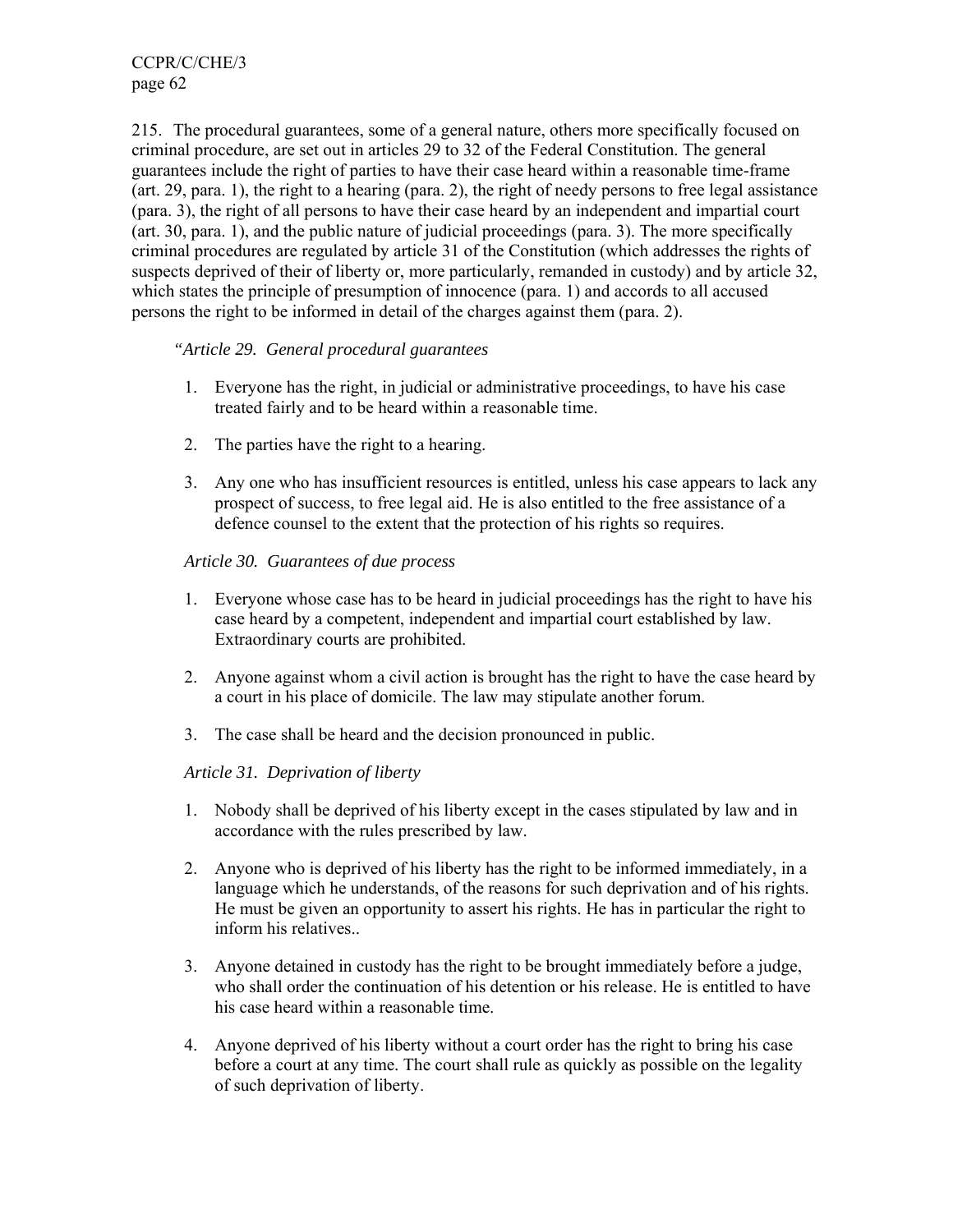#### *Article 32. Criminal procedure*

- 1. All persons shall be presumed innocent until a confirmed sentence has been handed down in their case.
- 2. All accused persons have the right to be informed, as quickly as possible and in detail, of the accusations laid against them. They must have an opportunity to assert their rights of defence.
- 3. All convicted persons have the right to have their conviction examined by a higher court. Cases in which the Federal Court rules as sole instance are excepted.

### **14.2 Criminal procedure**

216. The draft *code of criminal procedure* (P-CPP) mentioned in paragraph 12 is based on the constitutional guarantees, to which it gives practical effect in many of its provisions. With regard more specifically to the guarantee that suspects must be able to assert their rights (art. 31, para. 2, and art. 32, para. 2), the rights in question will now be defined in uniform language in the new code, which will be valid both for the Confederation and for all the cantons. If a suspect is to be able to assert his rights, he must be told what they are. The obligation to inform anyone deprived of his liberty about his rights (especially when held in custody) was already established in the Constitution (art. 31, para. 2).

217. The International Covenant contains several guarantees which must be respected in criminal proceedings and they are given effect in the draft code of criminal procedure. Reference should be made in this context to the rights of a person placed under arrest to have the immediate assistance of a lawyer, to inform one of his relatives, and to have himself examined by an independent doctor. These rights constitute the three pillars of protection against mistreatment of persons deprived of their liberty. In its report on its visit to Switzerland in February 2001 the European Committee for the Prevention of Torture and Inhuman or Degrading Treatment or Punishment (CPT) referred expressly, in connection with these rights, to the preliminary draft of the new code (AP-CPP) of 2001. It expressed satisfaction that this text took account of the CPT recommendations on the rights in question, but added that it required additional information on several points.

218. With regard to "the immediate assistance of a lawyer" CPT had suggested that access to a lawyer should be expressly guaranteed from the moment when a person is deprived of his liberty, in other words as soon as he is arrested by the police. To the extent that by "access to a lawyer" CPT means merely the opportunity which must be given to a person placed under arrest to make contact with a lawyer, the new code causes no difficulties. If, however, the phrase means that the police are not entitled to question such a person briefly (P-CPP, art. 214, para. 1 (b)) until his lawyer is present, such a requirement could not be met. When making an arrest, as regulated in article 214 of the draft code, the police must be able to carry out, without a lawyer being present, the necessary preliminary inquiries, which deal with only an extremely limited number of points. As a general rule, these inquiries must be made very quickly, so that it is impossible for practical reasons to satisfy the CPT requirements.

219. It should be added in connection with "the immediate assistance of a lawyer" that the draft code does not accord this right only to persons placed under arrest. On the contrary, defence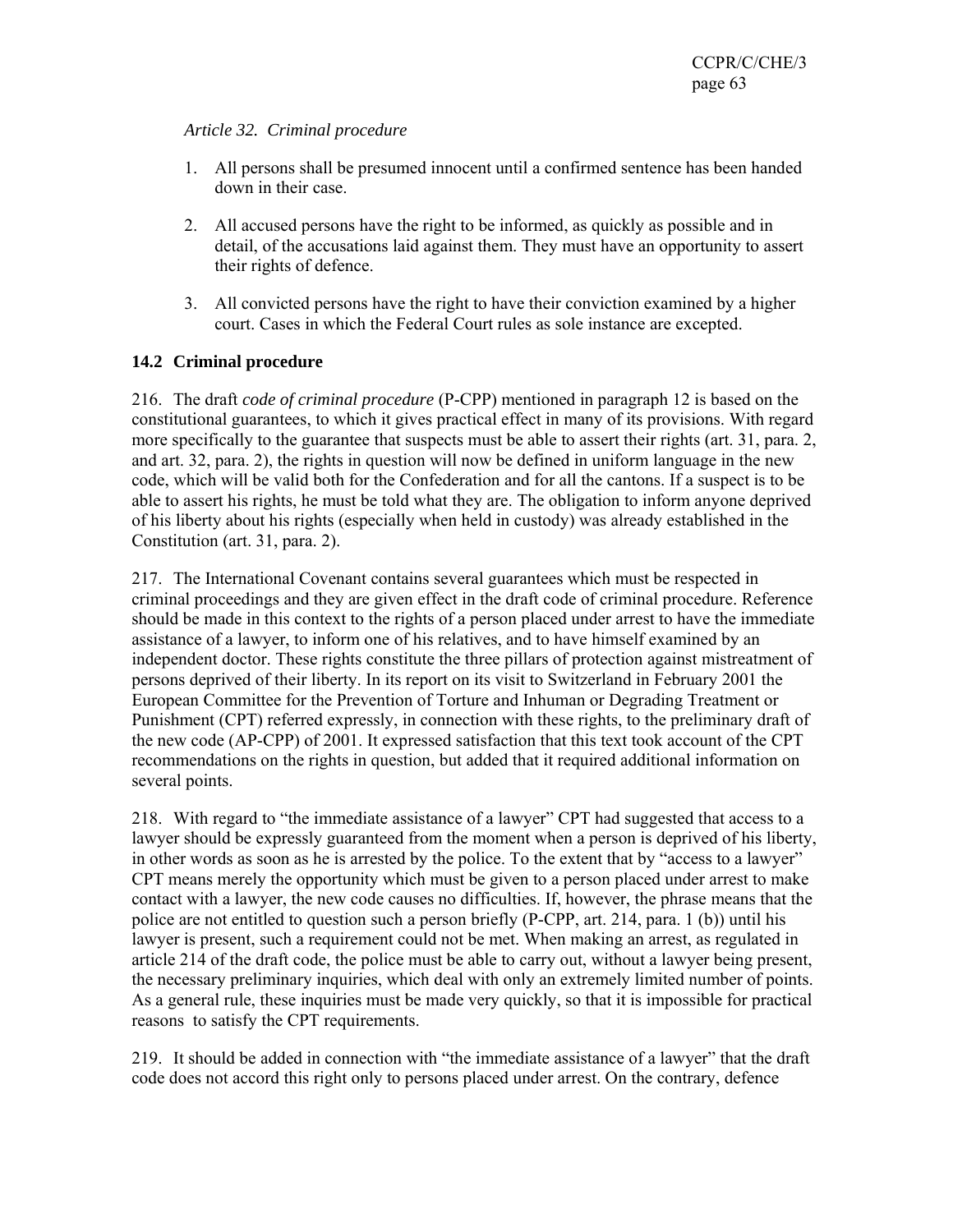counsel are authorized in general terms to attend interrogations (including police interrogations) and may intervene on such occasions (P-CPP, art. 156).**<sup>149</sup>**

220. With regard to the right to inform a relative (P-CPP, art. 213; AP-CPP, art. 225) CPT noted that the planned legislation satisfied its requirements; it even accepted the possibility that such notification might be waived (when the person concerned expressly states his opposition to notification or when the purpose of the examination proceedings prohibits it). It suggested nevertheless that the second of these exceptions should be defined more clearly in the draft legislation and be matched with appropriate safeguards (such a waiver should be noted in the record, for example). On this latter point, article 75 (f) of the draft code provides that the record of the proceedings must give details of the conduct of the proceedings and the orders issued by the criminal authorities.

221. The right of access to a doctor of one's choice is not addressed in the new draft code, not was it in the preliminary version of 2001. CPT, CAT and the United Nations Human Rights Committee all agree that a person placed under arrest must have the right, after each session of police questioning and before being brought before an examining magistrate, to request to be examined by an independent doctor (of his choice: an additional requirement raised by CPT). In its most recent report to CAT the Federal Council noted that, although the draft civil code did not expressly address that matter , which is not strictly speaking a matter of criminal procedure but relates instead to the right to personal liberty, a person placed under arrest has the right to be examined by an independent doctor, following his arrest and every time he so requests. The Federal Council added that the person's choice is taken into account to the fullest extent possible, subject to the availability of the doctor of choice and the obvious risk of collusion.

222. The *Federal Secret Investigations Act (LFIS)***<sup>150</sup>** entered into force on 1 January 2005. A secret investigation is when police officers, who are not identifiable as such, enter criminal haunts under false identities to investigate a crime. The Federal Act takes into account the requirements of effective criminal prosecution but includes safeguards of due process consistent with the rule of law. This kind of infiltration by police officers occurs only in the investigation of particularly serious crimes, which are listed in full. Recourse to such operations must also be proportionate to the crime in question and have the approval of a judge.

223. The *Federal Act on monitoring of correspondence by post and telecommunications* (LSCPT)**<sup>151</sup>** entered into force on 1 January 2002. The circumstances under which such monitoring may be authorized are now the same for the whole of Switzerland: there must be serious suspicion that the person concerned has committed one of the criminal offences listed in full in the Act. Furthermore, such monitoring must be justified by the seriousness of the act and must be ordered by a judicial authority.

224. The provisions of the LFIS and LSCPT are incorporated in the unified code of criminal procedure.

**<sup>149</sup>** Message, FF 2006 1173.

**<sup>150</sup>** RS 312.8.

**<sup>151</sup>** RS 780.1.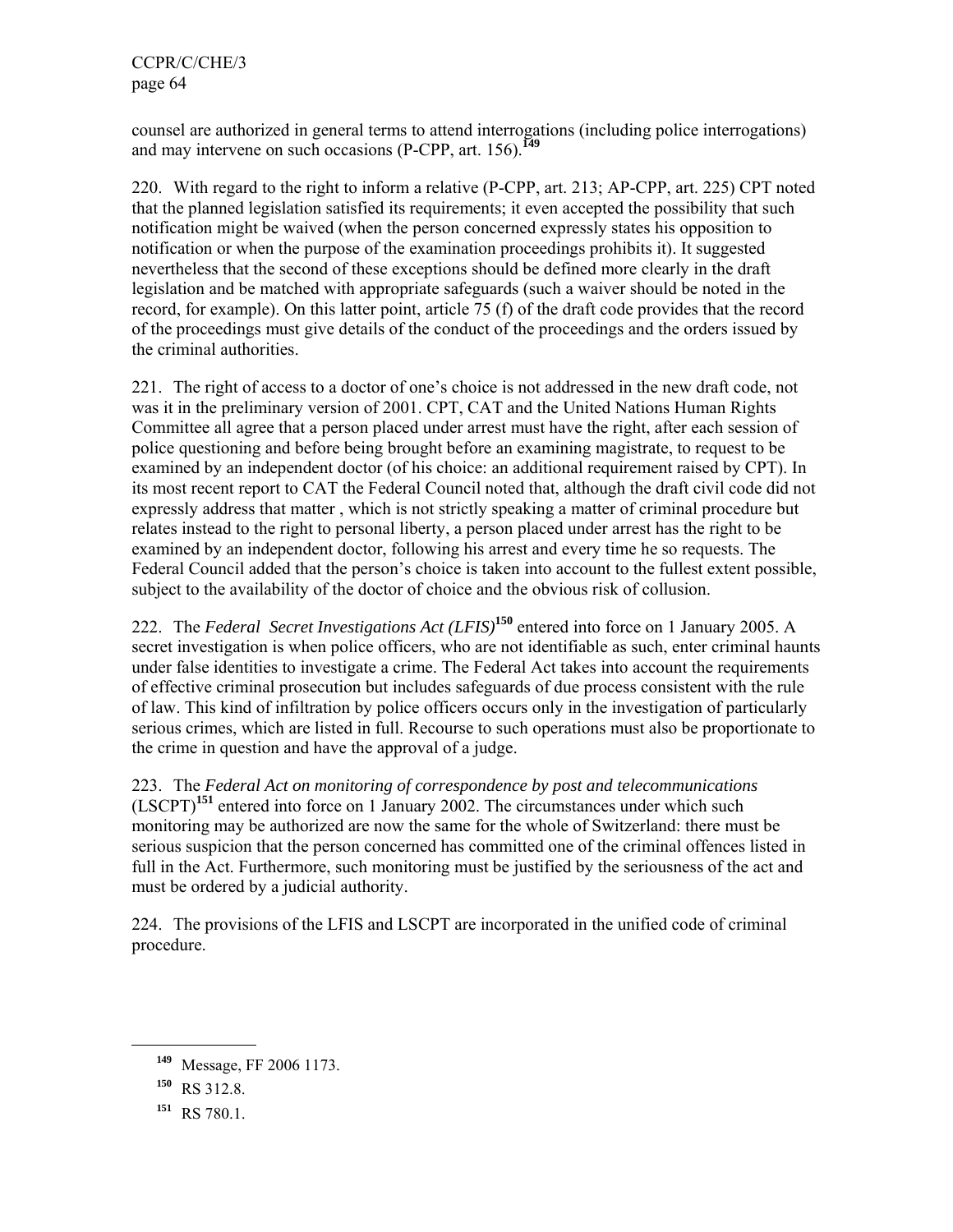#### **14.3 Civil procedure**

225. In June 2006 the Federal Council adopted a message concerning the *draft code of civil procedure* (see para. 11). An important place is given in this document to the prior or extrajudicial settlement of disputes. The parties must make an attempt at reconciliation or submit to mediation before going to court. Recourse to this preliminary procedure, in principle mandatory, ought to help to ease the burden on the courts, as well as facilitating the parties' access to justice (lowering the threshold). The cantons will still be able to refer the task of conciliation to a local justice of the peace (*juge de paix*). The conciliation authorities will also have increased powers (including competence to rule on disputes when the sums at stake are small). The various possibilities set out in the draft code will allow flexible application of procedural law in the light of the practical needs. The ordinary procedure corresponds to the traditional profile of a civil action: its main feature is the rule of explanation of positions, and the work of the court is limited essentially to the formal conduct of the proceedings. The draft text also proposes a simplified procedure for small claims and for social-law cases. The main features of this procedure are simplified formalities, oral hearings, and a more active role for the judge.

#### **14.4 Jurisprudence**

226. The European Court of Human Rights found a violation of article 6, paragraph 1, of the European Convention on Human Rights (ECHR) in the *Ziegler v. Switzerland* case.**<sup>152</sup>** The Federal Court had not allowed the plaintiff to reply to the observations of the lower court and the other party. The Federal Court held that this refusal violated the right to a fair hearing. This right requires that plaintiffs should have the opportunity to familiarize themselves with any piece of evidence or any observation put to the judge and to discuss it. Two decisions were handed down in 2005 on the same legal point,**<sup>153</sup>** on each occasion in an action before the Federal Insurance Tribunal. The Federal Court and the Federal Insurance Tribunal have since modified their practice.**<sup>154</sup>**

227. The European Court also found a violation of article 6, paragraph 1, of the Convention in the *Müller v. Switzerland* case.**<sup>155</sup>** This case dealt with the question of whether an interval of eleven and a half years in compensation proceedings for material expropriation was consistent with the criterion of "within a reasonable time" (ECHR, art. 6, para. 1). The Court endorsed the view of the Swiss Government that the length of the proceedings was partly justified by the complexity of the case and by the plaintiff's conduct. However, it found that the six-years duration of the proceedings before the Federal Court was excessive, especially as, apart from an on-site inspection, only insignificant procedural matters had been dealt with during that period.

228. The decision handed down on 1 March 2005 by the European Court in the *Linnekogel v. Switzerland* case dealt with the confiscation and destruction of recordings under an earlier order of the Federal Council concerning subversive propaganda. The fact that the plaintiff had not been able to have a court examine the measures ordered had violated his right of access to a court.

**<sup>152</sup>** Decision of 21 February 2002.

**<sup>153</sup>** Decision of 12 July 2005 in the *Contardi v. Switzerland* case and decision of 11 October 2005 in the *Spang v. Switzerland* case.

**<sup>154</sup>** ATF 132 I 42 *et seq*.

**<sup>155</sup>** Decision of 5 November 2002.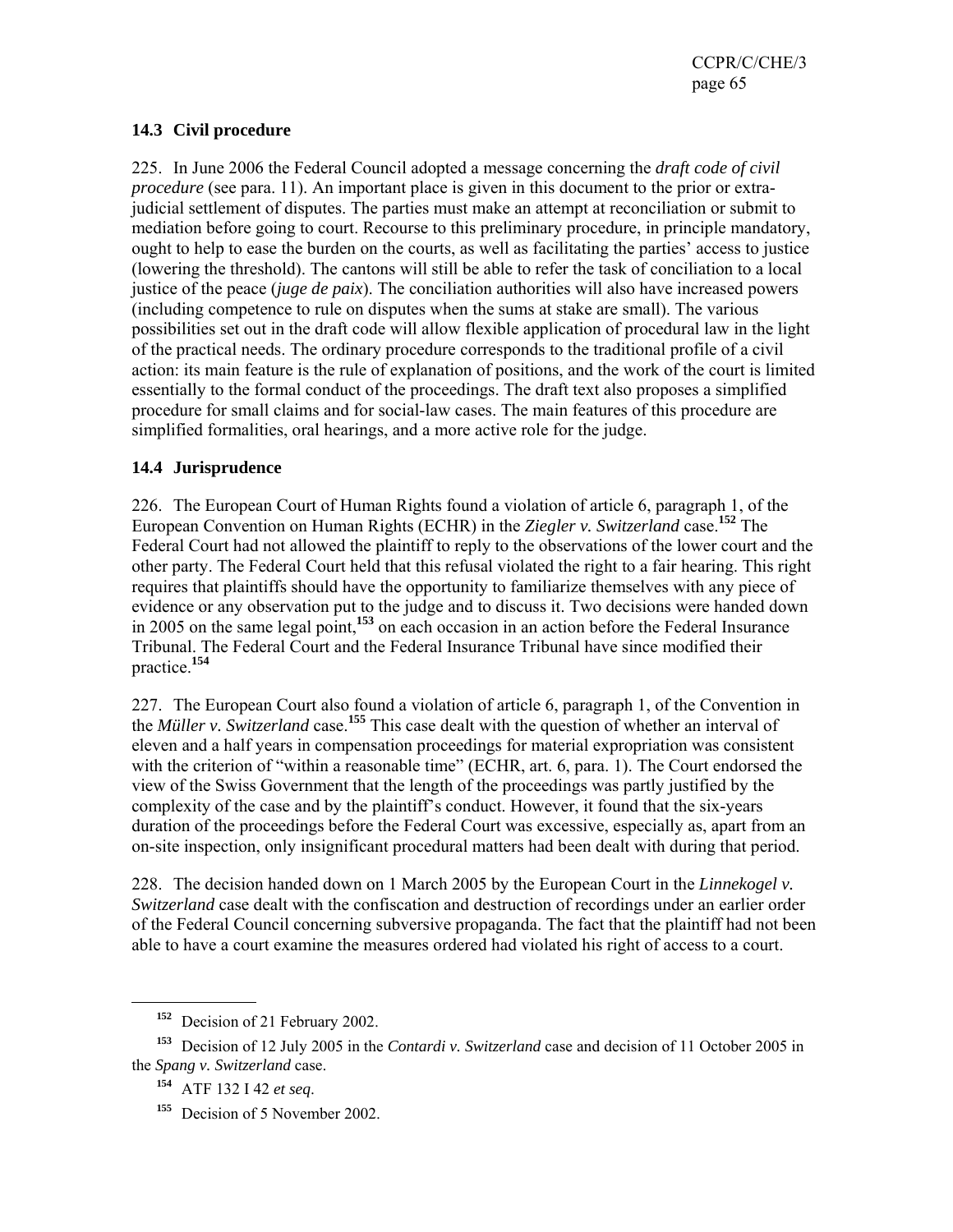229. The decision handed down on 12 July 2005 in the *Munari v. Switzerland* case concerned a criminal action in the canton of Tessino, which had been going on for eight and a half years in the same court. In the opinion of the Federal Court the principle of prompt justice had not been respected. The Tessino authorities concluded the proceedings 18 months later. Finding that the plaintiff remained nevertheless a victim of a violation of the Convention and that he had exhausted all the national remedies, the European Court endorsed the opinion of the Federal Court

230. In Decision 131 II 169 the Federal Court ruled that that the guarantee of due process within the meaning of article 29, paragraph 1, of the Constitution applied to all judicial and administrative proceedings. It goes further than the guarantee contained in article 6, paragraph 1, of the European Convention and article 14, paragraph 1, of the International Covenant, which apply only to judicial proceedings in connection with a criminal case and to actions concerning civil rights or obligations. The Federal Court noted further that the guarantee of due process does not give the person concerned an unlimited and unconditional right to bring a dispute to court. Access to the courts, while it must be guaranteed, does not mean that the action need not comply with the formal requirements concerning, inter alia, time limits and competence to take legal action. However, these limitations should not be so restrictive as to affect the substance of the right of access to the courts. They must pursue a legitimate goal and be proportionate.

231. In Decision ATF 130 II 126 *et seq.*, the Federal Court ruled that article 14, paragraph 3 (g) of the International Covenant expressly guarantees that a person charged with a criminal offence may not be forced to testify against himself or confess guilt. Any such person may, by exercising the right not to reply, remain silent without suffering any prejudice. And the duty of information set out in article 14, paragraph 3 (d), is a quite separate procedural guarantee. Statements made in ignorance of the right to remain silent may not in principle be used, for infringement of this guarantee is tantamount to a denial of formal justice. Exceptions to this prohibition of use must be based on a balance of interests and are permissible only under certain circumstances. In the case in question the Federal Court found that the right of a person charged with a criminal offence to remain silent established in article 14, paragraph 3 (g), had been violated because neither the police nor the examining magistrate had informed the person concerned of his right to remain silent and refuse to reply. In Decision ATF 131 IV 36 *et seq.*, the Federal Court declared that the conviction of a driver for obstructing a blood test in violation of certain legal requirements following an accident causing harm to third parties and for subsequently consuming alcohol was not inconsistent with the prohibition of compulsion to testify against oneself.

232. In a 2005 decision**<sup>156</sup>** the Federal Court ruled that, in addition to the duty of information set out in article 14, paragraph 3 (d), the judicial authorities must take concrete steps to ensure effective defence and that they are therefore required to give persons unfamiliar with the law and not represented by a lawyer general information about their rights in the proceedings, informing them in particular that they may call upon a defence counsel at any time.

233. The rights of defence deriving from the right to a hearing require, in accordance with the principle of fair treatment, that the record of the case should specify how the evidence was obtained. Thus the Federal Court ruled in a decision of 13 November 2002 that verbatim records transcribing into German tapped telephone conversations conducted in a foreign language could be used only if the file showed who had made the recordings and by what means.**<sup>157</sup>**

**<sup>156</sup>** ATF 131 I 350.

**<sup>157</sup>** ATF 129 I 85.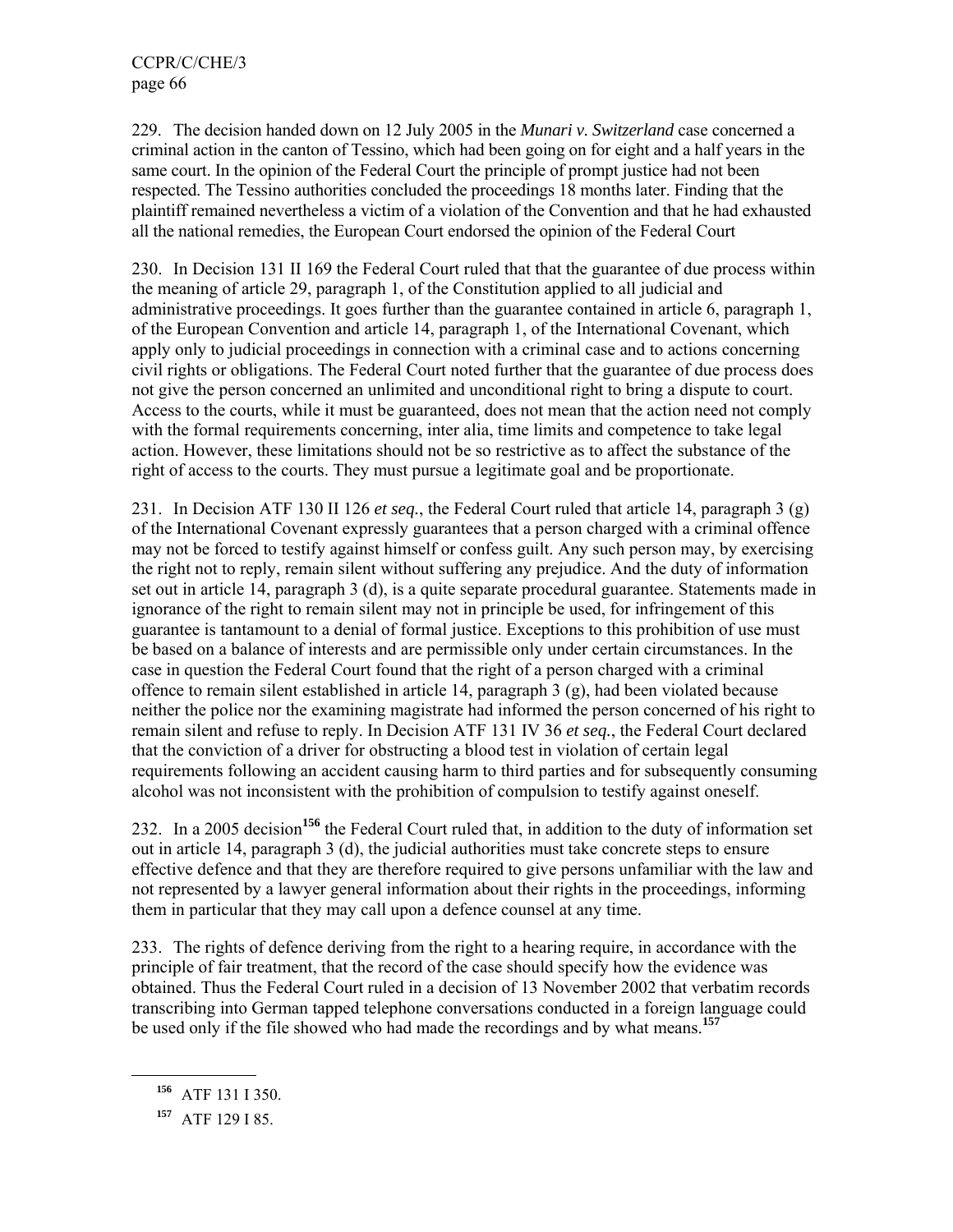234. The right to question a prosecution witness is absolute if his or her testimony is decisive from the standpoint of proof. The Federal Court found that this right had been infringed in a case in which there had been no cross-examination during the preliminary proceedings before the examining magistrate and in which the victim had refused, more than four years after the initial hearing, to reply to supplementary questions put by the defendant.**<sup>158</sup>**

235. The Federal Court clarified this practice one year later. The formal criterion of the importance of the evidence obtained, whether decisive or not, could not determine the admissibility of recourse to anonymous witnesses. Instead the court must consider, as part of an overall assessment, whether the reduction of the rights of defence entailed by acceptance of anonymous witnesses serves interests meriting protection and, if so, whether the accused was nevertheless able to defend himself effectively and had therefore enjoyed due process. In the case before it the Court considered that the rights of defence had been insufficiently safeguarded, for neither the accused nor his counsel had had an opportunity to cross-examine, at least indirectly, one of the two prosecution witnesses.**<sup>159</sup>**

236. In Decision ATF 129 I 281 *et seq.*, the Federal Court found that the right accorded to all persons charged with a criminal offence by article 2 of the seventh Additional Protocol to the European Convention on Human Rights and by article 14, paragraph 5, of the International Covenant to have his conviction reviewed by a higher court would be unacceptably voided of content if the necessary defence was limited to the proceedings in first instance and if a convicted person lacking the necessary resources had to take charge of the appeal proceedings himself, when representation by a lawyer would be essential for the effective exercise of his rights of defence. Where necessary defence is concerned, a defendant - or convicted person - whose poverty is recognized has, in principle, an unconditional right to free assistance, even in appeal proceedings which he initiates himself.

237. In view of the increase in free legal aid and the increasing competition with other professional groups to obtain the services of lawyers, the Federal Court amended its jurisprudence in a decision of 6 June 2006, arguing that there is no longer justification for limiting the remuneration of officially appointed counsel solely to the reimbursement of their expenses. Compensation for taking official assignments must be calculated in such a way as to enable lawyers to make a modest but not merely token profit.**<sup>160</sup>**

238. In a 2002 decision**<sup>161</sup>** the Federal Court found that the principle of *non bis in idem* derives not only from the Federal Constitution and from article 4 of the seventh Optional Protocol to the European Convention**<sup>162</sup>** but also from article 14, paragraph 7, of the International Covenant. In another decision in that same year**<sup>163</sup>** it stressed that the procedural guarantee contained in article 14, paragraph 4, of the Covenant does not entail an obligation to provide legal protection free of charge.

**<sup>158</sup>** ATF 131 I 476.

- **<sup>159</sup>** ATF 132 I 127.
- **<sup>160</sup>** ATF 132 I 201.
- **<sup>161</sup>** ATF 128 II 355 *et seq.*
- **<sup>162</sup>** RS 0.101.07.
- **<sup>163</sup>** ATF 128 I 237 *et seq*.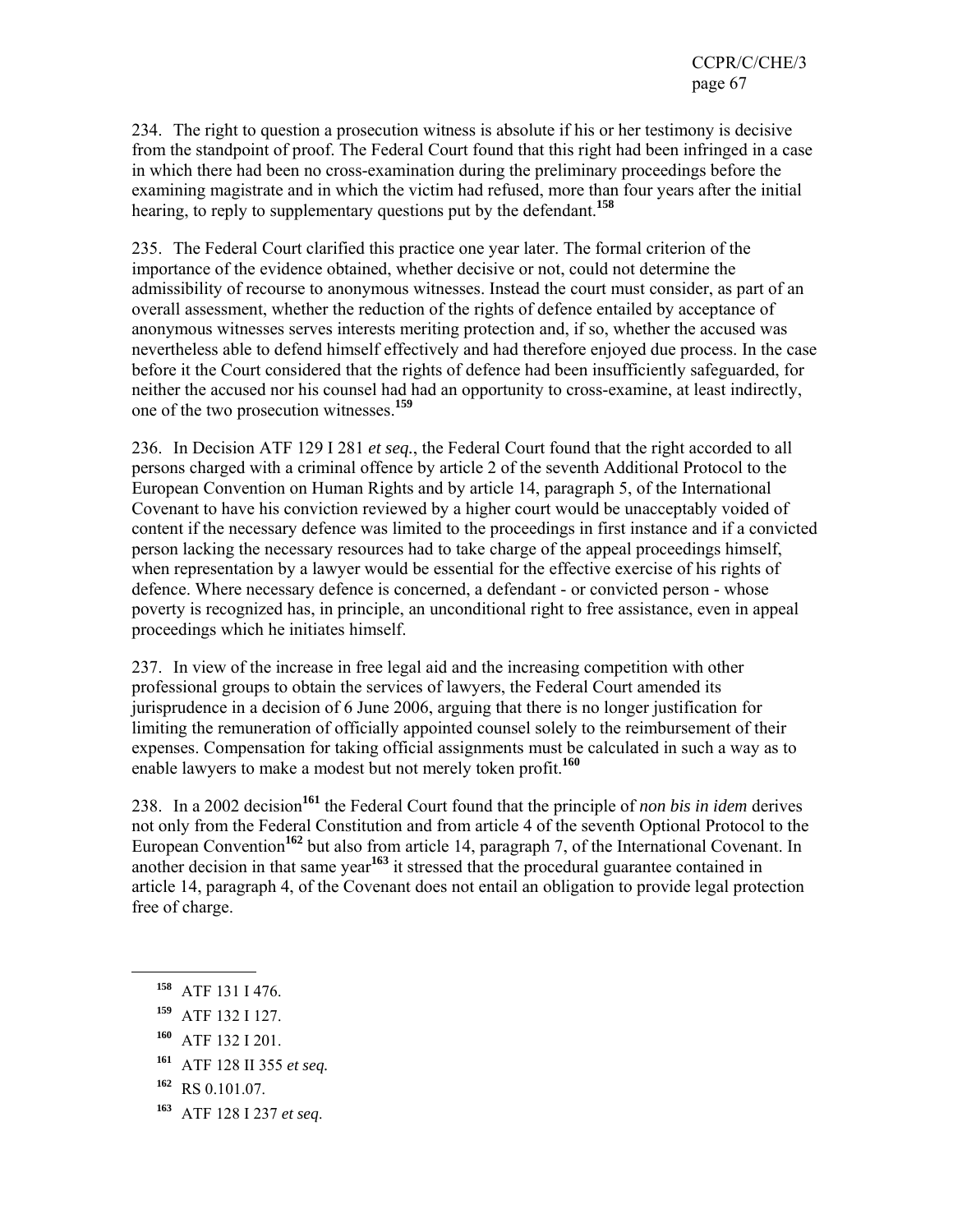# **15. ARTICLE 15 (***Nulla poena sine lege)*

239. The updated information furnished by Switzerland in paragraph 148 of its second periodic report concerning article 1 of the draft amendment of the general part of the Criminal Code is still relevant.

240. In the amended Criminal Code (see para. 11 above) the principle of *nulla poena sine lege* is formulated as follows:

*"Article 1.* Nulla poena sine lege

A sentence may be pronounced or a measure ordered only in respect of an act expressly prohibited by law."

# **16. ARTICLE 16 (Right to recognition of legal personality)**

241. The information given Switzerland in its second periodic report (para. 150), which refers back to the initial report (paras. 306 to 309) is still relevant.

# **17. ARTICLE 17 (Right to personal privacy and privacy of the family)**

### **17.1 Principle**

242. Article 13 of the Constitution expressly guarantees all persons the right to personal privacy and privacy of the family.

*"Article 133. Protection of privacy* 

- 1. All persons are entitled to respect for personal privacy and privacy of family life, home, correspondence, and relations established by post or telecommunications.
- 2. All persons have the right to be protected against the misuse of data concerning them"

### **17.2 Right to personal self-determination: forced sterilization**

243. The *Federal Act on the conditions and procedure applicable to forced sterilization of persons* (Sterilization Act),**<sup>164</sup>** which entered into force on 1 July 2005, regulates the circumstances in which a medical intervention to terminate a person's reproductive capacity is now permissible. The aim is to prevent any repetition of the sterilizations carried out up to the 1980s, which now appear partially abusive. Henceforth, the sterilization of persons incapable of long-term judgement is permissible but only on an exceptional basis and subject to stringent conditions; the guardianship authority must also give its consent. The sterilization of persons of the age of majority who are capable of judgement may be carried out only if such persons, having been fully informed of the process and consequences of the intervention, have freely consented to it and have given their consent in writing.

244. On the other hand, the Federal Council has opposed the payment of compensation to victims of abusive sterilization or castration. It has entered reservations as to the appropriateness

**<sup>164</sup>** RS 211.111.11.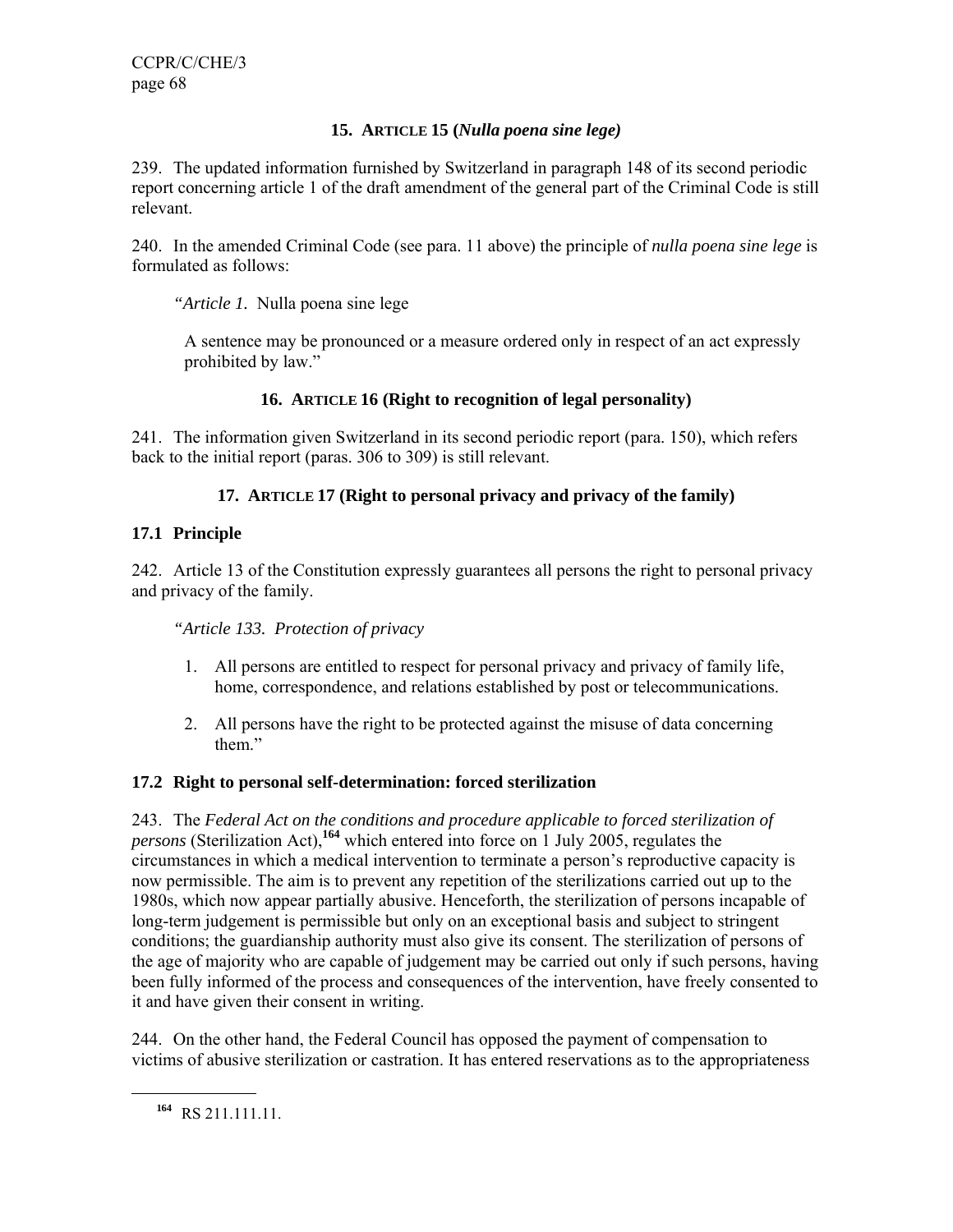of introducing a specific compensation schedule which, while based on the Federal Act on assistance to victims of crime(LAVI), would provide for compensation for acts not covered by that legislation, either because they were committed before the Act entered into force or because they do not fall within the category of criminal offence. To establish for victims of abusive sterilization a compensation schedule different from the one applicable to the other categories of victim would hardly be justified, in the Council's view, for it would also constitute an attack on the principle of equality of treatment. The Council stressed that it did not wish to belittle the personal tragedies played out as a result of practices which today may be regarded as unacceptable, but that such tragedies had to be seen in the context of a constantly evolving society in which progress is born from the mistakes and injustices of the past. The recognition due from society to victims of abusive sterilization should not necessarily take the form of financial compensation, which would in any event come too late for some of the victims. The Council concluded that, rather than seeking to make permanent reparation for past injustices, it was preferable to allocate the available resources to improvement of the care and supervision of persons currently needing such measures.**<sup>165</sup>** Parliament endorsed this view and refused to introduce compensation for victims of abusive sterilization.**<sup>166</sup>**

#### **17.3 Privacy: data protection**

245. It must be stressed in connection with the data protection arrangements referred to in paragraphs 151-153 of the second periodic report that on 24 March 2006 Parliament adopted a partial amendment of the *Federal Data Protection Act* (LPD).<sup>167</sup> This amendment was due to enter into force in the second half of 2007, once the Order on the Act's application<sup>168</sup> had been amended accordingly. The amended Act enhances the transparency of data collection: the person concerned must be aware of such collection and of the purpose of processing the data.

246. The amended Act introduces inter alia an obligation for private individuals and federal agencies to inform the persons concerned when they collect sensitive data about them and produce profiles of their personalities. The Act also adapts the provisions concerning transboundary data flows to the requirements concerning monitoring authorities and transboundary data flows contained in the Additional Protocol to the Council of Europe's Convention for the Protection of Individuals with regard to Automatic Processing of Personal Data..<sup>169</sup> The communication of data to foreign countries will be prohibited unless the recipient of the data is subject to legislation providing an adequate level of protection. However, the Act allows exceptions to the requirement of an adequate level of protection.**<sup>170</sup>**

l

**<sup>169</sup>** ETS No. 108.

**<sup>170</sup>** Even in the absence of adequate legislation, data may still be communicated if the person concerned has given his consent, if the transmission is directly related to the conclusion or execution of a contract and the data relate to one of the contracting parties, if the transmission is essential either to the protection of an overriding public interest or to the certification, assertion or defence of a right at law, if the transmission is necessary to protect the life or physical integrity of the person concerned, or if the

<sup>&</sup>lt;sup>165</sup> See the report of the National Council's Legal Affairs Committee dated 23 June 2003 (FF 2003) 5753) and the Federal Council's opinion dated 3 September 2003 (FF 2003 5797).

**<sup>166</sup>** See the summary of the discussion in Parliament: *www.parlament.ch/afs/data/f/rb/f\_rb\_19990451.htm*.

**<sup>167</sup>** RS 235.1.

**<sup>168</sup>** Order on the Federal Data Protection Act (OLPD; RS 235.11).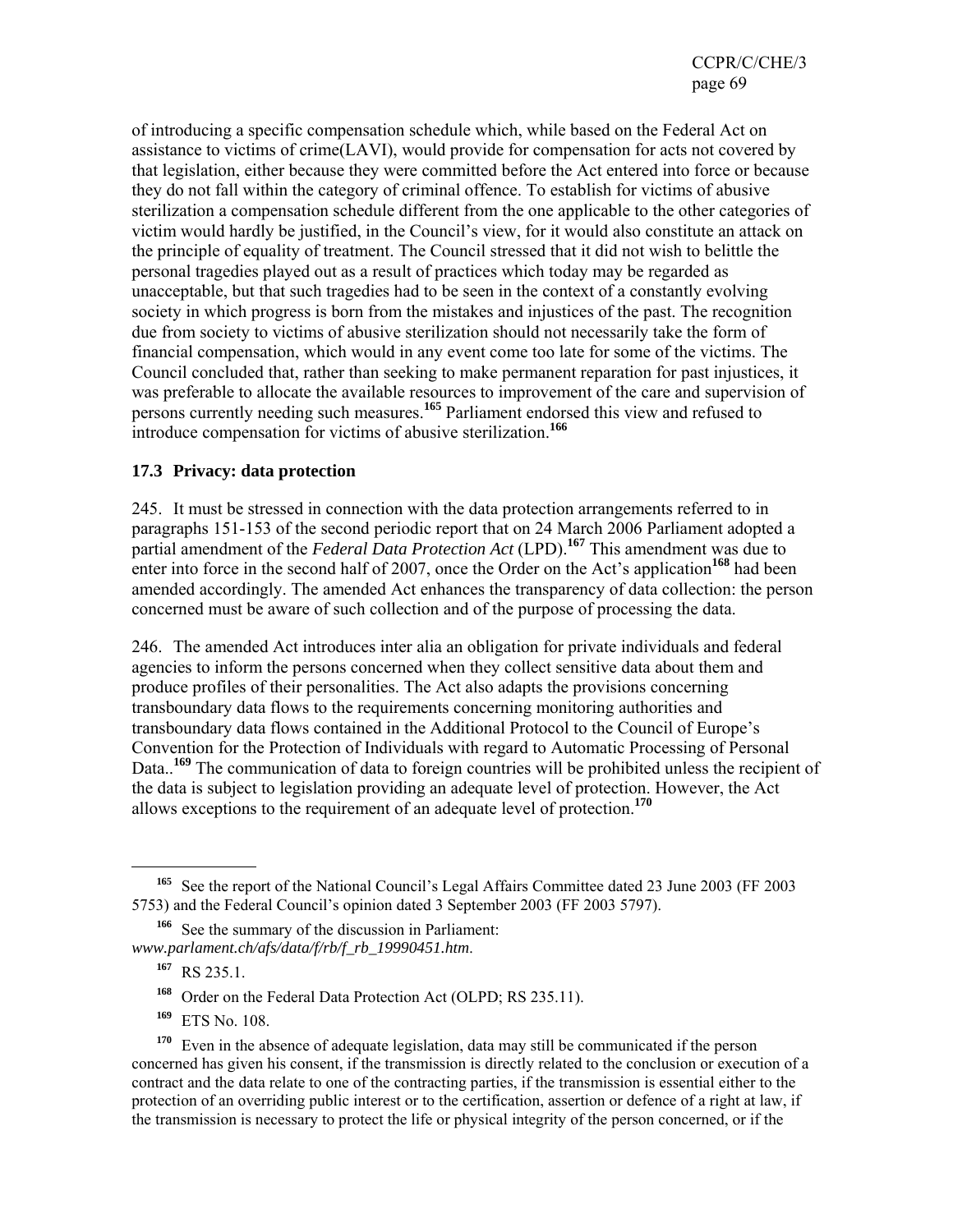247. The amended Act also authorizes the federal official responsible for data protection and transparency to bring legal actions. This official will in future be able to bring before the Federal Court decisions of the federal departments or the Federal Chancellery which reject his recommendations to federal agencies and, when necessary, to appeal to the Federal Court against decisions of the Federal Administrative Court. At present, the case of a private person who does not comply with a recommendation of this official may be brought before the Federal Administrative Court for decision. The current Act does not say whether the official may appeal against such decisions. The Amended Act is clear on that point.

248. The Act also takes a first step in the direction of encouraging self-regulation by introducing the incentive of a certification standard which will reinforce data security.

249. The bilateral agreements between the European Union and Switzerland, in particular the agreement on membership of the Schengen and Dublin arrangements, have also entailed changes in the sectoral legislation governing data protection, notably in order to incorporate in these sectors of activity the relevant provisions of European Directive 95/46/CE of 24 October 1995 on protection of data concerning physical persons in the processing of personal data and on the free circulation of data.

250. Switzerland has also introduced a *Federal Act on the principle of transparency in the Administration* (LTrans; see para. 11)<sup>171</sup> This Act confers on all persons the right to consult official documents and obtain information on their content from the authorities. However, this right may be restricted, in particular when such access may impair the privacy of third persons and the public interest in transparency is not deemed overriding. Moreover, access to official documents containing personal data is governed by the Federal Data Protection Act when the data in question has not been rendered anonymous.

### **17.4 Internal security**

251. On 24 March 2004 the Federal Chambers adopted the *Amendment to the Federal Act of 21 March 1997 introducing measures for the maintenance of internal security* (LMSI I; incitement to violence and violence at sporting events). The new provisions lay the foundations for suppressing violence at sporting events and strengthening the capacity to confiscate propaganda materials inciting violence. The text provides inter alia for the centralized compilation of information about persons known to exhibit violent behaviour at sporting events in a national information system (HOOGAN). The new preventive measures (banning from the vicinity of sports grounds, bans on travel to a given country, obligation to report to the police, preventive custody, etc.) have a limited period of validity (until the end of 2009). On 30 August 2006 the Federal Council decided to implement the changes in the Act and its regulations from 1 January 2007. In mid-September it was to adopt a message concerning a constitutional provision on hooliganism with a view to the reintroduction of the three temporary .measures. The cantons are considering whether the option of a concordat would be desirable. If they decide to proceed, the Federal Council will withdraw its message.

person concerned has made the data available to all and everyone and has not objected to the transmission. Data may also be communicated if there are sufficient guarantees, of a contractual nature for example, to ensure an adequate level of protection in the case in question or if the transmission is effected within a juridical person or between companies operating under a single management, provided that the parties are subject to data-protection rules which ensure an adequate level of protection.

**<sup>171</sup>** RS 152.3.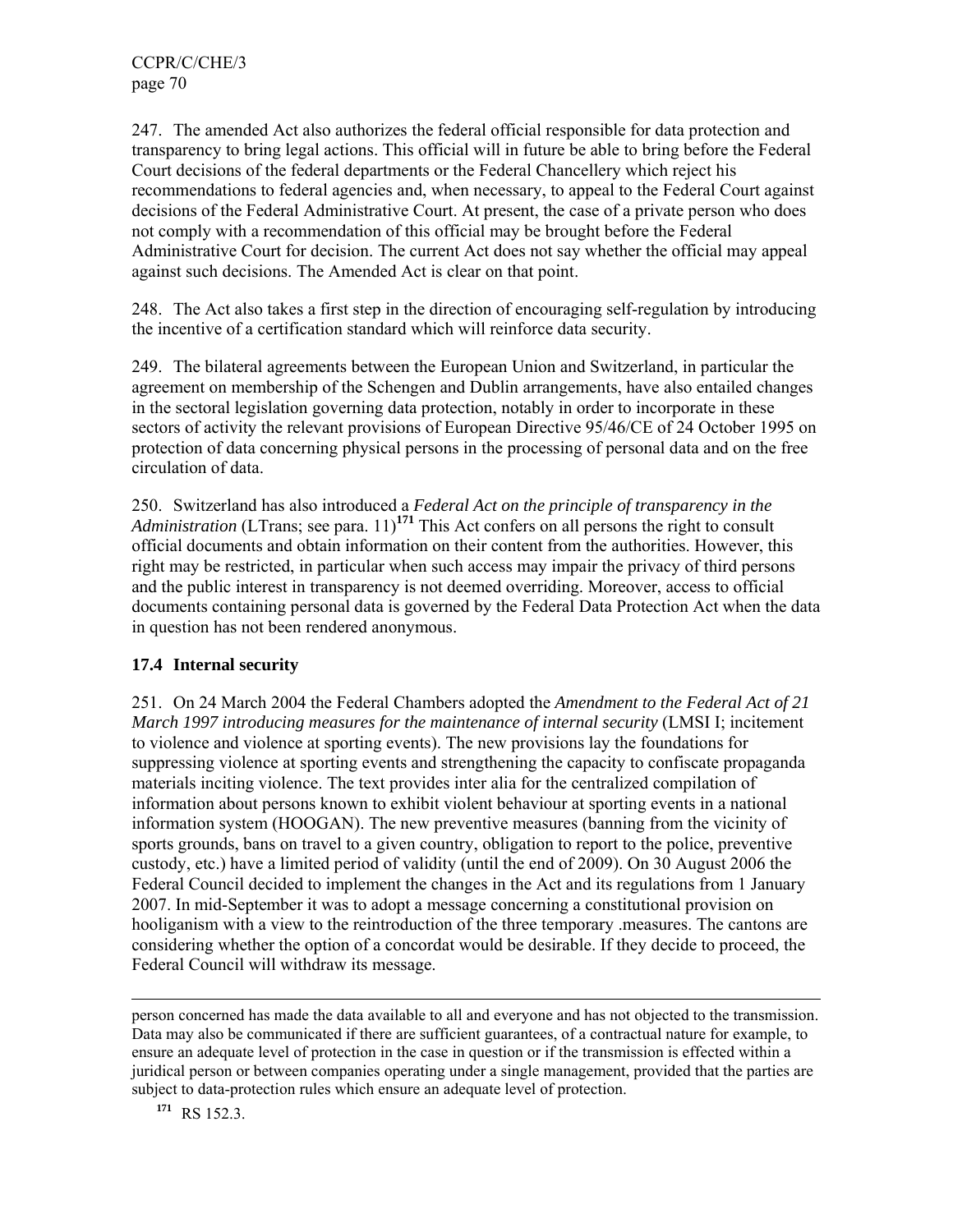252. A further *Amendment to the Federal Act introducing measures for the maintenance of internal security* (LMSI II; see para. 23) is designed to extend the search for intelligence by the information services. In the sole areas of terrorism, delivery of prohibited political and military information, and illicit trafficking in radioactive substances it will be possible, in the event of a concrete threat, to monitor correspondence by post and telecommunications for preventive purposes, to keep dangerous persons under observation in places which are not freely accessible, including by use of technical devices, and to conduct secret searches of computer systems. This amendment prompted some criticism during the consultation procedure. The Federal Council's message to Parliament was adopted on 15 June.

# **17.5 Privacy of the family**

253. The information given by Switzerland in its second periodic report (para. 153 *et seq.*) is still relevant.

### **17.6 Jurisprudence**

l

254. In a case concerning the abduction of a child by the mother**<sup>172</sup>** the European Court of Human Rights criticised the cantonal authorities for being somewhat lax in their efforts to find the mother and her child. The Court found a violation of article 8 of the European Convention on Human Rights (ECHR) (procedural aspect).

255. According to a decision of the European Court of 13 July 2006, the Swiss courts had violated the plaintiff's right to personal privacy and family privacy (ECHR, art. 8) by refusing to allow the body of the alleged father to be exhumed for DNA analysis.**<sup>173</sup>** In the majority opinion of the Court, the protection of juridical safety is not of itself alone sufficient reason for denying the plaintiff the right to establish his origins. Two judges issued a dissenting opinion to the effect that, in such cases, member States should enjoy a wider margin of discretion and that the Federal Court had examined the case carefully and had provided sound arguments for its decisions.

256. In its decisions of 27 September 2001 on the admissibility of the application *G.M.B. and K.M. v. Switzerland* the European Court confirmed the decisions of the domestic courts denying a couple the free choice of family name for their child. Since the regulations on this point vary from State to State and in view of the amendments to national legislation in the offing, the Court concluded that each State should enjoy a consequent margin of discretion. It recognized further that the Swiss system had been designed to provide flexibility by allowing spouses the option of choosing the wife's name as the family name. And the Court stressed that the Swiss system helped to preserve family unity, recalling at the same time the jurisprudence which it had developed in the past to the effect that it is in the interest of the whole community to preserve a consistent body of family law whose primary concern is the welfare of the child.

257. On the subject of the admissibility of remedies, the Federal Court ruled in a decision of 11 September 2000 that same-sex couples may not assert the right to respect for their family life set out in article 8 of the European Convention. On the other hand, the protection of privacy within the meaning of article 13, paragraph 1, of the Federal Constitution and article 8, paragraph 1, of the Convention confers on homosexual couples, in certain circumstances, the right to obtain permits under the aliens legislation, in particular when an especially intense

**<sup>172</sup>** Decision of 22 June 2006 in *Bianchi v. Switzerland*.

**<sup>173</sup>** Decision of 13 July 2006 in *Jäggi v. Switzerland*.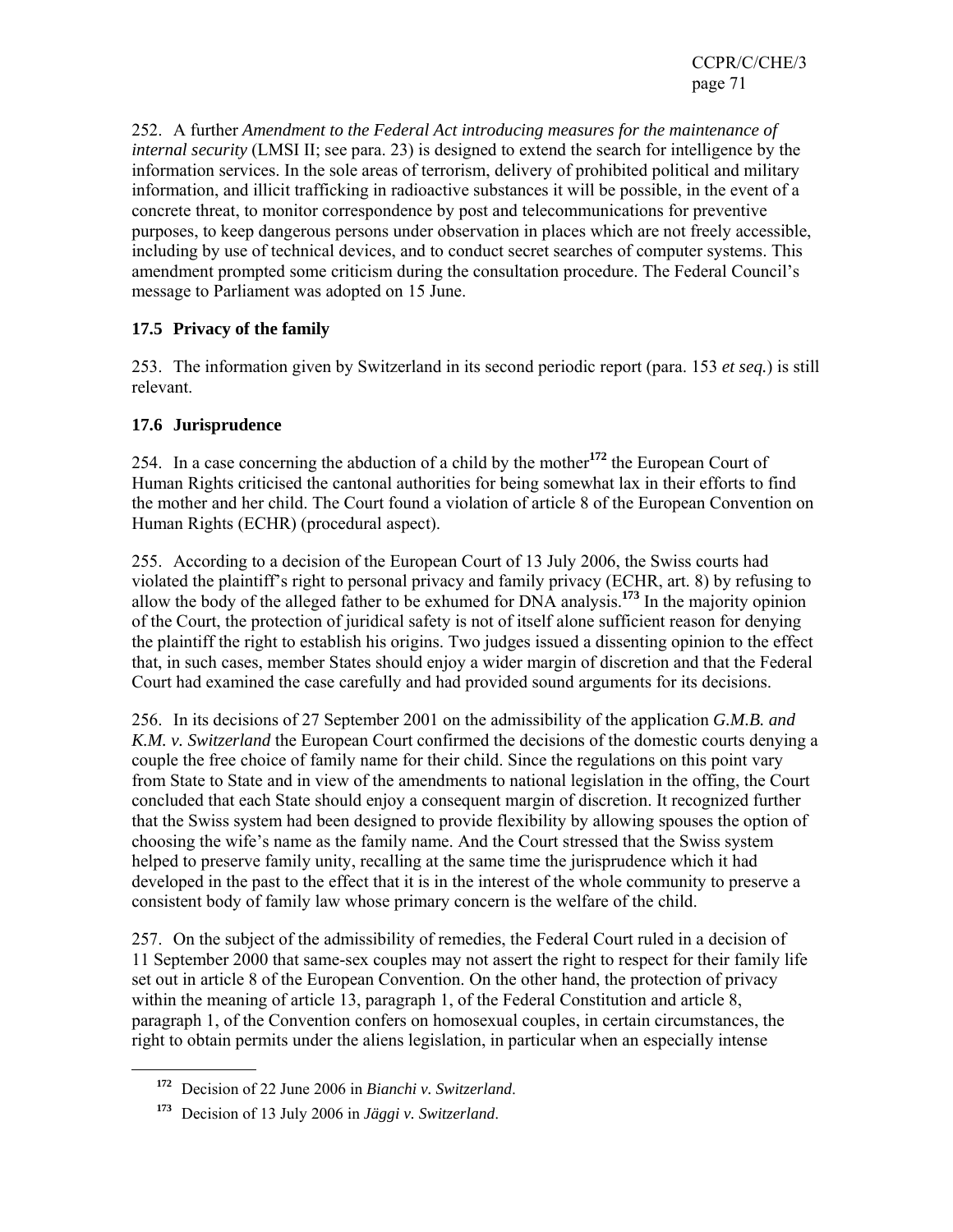private relationship is threatened.**<sup>174</sup>** However, a stay of 10 years or more in Switzerland and a longstanding private relationship are not in themselves sufficient to justify a right to obtain a permit under article 8, paragraph 1, of the Convention.**<sup>175</sup>**

258. In a decision of 1 June 2004 the Federal Court confirmed its jurisprudence to the effect that the right to family reunification requires that at least one of the persons concerned possesses a confirmed permit to live in Switzerland. It found that such a right existed in the case in question, in which a foreigner had lived in Switzerland with a residence permit for 20 years and there were no reasonable grounds for expecting that person to lead his private and family life elsewhere.**<sup>176</sup>**

259. The Federal Court ruled in a decision of 29 May 2002 that the production of a DNA profile and its use by the State authorities fell within the scope of protection of the right to personal selfdetermination with respect to personal information within the meaning of article 13, paragraph 2, of the Constitution. Furthermore, the taking of the samples needed for DNA analysis, in this case a smear from the lining of the mouth, constituted an attack on physical integrity. However, in both cases the interference was minor and did not affect the substance of the guarantees. In a case involving an individual who had already been convicted of committing acts of a sexual nature against children and who was again trying to make contact with children through advertisements the Court found that the conditions were satisfied for producing a DNA profile and for using and recording it. It nevertheless called upon the Public Prosecutor, on the basis of the right to personal self-determination with respect to personal information, to ensure that the smear sample was destroyed once the DNA profile had been made. The specific provisions of the cantonal and regulations should not be applied on this point.**<sup>177</sup>**

### **18. ARTICLE 18 (Freedom of thought, conscience and religion)**

### **18.1 Background**

260. The freedom of conscience and belief is guaranteed in article 15 of the Constitution:

*"Article 15. Freedom of conscience and belief* 

- 1. The freedom of conscience and belief is guaranteed.
- 2. Everyone has the right freely to choose his religion and to form his ideological convictions and to profess them individually or jointly.

l

**<sup>176</sup>** ATF 130 II 281.

**<sup>177</sup>** ATF 128 II 259. Since 1 January 2005 the requirements for the use of DNA profiles in criminal proceedings and their entry in a federal information system have been governed by the Federal Act on the use of DNA profiles in criminal proceedings and on the identification of unknown and missing persons (RS 363).

**<sup>174</sup>** ATF 126 II 425.

**<sup>175</sup>** ATF 126 II 377. Following the entry into force on 1 January 2007 of the Federal Act on registered partnerships between persons of the same sex (RS 211.231; see para. 314 below), the Federal Act on the permanent and temporary residence of aliens (LSEE; RS 142.20) was amended to provide that the registered partners of Swiss nationals or of persons holding permanent-residence permits should have the right to obtain a residence permit (see para. 317 below).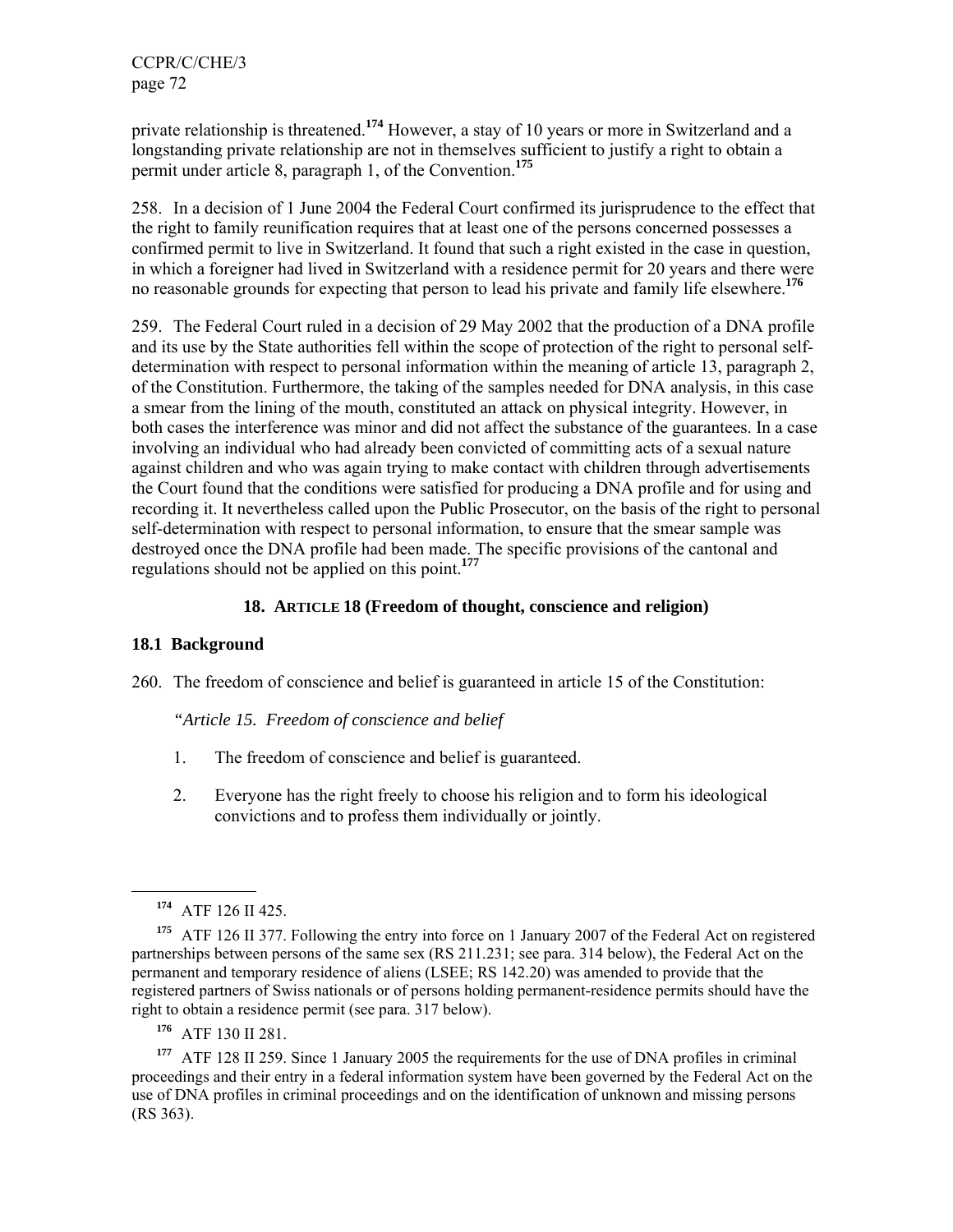- 3. Everyone has the right to join and belong to a religious community and to receive religious education.
- 4. No one may be forced to join or belong to a religious community, to perform a religious rite or to receive religious education."

261. The Constitution does not state explicitly the principle of the religious neutrality of the State, but the jurisprudence has conferred constitutional status on such neutrality. This principle bars the State from interfering in religious matters or taking sides for or against a specific religion or belief and it confers the right of self-determination on churches. The religious neutrality of the State also applies with regard to schooling: public schools must be secular (see art. 62, para. 2, of the Constitution), and this secular requirement also applies to marriage and the civil registers of the State.

# **18.2 Civilian service**

262. Article 59, paragraph 1, of the Constitution authorizes persons who cannot reconcile military service with their conscience to perform civilian service instead.

*"Article 59. Military service and alternative service* 

1. All men of Swiss nationality are required to perform military service. The law shall provide for the alternative of civilian service."

263. On 21 March 2003 the Federal Assembly approved the draft federal act amending the *Federal Civilian Service Act* (LSC).**<sup>178</sup>** The amended Act entered into force on 1 January 2004.

264. The revision of this legislation corrected some weak points in the Act: for example, some vague legal concepts such as "inability to reconcile military service with conscience" had to be clarified in order to render the practice transparent in respect of the conditions of admissibility.

265. Between October 1996, the date of entry into force of the Federal Civilian Service Act, and the end of July 2001 the central civilian service agency received 7,974 applications, an average of 1,644 a year. The demand was particularly strong in 2003 and 2004 (1,955 and 1,805 applications respectively). The applications peaked at 1,700 in 2005. Between October 1996 and the end of July 2001, 5,712 of the 7,164 applications subject to decisions in first instance were approved and 687 were rejected. The other 765 applications were found inadmissible or were withdrawn. The success rate was therefor about 80 per cent. Some 11 per cent of the applicants who were given a hearing were not admitted to civilian service.

266. In 2003, 3,481 persons subject to mandatory military service spent 325,181 days on service; in 2004, 4,341 persons performed 323,809 days of service; and in 2005, 4,409 persons admitted to civilian service spent 330,608 days on service.

267. It should also be mentioned that the option of performing military service without bearing arms is still available. The number of applications for such service has continued to decline.

**<sup>178</sup>** RS 824.0.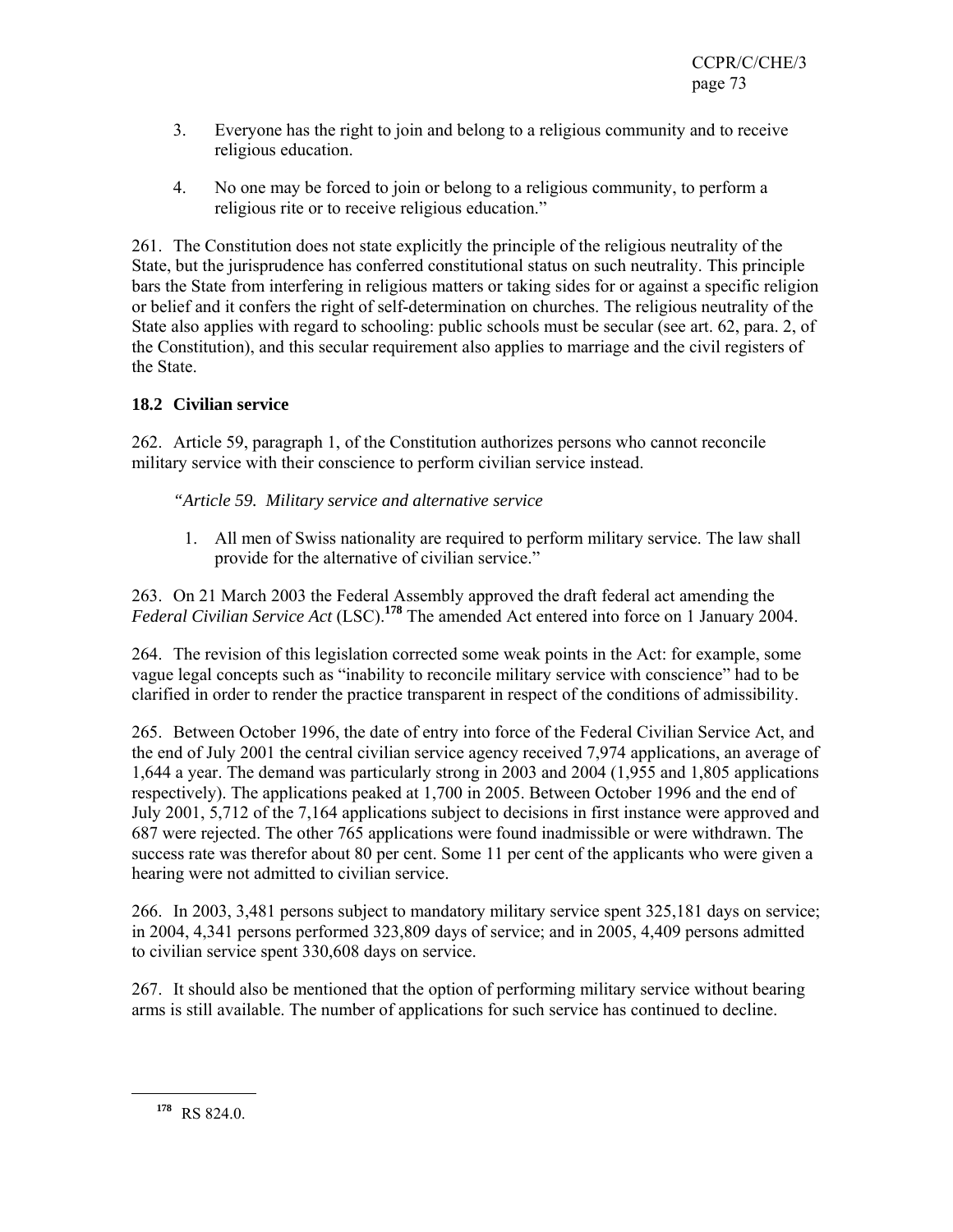### **18.3 Religious and moral education**

268. The principle of the religious neutrality of the State entails the prohibition of public denominational schools. Public education must be secular, compulsory and free. However, this does not mean that religion may not be included in the curriculum, but religious education may not be made compulsory, a provision stated expressly in article 15, paragraph 4, of the Constitution:

"No one may be forced to join or belong to a religious community, to perform a religious rite, or to receive religious education."

269. Article 20*a* of the *Federal Act on work in industry, crafts and commerce* (the Labour Act (LTr))**<sup>179</sup>** entered into force on 1 August 2000. Paragraph 2 authorizes workers to suspend work on the occasion of religious festivals in addition to the ones treated as public holidays by the cantons, provided that advanced notice is given to their employers. Thus the adherents of religious faiths other than Catholicism and Protestantism, Jewish or Moslem workers for example, are treated the same as adherents of Switzerland's traditional religious faiths.

270. On 15 May 2006 the most senior Christian, Jewish and Moslem leaders signed the instrument establishing the *Swiss Council of Religions*. This Council is intended to promote mutual understanding among religions and serve as an interlocutor able to advise the authorities. Religious peace in Switzerland is of course not under threat, but the country's religious map has been transformed, and the religious landscape has become more gaily coloured. Christianity, Judaism and Islam now have a special responsibility for social and religious peace in Switzerland, but there is nothing to prevent the Council from opening its doors to other religions, to Buddhism and Hinduism for example. This new body will deal less with theological questions than with topical issues of religious and social policy: religious buildings; the ratio of religious symbols in public places; ecclesiastical training; and the enrolment of children in public schools. A working group known as the "Moslem workshop" was set up in 2004 in the Federal Department of Foreign Affairs to consider the question of Islamist movements. Its function is to study such movements but also to seek a dialogue and secure the implementation of a number of projects.

271. Article 171 of the Constitution of the canton of Vaud**<sup>180</sup>** expressly recognizes the Jewish community as an institution "in the public interest". At their request, Vaud may also accord the same status to other religious communities, in the light of the duration of their establishment and their role in the canton. Article 131 of the Constitution of the canton of Zurich**<sup>181</sup>** expressly recognizes the Jewish community and the Liberal Jewish community. Similarly, article 126 of the Constitution of the canton of Bâle-Cité**<sup>182</sup>** recognizes the Jewish community and also provides for the possibility of other churches or religious communities to obtain such recognition by means of a constitutional amendment.

**<sup>179</sup>** RS 822.11.

**<sup>180</sup>** The new Constitution of this canton has been in force since 14 April 2003.

<sup>&</sup>lt;sup>181</sup> The new Constitution of this canton has been in force since 1 January 2006.

**<sup>182</sup>** The new Constitution of this canton has been in force since 13 July 2006.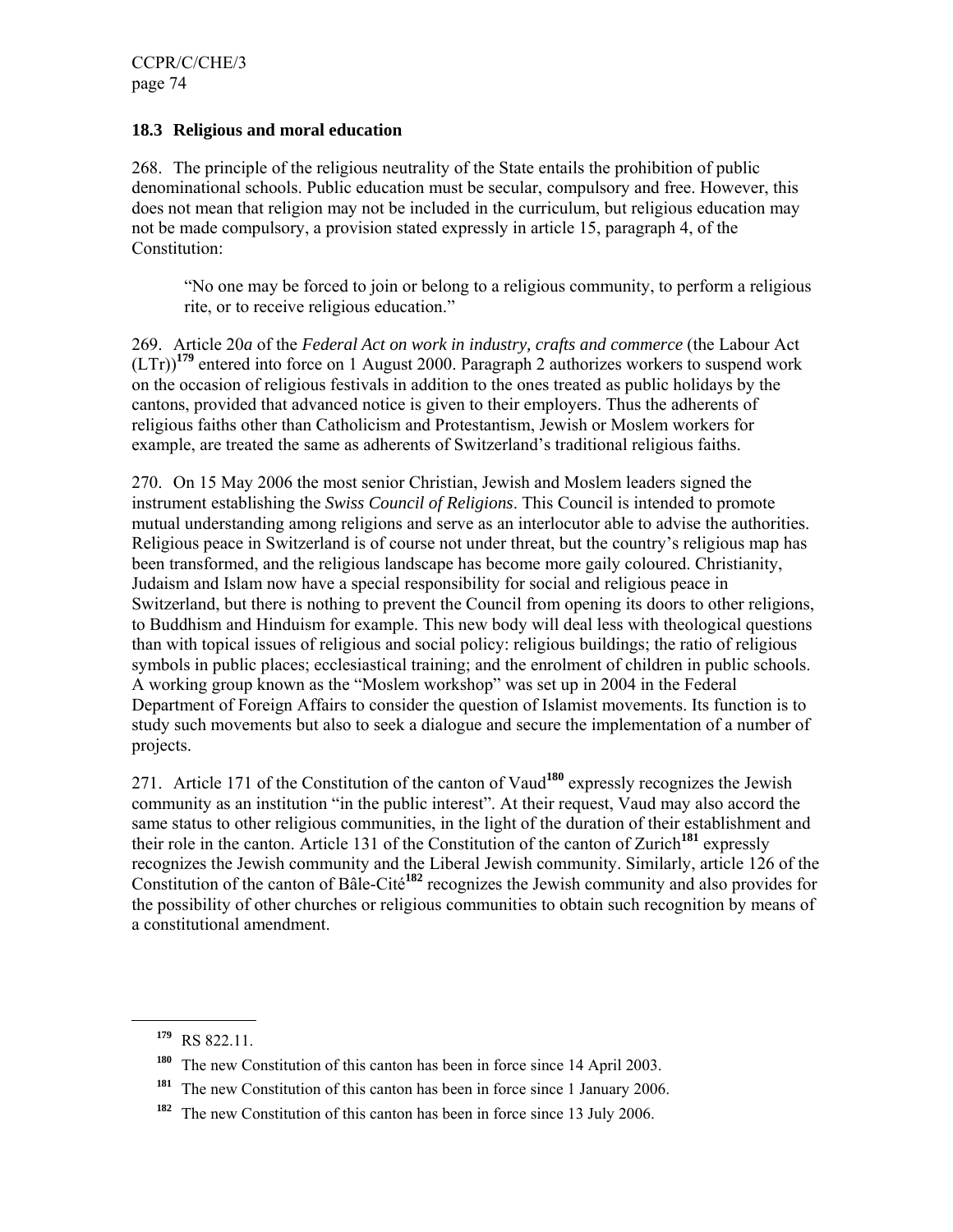### **18.4 Jurisprudence**

272. In a decision of 13 January 2003**<sup>183</sup>** the Federal Court ruled on an appeal by an Orthodox Jewish prisoner who had been found guilty of rape and murder and consigned to a special section owing to the risk of escape. He was appealing against decisions prohibiting him from taking part in a religious rite and sentencing him to three days' confinement to his cell for refusing to work on religious festivals. The Federal Court stressed in its decision that a prison regime which deprived the prisoner to a large extent of contact with the outside world could involve restrictions on the freedom of belief and conscience and thus on the freedom of religion. However, such restrictions must be closely circumscribed. In the case in question the Court considered that that condition had been satisfied, in particular because representatives of Switzerland's churches visited the prison regularly and had opportunities to speak both with the chaplain and with representatives of other religions. As to the other complaint lodged by the prisoner, religious festivals were celebrated by a representative of the faith and participation in the rite and contact with that representative were in principle possible. Furthermore, the need to pray more frequently and to meditate more deeply on one's religion on such occasions could be attended to outside working hours. In addition, the plaintiff had recognized that such religious festivals did not in principle prevent persons of his faith from working on the days in question. Accordingly, the decision of the cantonal authority was in compliance with the provisions of Article 36 of the Constitution permitting a restriction of fundamental rights and did not entail a violation of article 15 of the Constitution, article 9 of the European Convention or article 18 of the International Covenant.

# **19. ARTICLE19 (Freedom of opinion and expression)**

# **19.1 Principle**

273. The freedoms of opinion and information and the freedom of science, the arts and the media are expressly guaranteed by the Constitution:

# *"Article 16. Freedoms of opinion and information*

- 1. The freedom of opinion and the freedom of information are guaranteed.
- 2. Everyone has the right freely to form, express and disseminate his opinions.
- 3. Everyone has the right freely to receive information, to obtain information from generally available sources and to disseminate it.

# *Article 17. Freedom of the media*

- 1. The freedom of the press, television and radio and of the other forms of public telecommunication of programmes and information are guaranteed.
- 2. Censorship is prohibited.
- 3. The secrecy of media sources is guaranteed.

**<sup>183</sup>** ATF 129 I 74.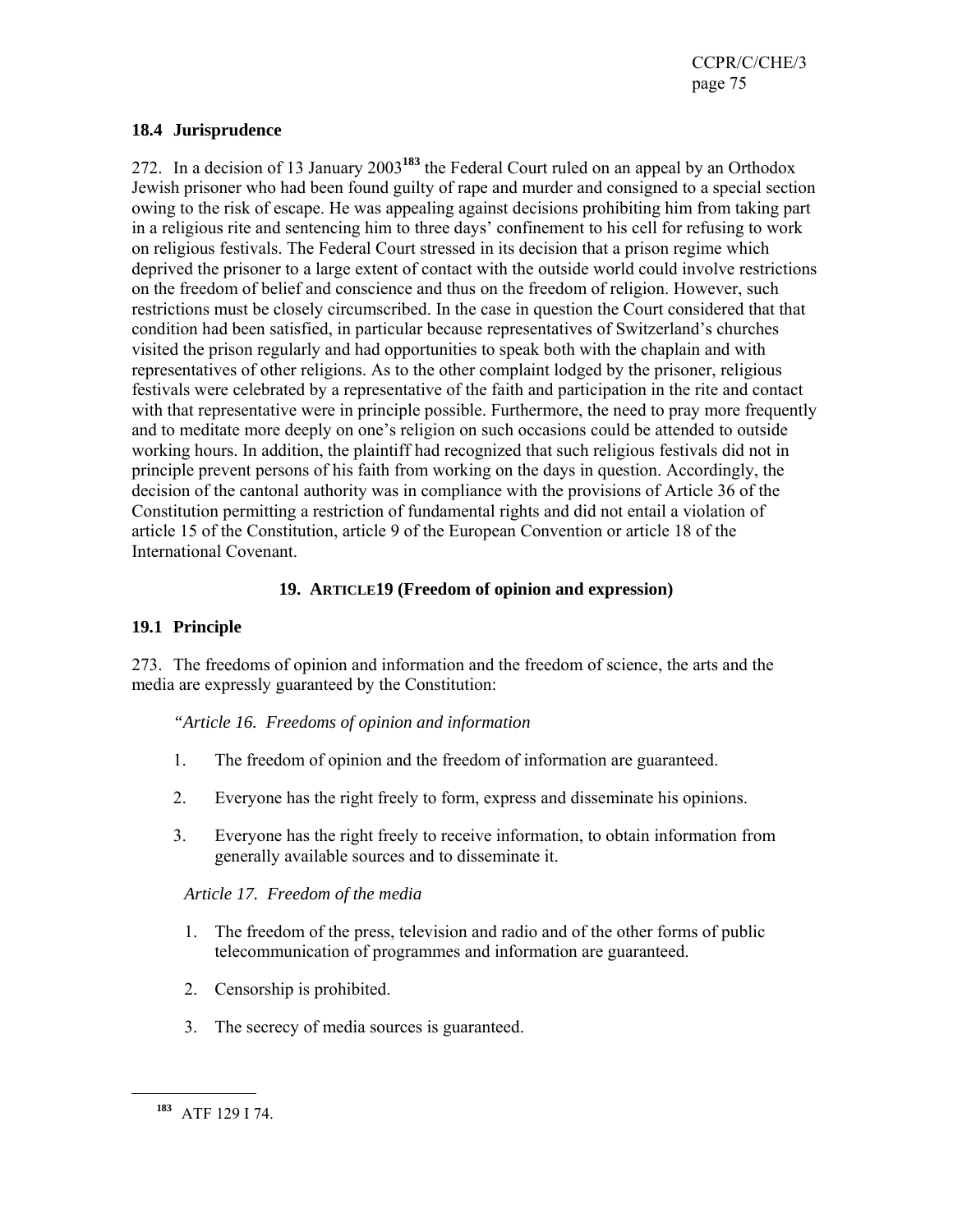*Article 20. Freedom of science* 

The freedom of scientific instruction and research is guaranteed.

*Article 21. Freedom of the arts* 

The freedom of the arts is guaranteed.

# **19.2 Legislation**

274. The *Federal Act on the principle of transparency in the Administration* (LTRans; see para. 11)**<sup>184</sup>** and its regulations (OTrans),**<sup>185</sup>** which entered into force on 1July 2006, authorize easy access by private individuals to documents held by the Administration. The shift from the principle of secrecy to the principle of transparency has the effect of promoting administrative transparency and strengthening public trust in the institutions of the State. Anyone may demand access to such documents without having to justify a specific interest. It is sufficient to submit a request to the authority which produced the document or received it from a third party not subject to the Transparency Act. The applicant may consult the document on the spot or request that a copy be sent to him. The processing of such requests is in principle subject to a fee unless it entails little work. The right of access to administrative documents may be limited or denied in the cases listed in full in the Act. This applies, for example, when the consultation of certain administrative documents by a private individual may compromise the free formation of the position or wishes of an authority or threaten Switzerland's internal or external security. The Act specifies other exceptions to the principle of transparency: when the right of access may lead to the revelation of professional, business or industrial secrets. If the competent authority denies access to documents or does not grant it to the desired extent, an applicant whose request has not been met may submit a request for mediation to the federal official responsible for information and transparency. If this procedure does not produce agreement, the ordinary remedies become available, for the authority concerned will have handed down a decision which may be contested in the courts.

275. The canton of Fribourg has a new Constitution, which entered into force on 1 January 2005. Several pieces of legislation are being drafted with a view to implementing this Constitution, notably on information and transparency in cantonal business, which will regulate inter alia the consultation of official documents.

# **19.3 Jurisprudence**

276. In three recent Swiss cases the European Court of Human Rights found infringements of the freedom of expression under article 10 of the European Convention.

The first case**<sup>186</sup>** concerned the imposition of a fine of 800 Swiss francs on a journalist who had published extracts from a diplomatic document classified as confidential and obtained as a result of violation of professional secrecy by a person unknown. The majority opinion of the Court was that the confidentiality of diplomatic reports was justified *a priori* but that it could not be protected regardless of the cost. It considered that the information contained

**<sup>184</sup>** RS 152 3.

**<sup>185</sup>** RS 152 31.

**<sup>186</sup>** Decision of 25 April 2006 in *Stoll v. Switzerland.*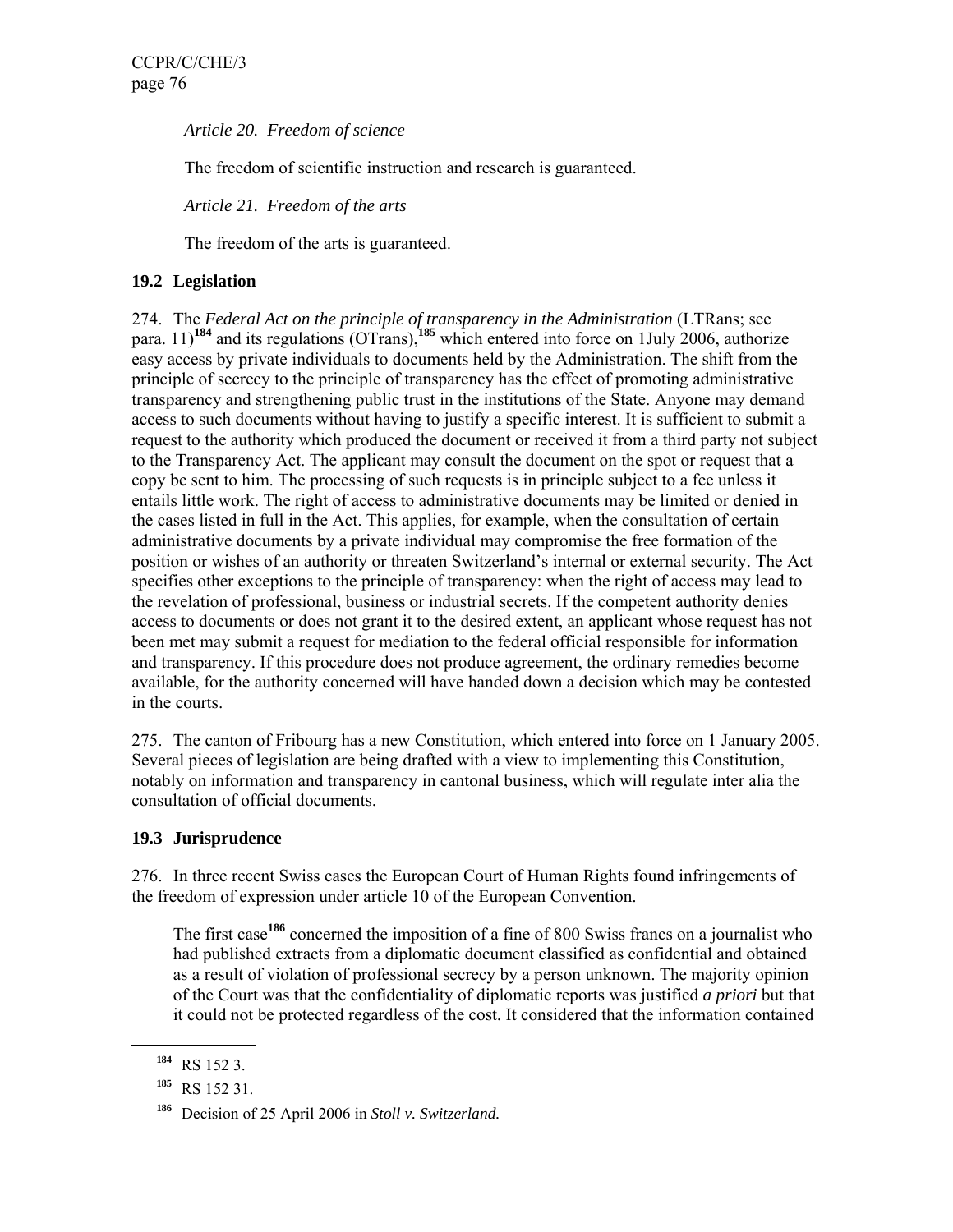in the document was likely to raise questions of a general interest and that the public had a legitimate interest in obtaining that information. Switzerland submitted the case to the Grand Chamber, where it is pending.

The second case**<sup>187</sup>** concerned the imposition of a fine of 500 francs on the plaintiff for instigating a violation of professional secrecy (art. 24 in combination with art. 320 of the Swiss Criminal Code). The plaintiff had requested an administrative assistant in the prosecutor's office of the canton of Zurich to supply information about possible previous convictions of suspects in a major housebreaking case. Having obtained this information he did not publish it or use it for other purposes. The Court found unanimously that the plaintiff's conviction constituted interference in the exercise of the freedom of expression which was unnecessary in a democratic society. The sentence, although a light one, represented a kind of censorship.

The *Monnat* case**<sup>188</sup>** concerned the broadcast by Television Suisse Romande (TSR), under the plaintiff's responsibility, of a programme criticizing Switzerland's attitude during the Second World War ("Switzerland's Lost Honour"). The Independent Radio and Television Complaints Authority (the Complaints Authority) had found that this broadcast had violated the programming legislation derived from the Federal Radio and Television Act (LRTV) and had ordered TSR to take suitable steps to correct the violation. In the Court's view, the broadcast in question raised a subject of major interest which had been widely discussed in the media. It was critical of the official Swiss attitude during the Second World War but not of the attitude of the Swiss people; the scope of admissible criticism was therefor broader, both for politicians and for officials acting in the performance of their official functions. The decision of the Complaints Authority, confirmed by the Federal Court, was likely to dissuade journalists from engaging in critical reporting on topics of that kind. It could therefor impede the media in their information and monitoring work and thus constituted a form of censorship.

277. In a decision of 7 July 2004 the Federal Court ruled that the erection of police barriers preventing access to Davos during the 2001 World Economic Forum had infringed the personal liberty of the journalists concerned and the freedoms of opinion, information and the press. However, it held that, in the absence of a specific legal basis, the alleged infringements could be considered under the general police clause.<sup>189</sup> An appeal against this decision is pending before the European Court of Human Rights. (see also para. 281).

# **20. ARTICLE 20 (Prohibition of propaganda for war)**

278. Switzerland still lacks a specific provision of law prohibiting propaganda for war. Its reservation concerning article 20, paragraph 1, is therefor still in force.

279. The need is to introduce a new provision of criminal law prohibiting the exhibition or carrying in public of symbols of racial discrimination and the act of making such symbols accessible to the public in any other way. The Legal Affairs Committees of both Councils have concluded that this new provision should not be limited to the use of symbols of the extreme right

**<sup>187</sup>** Decision of 25 April 2006 in *Dammann v. Switzerland*.

**<sup>188</sup>** Decision of 21 September 2006 in *Monnat v. Switzerland*.

**<sup>189</sup>** ATF 130 I 369.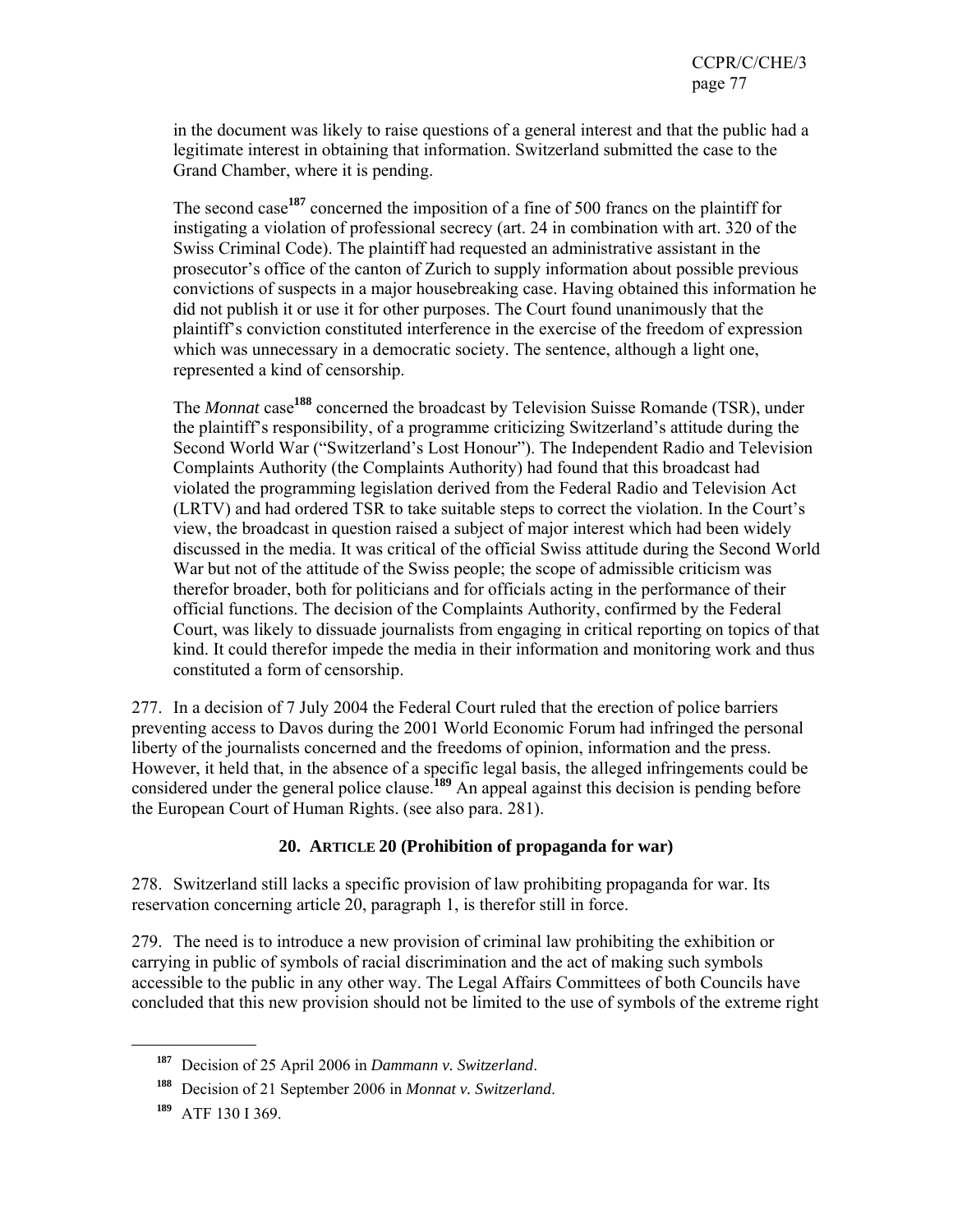but apply to all symbols advocating extremist movements which espouse violence and racial discrimination

# **21. ARTICLE 21 (Right of peaceful assembly)**

280. The right of peaceful assembly is guaranteed expressly in article 22 of the Constitution as a fundamental right. It is guaranteed both to Swiss citizens and to aliens.

*"Article 21. Freedom of assembly* 

- 1. The freedom of assembly is guaranteed.
- 2. Everyone has the right to organize and to take part in meetings."

281. As a result of the refusal of the communal authorities of Davos to issue a permit for a public demonstration on the occasion of the 2001 World Economic Forum, the Federal Court had to consider the question of the circumstances under which the freedom of assembly could be restricted. In weighing up the interests at stake, the Court found that, given the concrete risk of violence, the prohibition of the demonstration at Davos had not infringed the right of assembly or the freedom of expression and that the authorities had prevented only an assembly on the day, at the time and in the place desired, without issuing any absolute prohibition of demonstrations.<sup>1</sup>

### **22. ARTICLE 22 (Freedom of association)**

#### **22.1 Trade-union freedoms**

282. The Federal Act on employees of the Confederation (LPers)**<sup>191</sup>** entered into force on 1 January 2001 for employees of the Federal Railways and on 1 January 2002 for the Federal Administration, decentralized administrative units, federal appeals and arbitration commissions, the Federal Court, and services of Parliament and the Post Office. Article 24 regulates the restriction of the rights of personnel. It provides inter alia that the Federal Council may restrict or suspend the right to strike if the security of the State, the protection of important interests arising from foreign relations, or the protection of the country's supply of vital goods and services so requires.**<sup>192</sup>**

283. The *Order on employees of the Confederation* (OPers)**<sup>193</sup>** entered into force on 1 January 2002. The exercise of the right to strike is regulated by article 96 of this Order:

**<sup>190</sup>** ATF 127 I 164 *et seq*.

**<sup>191</sup>** RS 172.220.1.

**<sup>192</sup>** Fuller information will be found in the reports of Switzerland dated 20 September 2002 and 5 October 2006 concerning the application of Convention No 87 on Freedom of Association and Protection of the Right to Organize and in its report dated 1 December 2006 concerning the application of the principles of the right to organize and collective bargaining, submitted to the monitoring bodies of the International Labour Organization.

**<sup>193</sup>** RS 172.220.11.3.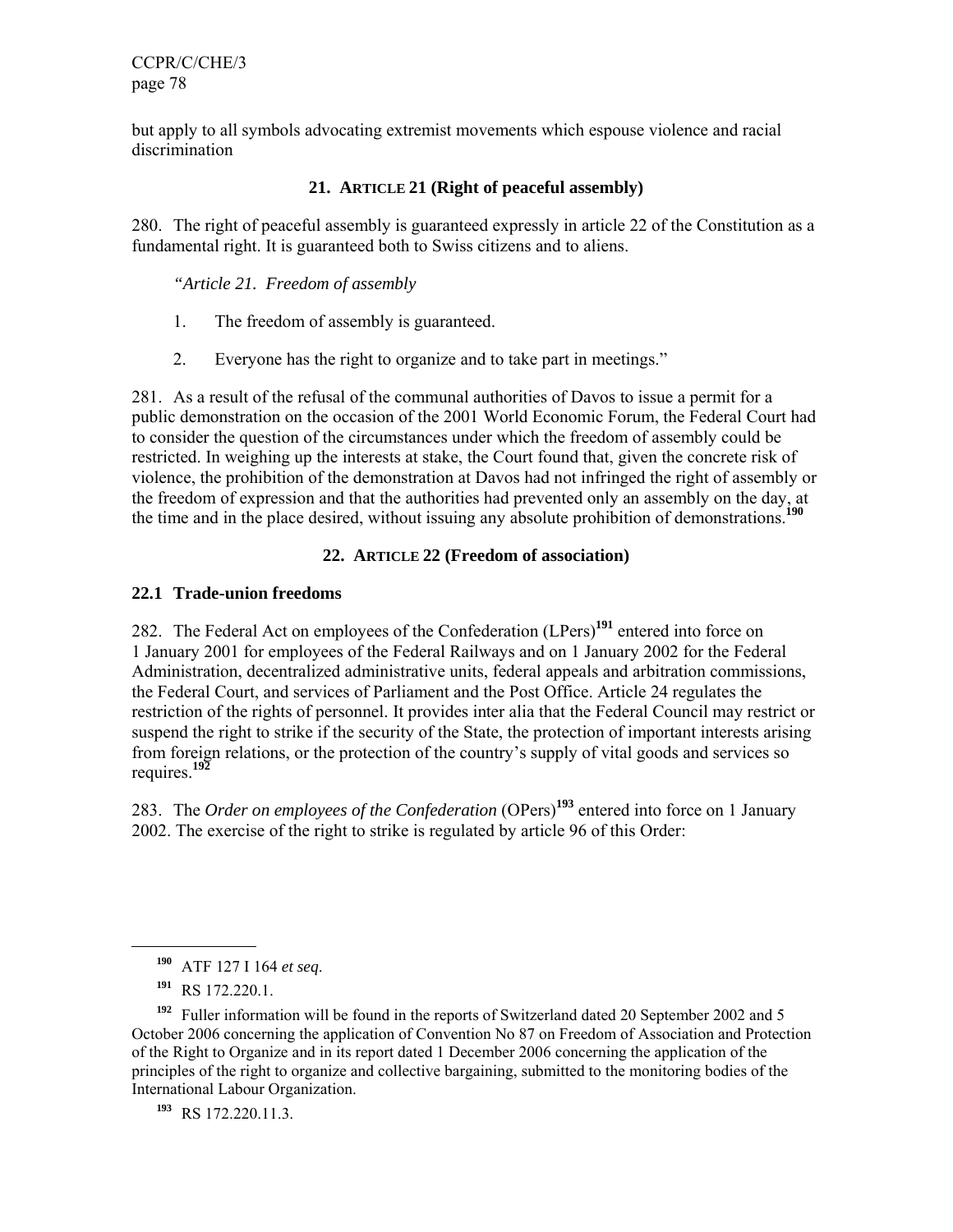### *"Article 96. Prohibition of the right to strike*

The exercise of the right to strike is prohibited to members of the categories of personnel listed below who perform functions essential to the protection of the security of the State, to the safeguarding of important interests arising from foreign relations, or to the protection of the country's supply of vital goods and services:

- (a) Members of the headquarters staff of departments responsible for civil and military operations;
- (b) Members of federal criminal investigation authorities;
- (c) Personnel of the Federal Department of Foreign Affairs subject to the transfer regulations who are working abroad;
- (d) Members of the frontier-guard service and civilian customs personnel;
- (e) Members of the surveillance corps, military personnel of the air-traffic security service, and personnel of the military-security vocational training service."

# **22.2 Protection of workers**

 $\overline{a}$ 

284. In addition to the information contained in paragraph 188 of the second periodic report, reference should be made to the prohibition of dismissal of workers for membership of a trade union or engaging in other union activity. Dismissal for such reasons constitutes wrongful dismissal under article 336 of the Code of Obligations and opens up the possibility of a claim for compensation of up to six months' wages (art. 336*a*).

285. On 14 May 2003 the Swiss Federation of Trade Unions submitted a complaint to the Committee on Freedom of Association (CFA) of the International Labour Organization (ILO).**<sup>194</sup>** The complaint contained allegations of violation of trade union rights in Switzerland under ILO Convention No. 98 on the Right to Organize and Collective Bargaining. The case came up in CFA on 17 November 2004. Following the discussion CFA took no decision on the substance. However, it noted that it felt that the sanction imposed under Swiss law was not a sufficient deterrent to ensure truly effective protection in practice against wrongful dismissal for trade union activity, since the legislation allowed employers, subject to payment of the compensation fixed by law for all cases of unjustified dismissal, to dismiss a worker for the actual reason of trade union membership or activity. CFA adopted a recommendation requesting Switzerland to produce a report containing additional information on the development of the situation since the submission of the complaint and on the steps taken after discussion with the social partners to ensure effective protection against wrongful dismissal for anti-trade-union reasons. Switzerland accepted the recommendation. On 16 June 2006 the Swiss Government adopted the supplementary report requested by CFA, in which it confirmed that Swiss law guaranteed adequate and sufficient protection of employees and established a fair balance between sanction and flexibility in the labour market. On 17 November 2006 CFA adopted a recommendation requesting the Swiss Government to take measures to provide the same kind of protection, including reinstatement, for trade union representatives victims of anti-trade-union dismissal and

**<sup>194</sup>** Case No. 2265: Complaint of the Swiss Federation of Trade Unions against the Government and State of Switzerland alleging violation of trade union rights.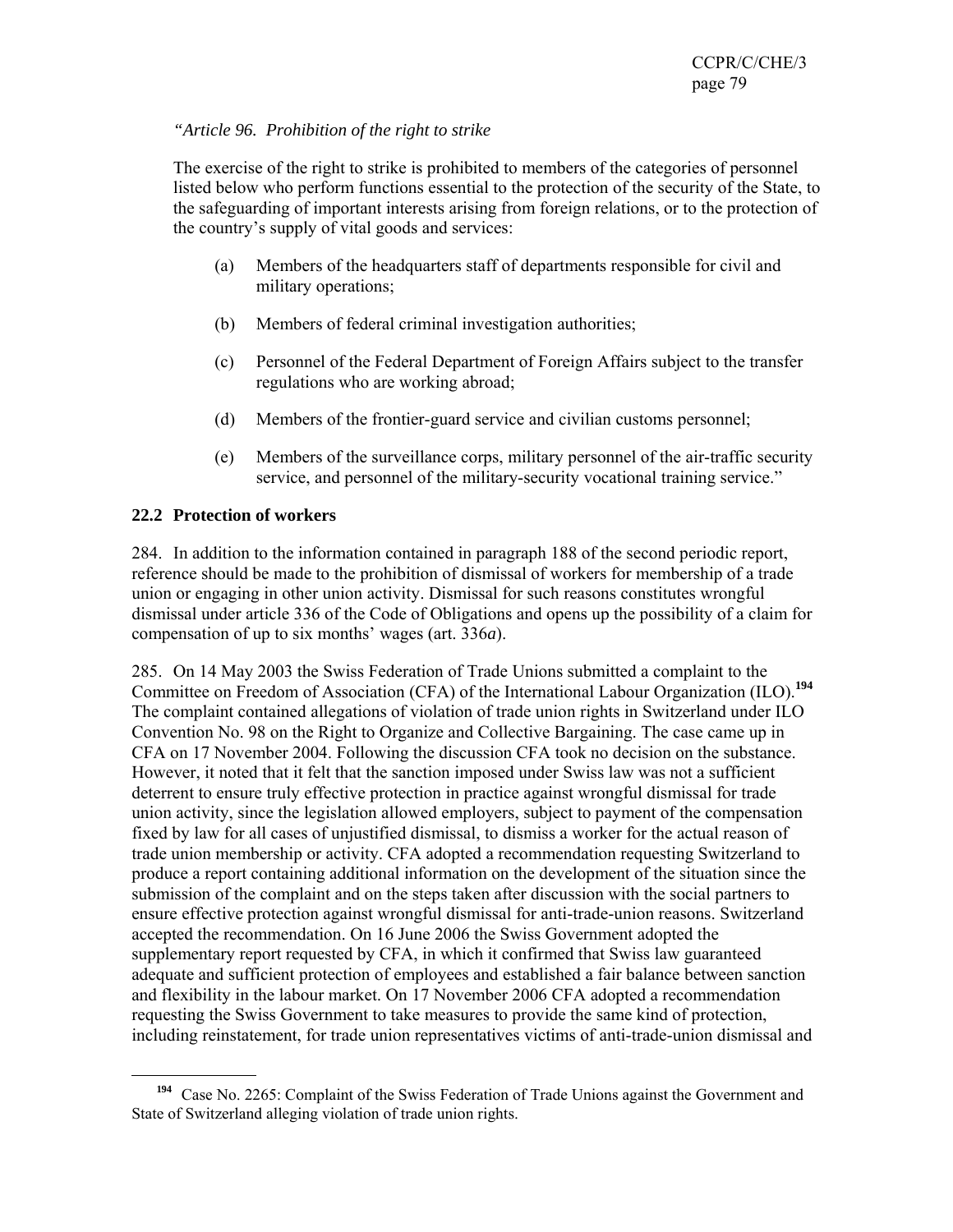for victims of dismissal in violation of the principle of equal treatment of men and women. CFA encouraged the continuation of tripartite discussions on the whole issue, including the situation in some cantons with regard to compensation for anti-trade-union dismissal. It also requested the Swiss Government to submit to it as soon as possible its comments on the latest allegations of the complainant organization. These requests are currently being studied by the Tripartite Federal Commission on ILO Affairs, which is made up of representatives of the Government, employers and trade unions.

### **22.3 Jurisprudence**

286. In a decision of 15 November 2002 the Federal Court ruled that the freedom of association did not confer on occupational organizations the right to participate in legislative proceedings concerning labour relations in public law. Such a right would be inconsistent with the legislative sovereignty of the State. However, trade unions did have the right to an appropriate hearing in connection with the amendment of laws or regulations having a significant impact on the working conditions of their members.**<sup>195</sup>**

#### **23. ARTICLE 23 (Right to marry)**

### **23.1 Principle**

287. The Constitution expressly guarantees the right to marry:

*"Article 14. Right to marry and to found a family* 

The right to marry and to found a family is guaranteed."

#### **23.2 Marriage to the child of a former spouse**

288. It should be noted that in order to bring marriage and registered partnership into line with each other the Legislature amended the provisions on impediments to marriage in paragraph 8 of the annex to the *Federal Act on registered partnerships between persons of the same sex* of 18 June 2004 (Partnerships Act (LPart; see para. 11)**<sup>196</sup>**. This amendment authorizes marriage to the child of a former spouse. Of course, the impediment of a kinship link with the child did not prevent persons from living with each other but it prohibited them from obtaining a legal framework for their shared life. Society now accepts that persons may live together without any legal bonds. The amendment thus brings the Act into line with society's changing attitudes.**<sup>197</sup>** Mention may be made in connection with paragraph 194 of the second periodic report of the new divorce-law schedule. Since 1 June 2004 the period of separation in divorce law has been two instead of four years (arts. 114 *et seq.* of the Civil Code).

**<sup>195</sup>** ATF 129 I 113.

**<sup>196</sup>** RS 211.231.

<sup>&</sup>lt;sup>197</sup> As a result of the entry into force of the amended provisions on impediments to marriage, an application by plaintiffs claiming that the prohibition on their marrying, which prevented them from leading their "de facto" family life together with the blessing of the law, submitted to the European Court of Human Rights, was resolved amicably (*Waser/Steiger v. Switzerland*; application No. 31990/02).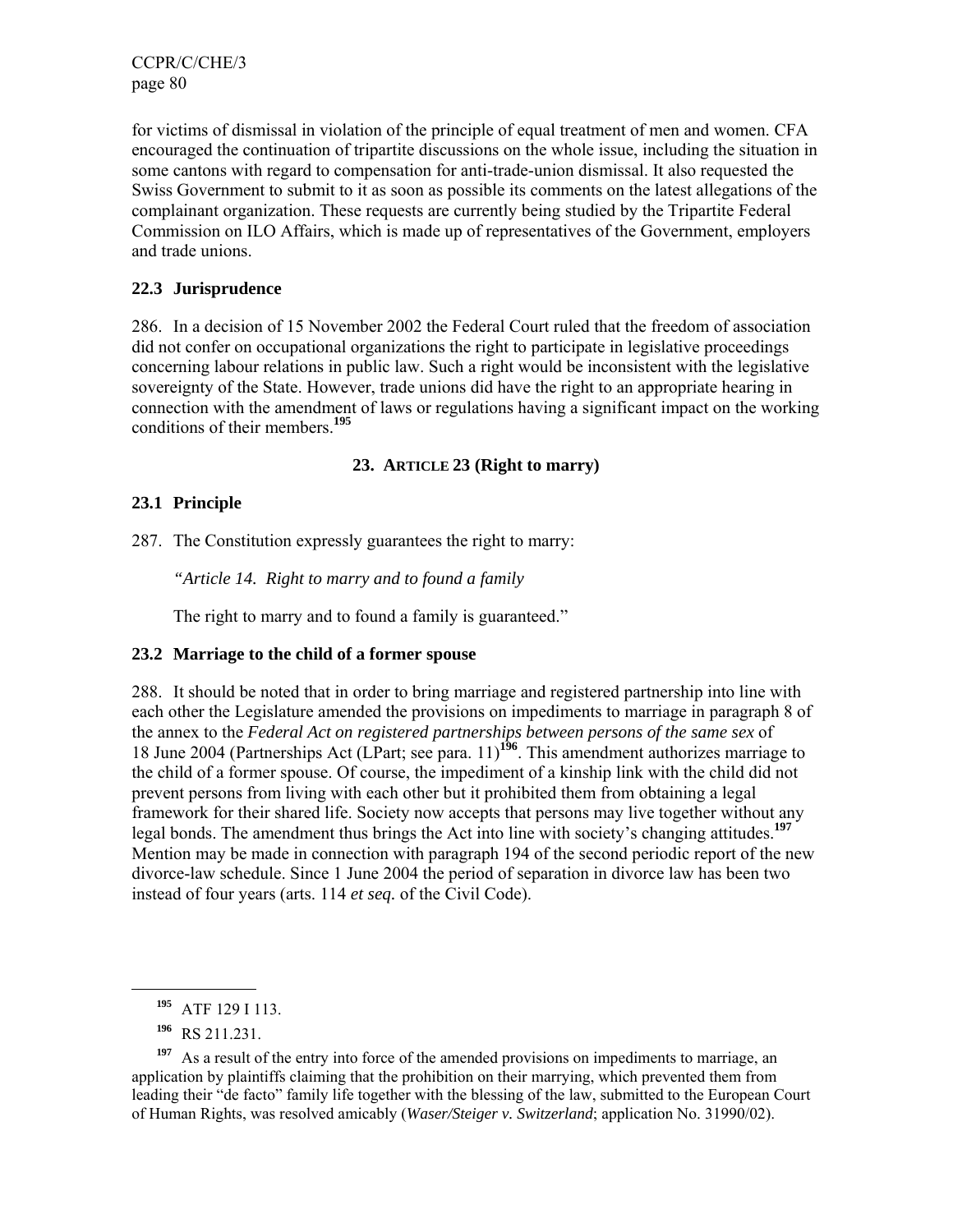### **23.3 Forced marriage**

289. Even in the absence of reliable statistics on forced and arranged marriages there is every reason to believe that this phenomenon is found in Switzerland. Nowadays forced marriages are offences under both the Civil Code and the Criminal Code. The Federal Council stated its opinion for the first time on the need for legislation in Switzerland in its reply of 16 February 2005 to the *Banga* question (04.1181) ("To combat forced marriages and provide better protection for the victims"), concluding that there was no need for legislation. It is already illegal for a minor to contract marriage (art. 94, para. 1, of the Civil Code), and the Civil Code also establishes grounds for annulling a marriage when one of the spouses married under threat of a serious and imminent danger to his or her life, health or honour or to the life, health or honour of a relative. (art. 107, para. 4). Where the criminal law is concerned, the Federal Council pointed out that forced marriage may already be covered by the criminal offence of coercion (art. 181 of the Criminal Code); such cases are automatically prosecuted and carry a sentence of a maximum of three years' imprisonment or a fine. When an act of coercion within the meaning of article 181 of the Criminal Code, committed in order to force a person to marry, causes mental or physical problems, the person concerned may request the assistance of a victims' advisory centre. Depending on the situation, such assistance may include the location of emergency accommodation or support for the person throughout the proceedings. The Federal Council was to submit to Parliament in autumn 2007 a comprehensive report on the problem of forced and arranged marriages containing a detailed analysis and, if necessary, proposals on action to be taken (initiative of the Political Institutions Committee of the National Council: "Suppression of forced marriages and arranged marriages" (05.3477).

# **24. ARTICLE 24 (Rights of the child)**

# **24.1 Background**

290. The amended article 30 of the *Federal Act on the acquisition and loss of Swiss nationality* (Nationality Act (LN); see para. 11)**<sup>198</sup>** has been in force since 1 January 2006:

*"Article 30. Stateless children* 

- 1. A stateless minor child may enter a request for facilitated naturalization if he or she has lived in Switzerland for a total of five years, including the year preceding the submission of the request.
- 2. Such a child acquires the cantonal and communal citizenship of his or her place of residence."

291. This amendment renders null and void the reservation entered to article 7, paragraph 2, of the United Nations Convention on the Rights of the Child. Thus the Federal Council decided to withdraw it on 4 April 2007. This decision was notified to the Secretary-General of the United Nations on 1 May 2007.

292. The new *Federal Aliens Act* (LEtr; see para. 11) accords the right of family reunification to all holders of residence permits (art. 43). Family reunification is also possible for holders of short-term residence permits (art. 44). However, family reunification must be effected within a

**<sup>198</sup>** RS 141.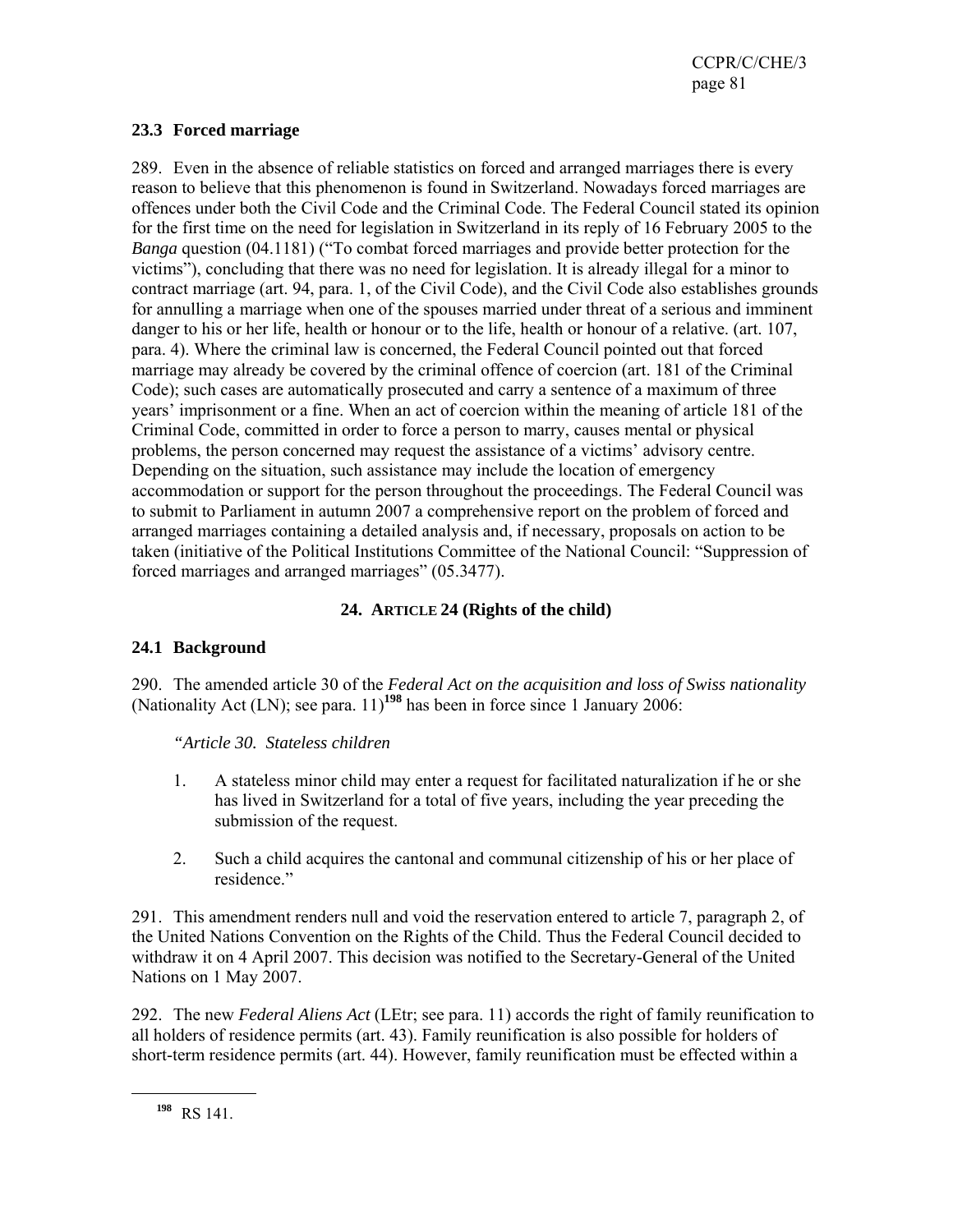time limit of one year for children aged over 12 years (within five years in the case of younger children). In addition, the family must have the necessary financial means and suitable accommodation. The new Act also incorporates a new provision in the Civil Code, to the effect that "the presumption of the husband's paternity ceases when the marriage is annulled on the ground that it was contracted in order to circumvent the provisions on the entry and residence of aliens" (new art. 109, para. 3, of the Civil Code). However, this provision must be seen from the restricted standpoint of the annulment of marriage within the meaning of the new article 105, paragraph 4, of the Civil Code, i.e. when one of the spouses does not wish to found a conjugal union but merely to circumvent the provisions on the entry and residence of aliens. Furthermore, in such cases, which should be rather rare in practice, the father may acknowledge the child. The mother and the child may also bring a paternity action.

293. On 24 March 2006 Parliament adopted the *Federal Family Allowances Act* (LAFam; para. 11),**<sup>199</sup>** which harmonizes for the whole country the conditions for award of family allowances, the number of children providing entitlement, the age limit, and the rules which apply when several persons may assert a right to family allowances in respect of the same child. This entitlement is available to employed persons and persons without gainful employment. In the latter case, however, the allowances are paid subject to the availability of resources and are funded by the cantons. Self-employed workers do not have this entitlement under the Act, but the cantons may award them family allowances. The Act stipulates a *child allowance* of at least 200 francs a month paid from the child's birth to its 16th birthday and a *vocational training allowance* of at least 250 francs a month paid from age 16 until the completion of the child's training but not beyond the 25th birthday. Only the full allowance is paid, the degree of employment no longer being taken into account. The cantons may award higher allowances and provide for birth and adoption benefits. Any other benefits must be funded outside the family allowances scheme. Entitlement to family allowances is available to married and unmarried parents, children of a spouse, children taken in to the family home, and the brothers and sisters and grandchildren of the holder of the entitlement if he or she bears most of the cost of their maintenance. Sixty-eight per cent of the people voted to accept the Act in the federal referendum of 26 November 2006. It will probably enter into force on 1 January 2009.

294. In the case of *public day-care arrangements*, a system of financial assistance was introduced at the federal level in February 2003. This is an eight-year programme of incentives to encourage the creation of day-care places for children so as to enable parents to combine family life with work or training more comfortably. Parliament allocated a credit of 320 million francs for the eight years of the programme. The applications for financial assistance accepted up to 31 January 2007 have led to the provision of 13,000 places.

# **24.2 Protection of minors**

295. The *Federal Act on the criminal status of minors* (Minors Act (DPMin))**<sup>200</sup>** entered into force on 1 January 2007. The new provisions introduced in this Act include the raising of the age of criminal responsibility from seven to 10 years. The new Act is deeply imbued with the principle that, where juvenile offenders are concerned, education and social integration take precedence over punishment.

**<sup>199</sup>** FF 2006 3389, RS 836.2.

**<sup>200</sup>** RS 311.1.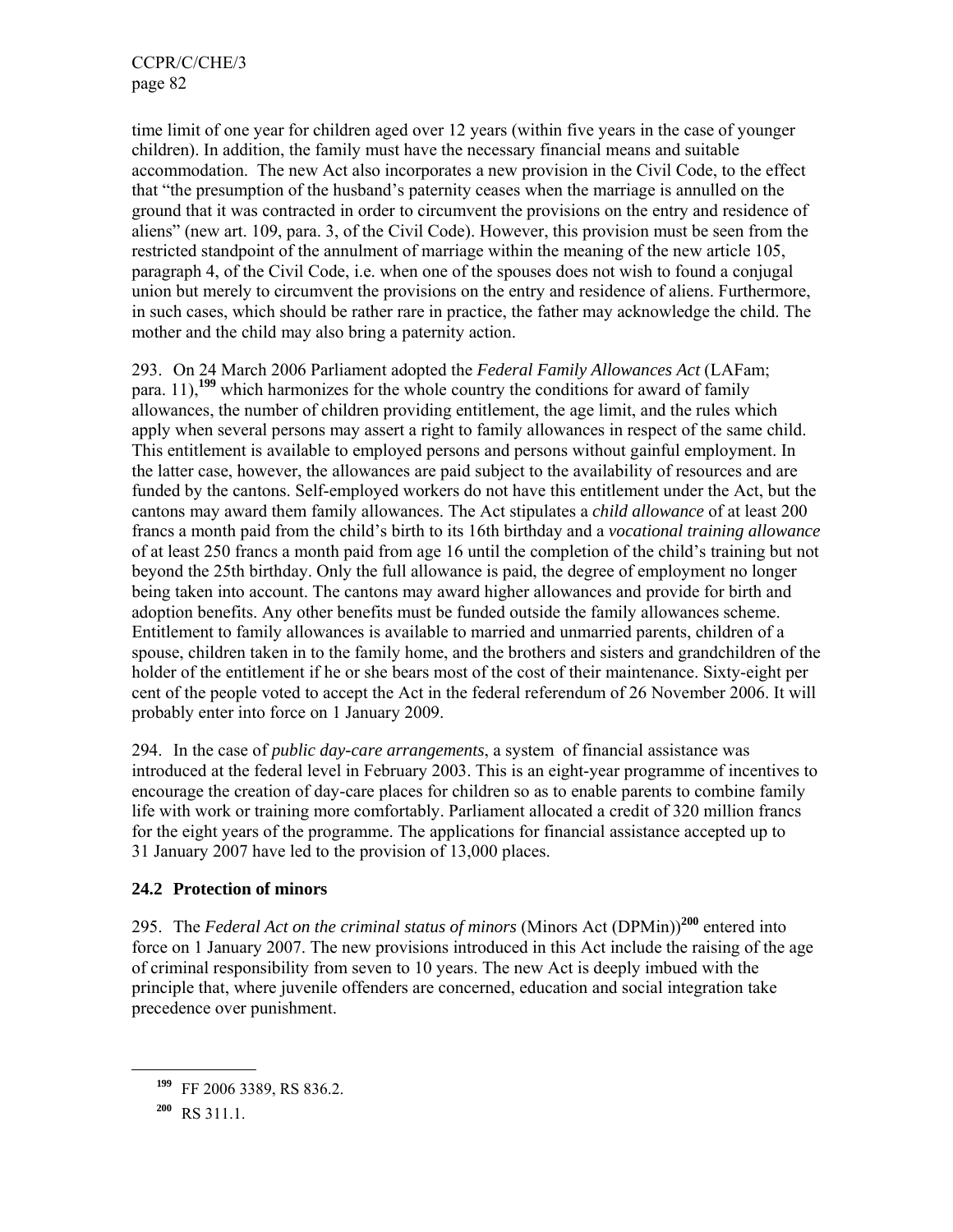296. The draft federal act on juvenile criminal procedure (para. 12) is one of the measures for unification of the criminal procedure legislation. This text also provides that the protection and education of minors shall be the decisive factors in the application of the law and that a minor's age and level of development must be taken into account in his or her favour (art. 4, para. 1). It is stated expressly that a minor's personal rights must be respected at all stages of proceedings; amongst other things, minors have the right to be heard and the right to respect for their privacy.

297. The partial amendment of the *Federal Act on assistance to victims of crime* (LAVI)**<sup>201</sup>** aimed at protection of a child's personal rights in criminal proceedings, which was announced in paragraph 207 of the second periodic report, entered into force on 1 October 2002 (see para. 11). However, the plan is to transfer to the future code of criminal procedure at a later stage the section on victims' rights in criminal proceedings.

298. With regard to the protection of children against sexual exploitation, the reader is referred to the information given in paragraphs 165 *et seq*. (see also para. 346 on the withdrawal of the reservation to article 10, paragraph 2 (b)).

# **24.3 Child abuse**

299. The Federal Social Security Office (OFAS) published in October 2005 a study on "Violence against children: a plan for comprehensive prevention"; this plan is based on a new model of comprehensive prevention of child abuse. The purpose of this expert study is to promote the coordinated application of prevention measures to fill the existing gaps. The study's authors give much space to the design and even the very notion of prevention measures, to the role of prevention agents, and to enhanced professionalism in the provision of assistance and care for children. They point to the essential and natural role of parents in the protection of children while stressing that society is directly engaged at several levels by the problems of child abuse and sexual violence.

300. The OFAS Division for *family, generations and society*, which was created early in 2006, is responsible for coordination and information work and accords special attention to prevention in conjunction with organizations working in the field of child protection. This work includes, for example, reporting on the assistance and training options, supporting projects for the prevention of child abuse, and carrying out research. It is against this background that the present prevention plan was requested from the outside experts.

# **24.4 Naming of children**

301. In the *G.M.B. and K.M* case**<sup>202</sup>** the plaintiffs argued before the European Court of Human Rights that Swiss legislation providing that a child of married parents acquires their family name is discriminatory and infringes the parents' right to personal privacy and privacy of the family (see para. 256).

# **24.5 Nationality of children**

302. See the information on limitation of the principle of equality by reason of nationality given in paragraph 66.

**<sup>201</sup>** RS 312.5.

**<sup>202</sup>** Decision of 27 September 2001.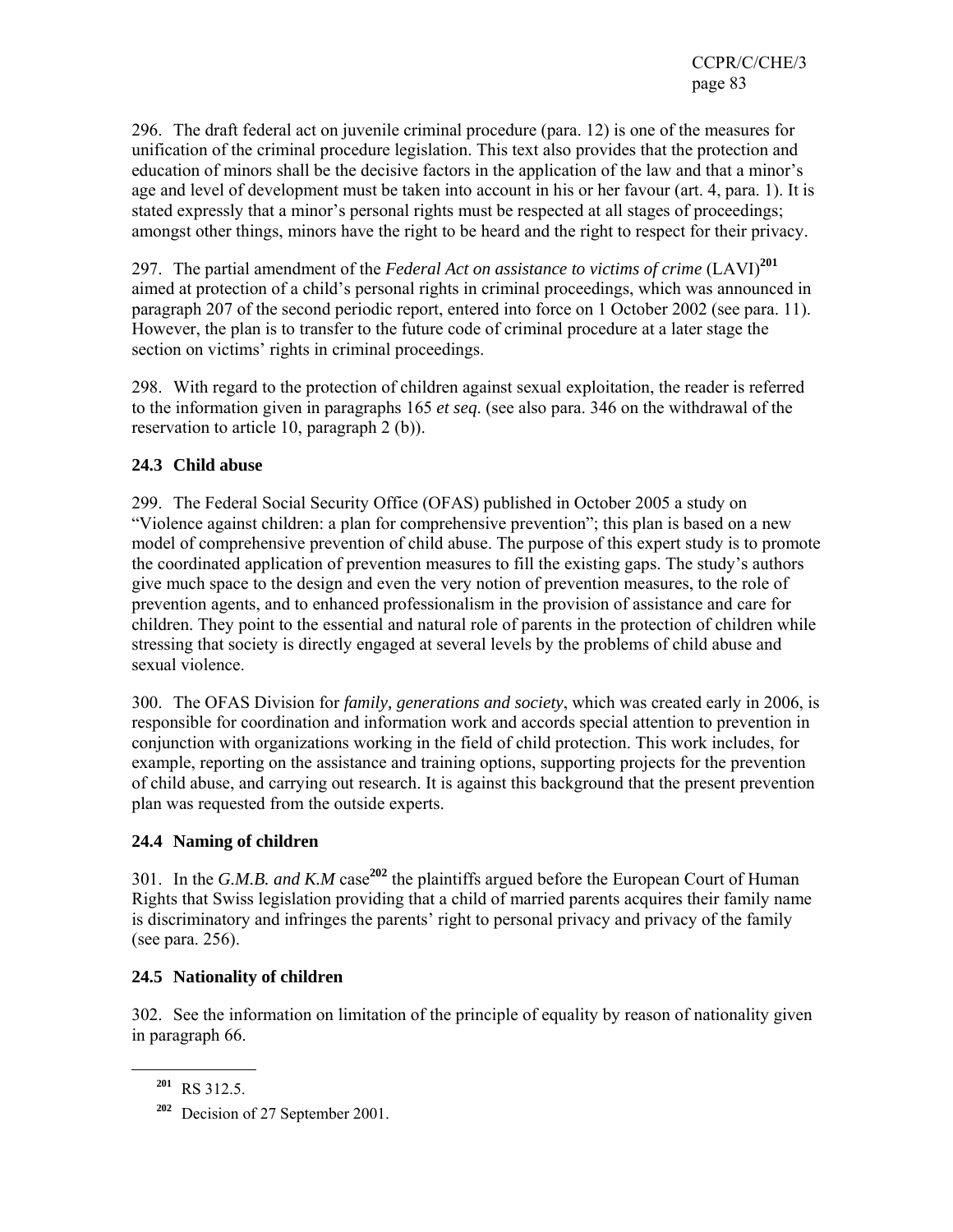# **25. ARTICLE 25 (Political rights)**

# **25.1 Principle**

303. Article 34 of the Constitution guarantees political rights as fundamental constitutional rights:

### *"Article 34. Political rights*

- 1. Political rights are guaranteed.
- 2. The guarantee of political rights protects the free formation of citizen's opinions and the true and accurate expression of their will."

### **25.2 Right to vote**

304. The information contained in the previous periodic reports is still relevant. However, following the introduction of the new Constitution the right to vote and its exercise are now governed by articles 136 and 39:

### *"Article 136. Political rights*

- 1. All Swiss men and women who are not disqualified by reason of mental illness or feeble-mindedness have political rights in federal matters from the age of 18 years.
- 2. They may take part in the election of the National Council and in federal referendums and launch and sign popular initiatives and requests for referendums in federal matters.

# *Article 39. Exercise of political rights*

- 1. The Confederation shall regulate the exercise of political rights at the federal level; the cantons shall regulate these rights at the cantonal and communal levels.
- 2. Political rights shall be exercised in the place of domicile. The Confederation and the cantons may provide for exceptions.
- 3. No one may exercise political rights in more than one canton.
- 4. The cantons may provide that newly domiciled persons shall not enjoy the right to vote at the cantonal and communal levels until a maximum interval of three months has elapsed."

# **25.3 Right to be elected**

 $\overline{a}$ 

305. The information given in the second periodic report is still relevant.**<sup>203</sup>** Articles 143 and 144 of the Constitution govern eligibility and disqualification.

**<sup>203</sup>** See para. 219 of the second periodic report.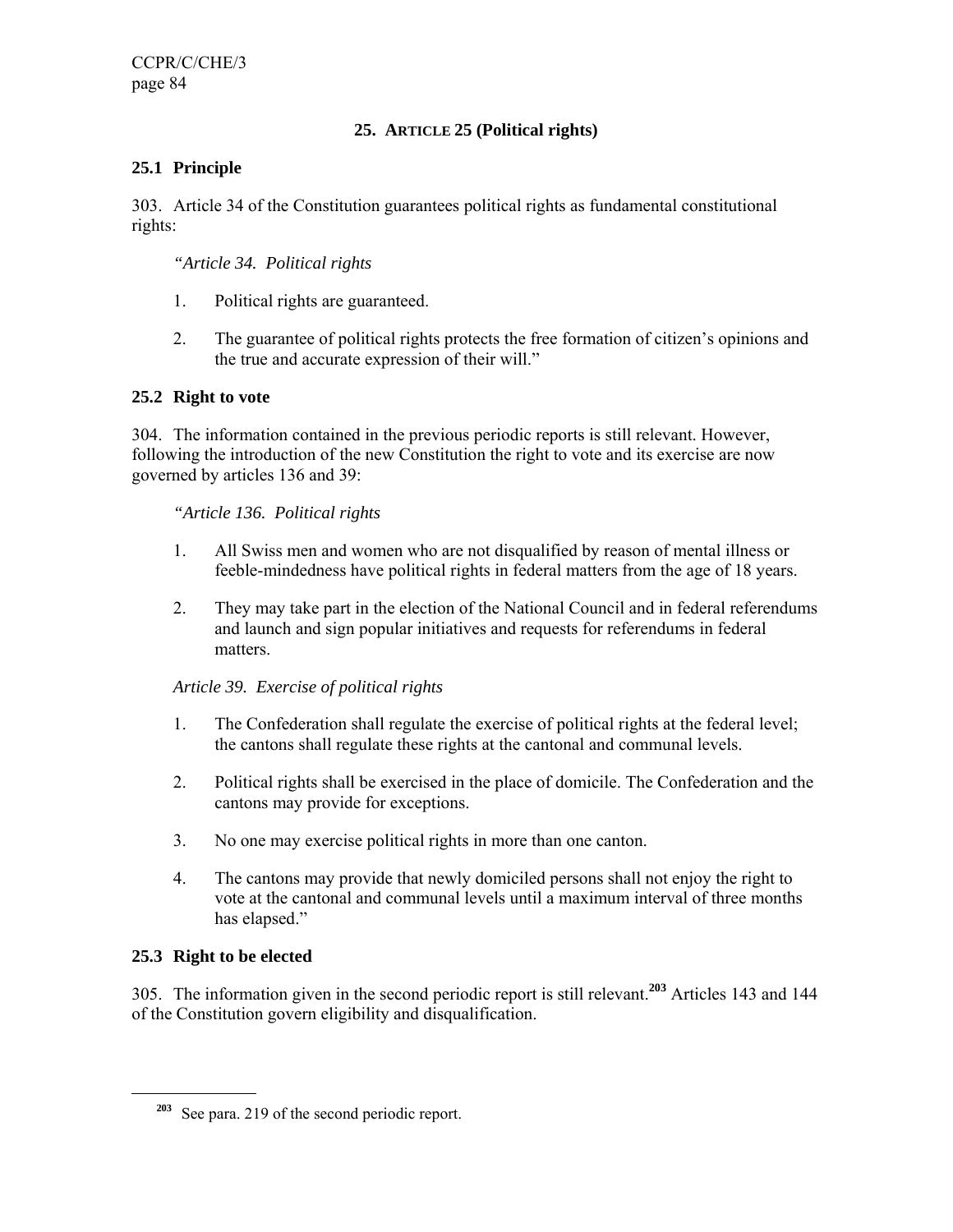# *"Article 143. Eligibility*

All citizens having the right to vote is eligible for election to the National Council, the Federal Council and the Federal Court.

# *Article 144. Disqualification*

- 1. The functions of member of the National Council, the Council of States and the Federal Council and of judge of the Federal Court may not be exercised at the same time.
- 2. Members of the Federal Council and judges of the Federal Court assuming a full case-load may not perform any other function in the service of the Confederation or of a canton or engage in any other gainful activity.
- 3. The law may provide for other grounds of disqualification.

# **25.4 Conduct of elections**

306. The information given on this subject in the second periodic report is still up-to-date.**<sup>204</sup>** The cantons of Glarus and Appenzell Inner-Rhodes still have *Landesgemeinde* (citizens' assemblies). Switzerland cannot therefore withdraw its reservation to article 25 (b) of the Covenant.

# **25.5 Introduction of the general popular initiative**

307. On 31 May 2006 the Federal Council adopted a message on the introduction of the general popular initiative.**<sup>205</sup>** This reform of the people's rights, which was accepted by the people and the cantons on 9 February 2003, authorizes requests for amendment of legislation in addition to provisions of the Constitution (see para. 9).

308. This message also addressed other amendments of the legislation on political rights, including inter alia the phased introduction of electronic voting (para. 308), the compilation by the cantons of a central electoral roll of Swiss nationals living abroad, and clarification of what is meant by "proxy vote". In September 2006 the Political Institutions Committee (CIP) of the National Council decided, subject to approval by the CIP of the Council of States, to submit to the Federal Assembly a draft amendment to the Constitution to allow review of the introduction of the general popular initiative.

# **25.6 Electronic voting**

309. The Federal Council has submitted to Parliament a report on the pilot electronic voting projects. This kind of voting will facilitate the creation of the necessary conditions for the maintenance over the long term of Swiss institutions, which are founded on direct democracy in a society undergoing modernization, and it should therefore be phased in. With this report the Federal Council has concluded the studies conducted in response to various Parliamentary statements, studies addressing the possibilities, risks and feasibility of electronic voting in Switzerland. In 2004 and 2005 the Federal Chancellery and the cantons of Geneva, Neuchâtel and

**<sup>204</sup>** See para. 220 of the second periodic report.

**<sup>205</sup>** FF 2006 5001 *et seq*.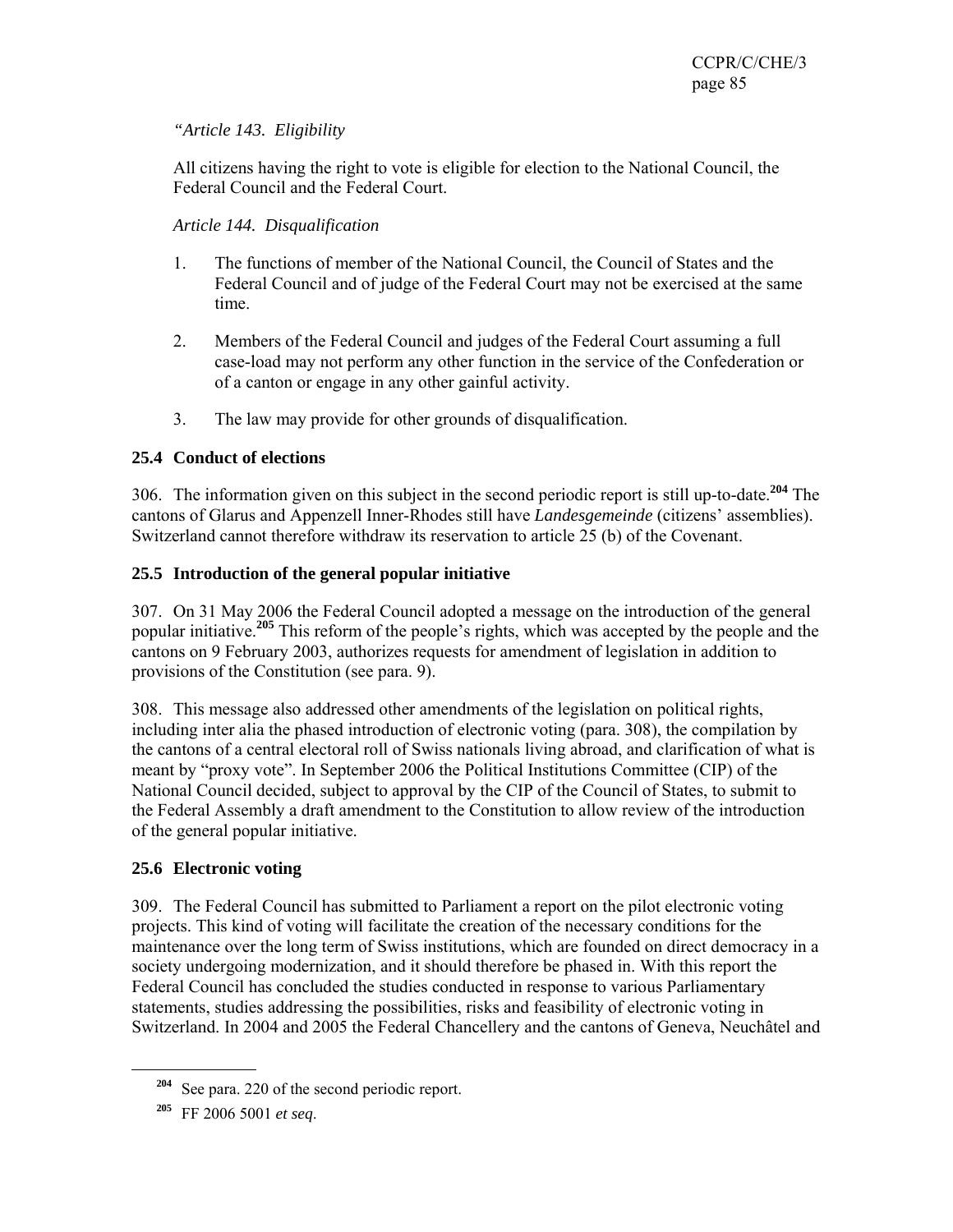Zurich conducted five trials of electronic voting in federal ballots, which proceeded without problem. Electronic voting will enable future generations to participate in the democratic process even if living conditions change and will thus guarantee the legitimacy of political decisions through broad popular support. It will also ease the complexity of voting operations due to the increasing mobility of voters and the permanent increase in the number of Swiss nationals abroad who hold voting rights. The support of the people for electronic voting is assured. Surveys carried out under the pilot projects showed that the majority of the people are in favour. Although information technology offers an opportunity for direct democracy, it entails some risks as well. It will require the introduction of complicated organizational, technical and legal measures. The risk of abuse of a technical nature will necessitate permanent monitoring and the development of security measures. The benefits of electronic voting are clear from the economic standpoint, for it will both facilitate the rationalization of voting operations and the counting of votes and prove cheaper than postal voting.

### **25.7 Political rights of aliens in Switzerland**

310. The information contained in paragraph 221 *et seq.* of the second periodic report remains in principle relevant.

311. During the period under review four cantons have granted aliens the right to vote in communal elections.**<sup>206</sup>**

### **25.8 Jurisprudence**

312. The background to Decision ATF 129 I 185 *et seq*. was a new distribution of electoral circles which, in the opinion of the plaintiffs, restricted unreasonably the expression of the will of the electors (art. 25 (b) of the Covenant) and was inconsistent with the right of access to public posts under conditions of equality (art. 25 (c)). The Federal Court found that the complaints lacked merit. Under article 25 (b) of the Covenant the election process must be such as to ensure the expression of the free and uninfluenced will of the electors. This provision protects inter alia to right of persons holding the right to vote not to be subjected to inadmissible pressure or influence either in the formation or in the expression of their will. Article 25 (c) guarantees the right to have access, on general terms of equality, to public service - a notion which includes all official posts (executive, judicial, and public administration) carrying a sovereign authority, the holders of which are not elected but appointed by a unilateral act. In other words, in the Covenant political rights represent a lowest common denominator intended to allow adherence by the largest possible number of States, even undemocratic ones. It is therefore difficult to see how the contested demarcation of electoral circles could have impaired the free formation of the opinions of the plaintiffs or the expression of their will as electors (art 25 (b) of the Covenant and art. 34, para. 2, of the Constitution); furthermore article 25 (c) of the Covenant is not applicable to membership of the Communal Parliament of Zurich, which is determined by election and not by appointment by a unilateral act.

**<sup>206</sup>** The cantons of Vaud (since 2002), Geneva (since 2005) and Fribourg (since 2005) granted aliens the right to vote in all their communes. In 2003 the canton of Grisons introduced optional suffrage for aliens, which all cantons have the option of introducing.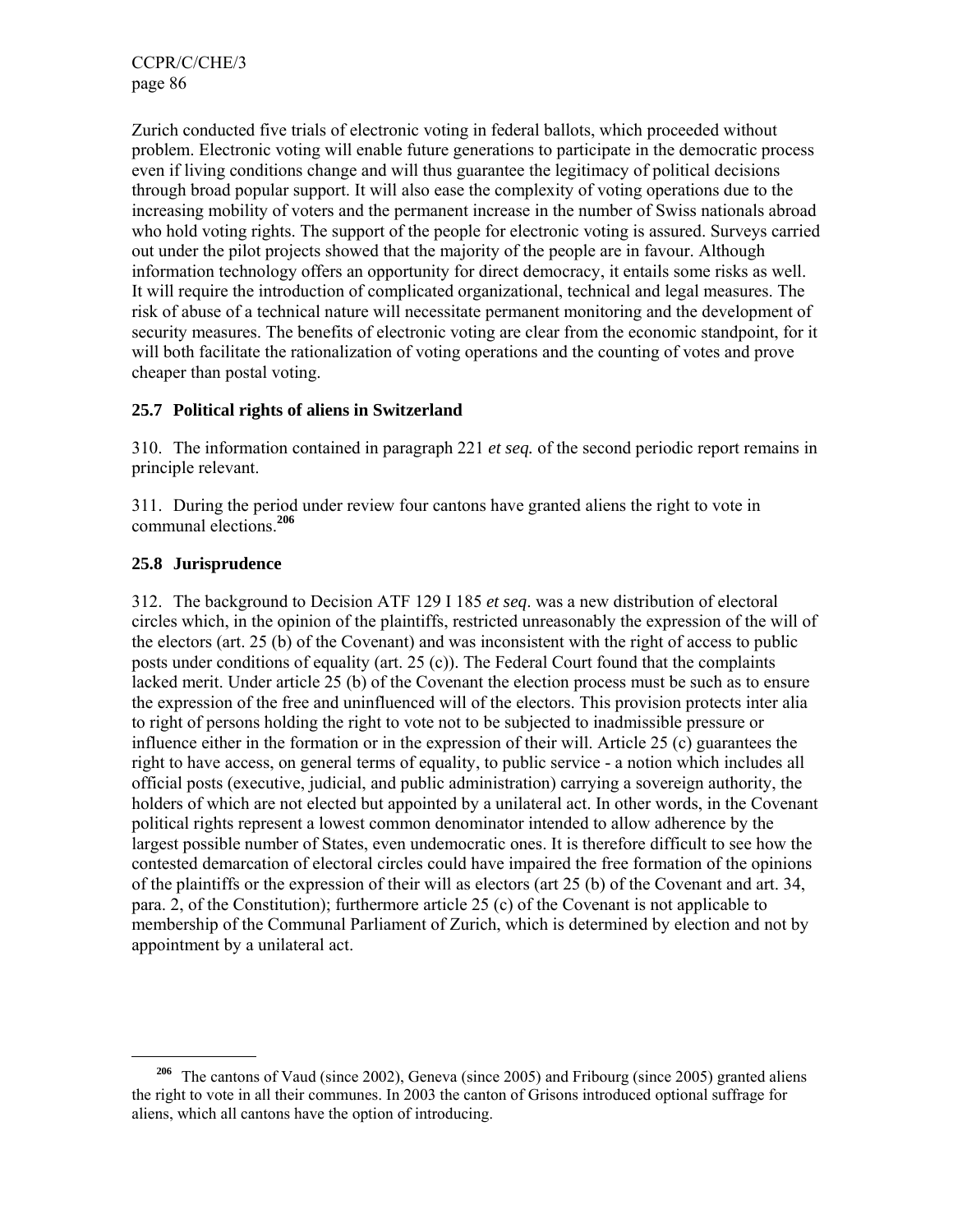# **26. ARTICLE 26 (General principle of non-discrimination)**

313. The regulation and application of the principle of equality in Swiss law are discussed above, mainly in the sections on articles 2 and 3 of the Covenant.

#### **26.1 Registered partnerships**

314. Following the entry into force of the *Federal Act on registered partnerships between persons of the same sex* (Partnerships Act (LPart); see para. 11 above) persons of the same sex living as partners may have their relationship registered by a civil registrar and thus invest it with legal status. The recognition by the State of same-sex partnerships is helping to eradicate the discrimination against the homosexual couples in the population and to diminish prejudice against homosexuality.

315. Partnerships are registered before a civil registrar. He witnesses the commitment of the partners to lead a life together and to assume towards each other all the rights and duties deriving from that commitment. For example, the partners owe each other assistance and respect. They contribute, each according to his capacity, to the maintenance of their joint estate. They take joint decisions concerning their common dwelling. Each partner has a duty to inform the other about his income, possessions and debts. Each partner also has the possibility of going to court in the event of disputes over specific matters.

316. The registration of a partnership has no effect on legal names. In everyday life the two partners may use a joint name - each of them adding the other's name to his or her own name and thus give prominence to the relationship which unites them. However, this is not an official name and may not be entered in the civil registers. Persons whose partnership has been registered retain their cantonal and communal rights of citizenship.

317. If one of the partners is of foreign nationality, he or she is entitled to a residence permit issued by the aliens police. A civil registrar may refuse to register a partnership when the two persons in question clearly do nor intend to lead a life together but are seeking to circumvent the regulations on the admission and residence of aliens.

318. The new Act provides more favourable conditions for ordinary naturalization by reducing to five years the necessary period of residence in Switzerland.

319. Where property relations are concerned, registered partners are subject to regulations similar to those of matrimonial law governing the separation of property. However, they may conclude a special agreement applicable in the event of dissolution of the partnership and provide, amongst other things, for dissolution according to the provisions of matrimonial law on the sharing of assets acquired after marriage. In the case of inheritance law, social security law and even occupational insurance, registered partners have the same status as married couples.

320. Partners may request the dissolution of their partnership by means of a joint application to a judge. One of the partners may also request dissolution if he or she has lived separately from the other partner for at least one year. In the event of dissolution, as in the case of divorce, the terminal benefits under occupational insurance acquired during the period of cohabitation are shared between the partners.

321. The adoption of children and recourse to medically assisted procreation are prohibited.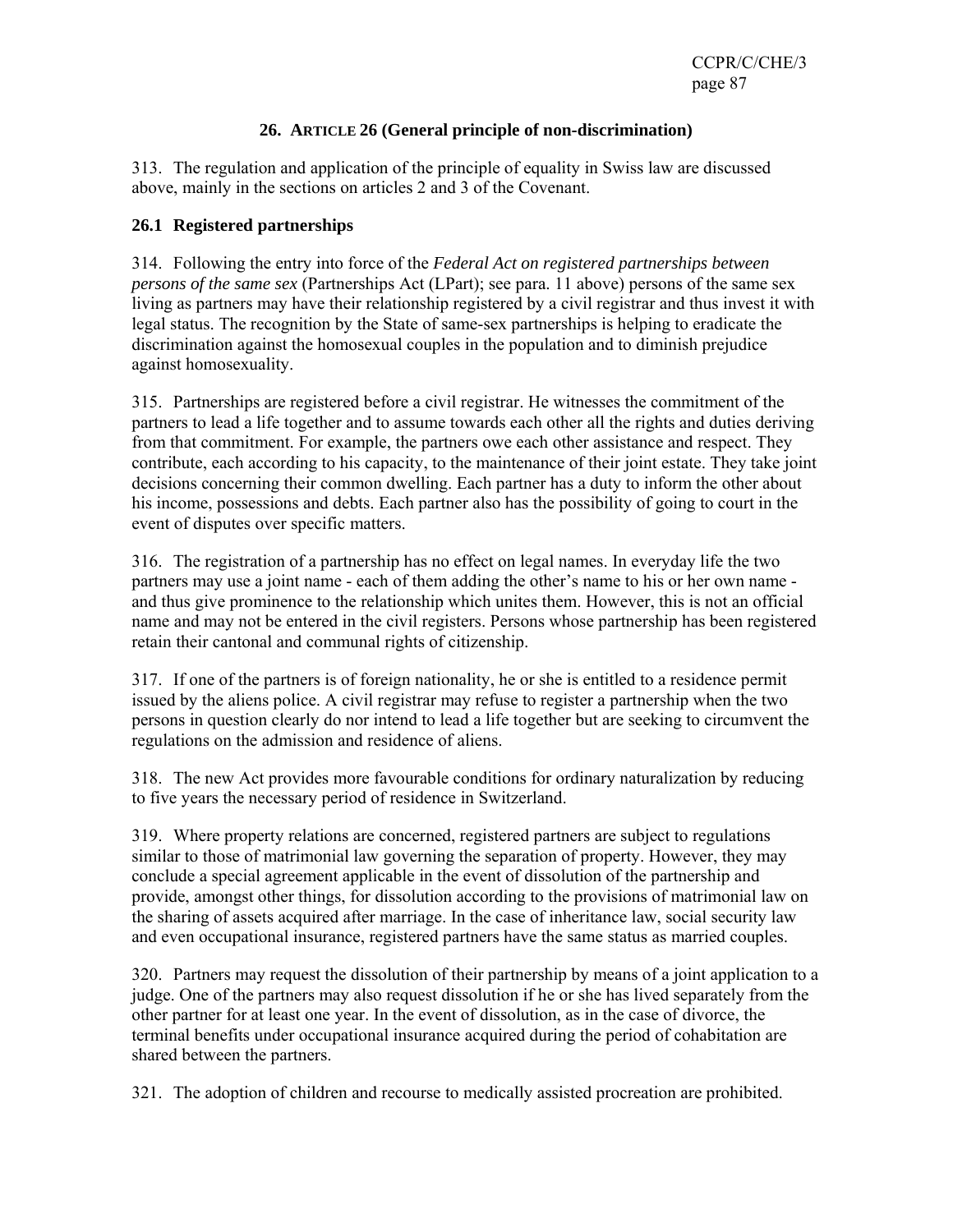# **26.2 Jurisprudence**

322. In a decision of 21 November 2003**<sup>207</sup>** the Federal Court ruled that the communal popular initiative "The Swiss first!" in Zurich, which requested that the communes, under higher law, should give priority to the needs of Swiss nationals, was designed to favour the Swiss and thus to disadvantage foreigners when different treatment was not justified on objective grounds. It therefore infringed the guarantees of equality before the law and the prohibition of discrimination contained in the Federal Constitution.

323. The Agreement with the European Community on the Free Movement of Persons provides in its scope of application for more generous regulations on family reunification than are available in Swiss law, to the advantage of relatives of Swiss nationals living in Switzerland coming from a non-member State (right of family reunification for children up to age 21 instead of age 18; waiver of a preponderant relationship when the parents are separated or divorced). The Federal Court deemed itself bound, under the Constitution, by the provisions of the legislation in force and unable to bring that legislation into line with the Agreement on the ground of the right to equality and the prohibition of discrimination. However, the aliens authorities of the cantons remain free, in the exercise of their discretionary powers to grant residence permits, to accord Swiss citizens the same right in this regard as is accorded to citizens of States members of the European Union or EFTA.**<sup>208</sup>** In confirmation of this jurisprudence the Federal Court voided a cantonal decision based on the constitutional right to derive from the provisions of the Agreement on the Free Movement of Persons a similar right to family reunification for a child of a Swiss father coming from a State not party to the Agreement. In the case in question it considered that the (temporary) inequality was due to reasons of a legislative nature which must be respected, since the Legislature intended to study the issue as part of the comprehensive review of the legislation (see para. 206 *et seq*.). Accordingly, the current practice prevailed over the right to equality.**<sup>209</sup>**

324. The Federal Court declared to be in conflict with the Constitution, by virtue of the prohibition of discrimination, the regulations of a public-law corporation which invoked the right to use of a name and the right of citizenship for the purpose of transmitting the status of member to descendants, excluding such transmission by its married nationals or by its unmarried nationals.**<sup>210</sup>**

325. Pursuant to the principle of equal treatment the Federal Court ruled in a decision of 16 December 2004, concerning the entry in the civil register of a name existing in both masculine and feminine forms and transmitted by a mother to her son, that the name should be entered in the masculine form for that male child.**<sup>211</sup>**

- **<sup>210</sup>** ATF 132 I 68.
- **<sup>211</sup>** ATF 131 III 201.

**<sup>207</sup>** ATF 129 I 392 *et seq.*

**<sup>208</sup>** ATF 129 II 249.

**<sup>209</sup>** ATF 130 II 137.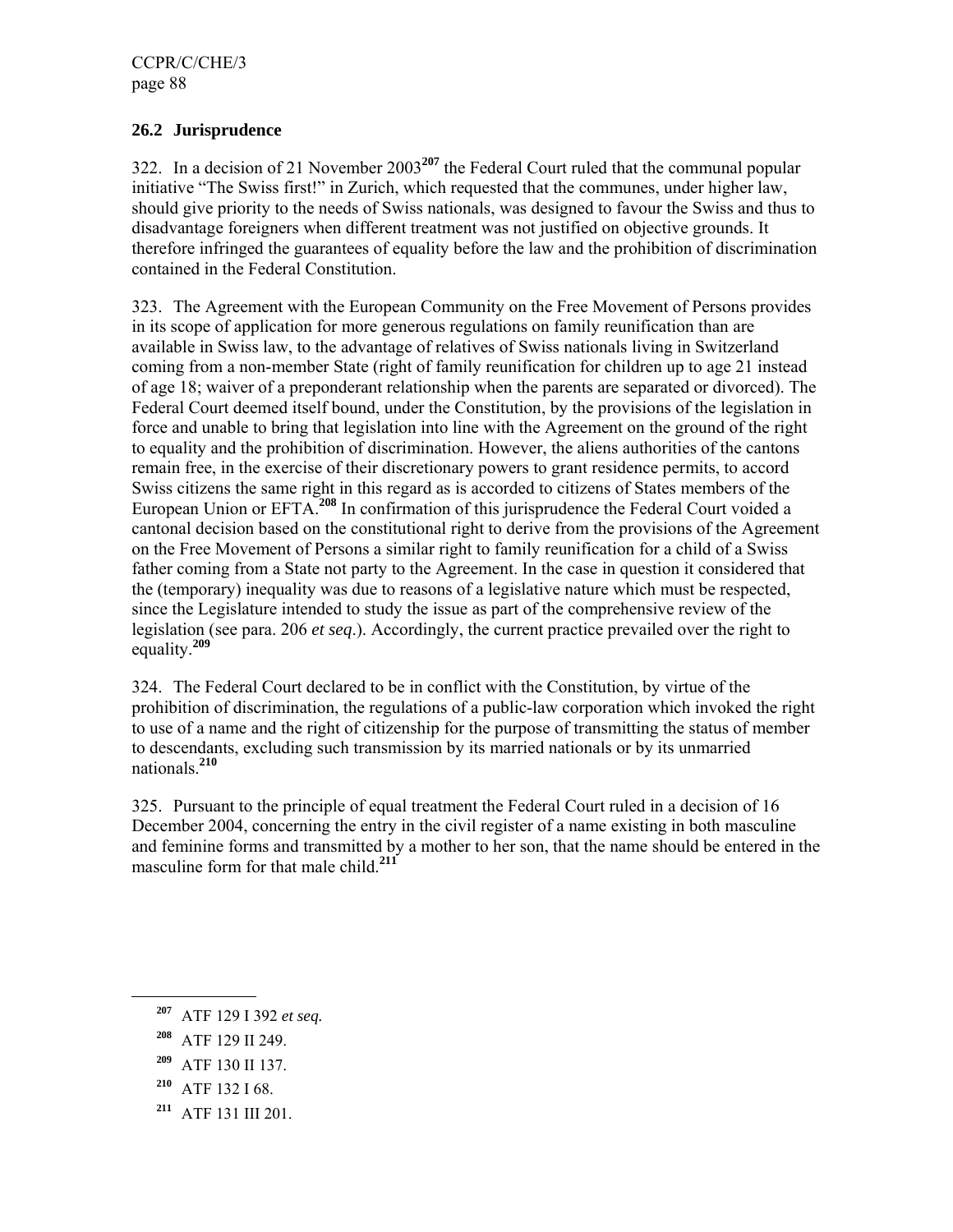### **27. ARTICLE 27 (Rights of minorities)**

#### **27.1 Framework Convention of the Council of Europe for the Protection of National Minorities**

326. Following the submission by Switzerland of its initial report and the visit to Switzerland from 11 to 13 November 2003 by a delegation of the Advisory Committee to gather further information, on 10 December 2003 the Committee of Ministers of the Council of Europe adopted a resolution (ResCMN(2203)13) on the application by Switzerland of the Framework Convention for the Protection of National Minorities. The Committee found that Switzerland has made particularly commendable efforts in a number of fields in respect of its linguistic minorities. The institutional framework enables French-, Italian- and Romansh-speakers, as well as Germanspeakers of the cantons of Fribourg and Valais, to preserve and develop the essential elements of their identities, in particular their language and their culture. Moreover, a number of institutional arrangements ensure extensive political participation by linguistic minorities at all levels. The legal guarantees concerning the use of minority languages in relations with the administrative authorities are very extensive, and numerous efforts have been made to reinforce the position of Romansh. Increased attention could, however, be given to the principles enshrined in the Framework Convention when it comes to authorizing, at the infra-cantonal level, the use of a minority language in the aforementioned relations. In the field of education, the authorities should ensure that the needs of persons belonging to linguistic minorities as regards instruction in a minority language outside its traditional area of establishment are better taken into account, which is particularly important for the Italian- and Romansh-speakers. In the canton of Grisons, the greatest possible caution should be exercised in examining any change of the language of instruction at the communal level. There is scope for improvement to make it possible for Travellers to develop the essential elements of their identity. With a view to remedying the main difficulties these persons are faced with, in particular the lack of stopping places and transit sites, further measures, notably legislative ones, should be taken by the authorities. Furthermore, participation mechanisms for Travellers should be strengthened. On 22 June 2004 the Chairman of the Advisory Committee submitted to Switzerland a specific questionnaire adopted by the Committee. On the basis of the replies to this questionnaire by the various agencies and persons concerned (offices, cantons, inter-cantonal conferences, representatives of Travellers) Switzerland prepared its second report on the application of the Framework Convention, which it was to submit in the course of 2007. This report describes the action taken at the national and regional levels to improve the practical application of the Framework Convention and includes replies to the specific questions put to Switzerland by the Advisory Committee.

### **27.2 Linguistic minorities**

327. The revision of the Constitution has offered an opportunity to reformulate the mandates of the Confederation and the cantons with respect to languages and to adapt these mandates to current needs. The mandates set out in the Constitution are designed to safeguard and reinforce the country's quadri-lingualism and to promote understanding and exchanges between its linguistic communities:**<sup>212</sup>**

**<sup>212</sup>** In Switzerland, Romansh and Italian are regarded as regional or minority languages and, as such, are the subject of promotional measures. Switzerland also recognizes Jenish and Yiddish as languages having no specific area of establishment.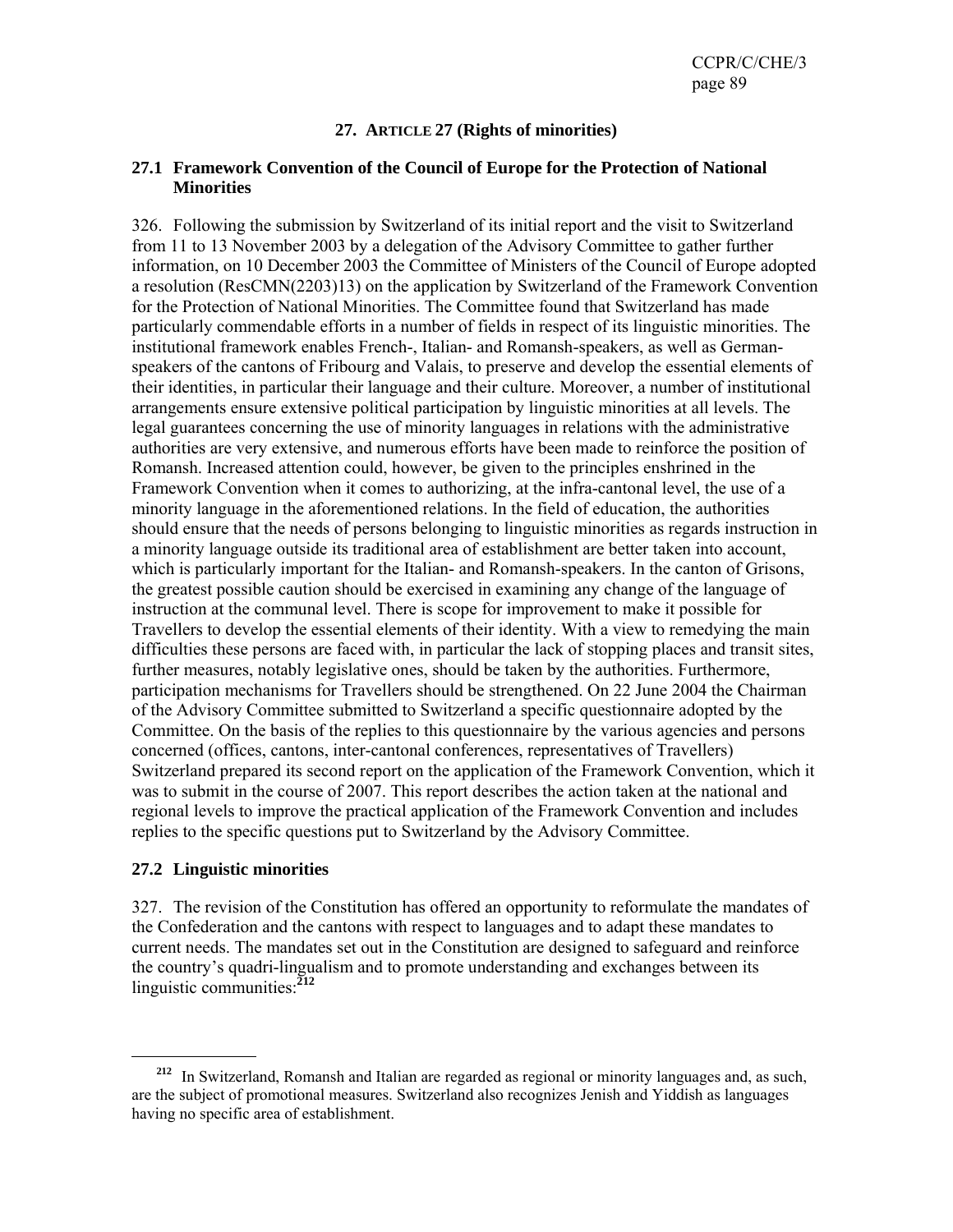*"Article 4. National languages* 

The national languages are German, French, Italian and Romansh.

*Article 18. Freedom of language* 

The freedom of language is guaranteed.

*Article 70. Languages* 

- 1. The official languages of the Confederation are German, French and Italian. Romansh is also an official language for the relations which the Confederation maintains with Romansh-speakers.
- 2. The cantons shall determine their official languages. In order to preserve harmony among the linguistic communities, the cantons shall take into account the traditional geographical distribution of languages and indigenous linguistic communities.
- 3. The Confederation and the cantons shall encourage understanding and exchanges among the linguistic communities.
- 4. The Confederation shall support the multilingual cantons in the performance of their particular functions.
- 5. The Confederation shall support the measures taken by the cantons of Grisons and Ticino to preserve and promote Romansh and Italian."

328. Various articles of the Constitution touch on the sphere of languages policy. Article 4 designates German, French, Italian and Romansh as the national languages. This article derives from a general conception of national languages which encompasses the written and spoken forms as well as the idioms and dialects of those four languages. It enshrines the principle of the equality of the four national languages.

329. Article 18 establishes the freedom of language as a fundamental right and it guarantees as a principle everyone's right to express himself in the language of his choice, especially in his main language. The classification of the freedom of language as a fundamental right is also expressed in the prohibition of the use of a language as a reason for discrimination (art. 8, para.2) and in the right of the person concerned to be informed - in a language which he understands - of the grounds on which he has been deprived of his liberty and his personal rights (art. 31, para. 2) and of the charges laid against him (art. 32, para. 2).

330. Article 70, paragraph 1, designates German, French, Italian as the official languages of the entire Confederation. Romansh is also an official language for the relations of the Confederation with Romansh-speakers. The first sentence of paragraph 2 states that it is for the cantons to determine their official languages. In so doing, they are required to respect the traditional regional distribution of languages and to take into account indigenous linguistic minorities in order to preserve the good understanding among the linguistic communities. The principle of territoriality formulated here does of course make the freedom of language dependent on another consideration, but this principle is itself qualified in this way by the protection of minorities guaranteed by the Constitution.. The ultimate objective remains the preservation of linguistic peace. Paragraph 3 requires the Confederation and the cantons to take steps to encourage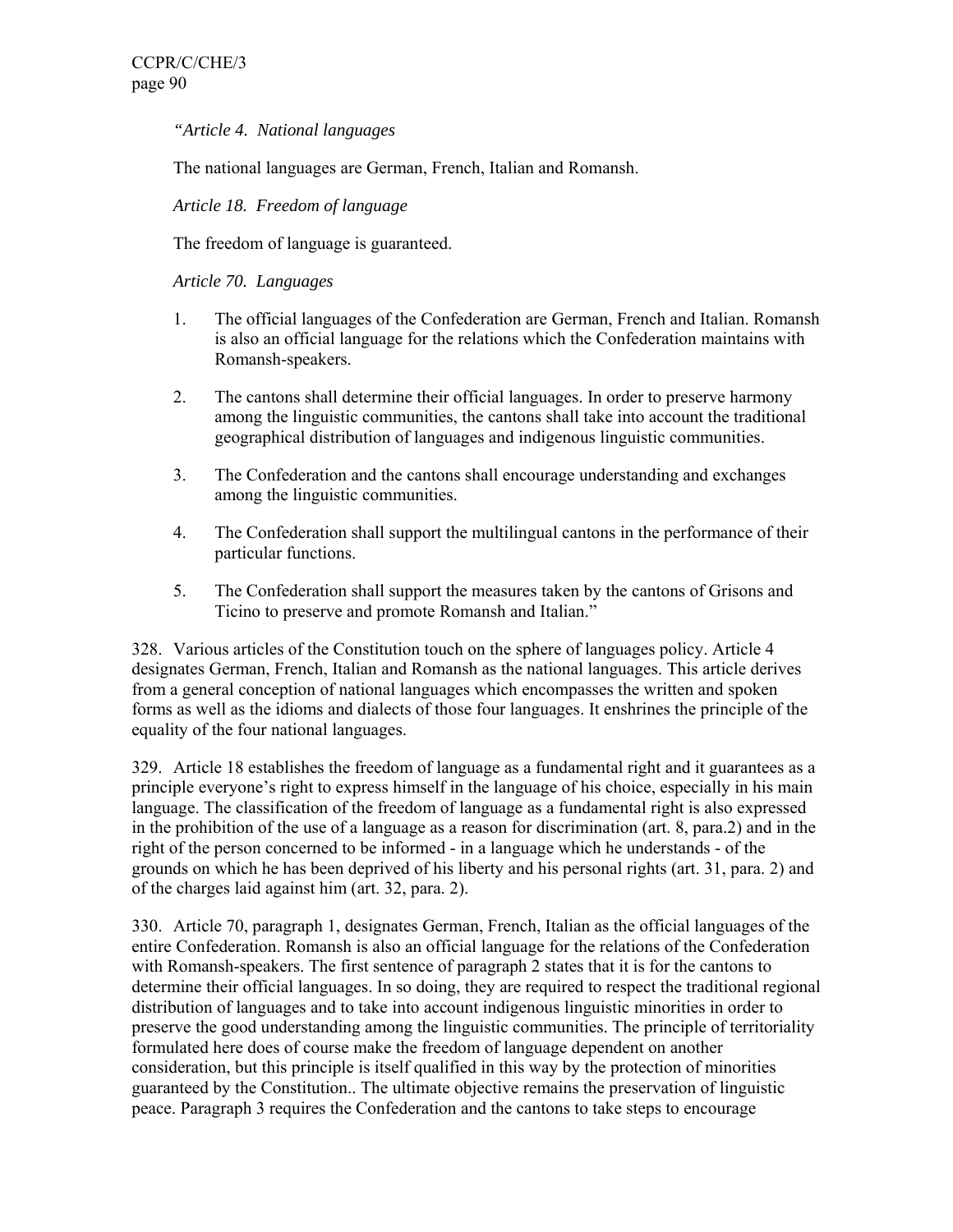understanding and exchanges among the linguistic communities. Implementation of the constitutional mandate implies that the Confederation and the cantons should cooperate in the formulation and application of concrete measures. Paragraph 4 obliges the Confederation to furnish financial support to the multilingual cantons in carrying out the specific tasks connected with multilingualism. Paragraph 5 requires the Confederation to support the measures taken by the cantons of Grisons and Ticino to preserve and promote Romansh and Italian. This support does not date from the introduction of an explicit constitutional basis in 1999. There were already in earlier times federal support measures derived from the 1938 article concerning languages. The principle of the quality of the national languages and the equality of the linguistic groups had prompted the Confederation to take action to safeguard and promote threatened national languages.

331. Other articles of the Constitution address linguistic diversity as the expression of one of Switzerland's essential characteristics, for example in connection with the encouragement of culture by the Confederation (art. 69, para. 3), radio and television (art. 93, para. 2) and the election of the Federal Council (art. 175, para. 4).

332. In the light of the new legal framework the Federal Administration prepared a languages bill designed to secure the extension of the principles of language policy set out in the Federal Constitution. It organized a consultation procedure on this subject and submitted to the Federal Council for approval a reworked bill and a message which took account of the outcome of the consultation exercise. On 28 April 2004 the Federal Council decided not to submit to the Chambers the draft *Languages Act* (LLC) and the corresponding message, citing the instructions to make savings which it had received from Parliament and the shortage of financial resources. The Federal Council reacted to this news by tabling two motions inviting the Federal Administration, nevertheless, to submit the text to Parliament, followed on 7 May 2004 by a Parliamentary initiative<sup>213</sup> along the same lines. The Committees on Science, Education and Culture of the two Councils both approved this initiative. In September 2006 the National Council's Committee proposed that the draft text should be approved.**<sup>214</sup>** In October 2006 the Federal Council confirmed its decision of April 2004 and rejected the text for the reasons mentioned above. It stressed that it was fully aware of the extreme political importance of multilingualism as an essential characteristic of Switzerland, that it was convinced that the Confederation already possessed the necessary tools for achieving that objectives of the Languages Act and that it was therefore able to fulfil its functions adequately.**<sup>215</sup>**

333. In January 2003 the Federal Council commissioned the Swiss National Fund for Scientific Research to carry out a national research programme on the topic "Diversity of languages and language skills in Switzerland". This programme is intended to lay down scientific foundations for Switzerland's languages policy. The programme has five main components: clarification of the juridical and political conditions governing action on a languages policy; the current challenges in language teaching in schools; adult language skills; the use of languages in the economy; and the relationship between languages and the formation of a person's identity. The publication of the summaries of the programme's findings are scheduled for 2009, when the programme ends.

**<sup>213</sup>** Iv.pa.04.429 Federal Act on national languages.

**<sup>214</sup>** FF 2006 p. 8505.

**<sup>215</sup>** FF 2006 p. 8575.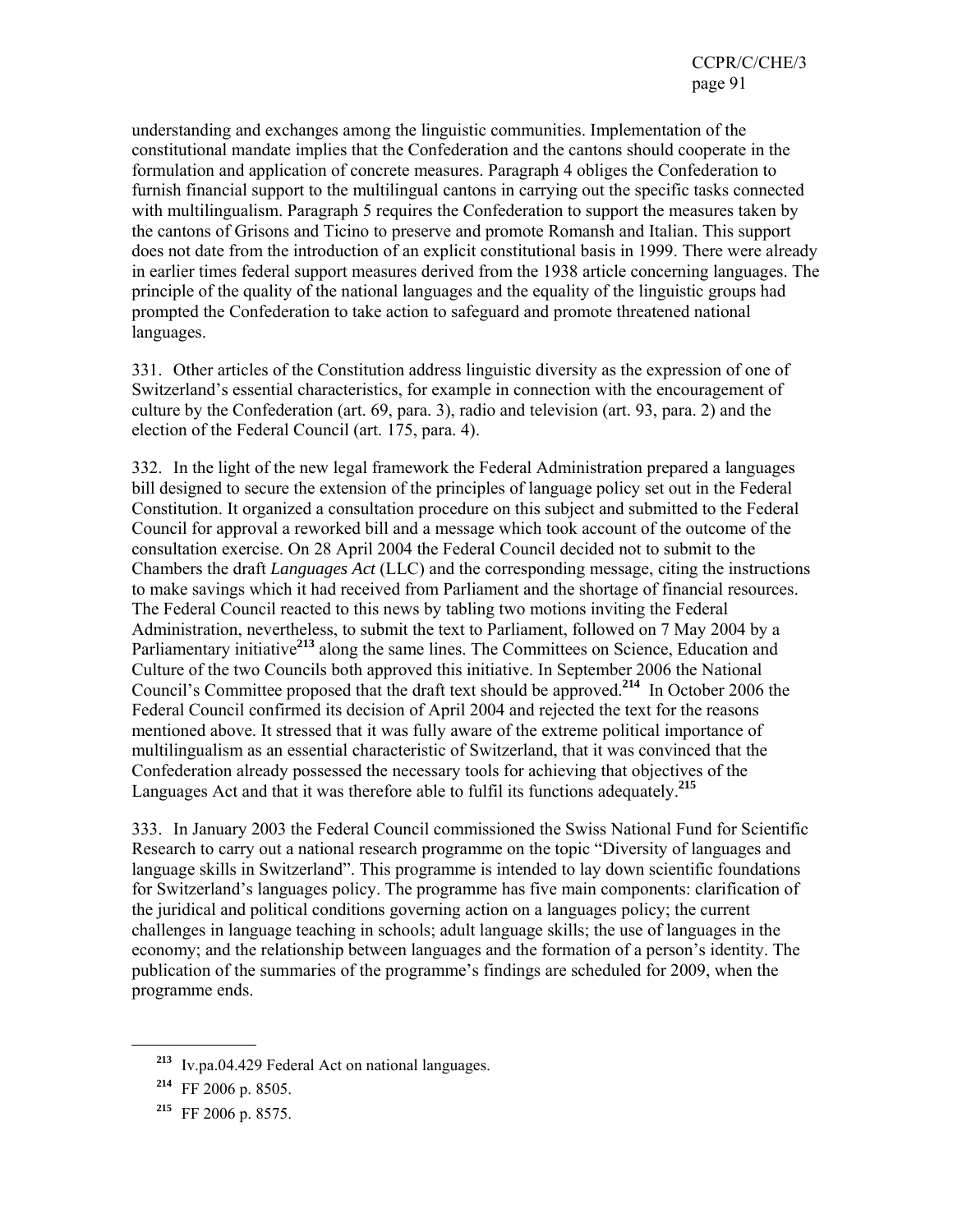# **27.3 European Charter for Regional or Minority Languages**

334. The European Charter for Regional or Minority Languages of 5 November 1992 entered into force for Switzerland on 1 April 1998. Switzerland's third periodic report under the Charter, dated May 2006, sets out in detail its position on the recommendations made by the Committee of Ministers during its consideration of Switzerland's second periodic report, describing for example the project on the adoption of legislation for the application of article 70 of the Constitution (see para. 329), which was then being debated in Parliament, the removal of the practical obstacles to the use of Romansh in the cantonal administration and in the courts, and the increased use of Romansh by private radio and television stations.**<sup>216</sup>**

# **27.4 Cultural minorities**

335. Following a number of moves in Parliament, the Federal Department of the Interior (DFI) and the Federal Department of the Economy (DFE) have been working together since 2003 to prepare a joint report on the situation of Travellers in Switzerland. The draft report was submitted to the cantons and other interested parties for consultation, which took place between the end of June and the end of November 2005. DFI and DFE then consolidated the text, and the Federal Council adopted it by a decision of 18 October 2006. The report, divided into two parts, gives a detailed overview of the living conditions and the legal situation of Travellers in Switzerland. Part I lists the implications of an eventual ratification of the ILO Indigenous and Tribal Peoples Convention (No. 169). It analyses the obligations which Switzerland would have to assume towards Travellers if it ratified the Convention. Part II sets out the Confederation's options for action with regard to the creation of stopping places and transit sites for Travellers. The report concludes that Switzerland's positive law does not satisfy the requirements of the Convention. For this reason, and in view of the fact that the majority of the cantons are opposed, the Federal Council expressed the view that ratification of the Convention was not justified at present. But the consultation exercise also showed that measures to improve the situation of Travellers in Switzerland could already have been introduced under existing legislation. The proposal to convert disused military parade grounds into stopping places and transit sites met with broad support during the consultation. This proposal is also supported by the Confederation, provided that it does not create additional costs.

336. The Foundation called "Ensuring the Future of Swiss Travellers", which was established by the Confederation in 1997, has a mandate to safeguard and improve the living conditions of Travellers in Switzerland. The aim is contribute to the preservation of the cultural identity of a minority which is now recognized as such but which has long suffered discrimination in Switzerland. This Foundation works to achieve harmonious coexistence between Travellers and the sedentary population. Under the *Federal Act on the Foundation "Ensuring the Future of Swiss Travellers"* of 7 October 1994,**<sup>217</sup>** the Foundation was given a start-up capital of one million francs and has twice since been allocated a five-year framework credit providing 150,000 francs a year for operating costs. A message adopted by the Federal Council provides for the Foundation to be allocated a new framework credit of 750,000 francs for 2007-2011 for the continuation of its work.

**<sup>216</sup>** *www.bak.admin.ch/bak/themen/sprachen\_und\_kulturelle\_minderheiten/00506/00509/index. html?lang=fr.*

**<sup>217</sup>** RS 449.1.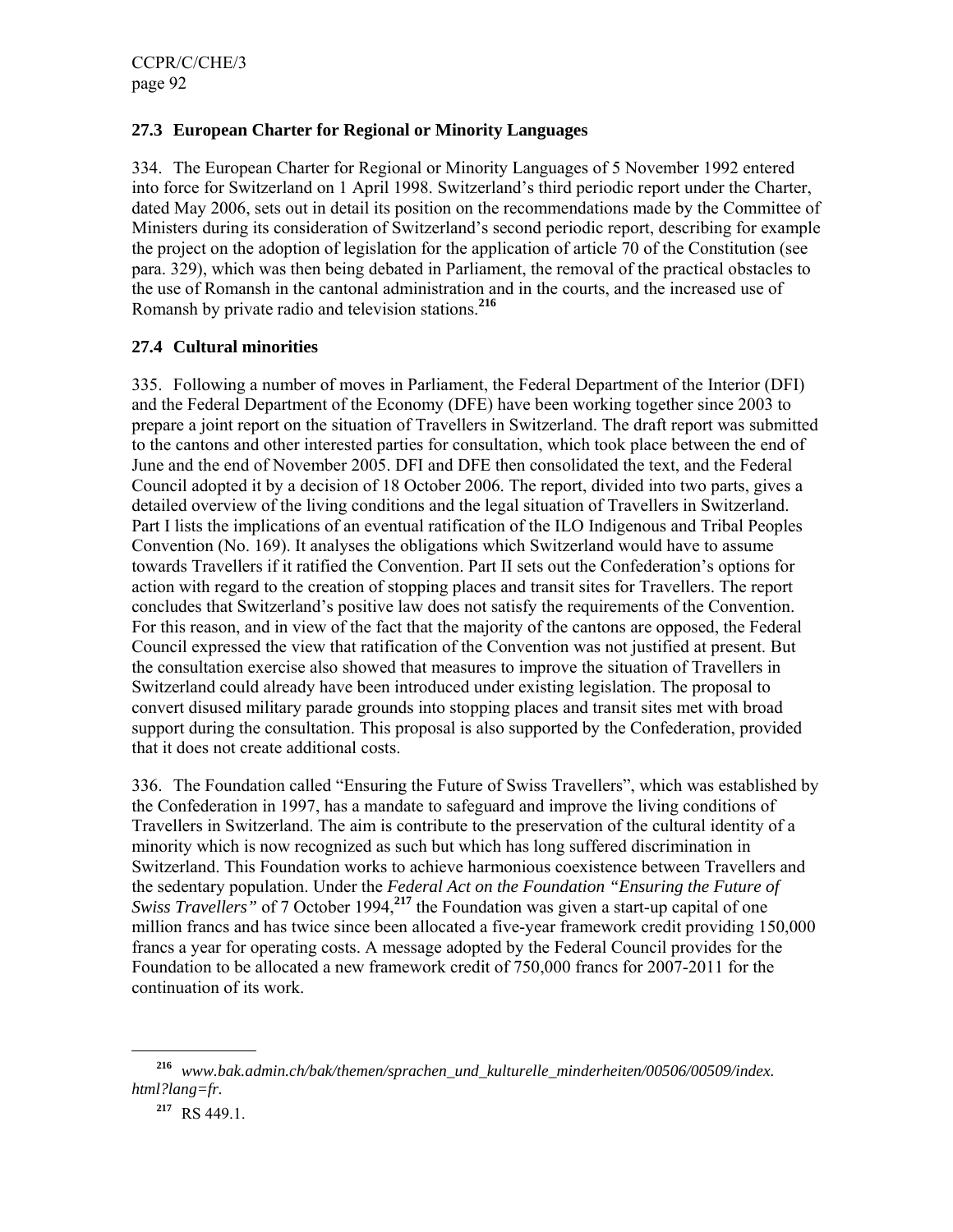337. The Foundation acts as a forum where representatives of the Confederation, the cantons and the communes work together with Travellers to find amicable solutions to outstanding issues. Since its creation the Foundation has dealt mainly with the following questions:

- ─ Lack of stopping places and transit sites;
- Regulation of permits to engage in commercial activities;
- Schooling of Travellers' children;
- ─ Transit through Switzerland of isolated groups of Travellers, especially in summer.

338. The Foundation has already attained some of its objectives in various fields. For example, the legal status of Travellers has been improved.

339. It should also be noted that since 1986 the Confederation has been making a contribution to the "*Radgenossenschaft der Landstrasse*" (association of the open road), an association founded in 1975 to ensure the permanent maintenance of a range of assistance services for Travellers. This contribution consists of an annual lump sum to co-finance the association's secretariat, which has a mandate to provide services for Travellers seeking assistance and to cooperate with other Travellers associations. The amount of the annual lump sum depends on the recognized needs included in the association's budget and programme of work; it covers about 85 per cent of the association's total costs. The association acts as an intermediary between the authorities and Travellers, provides important services for Travellers experiencing problems with licences or school attendance, and offers advice on legal assistance and educational support. It also plays a role in making the general public more aware of Travellers' concerns. By supporting this association the Confederation is protecting the interests of a Swiss cultural minority through an organization independent of the State and managed by the Travellers themselves.

# **27.5 Jurisprudence**

340. In a decision of 28 March 2003**<sup>218</sup>** the Federal Court ruled that development plans must provide suitable zones and sites where Travellers can live according to their traditions. If it is necessary to establish a new stopping place of above a certain size, a special-use plan must be drawn up in accordance with the town and country planning legislation. The Court thus rejected the application of a member of the Traveller community seeking a derogation for the development of a site for several caravans and facilities open to other members of the community on land in an agricultural zone. As a result of this decision greater account is taken of Travellers' needs in development planning and building regulations.

# **27.6 Religious minorities**

341. At the time of the 2000 census (the latest to date) the religious affiliation of the population of Switzerland was distributed as follows: Roman Catholic Church - 41.82% (1990: 46.1%); Evangelical Reformed Church - 33.04% (1990: 38.5%); free evangelical churches - 2.21% (1990: 2.2%); Catholic Christian Church - 0.18% (1990: 0.17%); Orthodox Churches - 1.81% (1990: 1.0%); Islamic community – 4.26% (1990:2.2%); Jewish community – 0.25% (1990: 0.25%); other churches and religious communities - 0.78% (1990: 0.4%); and no affiliation - 11.1% (1990: 7.4%). The changes over the 10-year period show a marked decline for Switzerland's two traditional Christian churches (Roman Catholic Church and Evangelical Reformed Church)

**<sup>218</sup>** ATF 129 II 321.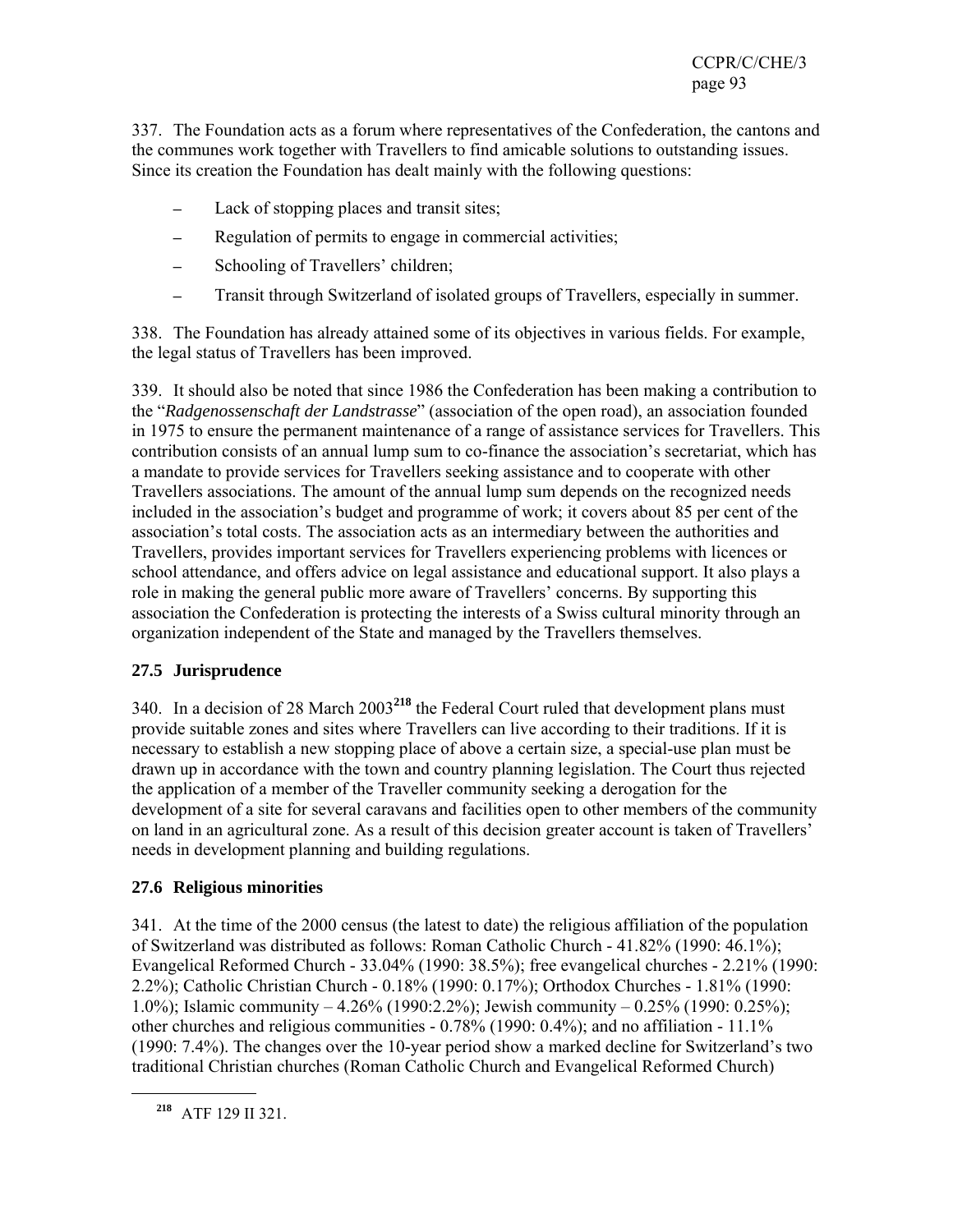linked to the increase in the proportion of the population belonging to no religious community and the sharp rise in the Orthodox Churches and the Islamic community. The advance of these two communities is due, amongst other causes, to immigration from the Balkans (in particular from the States of the former Yugoslavia).

342. Projects for the construction of minarets have encountered opposition in several cantons. Appeals have been lodged in the cantons of Solothurn and Berne; the arguments put forward relate chiefly to construction and planning regulations. The two appeals are still pending. Furthermore, the parliaments of the cantons of St. Gallen and Solothurn have refused to introduce a general ban on minarets. Parliamentary initiatives calling for such a ban are pending in the cantons of Zurich and Ticino. In Berne, the cantonal parliament rejected a motion that proposals for the construction of any religious building should be submitted to the people. At the federal level, the collection of signatures for a popular initiative requesting a ban on minarets began on 1 May 2007.

343. On 16 December 2005 Parliament adopted a new *Federal Protection of Animals Act* (LPA).**<sup>219</sup>** During the consultation on the draft text in 2000 the Federal Council sought to ease the total ban on the ritual slaughter of mammals, which had existed in Switzerland since 1893. It proposed that, under certain conditions, animals could be slaughtered without stunning before bleeding, in order to accommodate, in a balance of the interests at stake, the freedoms of conscience and religion of the Jewish and Islamic communities. As a result of vigorous opposition from most of the cantons and a number of special-interest groups the Federal Council had to abandon this change. However, the new Act expressly establishes the right to import the meat of animals slaughtered in accordance with Jewish or Islamic rituals. It was to enter into force in 2007. A popular initiative entitled "For a modern concept of animal protection", which provided inter alia for the prohibition of imports of the meat of animals slaughtered without stunning before bleeding, was rejected by the Council of State in October 2004 and by the National Council in June 2005. Another popular initiative ("Against the ritual slaughter of animals without prior stunning"), launched in 2002, failed to obtain the required number of signatures.

**<sup>219</sup>** FF 2006 317.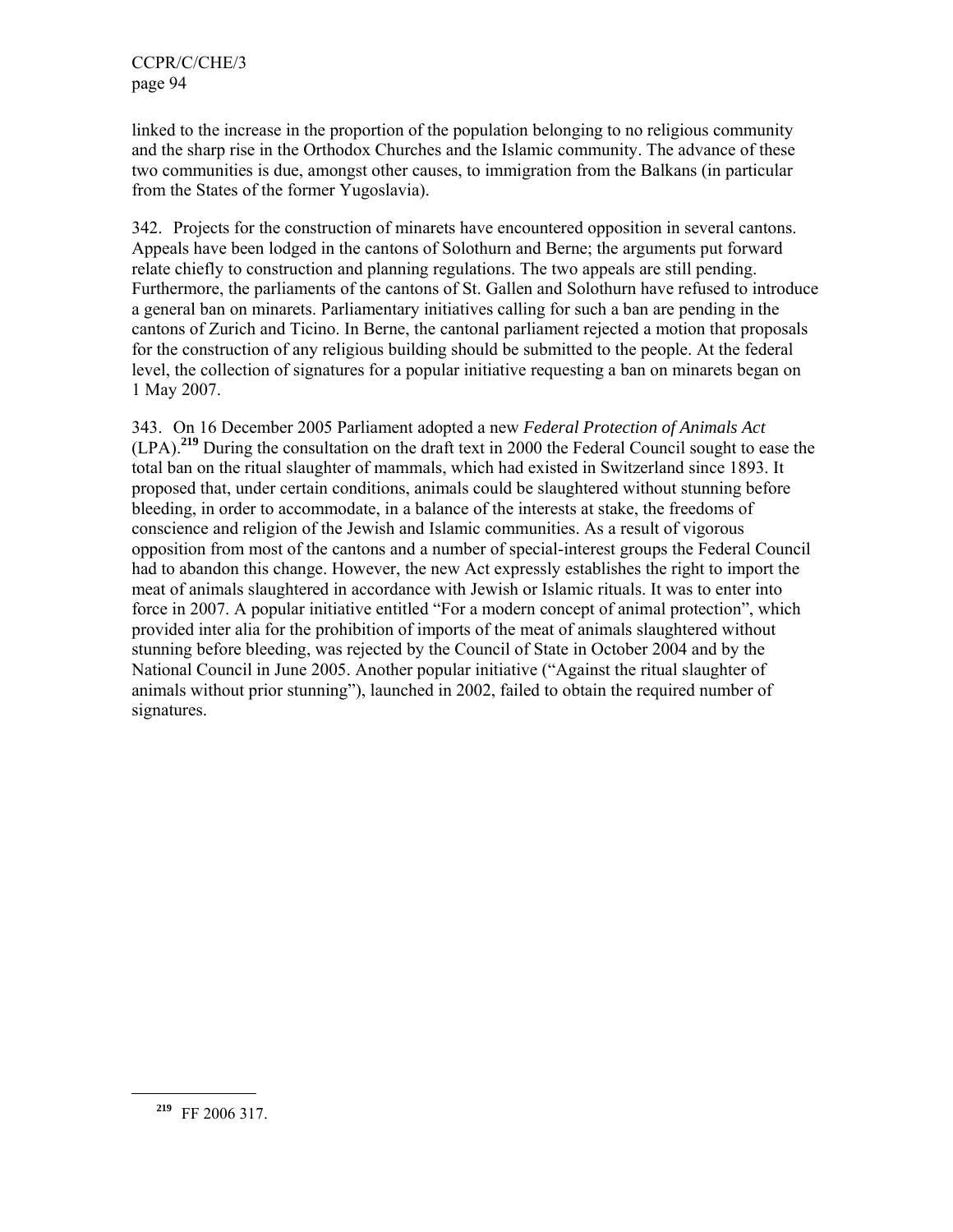#### **PART III**

#### **REPLIES TO THE AREAS OF CONCERN RAISED BY THE COMMITTEE IN ITS CONCLUDING OBSERVATIONS OF 12 NOVEMBER 2001 (CCPR/CO/73/CH)**

#### I. RESERVATIONS TO THE COVENANT AND ACCESSION TO THE OPTIONAL PROTOCOL

344. **"***The Committee remains concerned that the State Party has not seen fit to withdraw its reservations to the Covenant. It notes the mandate given to the federal administration to examine the question of the removal of reservations to human rights treaties and hopes that by the time the next report is considered all reservations to the Covenant will have been withdrawn. Further, the Committee reiterates its recommendation that the State party accede to the Optional Protocol to the Covenant.***"** 

#### **1. Reservations withdrawn during the period under review**

345. The reservation to article 14, paragraph 3 (d) and (f) (Free assistance of an officially appointed lawyer and an interpreter) was withdrawn on 12 January 2004 (see para. 6).

346. The Federal Act on the criminal status of minors,**<sup>220</sup>** which entered into force on 1 January 2007 (see para. 11), provides that minors shall be placed in a special establishment or in a special division of a prison, where they are kept separate from adult detainees.**<sup>221</sup>** The entry into force of these provisions means that the reservation to article 10, paragraph 2 (b), of the Covenant falls.

347. The reservation to article 14, paragraph 1, of the Covenant is identical to the reservation to Article 6 of the European Convention on Human Rights entered by Switzerland on 29 August 2000.**<sup>222</sup>** The entry into force on 1 January 2007 of the Federal Act on the Federal Court (LTF)**<sup>223</sup>** and of the Federal Act on the Federal Administrative Court ((LTAF)**<sup>224</sup>** gave practical effect to the judicial procedure set out in article 30 of the Federal Constitution. Thus the reservation to article 14, paragraph 1, of the Covenant falls.

348. The Federal Criminal Court opened its doors on 1 April 2004, the date of the entry into force of the Federal Act on the Federal Criminal Court (LTPF; see para. 11)**<sup>225</sup>** It hears in first instance criminal cases falling within the federal jurisdiction and hands down its decisions as the court immediately below the Federal Court. Accordingly, the reservation to article 14, paragraph 5, of the Covenant falls.

 $\overline{a}$ 

**<sup>225</sup>** RS 173.71.

**<sup>220</sup>** The Minors Act (DPMin; RS 311.1).

**<sup>221</sup>** Minors Act, art. 6, para. 2.

**<sup>222</sup>** Federal Order of 8 March 2000 concerning reservations and declarations of interpretation entered by Switzerland to article 6 of the European Convention on Human Rights (RO 2002 1142) (see RO 2002 1143).

**<sup>223</sup>** RS 173.110.

**<sup>224</sup>** RS 173.32.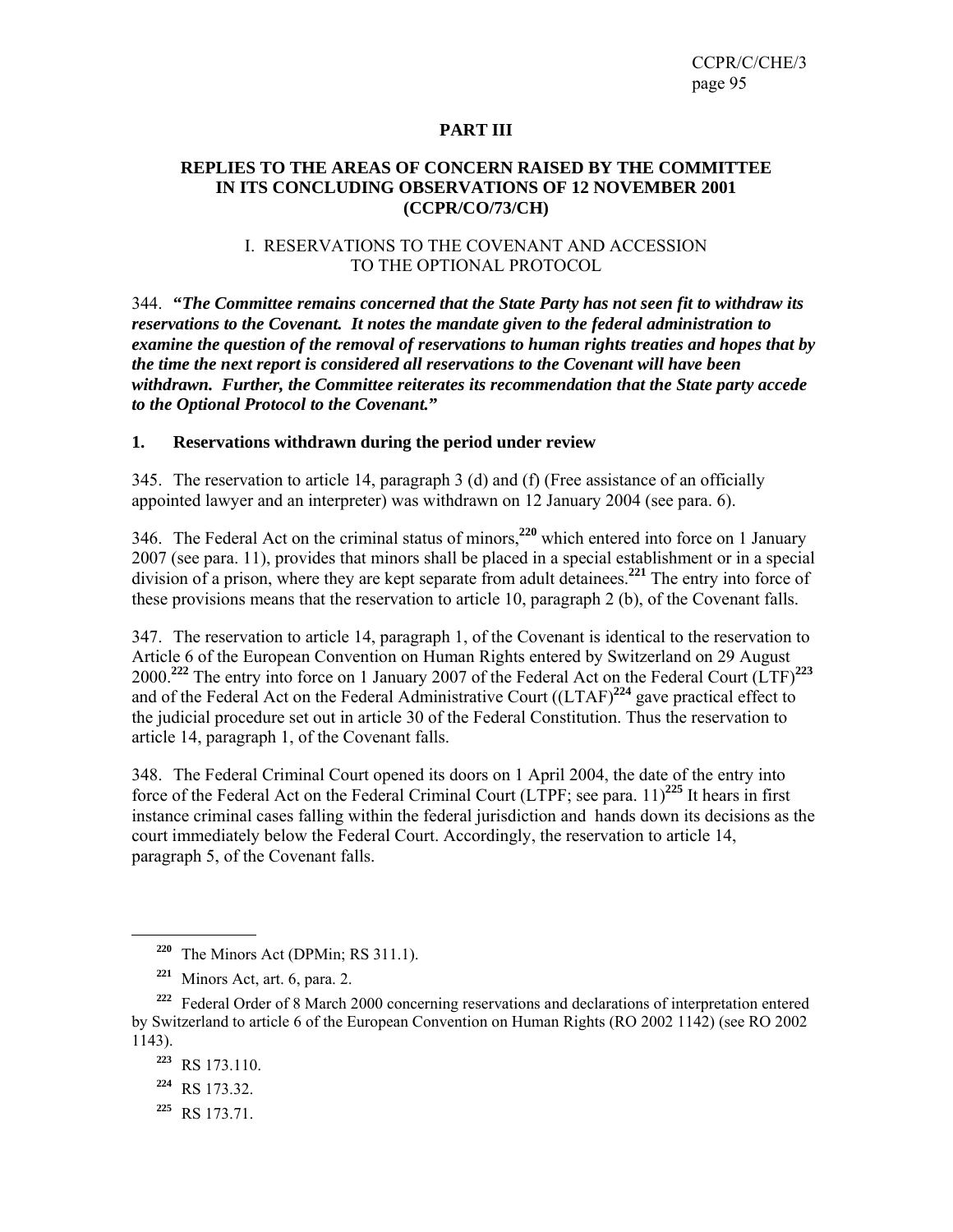349. By a decision dated 4 April 2007, notified to the Secretary-General of the United Nations on 1 May 2007, the Federal Council announced the withdrawal of the reservations referred to in paragraphs 346-348 above.

# **2. Reservations maintained**

350. It was not possible to withdraw the reservation to article 12, paragraph 1, of the Covenant during the period covered by this report. In fact, according to article 37, paragraph 1, of the Federal Aliens Act (LEtr; FF 2002 3604 *et seq*.), which will enter into force on 1 January 2008 (see para. 11), holders of a short-term or a standard residence permit wishing to move their place of residence to another canton must first obtain a permit from that canton. For the case of nationals of countries members of the European Union, see paragraph 205 above.

351. It was not possible to withdraw the reservation to article 20, paragraph 1, of the Covenant during the period under review for want of legislation expressly prohibiting propaganda for war. However, some forms of propaganda for war fall within the scope of the Swiss Criminal Code (see Title 13 on "Crimes or offences likely to compromise foreign relations"). In addition, articles 184 and 185 authorize the Federal Council to prohibit propaganda for war.

352. It was not possible to withdraw the reservation to article 25 (b) of the Covenant during the period under review because in two cantons the citizens' assembly (*Landesgemeinde*) is the supreme electoral body (Appenzell Inner-Rhoden) or the legislative authority and the supreme electoral body (Glarus).

353. Switzerland did not withdraw during the period under review its reservation to article 26 of the Covenant out of a concern that this article's scope of application might exceed the scope of article 14 of the European Convention on Human Rights.

# **3. Optional Protocol**

354. Accession to the first Optional Protocol was included in the Legislature's programme for 1999-2003. That programme indicated the wish to submit a message to Parliament concerning ratification of the Optional Protocol. That objective no longer appears on the agenda in the Legislature's report for 2003-2007.**<sup>226</sup>**

# II. COMPLIANCE WITH OBLIGATIONS UNDER THE COVENANT BY ALL THE CANTONAL AND COMMUNAL AUTHORITIES

355. "*The Committee is concerned that the application of the State party's obligations under the Covenant in all parts of its territory may be hampered by the federal structure of the State party. It reminds the State party that under article 50 of the Covenant the provisions of the Covenant "shall extend to all parts of federal States without any limitations or exceptions. The State party should take measures to ensure that the authorities in all cantons and communities are aware of the rights set out in the Covenant and of their duty to ensure respect for them."* 

356. Switzerland remains attached to the monistic concept of law, which it has already been applying for many years. Pursuant to article 5, paragraph 4, of the Federal Constitution rules of international law are automatically treated as national laws as soon as they enter into force. The

**<sup>226</sup>** FF 2004 1035.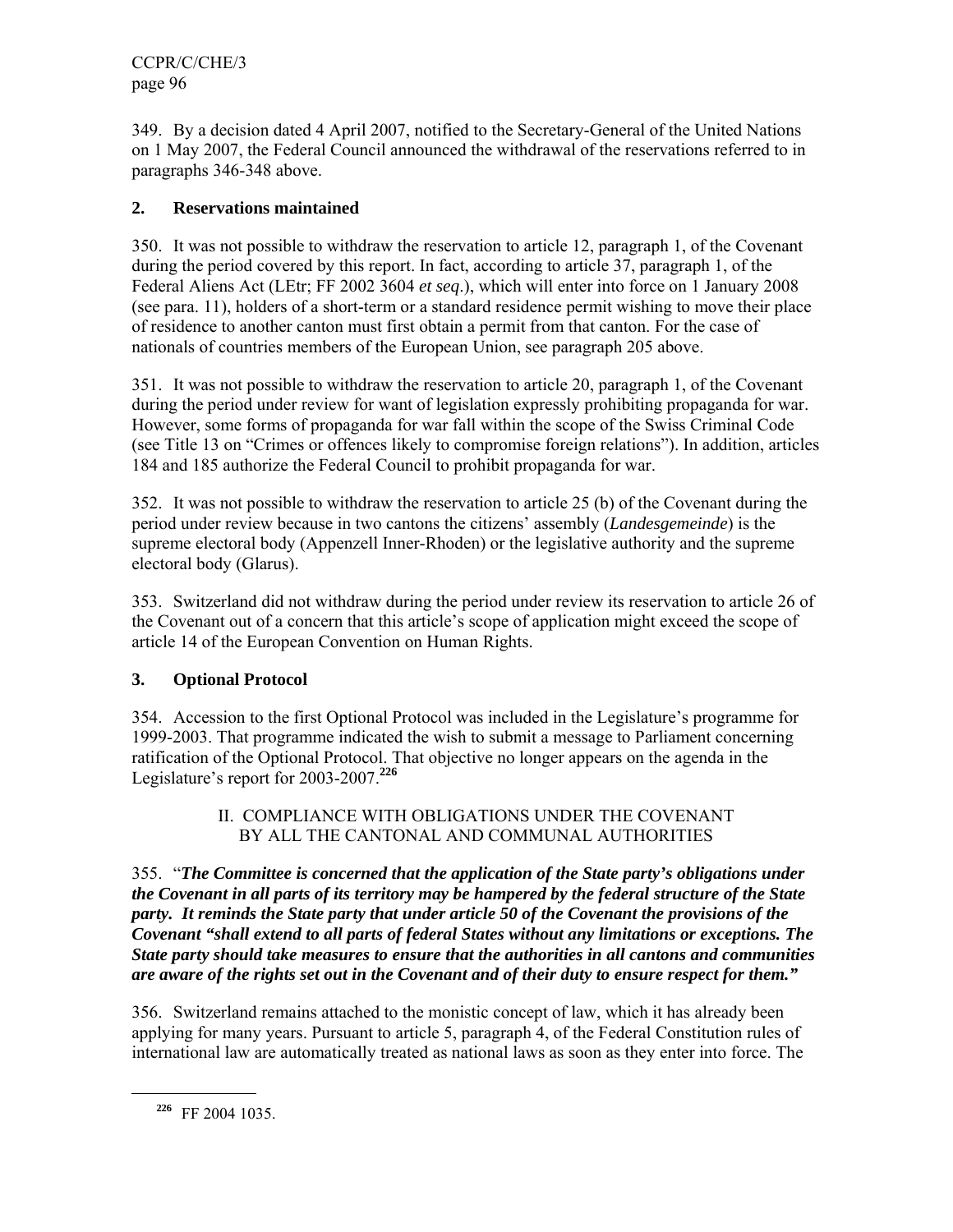ranking of international conventions and cantonal and communal legislation in the legal hierarchy is therefore clear, for treaties ratified by the Confederation are deemed to be federal laws and federal laws take precedence over all cantonal and communal legislation.**<sup>227</sup>** Pursuant to article 191 of the Constitution the Federal Court and the other authorities are moreover required to apply not only federal law but also international law. It should be pointed out that the Federal Court may monitor the constitutionality of legislation: see the core document dated 20 December 2000 (para. 45 and paras. 76 *et seq*.) constituting the first part of the reports on application of the United Nations human rights treaties.

357. In addition, article 54, paragraph 1, of the Federal Constitution confers on the Confederation comprehensive competence to conclude international treaties. The cantons are required to apply the treaties ratified by the Confederation on the same terms as all the other provisions of federal legislation. In performance of its supervisory functions the Confederation may when necessary enjoin the cantons to apply the international treaties correctly and promptly.**<sup>228</sup>**

358. The reform of the justice system has equipped Switzerland with the constitutional bases for unifying civil procedure and criminal procedure. The replacement of cantonal regulations by unified codes of procedure will facilitate the realization of the procedural guarantees contained in the Covenant.

# III. URGENT LEGISLATION

### 359. *"The Committee is concerned that urgent legislation "that has no constitutional basis", permitted under article 165 of the Federal Constitution may lead to derogation from Covenant rights, without the requirements of article 4 of the Covenant being met. The State party should ensure that its framework for urgent legislation ensures compliance with its obligations under article 4 of the Covenant."*

360. As already mentioned in paragraph 108, the essential content of the rights referred to in article 4, paragraph 2, of the Covenant are not under threat, even in the event of an exceptional danger threatening the existence of the nation. The declaration of an extra-constitutional emergency act (see para. 104 *et seq.*) would respect those rights in all cases.

# IV. INCIDENTS OF RACIAL INTOLERANCE

361. *"The Committee is concerned that incidents of racial intolerance have increased. While commending the continuous efforts made by the Federal Commission against Racism to combat anti-Semitism, racism and xenophobia, it notes that the Commission does not have the power to initiate legal action to combat racial incitement and discrimination. The State party should ensure rigorous enforcement of its laws against racial incitement and discrimination. It should consider broadening the mandate of the Federal Commission against Racism, or creating an independent human rights mechanism with the power to initiate legal action (articles 2 and 20 of the Covenant)."* 

**<sup>227</sup>** Art. 49, para. 1, of the Constitution.

**<sup>228</sup>** Message of 20 November 2006 concerning a new federal constitution, p. 231 *et seq*.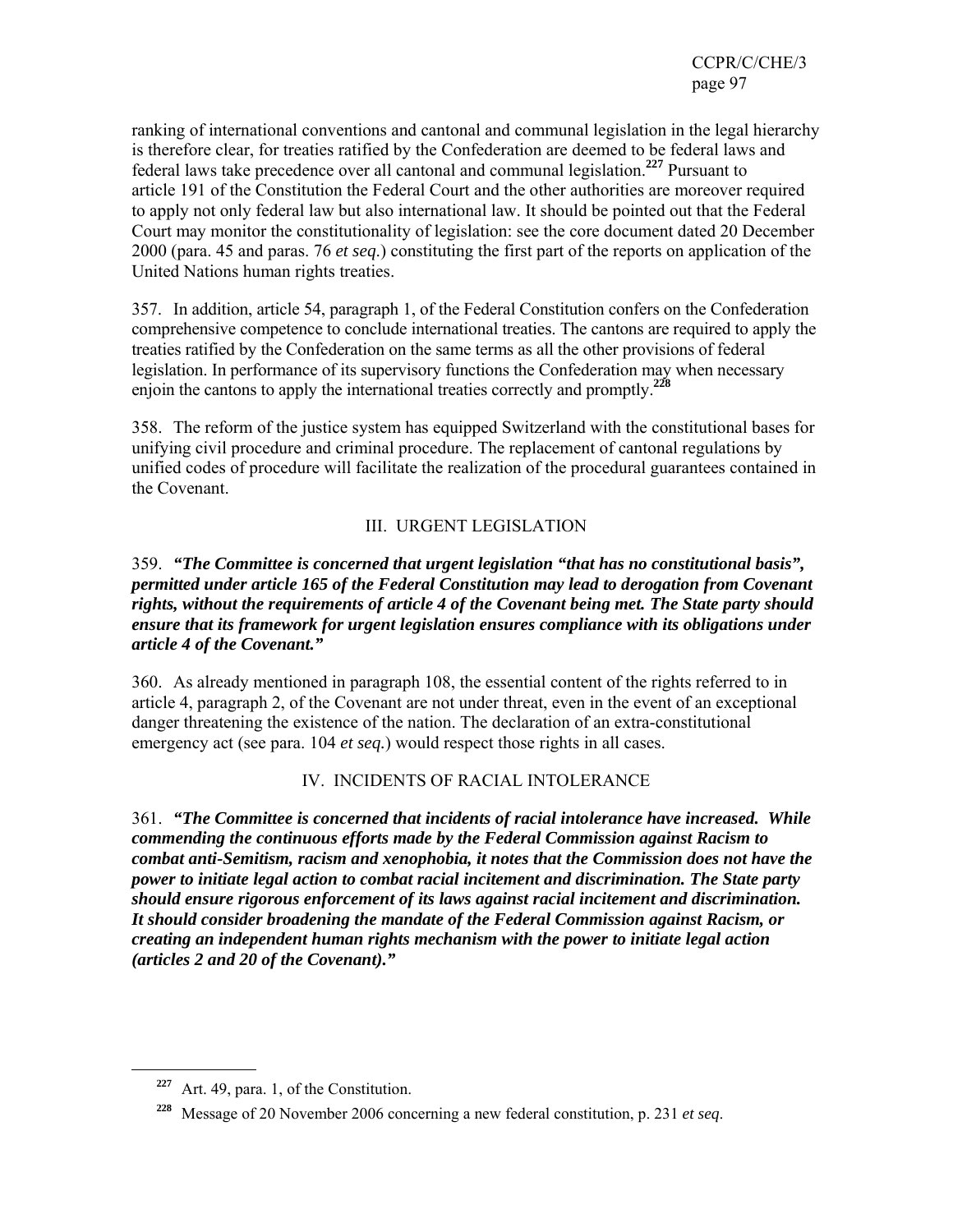# **1. Legal and judicial protection**

362. For details of the anti-racist legislation, see paragraphs 36 and 37 above. For the jurisprudence of article 261*bis* of the Criminal Code, see paragraph 49 *et seq*. For measures of prevention, see paragraphs 54 *et seq*.

# **2. Service against Racism and Federal Commission against Racism**

363. The establishment of the Service against Racism(SLR) in 2001 almost doubled the forces combating racism (see paras. 39 *et seq*.). SLR is responsible for establishing and coordinating the measures adopted by the federal administration to combat racism and extremism and acts as an intermediary with the cantons, the communes and third parties. This support enables the Federal Commission against Racism (CFR) to concentrate activities on awareness-raising and core activities. CFR is not an official agency for the protection of human rights within the meaning of the Paris Principles but rather a specialized national institution for combating racism. As such, it maintains links with other national agencies combating racism and defending human rights. This facilitates both the *transfer of know-how* and a comparison of the situation in Switzerland with the situation in other European countries (see paras. 44 *et seq*.).

# **3. Special Service against extremism in the army**

364. The work of this Service has eight main components. These are, in addition to the operation of a central coordination unit to act as a contact point, the regular exchange of information among the federal authorities, the conduct of academic studies, in particular under the Swiss National Fund programme entitled "Rightist extremism: causes and action to be taken" (PNR 40+), the raising of awareness of extremism, the review of the information policy of the Federal Department of Defence, Public Safety and Sports (DDPS) in isolated problem cases, DDPS participation in the expert group on extremism (to explore the need for action in terms of federal law), the improvement of the monitoring of individuals for security purposes, and the determination of criteria justifying exclusion from service for extremist activities.

365. Experience shows that cases of extremism are statistically very rare in the army  $\leq 0.1\%$  of personnel). Many members of the military, beginning with young officers, say that they are very aware of this problem. After studying the issue in detail the Federal Council decided not to introduce a regulation on exclusion for extremism. Such a move would have entailed determining, as part of a policy decision, what attitudes of mind are incompatible with service in the army, an exercise regarded as particularly sensitive on more than one count: inquisitorial approach, risk of abuse, militia system.

366. In current practice the regulations on exclusion already in place are effective against persons who clearly merit exclusion from the army. If exclusion is thought unnecessary, there are other steps which can be taken, such as early release, change of posting, or deferment of awards and promotions.**<sup>229</sup>**

**<sup>229</sup>** Reply to the *Widmer* motion of 22 March 2006 (06.3080).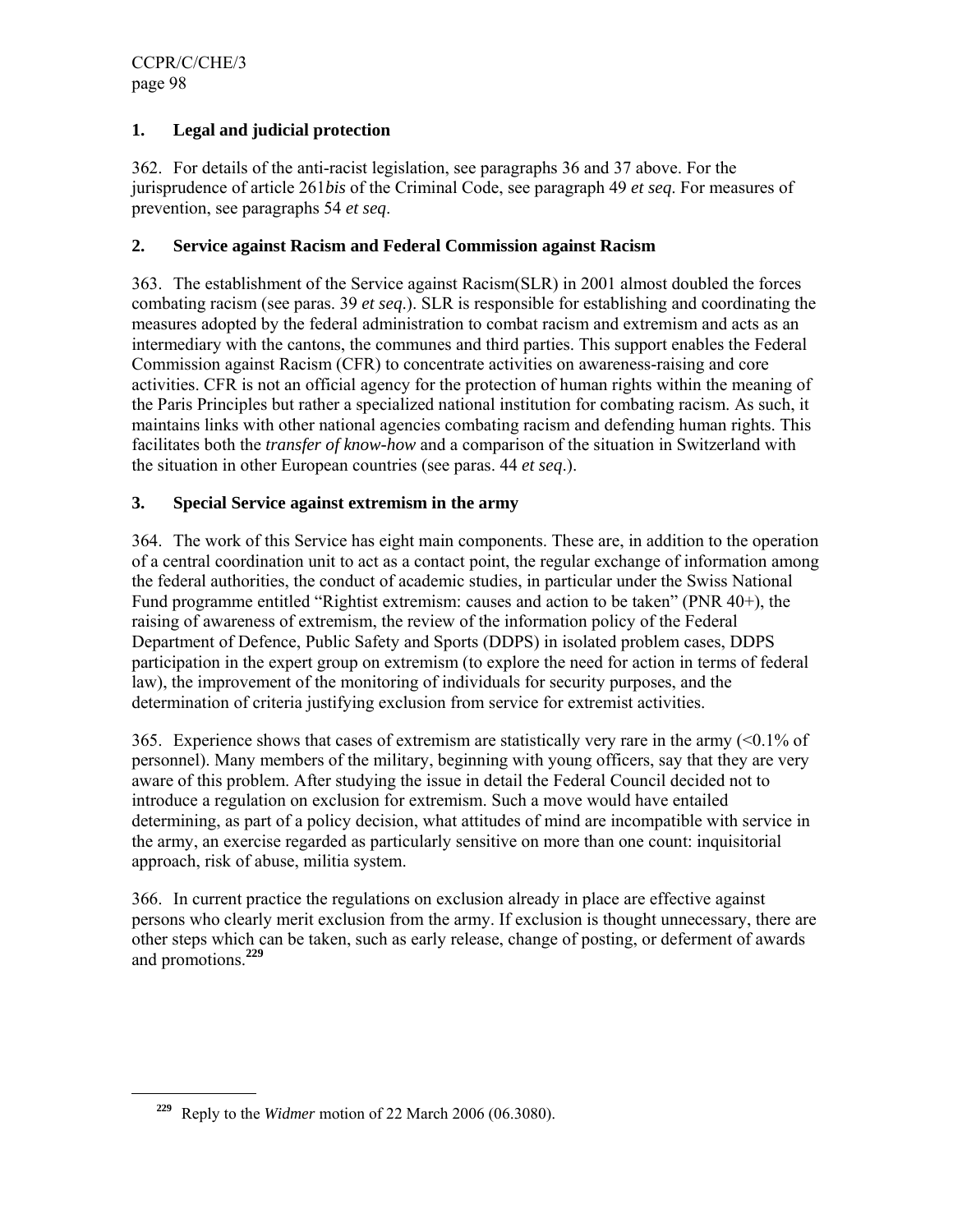### **4. Official body for the protection of human rights**

367. The debate on the establishment of a federal human rights commission was launched by two Parliamentary initiatives calling for the creation of such a body.**<sup>230</sup>** The Federal Council was also requested to produce a report on this subject.**<sup>231</sup>** On the basis of a survey of experts and interested parties from the Federal Administration. Parliament, the cantons, and economic and academic circles, external experts commissioned by the Administration carried out an in-depth study and proposed six models of a federal human rights commission which took account of the Paris Principles, amongst other considerations.**<sup>232</sup>** In agreement with the sponsor of the initiative and on the basis of this report, the Federal Department of Foreign Affairs (DFAE) studied the possibility of adapting the terms of reference of an existing agency working in the field of human rights. An expansion of the mandate of the Federal Commission against Racism (CFR) was examined in this connection. DFAE considered that the work done so far and the contacts established showed that it was perfectly possible to find a very broad-based model which would take advantage of the effects of synergy. The consultations conducted also showed that the cantons were interested or potentially interested in the services which such a body would furnish. Being anxious to engage the cantons in the decision-making process from the outset, DFAE proposed that a joint working group of the Confederation and the cantons should be set up early in 2007 with a remit to report to the Federal Council,

# V. EQUALITY BETWEEN MEN AND WOMEN

368. *"In relation to article 3 of the Covenant the Committee recognizes the progress made since the initial report in promoting equality of men and women and notes in particular the launching of the Plan of Action "Equality between women and men". Nevertheless, it remains concerned that women are still disadvantaged in many areas, especially in the achievement of equal remuneration for work of equal value and in appointment to senior positions, in both the public and private sectors. The State party should implement its Plan of Action and adopt binding policies to ensure compliance with article 3 of the Covenant in all parts of its territory."* 

# **1. Equality of opportunities**

 $\overline{a}$ 

369. The statistics on employees of the Federal Administration warrant citing in addition to the information given above on developments relating to article 3. They show that women account for 28.7 per cent of all personnel. Comparisons of the figures over several years underline women's continued advance: the proportion of females has increased by 5.4 per cent in absolute terms since 1999. Their distribution among the salary groups gives a different picture. Only 8.1 per cent of personnel in the very highest salary grades are women. Women account for 20.2 per cent in the high salary grades and for 25 per cent in the intermediate grades. The largest proportion of women (38.8%) is found in the lower grades. And 18.8 per cent of federal personnel - chiefly women and employees in the grades at the bottom of the scale - work part-time.

**<sup>230</sup>** *Müller-Hemmi Vreni* initiative of 10 December 2001 and *David Eugen* initiative, entitled "Federal Human Rights Commission" (01.461 and 01.463).

<sup>&</sup>lt;sup>231</sup> Proposal of the Foreign Policy Committee of 9 September 2002, entitled "Federal Human Rights" Commission".

**<sup>232</sup>** Schläppi, 2003, *Möglichkeiten zur Schaffung einer nationalen Menschenrechtsinstution in der Schweiz*.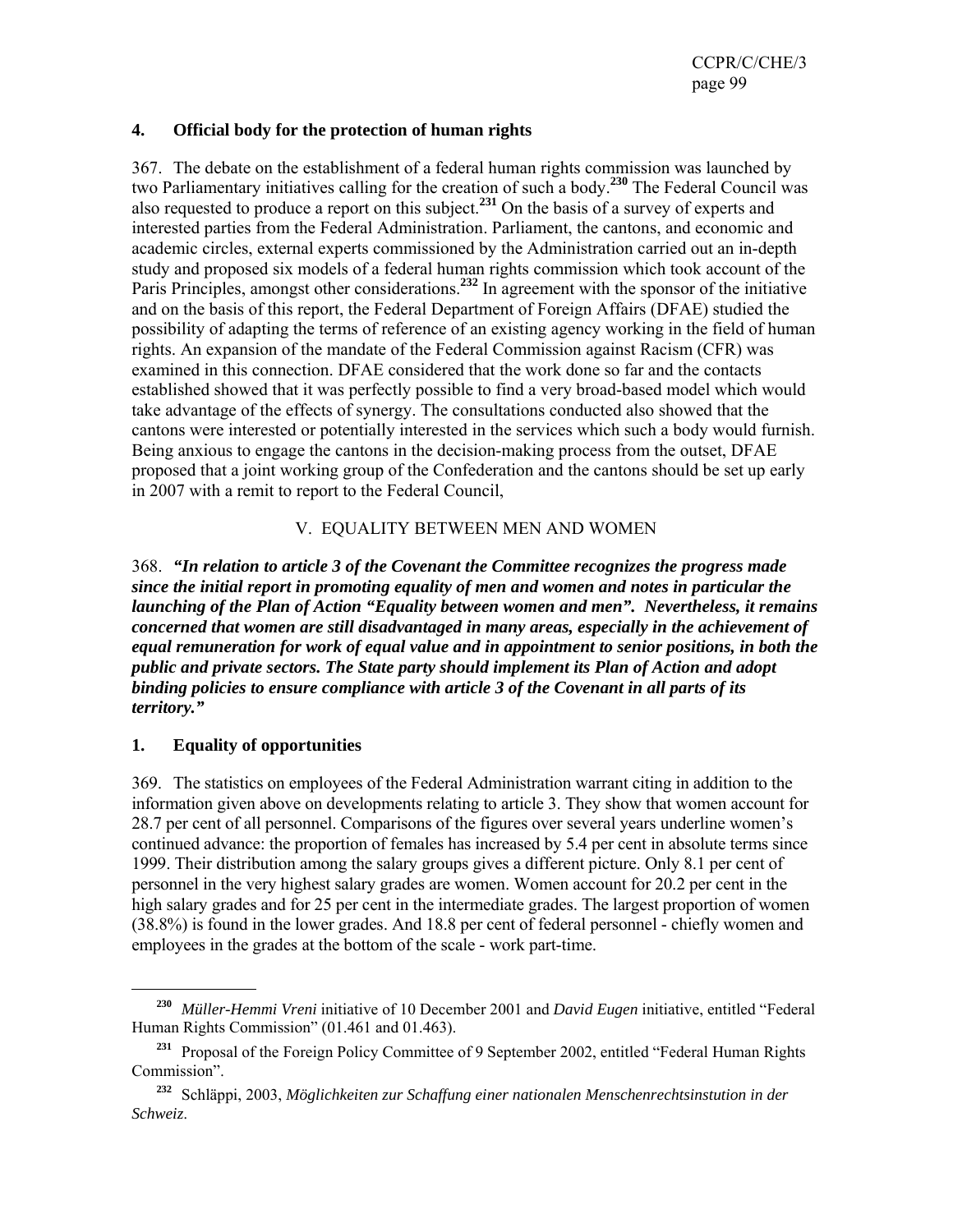370. Equality of opportunities between men and women is a major concern of the Confederation as an employer. New instructions on this subject have been in force since 1 March 2003. They provide notably that until parity is achieved in all fields of activity and at all levels departments must create the necessary conditions for increasing the proportion of the under-represented sex. Administrative units must provide the financial and human resources needed to implement suitable measures at all levels. These instructions also specify the departmental spheres of competence, stress the responsibility and duties of senior officials and of officials responsible for equality of opportunities in the Federal Administration, and confer the role of consultative body on the Federal Personnel Office (OFPER). In the light of their needs, departments must draw up for a four-year period a list of measures whose relative degree of priority is to be set each year. In addition, the instructions contain provisions on personnel recruitment, selection, hiring and evaluation. They stipulate that, given equality of qualifications, recruitment officers shall give priority to candidates of the under-represented sex until parity between men and women is achieved in the unit concerned. This applies in particular to trainee posts and managerial posts. The instructions provide for regular managerial monitoring, under the auspices of OFPER. The Federal Council receives an annual report from OFPER stating the current figures with regard to equality of opportunities and summarizing for the Council the reports which departments are required to submit to OFPER every four years.

371. On the instructions of the Federal Council, OFPER has established over recent years a system of periodic reporting of information about the sex distribution by age and by salary group. It has also produced tools (guides, check lists) for attaining equality of opportunities in the various areas of the work of departments and offices.**<sup>233</sup>**

# **2. Elimination of pay differentials in the Federal Administration**

372. The salaries of employees of the Federal Administration depend on their post, experience and performance, in accordance with article 15, paragraph 1, of the Federal Act on employees of the Confederation (LPers).**<sup>234</sup>** The Federal Personnel Order (OPers) spells out this principle: the decisive criteria for the evaluation of a post are the training required, the scope of the work, and the level of the requirements, responsibilities and risks inherent in the post. Every post is evaluated on the basis of this principle. The criteria used and the multi-stage evaluation procedure take account of the principle of equal pay for equal work. Subjective assessments based on criteria irrelevant to the post in question, such as sex, have no place in the Confederation's evaluation system. The correct use of this system prevents any arbitrary low evaluation of female staff or of posts occupied chiefly by women.

373. Starting salaries are determined on the basis of general directives, and account is taken of the final educational qualification required and the vocational and non-vocational experience which may be needed. Salary increases are based on employee evaluation and fall within a bracket of 0 to 6 per cent, depending on the duties performed. The annual reporting on the operation of the new salary system shows that, three years after its introduction, there is no systematic gap between women and men in terms of the award of post-evaluation steps. Men did indeed obtain A+ a little more often in the initial stage, but evaluations have tended to converge since 2004. The training of managerial personnel is proceeding in such a way as to ensure that personnel evaluation is non-discriminatory.

**<sup>233</sup>** OFPER, "*L'égalité des chances entre femmes et hommes dans l'administration fédérale, Rapport d'évaluation*", Berne, 2004.

**<sup>234</sup>** RS 172.220.1.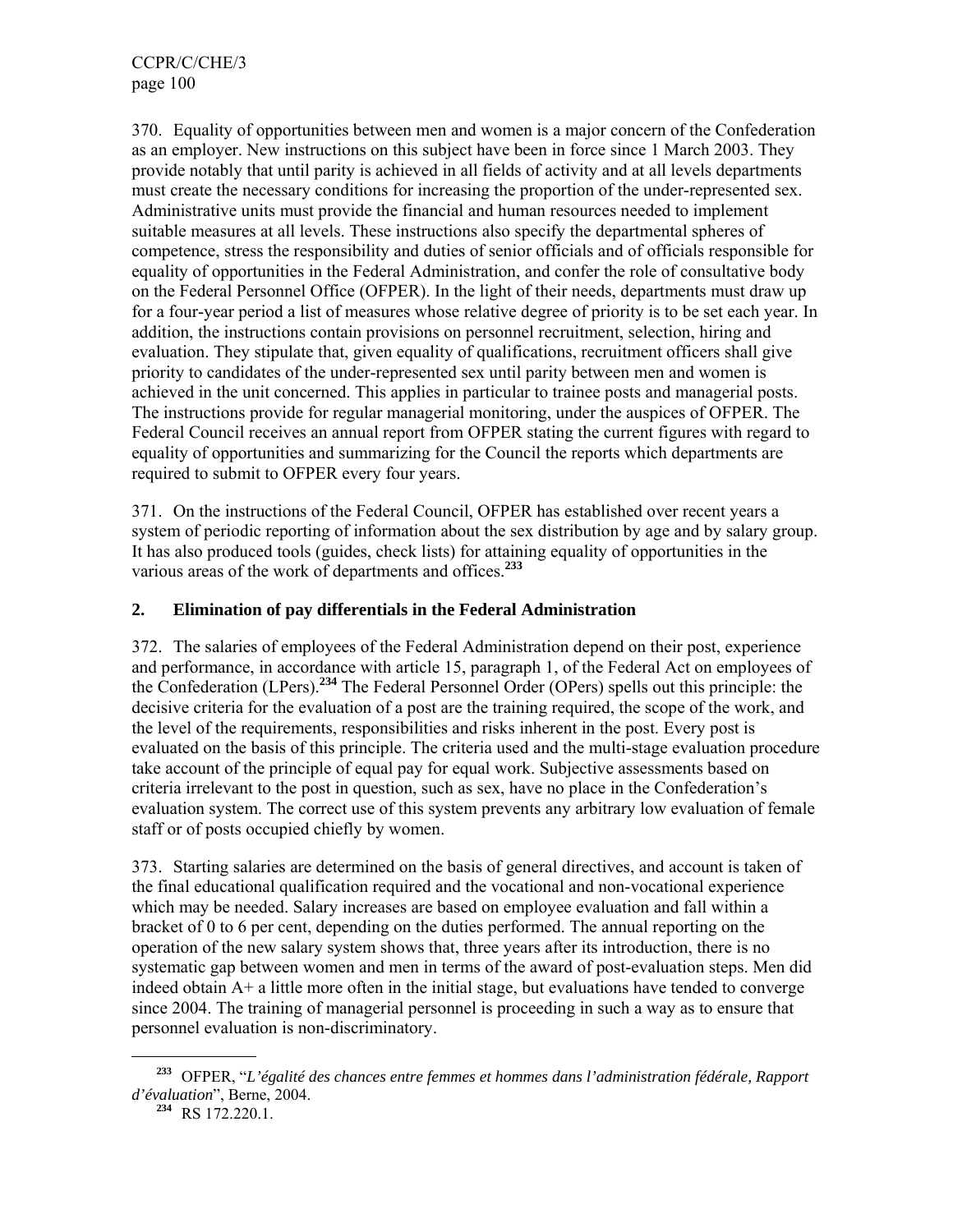### **3. Public procurement**

374. Pursuant to article 8, paragraph 1 (c), of the Federal Public Procurement Act (LMP),**<sup>235</sup>** the public procurement services may award contracts only to bidders guaranteeing application of the principle of equal pay for women and men. Enterprises which do not apply this principle may be excluded from procurement procedures. However, this provision, which came into force in 1996, has been of little use, for want of mechanisms and procedures for monitoring pay equality in enterprises. A monitoring arrangement has since been devised, on the instructions of the Federal Bureau on Equality between Women and men (BFEG) and the Federal Procurement Commission (CAC). The Confederation tested this arrangement between 2001 and 2003 in a pilot phase. A wide gap between the sexes was found in two of the five enterprises studied. Of course, such monitoring requires detailed statistical information, but BFEG furnishes expert support to enterprises wishing to undertake self-monitoring. BFEG emphasizes the individual responsibility of enterprises and carries out information and awareness-raising activities to enhance the discharge of that responsibility. It also devised a useful test by which enterprises can quickly check whether they are ensuring equal pay.

375. BFEG is also empowered, under the Public Procurement Order, to conduct regular checks of compliance with the equality legislation. To date, no adequate legal procedure or arrangements have been established for sanctioning enterprises infringing the legislation. However, there are plans to expand the Public Procurement Act in this respect when it is next reviewed.

376. The equal-pay provisions in the Act apply only to goods and services provided in Switzerland. In this connection, the Directorate for Development and Cooperation (DDC) is in the process of incorporating an equal-pay clause applicable to all public procurement with respect to goods and services provided abroad.

# **4. Access to decision-making posts in the public and private sectors.**

377. As noted in paragraphs 84 *et seq.*, on 15 February 2006 the Federal Council adopted, for submission to Parliament, an evaluation report<sup>236</sup> on the effectiveness of the Federal Act on equality between women and men (Equality Act (LEg)).**<sup>237</sup>** This report concludes that the Equality Act has undoubtedly had a positive impact since it entered into force 10 years ago. It provides persons affected by discrimination with means of asserting their rights. Nevertheless, the Act alone cannot achieve equality in labour relations. This will require amendment of the framework arrangements at several levels and success in persuading enterprises to discharge their responsibilities in this matter more actively. In the view of the Federal Council, the chief measures needed are the provision of better information to the public and greater awareness of the equality cause, as well as the introduction of incentives for enterprises.

**<sup>235</sup>** RS 172.056.1.

**<sup>236</sup>** FF 2006 3061 *et seq.*

**<sup>237</sup>** RS 151.1.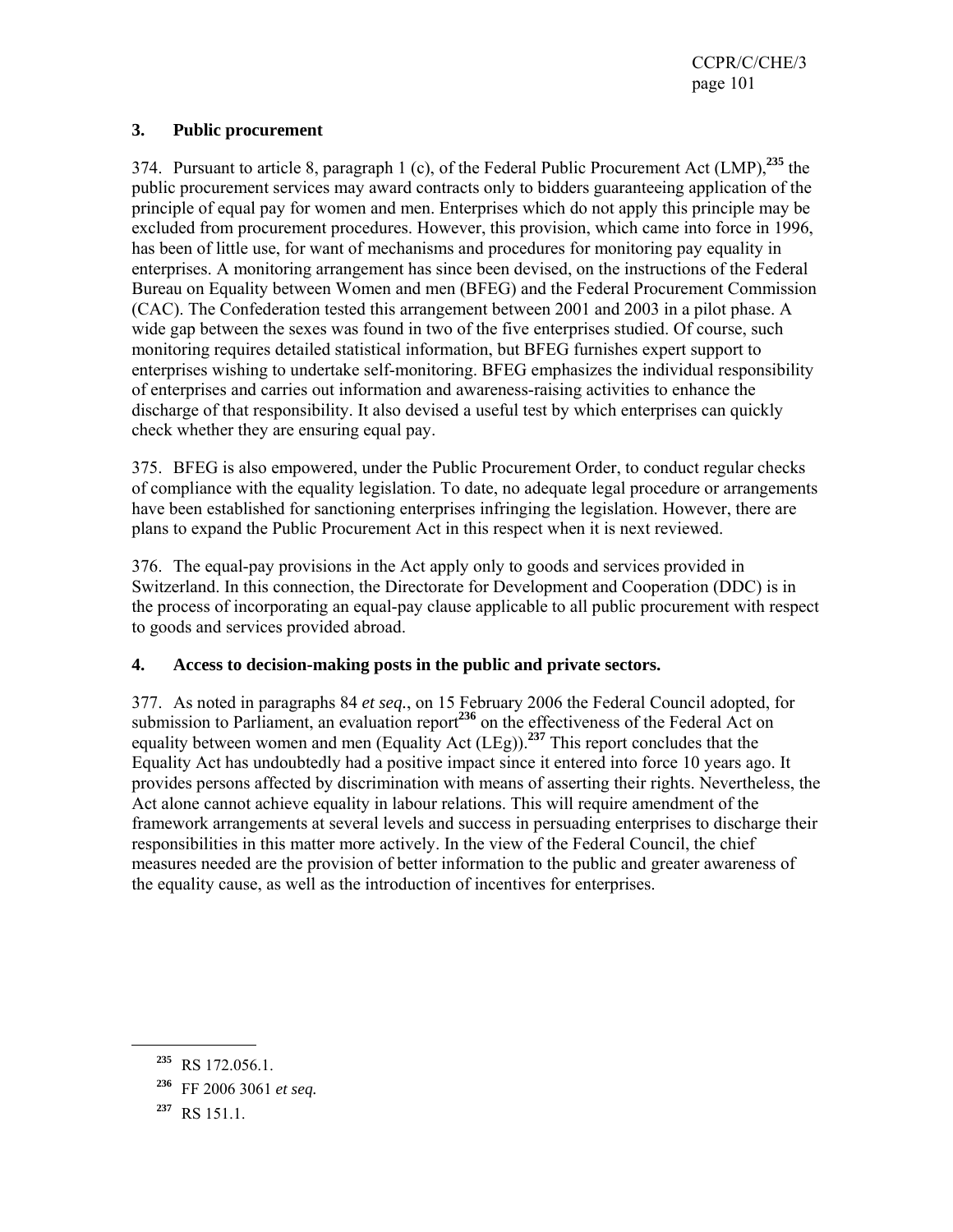### VI. DISCRIMINATION IN THE PRIVATE SECTOR

### 378. "*The Committee is concerned that legislation protecting individuals against discrimination in the private sector does not exist in all parts of the State party's territory. The State party should ensure that legislation exists throughout its territory to protect individuals against discrimination in the private field, pursuant to articles 2 and 3 of the Covenant. "*

379. For information on the general prohibition of discrimination, see the sections above relating to articles 2 and 3 of the Covenant.

380. In addition to the instruments guaranteeing fundamental rights (the Constitution, the European Convention, the International Covenant), Swiss law provides the legal bases for preventing discrimination in the form of specific legislation. Pursuant to article 35, paragraph 3, of the Constitution, the authorities are required to ensure that the fundamental rights, to the extent applicable, should also be realized in the relations between individuals. Accordingly, the courts, by interpreting the provisions of civil law in private-law relationships and by invoking the State's duty of protection, may also secure the application of the prohibition of any kind of discrimination between private individuals.

381. Several provisions of the law currently in force authorize measures to combat discrimination in the private sector. For example, article 28 of the Civil Code (protection of the person) applies not only to the moral worth of the human being but also to his or her occupational and social standing. Since racist defamation may be deemed an affront to human dignity, it infringes the principle of the protection of the person recognized in civil law. Similarly, article 328 (protection of the person of the worker), articles 336 *et seq*.(protection against wrongful dismissal) of the Code of Obligations and article 6 of the Labour Act accord comprehensive protection to persons whose personal rights are directly infringed by an act of discrimination. Furthermore, pursuant to article 8, paragraph 1 (b), of the Federal Public Procurement Act, contracts may be awarded only to bidders complying with Swiss legislation on worker protection, which includes the prohibition of all discrimination. The Federal Council is moreover convinced that the instruments developed and agreed by the social partners on the basis of freely consented collaboration provide a solid foundation for preventing and combating discrimination.

382. Swiss private law is founded on individual autonomy. In the law of contracts this individual autonomy manifests itself in the freedom to conclude contracts, which entails inter alia the freedom of transactions, the freedom to choose the other party to a contract, the freedom to determine the content of a contract, the freedom to choose the form of a contract, and the freedom to terminate a contract. According to the prevailing jurisprudence and doctrine and with the exception of a few special cases, a direct effect of the prohibition of all forms of discrimination in relations between private individuals is in principle excluded. The Federal Court ruled in a recent judgement**<sup>238</sup>** that, in the absence of explicit legal bases, it was possible but quite exceptional to conclude that an obligation to enter into a contract in private law could exist on the basis of general principles. According to the Federal Court, such an obligation must be admitted when the following four conditions are met cumulatively: the service in question is the subject of a general public invitation to tender; the tender relates to current needs and is made known practically universally and may be accepted in everyday practice; owing to the bidder's position of strength in the market the potential clients have no acceptable alternative to meet their normal needs; the bidder does not invoke objectively justified reasons for refusing to conclude the contract.

**<sup>238</sup>** ATF 129 III 35.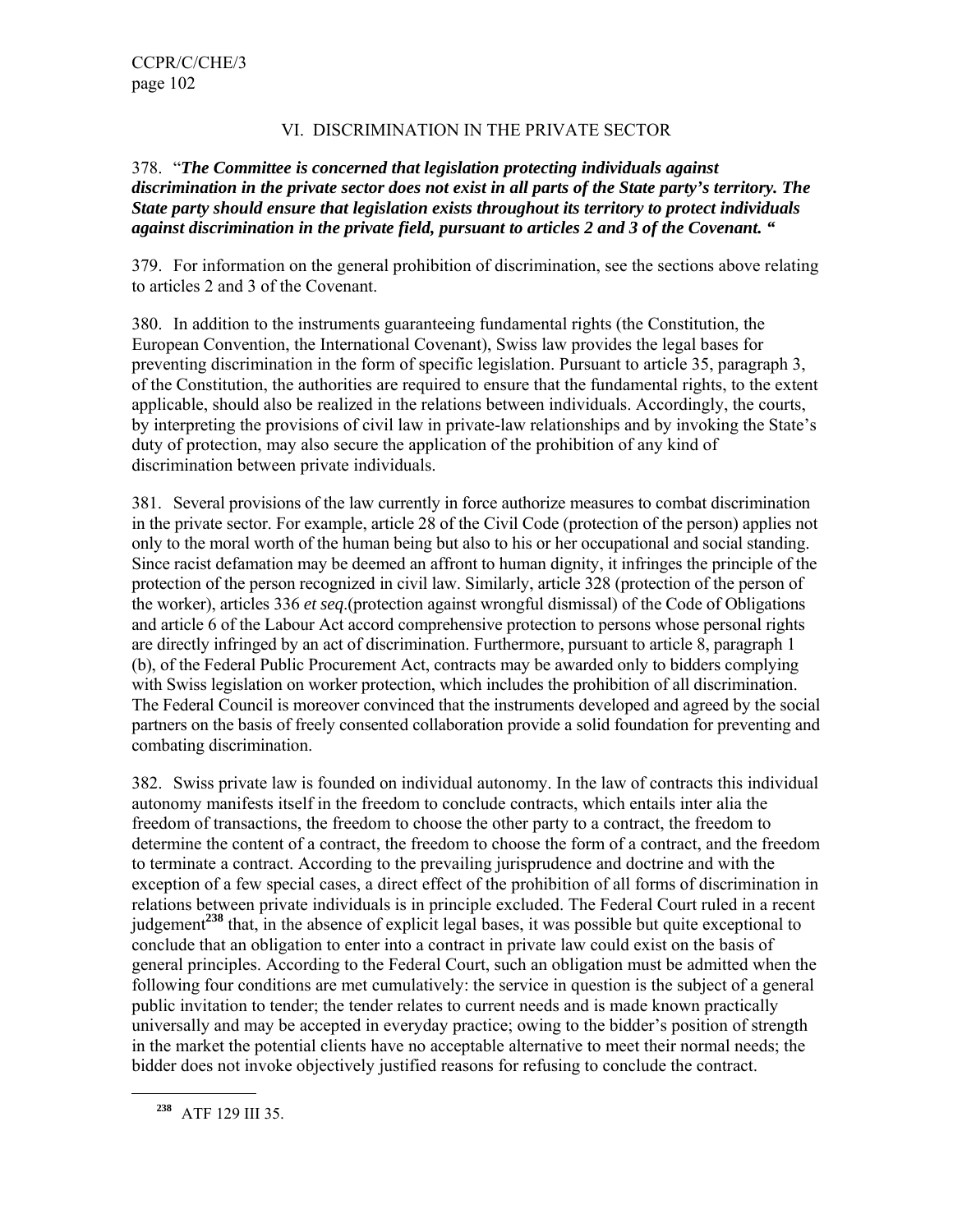### VII. POLICE BRUTALITY

383. **"***The Committee is deeply concerned at reported instances of police brutality towards persons being apprehended and detainees, noting that such persons are frequently aliens. It is also concerned that many cantons do not have independent mechanisms for investigation of complaints regarding violence and other forms of misconduct by the police. The possibility of resort to court action cannot serve as a substitute for such mechanisms. The State party should ensure that independent bodies with authority to receive and investigate effectively all complaints of excessive use of force and other abuses of power by the police are established in all cantons. The powers of such bodies should be sufficient to ensure that those responsible are brought to justice or, as appropriate, are subject to disciplinary sanctions sufficient to deter future abuses and that the victims are adequately compensated (article 7 of the Covenant)."* 

#### **1. Background**

384. It must be pointed out by way of introduction that complaints brought against police officers are in principle a matter for the cantons. As of today, Switzerland does not possess a statistical database on this subject. It would nevertheless seem, in the light of information supplied by the cantons, that the most seriously affected regions are Ticino and Geneva, which are both border cantons with a high proportion of resident aliens. However, it is important to stress that allegations of police violence are very few in number. In 2004 in Geneva, for example, only 35 out of 4,923 arrests led to a criminal complaint and only one to a conviction.

385. Against that background it should also be pointed out that, according to the statistics, the proportion of aliens in detention was 70.5 per cent in 2005. Of these persons, 24.5 per cent were aliens resident in Switzerland, 17.8 per cent were asylum-seekers, and 38.4 per cent were aliens whose place of residence was abroad or unknown.

386. The use of force by the police must be limited to what is strictly necessary, and from the moment when the persons concerned are brought under restraint nothing can justify their illtreatment. These are fundamental principles found in all the cantonal legislation on police work. This legislation provides that police officers must respect the principles of legality, proportionality and the public interest. This necessarily implies the prohibition of torture and cruel, inhuman or degrading punishment or treatment. However, almost all the cantons have adopted specific provisions on the police in their cantonal codes of criminal procedure (Vaud, Aargau, Schaffhausen, Fribourg) or specific internal directives (Geneva, Appenzell Outer-Rhodes, Aargau, Schaffhausen, Solothurn, Schwyz, Uri, Obwald) or even codes of ethics (Genera, Neuchâtel, Fribourg, Bâle-Campagne).

387. During their initial training police cadets in all the cantons take courses on "Ethics and human rights", which include information and practical analyses. The problem of torture is also addressed specifically in these courses. The speakers and teachers are often experts on the subject, such as Switzerland's representatives on the European Committee for the Prevention of Torture and Inhuman or Degrading Treatment or Punishment (CPT) or the President of the Association for the Prevention of Torture (APT). Refresher sessions are held during further training, especially for ranking officers. In addition, some cantons hold regular meetings with NGOs working in this field, such as the Swiss Refugee Aid Organization (OSAR) and Amnesty International.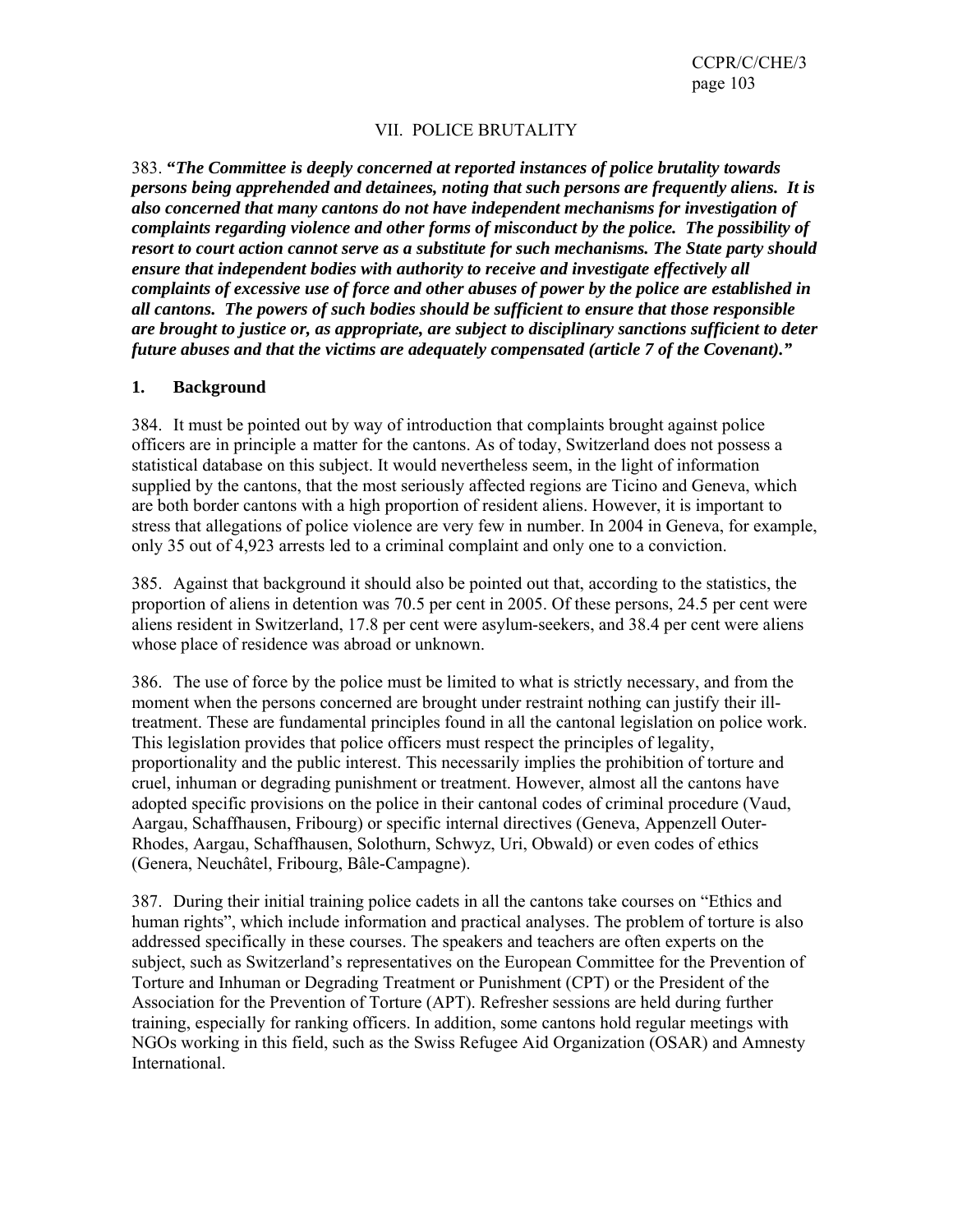388. On 18 January 2006 the Federal Council transmitted to the Chambers the draft version of the *Federal Act on use of coercion and police measures in spheres within the jurisdiction of the*  Confederation.<sup>239</sup> If this text is accepted by the Chambers, the Act could enter into force in January 2008 (see para. 21).

389. A CPT delegation visited Switzerland in October 2003 (see para. 125). It found no indications of the use of torture or serious ill-treatment. The delegation confirmed that considerable progress had been made since its previous visit,**<sup>240</sup>** in particular with regard to the deportation of aliens by air.**<sup>241</sup>**

390. Since 2003 Swiss police officers have been participating in meetings with their counterparts in various European countries concerning diversity (the representation of minorities of a certain size in police forces). This concept was put into effect by the cantonal police of Bâle-Cité, which has officers of German, Italian, Austrian, Turkish, French, English and Polish nationality. Other cantons are currently considering whether to follow suit.

# **2. Arrangements for independent inquiries**

391. The protection of the public against abuses of power by the police has improved. Since 2003 the canton of Zug has had a cantonal mediation service known as "*Vermittler in Konfliktsituationen*".**<sup>242</sup>** Mediation services with general jurisdictions are also to be found in the cantons of Zurich, Bâle-Cité and Bâle-Campagne and in the cities of Winterthur, Berne and St. Gallen. Following the discovery of a series of cases of alleged abuse by the municipal police the City of Zurich**<sup>243</sup>** established an independent contact and complaints service for matters concerning the police. When this service found no systematic abuse in the form of aggressive conduct by the municipal police and after the head of the service had proposed a number of measures to keep the use of violence to a minimum, the service was merged in mid-2003 with the Mediation Office of the City of Zurich. Over the last two years the complaints officer of the Department of Police and Military Affairs of the canton of Bâle-Cité**<sup>244</sup>** recorded only a single case of police violence directed against a foreigner. Disciplinary action was taken against the guilty officer.

392. The canton of Geneva also has a specific procedure, operated independently of the police, to investigate allegations of maltreatment by the police. This is the Commissariat for Ethics, a body consisting of a commissioner for ethics, two deputies selected from outside the police force by the Council of State, and a secretariat (see art. 38 of the Police Act). Every month police headquarters staff draw up a list of all the situations and circumstances which necessitated the use of coercion. The Commissariat examines these lists and verifies that the principle of proportionality has been respected. It conducts administrative inquiries into allegations of illtreatment. It also produces directives for police use.

l

- **<sup>241</sup>** Federal Department of Justice and Police, press release of 24 October 2003.
- **<sup>242</sup>** *www.zug.ch/vermittler*.
- **<sup>243</sup>** *www.om.stzh.ch*.

**<sup>239</sup>** FF 2006 2429.

**<sup>240</sup>** During its previous visit in 2001 CPT had expressed concern about the use of coercive measures when aliens were being returned by air.

**<sup>244</sup>** This officer is regarded as a neutral and independent recipient of complaints.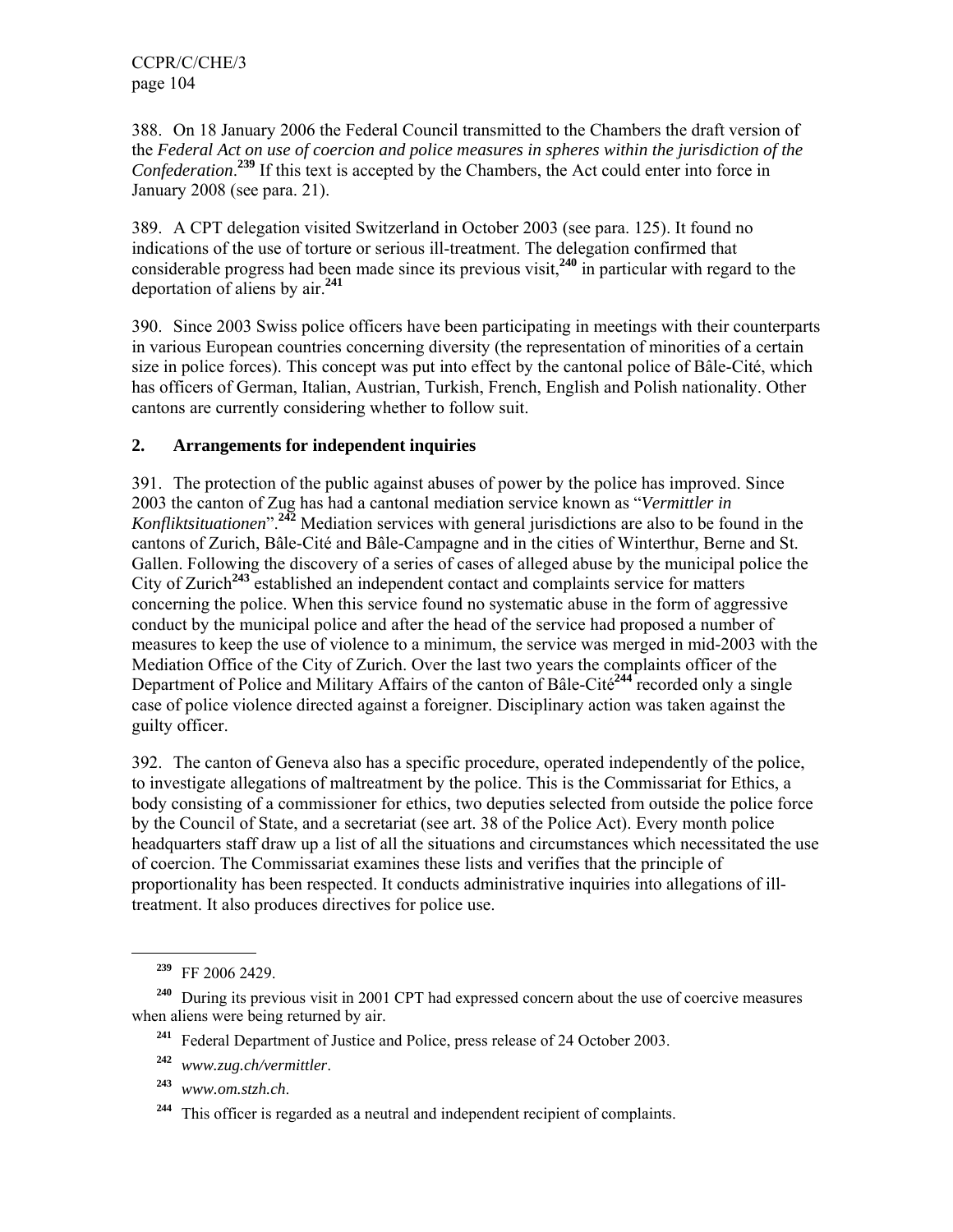393. Although the other cantons do not have specific bodies for handling complaints, they are no less sensitive to issues of independence and impartiality and have taken various steps to ensure respect for the principles of the Constitution. In several cantons complaints are transmitted directly to the prosecutor's office and the investigation is conducted by an examining magistrate (Neuchâtel, Schaffhausen, Berne, Vaud) or even by a magistrate from another canton (Appenzell Inner-Rhodes). In the canton of Valais an examining magistrate designates the persons who are to conduct the investigation (instead of the police commandant).

394. It should stressed on this point that the draft unified code of criminal procedure provides that the decisions and procedural acts of police forces should be placed under court supervision (appeals authority; art. 401 of the draft text).

### VIII. CRIMINAL PROCEDURE

395. *"The Committee is concerned that many of the guarantees in articles 9 and 14 are not contained in the criminal procedure codes of some cantons and that a unified criminal procedure code has not yet been adopted. Consequently, rights under articles 9 and 14 are not always respected. The Committee is particularly concerned at persistent reports that detainees have been denied the right to contact a lawyer upon arrest or to inform a close relative of their detention. The State party should take measures to ensure effective implementation of all rights under articles 9 and 14 of the Covenant in all parts of its territory."*

396. It must be pointed out that the rights mentioned expressly in articles 9 and 14 of the Covenant are all guaranteed in the Swiss judicial system. They appear expressly in the legislation in force or, failing that, the corresponding rights may be derived directly from higher law (Constitution, European Convention, International Covenant) and from the decisive jurisprudence of the Federal Court.

397. The new Federal Constitution states expressly the right to inform relatives (art. 31, para. 2) and the right to assert the rights of defence, including entitlement to legal assistance (art. 32, para. 2). The draft unified code of criminal procedure gives concrete effect to these rights in various provisions (arts. 213, 155 and 156; see para. 12 and paras. 216 *et seq*.).

# IX. DEPORTATION OF ALIENS

398. *"The Committee is deeply concerned that, in the course of the deportation of aliens, there have been instances of degrading treatment and use of excessive force, resulting on some occasions in the death of the deportee. The State party should ensure that all cases of forcible deportation are carried out in a manner which is compatible with articles 6 and 7 of the Covenant. In particular, it should ensure that restraint methods do not affect the life and physical integrity of the persons concerned."*

399. This matter was addressed in the follow-up to the Committee's concluding observations of 4 November 2002.

400. On 18 January 2006 the Federal Court transmitted to the Chambers the draft *Federal Law on the use of coercion and police measures in spheres within the jurisdiction of the Confederation* (Coercion Act (LusC); FF 2006 2429; see para. 21).

401. Although the genesis of this draft act is due to the serious accidents which have occurred in the course of the forced deportation of aliens, its scope of application extends beyond such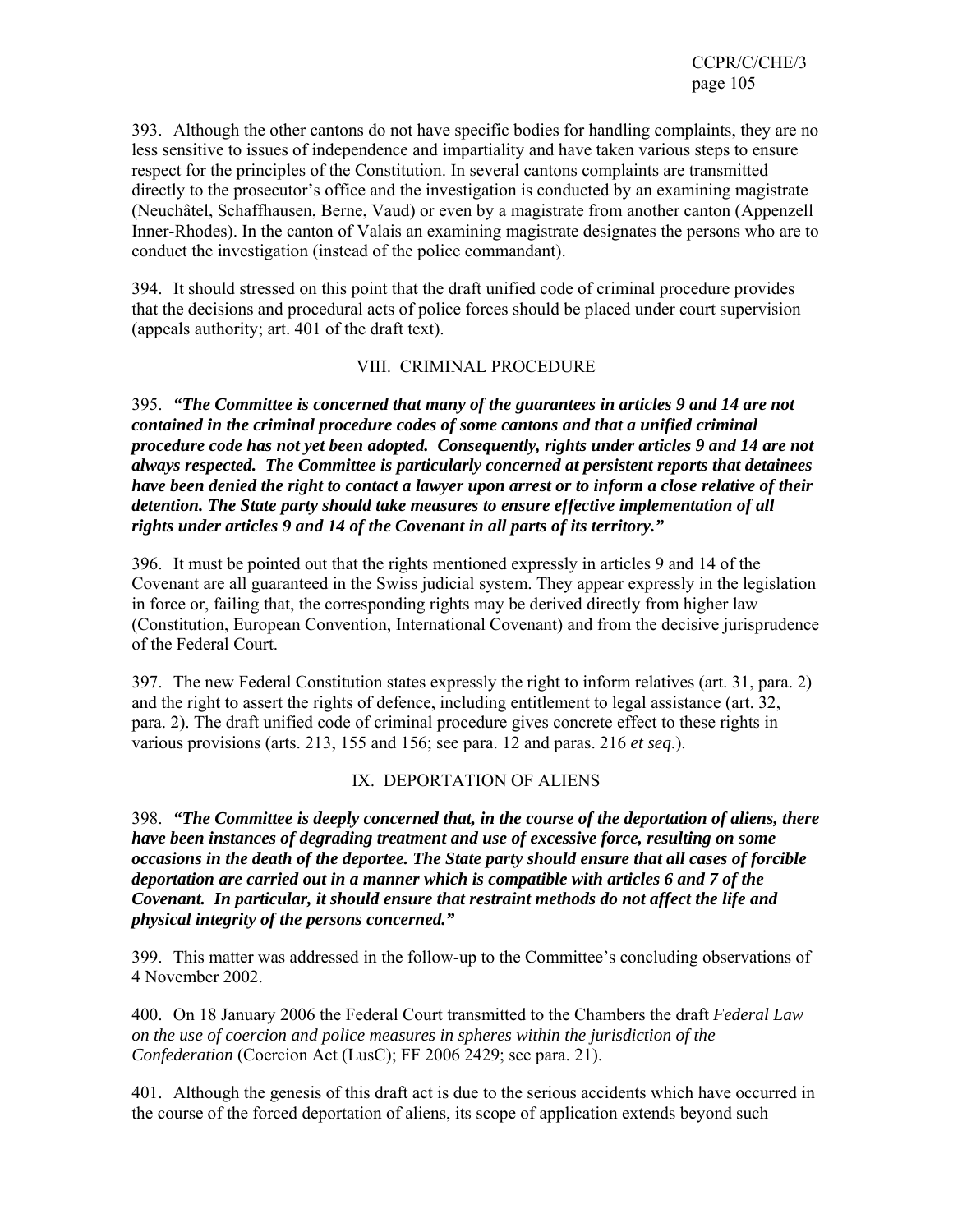deportation. It includes inter alia all the situations in which the federal authorities (in particular the criminal investigation police, customs officers, and the federal-buildings security service) have to use coercion in the discharge of their duties and in the course of the transport of persons by order of a federal authority. The text also covers private individuals working for such authorities as auxiliaries.

402. During its latest visit to Switzerland, in spring 2005, CPT welcomed the draft act. The only criticism offered by CPT concerned the use of incapacitating devices (electroshock apparatus), reference to which has since been struck out of the draft text.

403. On 11 April 2002 the Conference of Directors of Cantonal Police Departments (CCDJP) adopted a directive on forced deportation by air.**<sup>245</sup>**

404. Every year several training courses for police escorts are held in Switzerland. More than 200 police officers have taken these courses. The courses deal at length with the principle of proportionality, and the police officers are instructed in how to comply with that principle in the course of deportation exercises.

# X. INCOMMUNICADO DETENTION

### 405. *"While the Committee notes the delegation's explanation that incommunicado detention is not practised in Switzerland, it is concerned that the criminal procedure code in some cantons would still seem to allow such detention. The State party should ensure that its laws throughout the country do not allow incommunicado detention in violation of articles 9 and 10 of the Covenant."*

406. The term "incommunicado detention" now appears in only three cantonal procedural codes (Vaud, Geneva, Valais). Switzerland explained in its second periodic report that even though this term, certainly an unfortunate one, is still found in these three codes, the draconian measure of total isolation of a detainee has been completely abandoned by all Switzerland's cantons. All that is now permitted is the temporary limitation, under judicial supervision, of a detainee's contacts with the outside world. Contacts with representatives are always guaranteed. Accordingly, "incommunicado detention" has been abolished in Switzerland once and for all. (See also paras. 195 *et seq*.)

407. It is therefore logical that the *draft unified code of criminal procedure* should not provide for the possibility of incommunicado detention. In fact, persons deprived of their liberty always have the right to communicate freely, i.e. without supervision, with their defence counsel. Article 156 of this draft text states the right of defence counsel to be present during police questioning and to communicate freely with clients held in police custody (limited to 24 hours). Article 222 provides that, while a person is being held in custody or detained for security reasons, he may communicate with his counsel at all times and without supervision, either face-to-face or in writing. Only in exceptional cases may this right be subjected to a temporary restriction (within the meaning of art. 234, para. 4, of the draft code). A concrete risk of misconduct must exist before such action is taken. Restrictions of this kind must be limited in time and approved by a court. Even when such restrictions are imposed, they never have the effect of incommunicado detention because communication with defence counsel is never prohibited but merely restricted. Permissible restrictions include, for example, the requirement that a detainee's personal contact

**<sup>245</sup>** *www.ccdjp.ch*.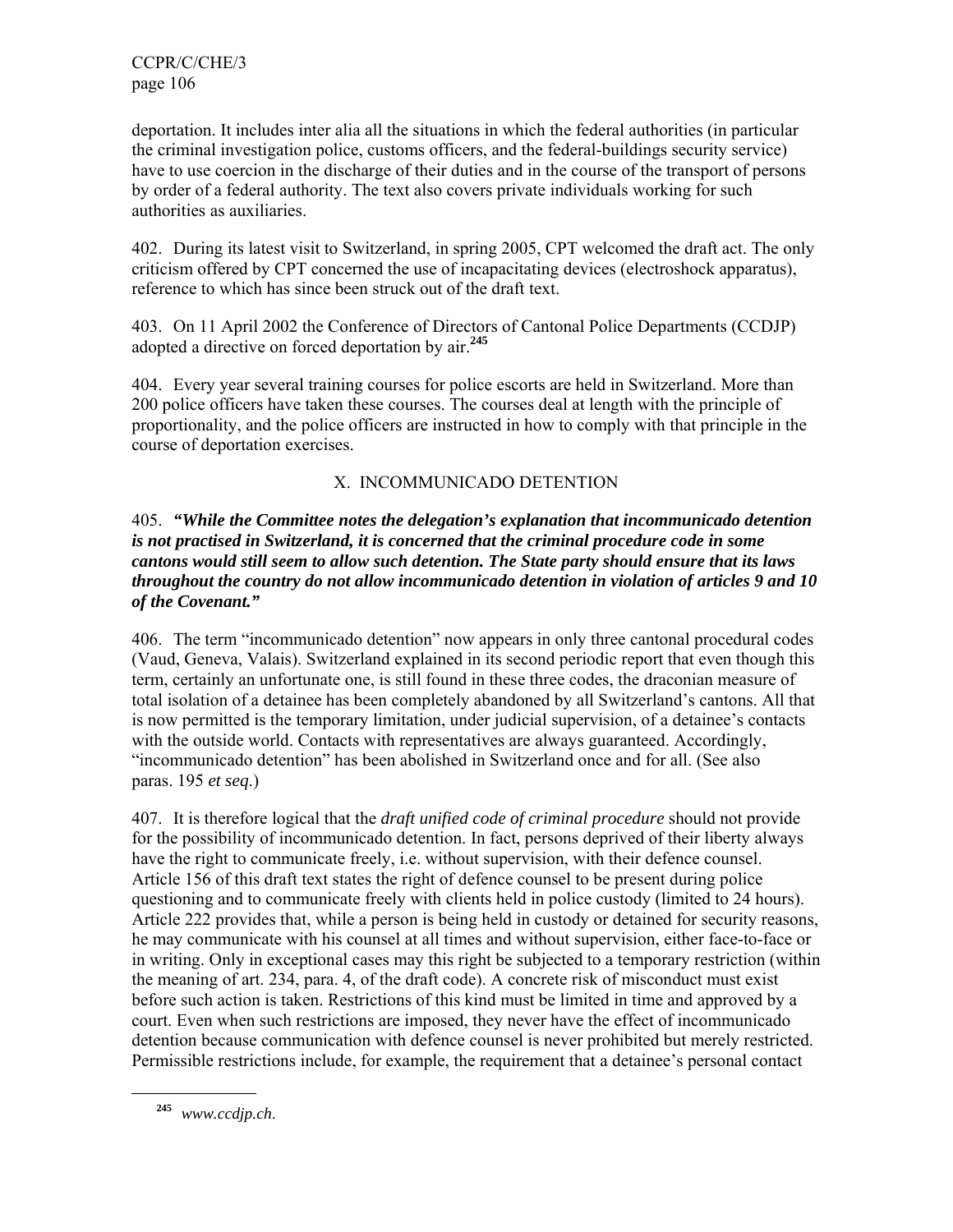with his defence counsel should take place in a room equipped with a glass separator or that postal correspondence between counsel and client should be monitored.

408. Under article 234, paragraph 3, of the draft code, the content of correspondence with other persons may be monitored by the authority in charge of the proceedings in order to obviate any risk of collusion. Correspondence with the supervisory and criminal authorities is excluded from such monitoring.

409. Accordingly, not only is incommunicado detention not found in the draft code of criminal procedure but the rules contained therein would in any event prevent any measure whatsoever of that kind, for contact with defence counsel while remanded or otherwise held in custody is guaranteed.

410. The regulations of the draft code of criminal procedure give practical effect to the requirements of the Federal Constitution, the European Convention on Human Rights and the International Covenant with regard to the right to privacy - requirements which the cantonal codes of criminal procedure are already enjoined to respect.

# XI. DISTINCTION BETWEEN CITIZENS AND NON-CITIZENS

411. "The Committee is concerned at the consequences of distinctions made in various pieces of legislation between citizens and non-citizens, the latter forming a considerable segment of the workforce. In particular, aliens without working papers run the risk of becoming victims of exploitation and abuse. Another vulnerable category of persons are foreign spouses of foreigners with residence permits, who are subject to deportation in the event of discontinuation of de facto cohabitation and, hence, may be forced to live in abusive relationships.

*The State party should review its policies in relation to distinctions between citizens and aliens and between different categories of aliens, in particular in respect of those who do not have papers and spouses of foreigners with residence permits, in order to ensure that the rights of such persons under the Covenant are respected and ensured (articles 2, 3, 9, 12, 17 and 23)."* 

# **1. Background**

412. Developments with regard to the integration of aliens and the limitation of the principle of equality are described above (paras. 57 *et seq*. and paras. 66 *et seq.*, respectively).

# **2. Foreigners without work permits**

413. This matter was addressed in the follow-up to the Committee's concluding observations of 4 November 2002.

414. According to a study carried out in autumn 2004 (see para. 63), some 90,000 persons are living in Switzerland without papers. Before the publication of this study the estimates of the number of such persons ranged between 50,000 and 300,000. Apart from giving these figures, the study also corrected the false ideas which some people entertained about this phenomenon: the presence of these persons is due not so much to the asylum policy as to the situation in the labour market.

415. When dealing with cases of persons not authorized to live in Switzerland the authorities proceed on the basis of the legislation applicable to cases of extreme necessity, which has long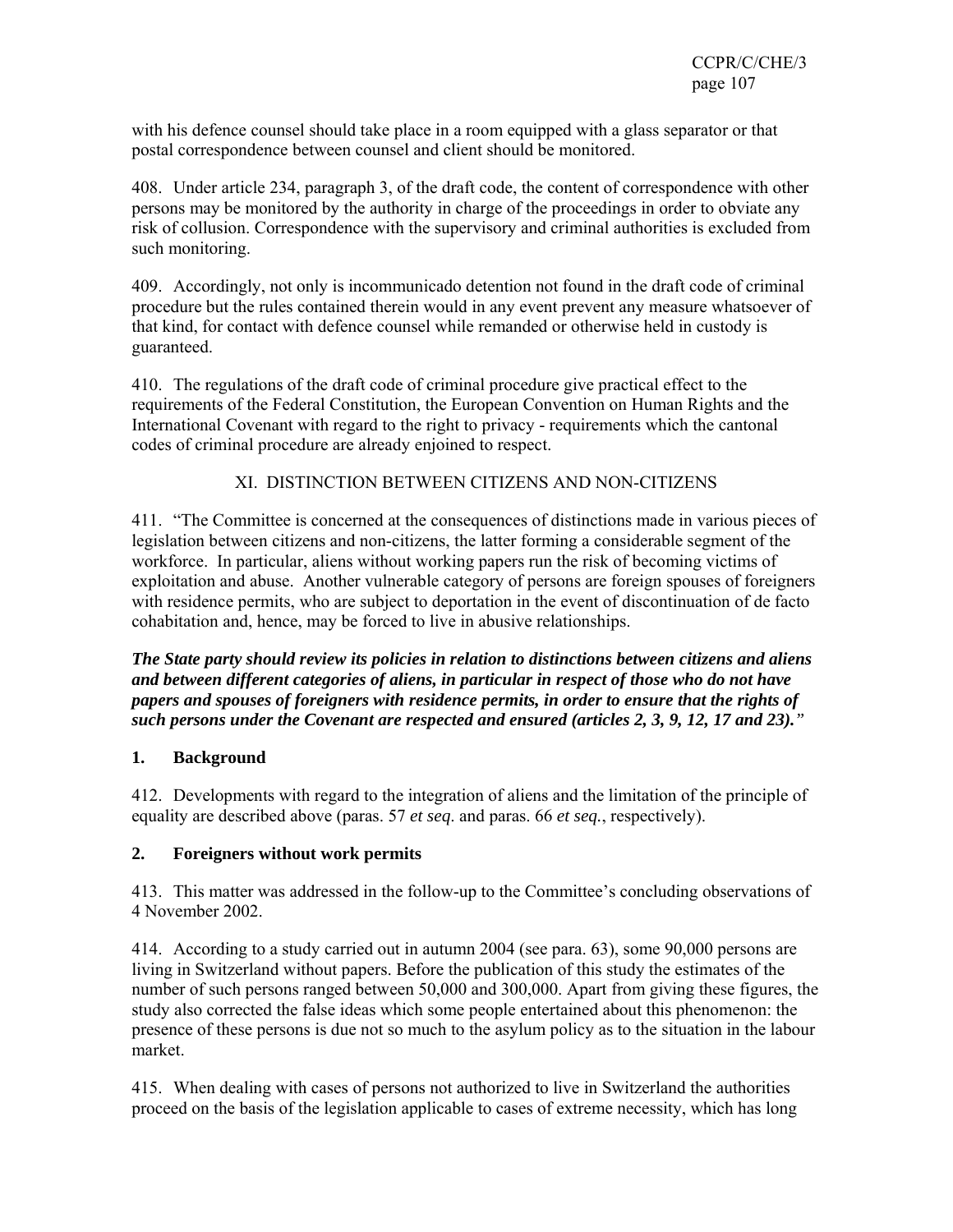$\overline{a}$ 

been in existence and was discussed in the follow-up to the concluding observations. The circular issued by the Federal Office for Foreigners and the Federal Office for Refugees on 21 December 2001, discussed in the follow-up, was replaced by a circular of the Federal Office for Migration (ODM) dated 1 January 2007. Requests for waiver of the rule on the maximum numbers allowed in cases of special hardship (OLE, art 13 (f)) are examined individually and in detail by ODM. However, this procedure is subject to the issuance of a prior favourable opinion by the cantonal authority competent to grant the applicant a residence permit. When considering these cases of special hardship the authorities must take into consideration all the individual features. They obtain the necessary information for determining whether, in the light of the applicant's personal, economic and social circumstances, he can reasonably be asked to return to his own country and stay there. His future situation abroad has to be compared with his personal situation in Switzerland. Extreme necessity can in fact be admitted only if the alien in question is in a situation of hardship. This means that his living conditions must be worse than those experienced by the average alien and that the denial of a residence permit would have grave consequences for him. The decisive criteria for assessing extreme necessity are the length of time the applicant has been in Switzerland and the situation of his children's education, irreproachable conduct and good reputation, social integration of all the members of the family, their state of health, the applicant's employment circumstances, and the existence of family members, either in Switzerland or abroad. Account is also taken of the alien's housing and integration possibilities and, as appropriate, of earlier applications. Lastly, consideration is given to the attitude of the authorities responsible for applying the aliens legislation in the specific case.**<sup>246</sup>** This procedure, which has proved satisfactory so far, must also be followed under the Aliens Act (para. 11).

416. In this circular ODM limits the category of persons who may assert a personal situation of special hardship (OLE, art 13 (f)) to persons whose status is regulated by the aliens legislation. Accordingly, asylum-seekers who have been living in Switzerland for several years and whose application has been rejected may no longer have recourse to article 13 (f).**<sup>247</sup>** However, since 1 January 2007 they have the possibility of obtaining a residence permit, subject to certain conditions, under article 14, paragraph 2, of the amended Asylum Act. The person concerned must have lived in Switzerland for at least five years counting back from the submission of the application, and his place of residence must always have been known to the authorities. In addition, the case must be one of special hardship by reason of the applicant's strong roots in Switzerland. Applications of special hardship (art. 14 of the Asylum Act) may be considered in respect not only of aliens having an asylum application pending but also of aliens making an initial application. However, such persons must leave Switzerland if a situation of special hardship is not found.

417. Between September 2001 and May 2006 the authorities regulated the situation of about 1,900 persons. There were 1,168 rejections and 218 decisions of non-consideration.

418. The working group on persons without papers, chaired by a member of the Federal Aliens Commission (CFE), was established in response to a CFE initiative supported by the pressure group "For a round table on persons without papers". This independent expert body examines the

**<sup>246</sup>** ODM circular of 1 January 2007 on the procedure for regulating the presence of aliens in personal cases of special hardship:

*http://www.bfm.admin.ch/fileadmin/user\_upload/Themen\_deutsch/Rechtsgrundlagen/Rechtsquellen/Weisu ngen\_Kreisschreiben\_Asyl/weisung\_asyle\_52\_4\_7\_010107\_f.pdf*.

<sup>&</sup>lt;sup>247</sup> See the IMES circular of 17 September 204 (para. 61 above).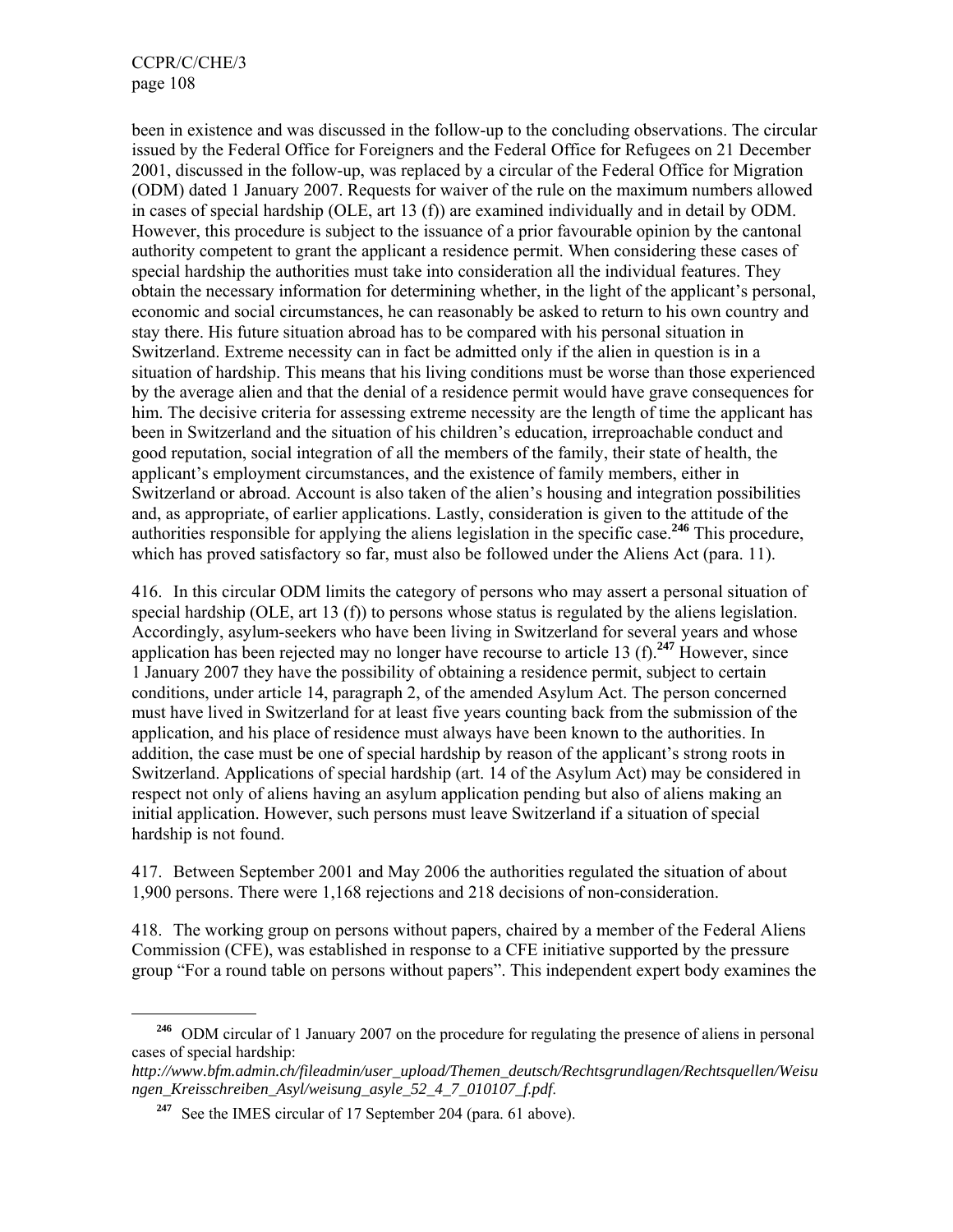files of persons lacking legal residence status to determine whether to recommend regularization to the cantonal authorities. The working group confers regularly with the relevant services of the Confederation and the cantons and is considering the possibility of closer collaboration.**<sup>248</sup>**

419. The study conducted in autumn 2004 also shows that most persons without papers are gainfully employed, that they often work in precarious conditions for poor pay and with very long working hours.**<sup>249</sup>** In order to combat illegal employment, the *Federal Act concerning measures to combat illegal employment* (LTN),**<sup>250</sup>** referred to in the follow-up, is scheduled to enter into force on 1 January 2008.

420. As of the end of January 2006, 24,000 asylum-seekers had been admitted to Switzerland on a temporary basis. Their employment rate (34%) is less than half the rate for foreigners in possession of residence permits. Experience has shown that most of these persons remain in Switzerland for a very long time or even for ever. In order to allow this group of persons to find jobs as quickly as possible, as well as to economize on social assistance, on 1 April 2006 the Federal Council amended the regulations on preferential recruitment (OLE, art. 7, para. 3): when the applicant is seeking his first job preference is given, apart from to Swiss workers, to foreign job-seekers who are already in Switzerland and in possession of a work permit. Aliens admitted on a temporary basis are accorded the same treatment.

421. The new Aliens Act (LEtr), scheduled to enter into force early in 2008, also facilitates the job mobility of workers coming from other States.

422. Where citizens of the EFTA countries or the 17 countries of the European Union are concerned, the Agreement on the Free Movement of Persons provides for liberty of movement from 2007, at the end of a transitional period of five years (see art. 10 of the Agreement and para. 205 above).

#### **3. Foreign spouses of foreigners at risk of deportation**

423. This matter was addressed in the follow-up to the concluding observations of 4 November 2002.

424. Article 50 of the new Aliens Act (LEtr) provides that the foreign spouse of a Swiss national or of a foreigner settled in Switzerland retains the right to receive a residence permit in the event of dissolution of the marriage, provided that it lasted at least three years and the spouse in question has been successfully integrated. This right also exists if continued residence in Switzerland is necessary for compelling personal reasons. Article 50 goes on to provide that the requirement of compelling personal reasons is satisfied, for example, when the spouse is a victim of domestic violence and when social reintegration in the country of origin seems highly unlikely.

l

**<sup>248</sup>** Federal Aliens Commission: *www.eka-cfe.ch/f/sapa.asp*.

**<sup>249</sup>** "Persons without papers in Switzerland", gfs.Berne (Political, communications and social research), February, 2005.

**<sup>250</sup>** RO 2007 359.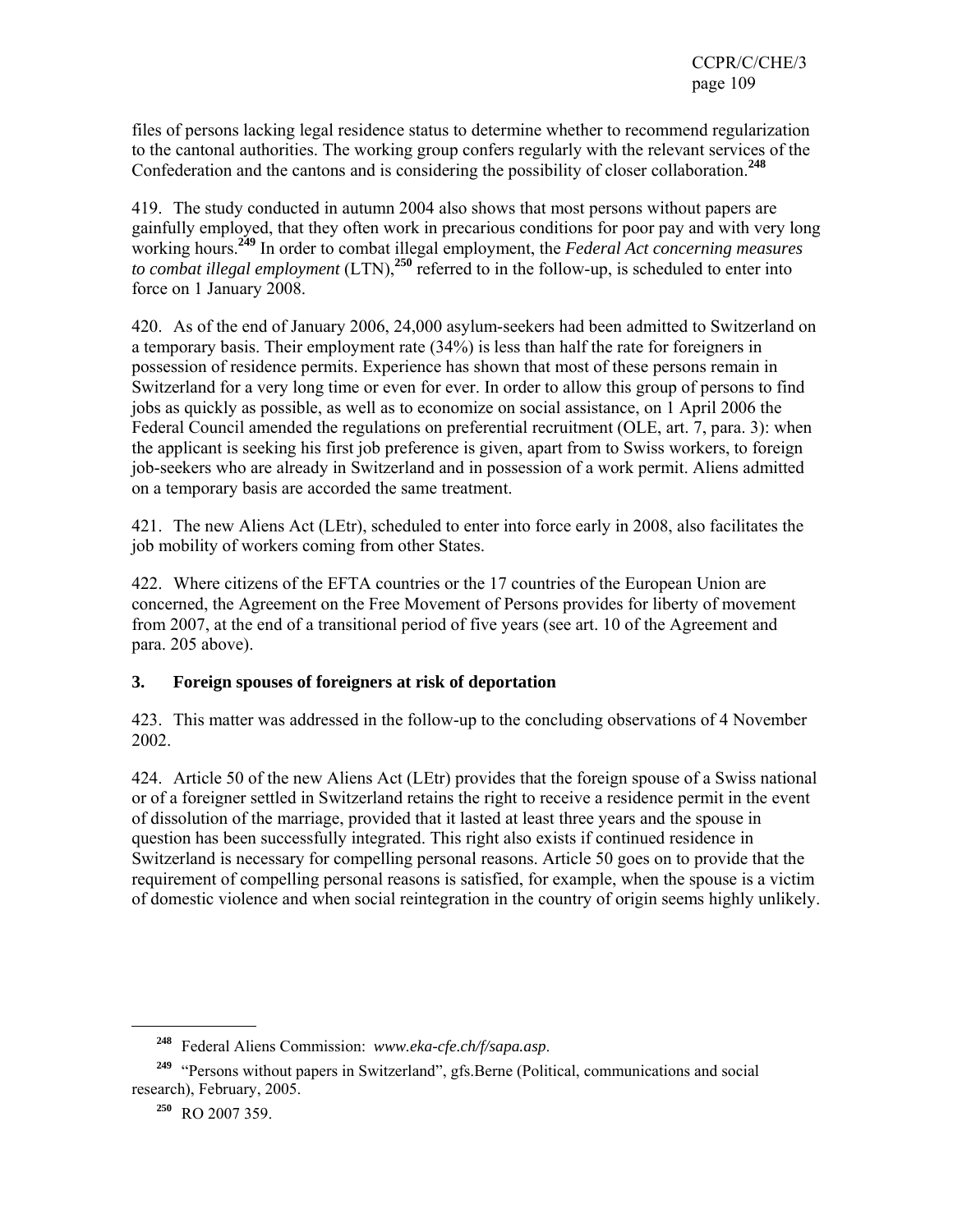### XII. PUBLICIZING OF TEXTS

#### 425. *"The State party should widely publicize the text of its second periodic report, the written answers it has provided in response to the list of issues drawn up by the Committee and, in particular, the present concluding observations."*

426. The Swiss Government publishes its periodic reports and the Committee's concluding observations on the Internet sites of the Federal Department of Justice and Police**<sup>251</sup>** and of the Directorate for International Public Law of the Federal Department of Foreign Affairs.**<sup>252</sup>** Information may also be obtained on this subject from the sites of a number of Swiss NGOs working for the defence of human rights.<sup>253</sup> The University of Berne, with financial support from the Confederation, has produced a universal index of human rights. This is an online data bank giving speedy access, by country and by right, to human rights information from the United Nations system. It includes all the observations and recommendations concerning Switzerland adopted by the treaty bodies (since 2000) and by the special procedures (since 2006).**<sup>254</sup>**

427. In addition to the publication on the Internet of the reports and concluding observations, copies of them are transmitted to all the cantons, which are all involved in the preparation of the reports and take an interest in their consideration and the Committee's conclusions. The same is true of every federal agency and any other body directly involved.

428. The reports are available in French, German and Italian, and the concluding observations in French and English.

#### XIII. IMPLEMENTATION OF THE COMMITTEE'S RECOMMENDATIONS CONTAINED IN PARAGRAPHS 13 AND 15 OF ITS CONCLUDING OBSERVATIONS

#### 429. *"The State party is asked, pursuant to rule 70, paragraph 5, of the Committee's rules of procedure, to forward information within 12 months on the implementation of the Committee's recommendations contained in paragraphs 13 and 15 of the present concluding observations. The Committee requests that information concerning the remainder of its recommendations be included in the third periodic report, to be submitted by 1 November 2006."*

430. Information on the implementation of the Committee's recommendations contained in paragraphs 13 (deportation of aliens) and 15 (distinction between citizens and non-citizens) of the concluding observations of 12 November 2001 was transmitted within the time limit of 4 November 2002 in accordance with rule 70, paragraph 5, of the Committee's rules of procedure. Information concerning the other recommendations contained in the concluding observations has been included in Part III of the present report..

l

**<sup>251</sup>** *www.bj.admin.ch/bj/fr/home/themen/staat\_und\_buerger/menschenrechte2/unosozialpakt\_und.html.* 

**<sup>252</sup>** *www.eda.admin.ch/sub\_dipl/f/home/arti/report/rapun/civ.html.*

**<sup>253</sup>** See in particular the site of the Swiss Association for Human Rights: *www.humanrights.ch*.

**<sup>254</sup>** *www.universalhumanrightsindex.org*.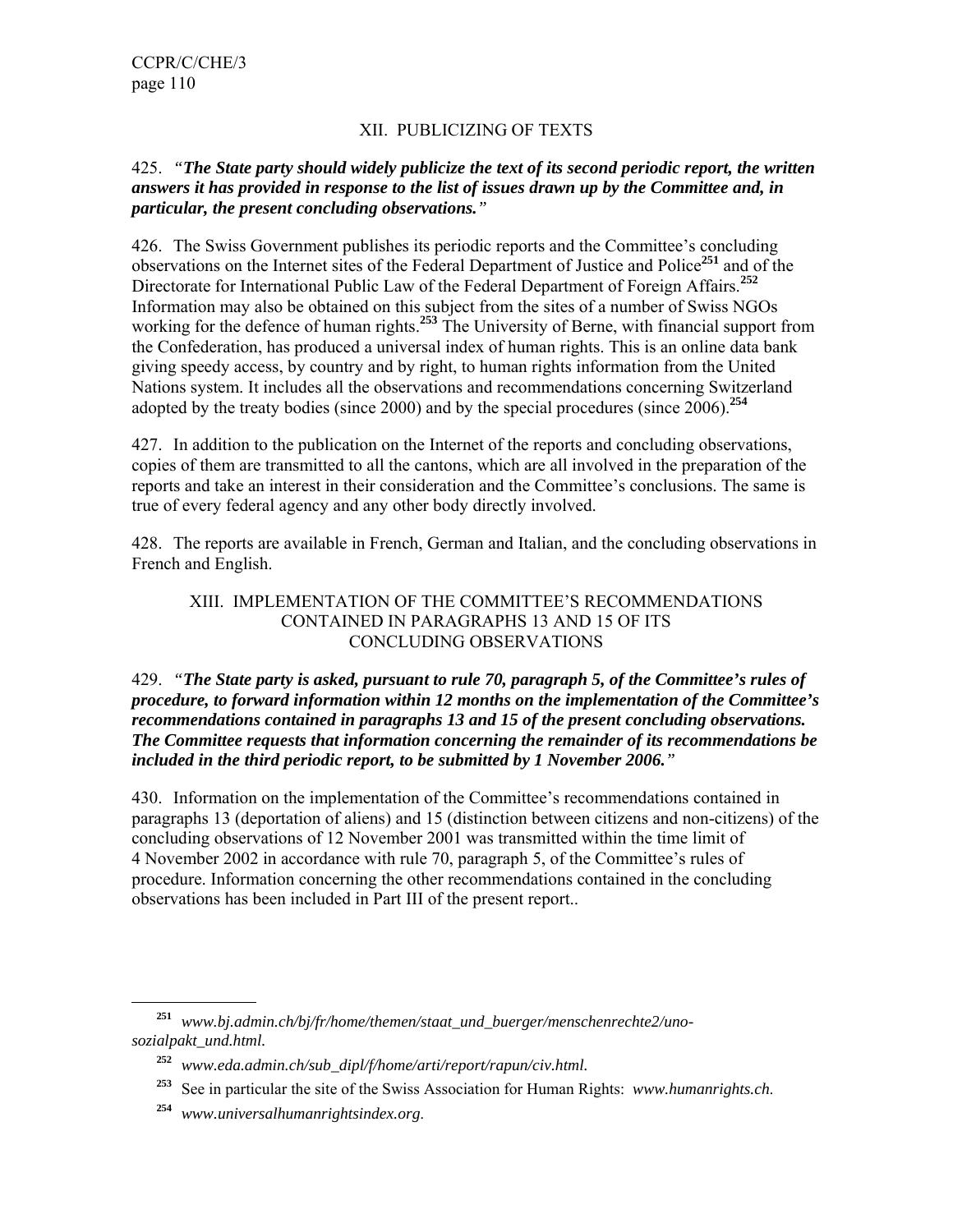### **List of abbreviations**

# **Legal texts**

| <b>ALCP</b>  | Agreement on the Free Movement of Persons of 21 June 1999                                             |
|--------------|-------------------------------------------------------------------------------------------------------|
| <b>DPMin</b> | Federal Act on the criminal status of minors of 20 June 2003                                          |
| <b>ECHR</b>  | European Convention for the Protection of Human Rights and Fundamental<br>Freedoms of 1 November 1950 |
| <b>EIMP</b>  | Federal Act on international assistance in criminal matters of 20 March 1982                          |
| LAFam        | Federal Family Allowances Act of 24 March 2006                                                        |
| LAMal        | Federal Sickness Insurance Act of 18 March 1994                                                       |
| <b>LAPG</b>  | Federal Act on compensation for loss of earnings by reason of service or<br>pregnancy                 |
| LAsi         | Federal Asylum Act of 26 June 1998                                                                    |
| <b>LAVI</b>  | Federal Act on assistance to victims of crime of 4 October 1991                                       |
| <b>LAVS</b>  | Federal Act on old-age and survivors' insurance of 20 December 1946                                   |
| LEg          | Federal Act on equality between women and men of 24 May 1005                                          |
| LEtr         | Federal Aliens Act of 16 December 2005                                                                |
| <b>LFIS</b>  | Federal Secret Investigations Act of 20 June 2005                                                     |
| LHand        | Federal Act on the elimination of inequalities affecting disabled persons of<br>13 December 2002      |
| <b>LMP</b>   | Federal Public Procurement Act of 16 December 1994                                                    |
| <b>LMSI</b>  | Federal Act on measures for the maintenance of internal security of<br>21 March 1997                  |
| LN           | Federal Act on the acquisition and loss of Swiss nationality of<br>29 September 1952                  |
| <b>LPA</b>   | Federal Protection of Animals Act of 9 March 1978                                                     |
| LPart        | Federal Act on registered partnerships between persons of the same sex of<br>18 June 2004             |
| <b>LPD</b>   | Federal Data Protection Act of 19 June 1992                                                           |
| LPers        | Federal Act on employees of the Confederation of 24 March 2000                                        |
| <b>LSC</b>   | Federal Civilian Service Act of 6 October 1995                                                        |
| <b>LSCPT</b> | Federal Act on monitoring of correspondence by post and telecommunications<br>of 6 October 2000       |
| <b>LSEE</b>  | Federal Act on the permanent and temporary residence of aliens of<br>26 March 1931                    |
| <b>LTAF</b>  | Federal Act on the Federal Administrative Court of 17 June 2005                                       |
| <b>LTF</b>   | Federal Act on the Federal Court of 17 June 2005                                                      |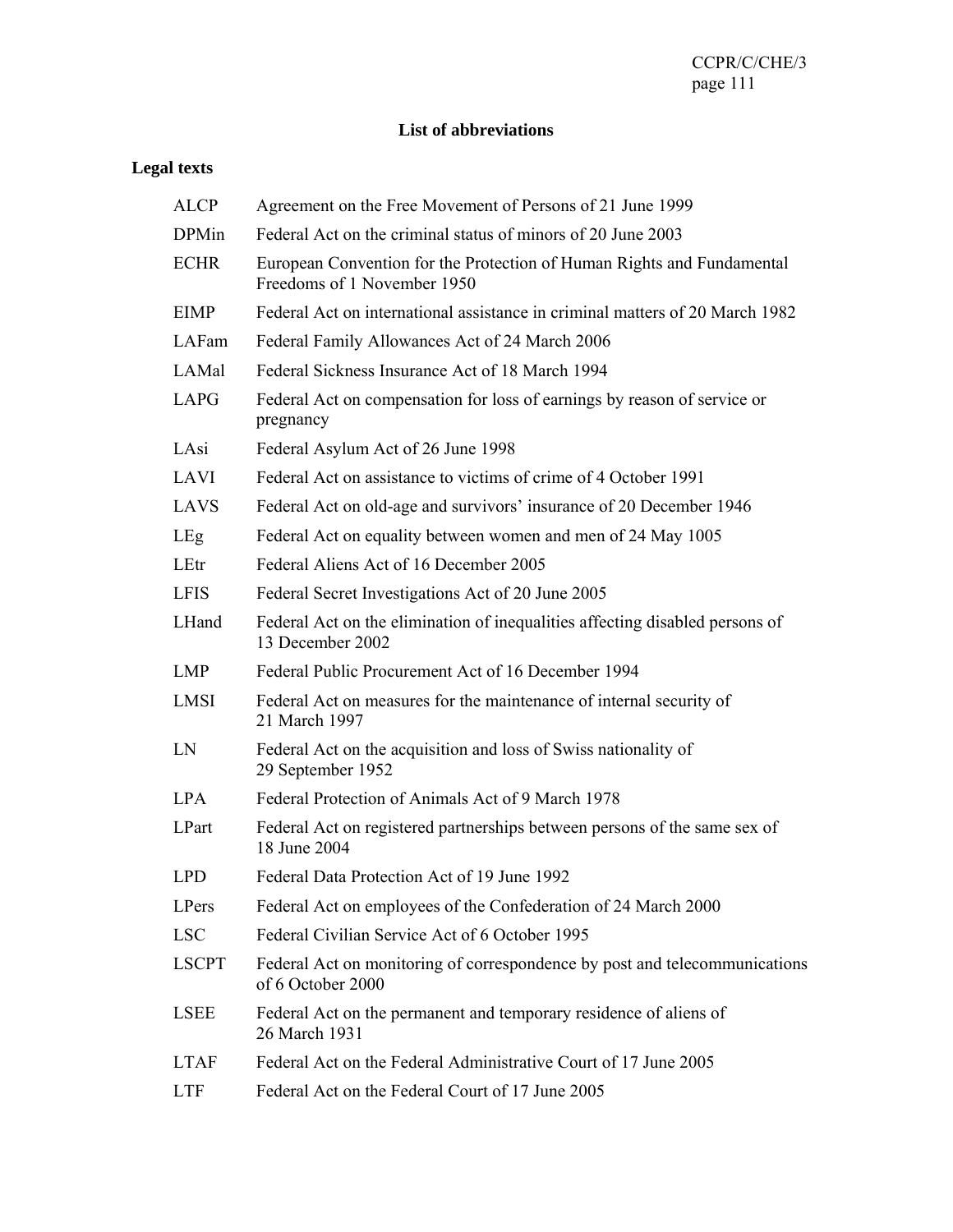CCPR/C/CHE/3 page 112

| <b>LTN</b>  | Federal Act on measures to combat illegal employment of 17 June 2005                                              |
|-------------|-------------------------------------------------------------------------------------------------------------------|
| <b>LTPF</b> | Federal Act on the Federal Criminal Court                                                                         |
| LTr         | Federal Act on employment in industry, crafts and commerce of 13 March 1964                                       |
| LTrans      | Federal Act on the principle of transparency in the Administration of<br>17 December 2004                         |
| LusC        | Federal Act on the use of coercion and police measures in spheres within the<br>jurisdiction of the Confederation |
| NGO         | Non-governmental organization                                                                                     |
| <b>OIE</b>  | Aliens Integration Order of 13 September 2000                                                                     |
| OJF         | Federal Judiciary Act of 16 December 1943                                                                         |
| <b>OLE</b>  | Aliens Limitation Order of 6 October 1986                                                                         |
| P-CPP       | Draft code of criminal procedure                                                                                  |
| PPF         | Federal Criminal Procedure Act of 15 June 1934                                                                    |
| PPMin       | Federal Act on juvenile criminal procedure                                                                        |

## **Compilations of legislation and jurisprudence; messages of the Federal Council**

| ATF       | Compendium of Decisions of the Swiss Federal Court               |
|-----------|------------------------------------------------------------------|
| ETS       | <b>European Treaty Series</b>                                    |
| FF        | Feuille fédérale (Official gazette)                              |
| <b>RO</b> | Official Compendium of Federal Acts                              |
| RS        | Systematic Compendium of Federal Law                             |
| JICRA     | Jurisprudence and News of the Swiss Committee for Asylum Appeals |
|           |                                                                  |

# **Federal agencies, international organizations, committees and commissions**

| <b>BFEG</b>  | Federal Bureau on Equality between Women and Men                      |
|--------------|-----------------------------------------------------------------------|
| BFEH         | Federal Bureau on Equality for Persons with Disabilities              |
| CAT          | United Nations Committee against Torture                              |
| <b>CCDJP</b> | Conference of Directors of Cantonal Departments of Justice and Police |
| <b>CERD</b>  | United Nations Committee on the Elimination of Racial Discrimination  |
| <b>CIP</b>   | <b>Political Institutions Committee</b>                               |
| <b>CFE</b>   | <b>Federal Aliens Commission</b>                                      |
| <b>CFQF</b>  | Federal Commission on Women's Issues                                  |
| <b>CFR</b>   | Federal Commission against Racism                                     |
| <b>DDC</b>   | Directorate for Development Aid and Cooperation                       |
| <b>DDPS</b>  | Federal Department of Defence, Public Safety, and Sports              |
| DFAE         | Federal Department of Foreign Affairs                                 |